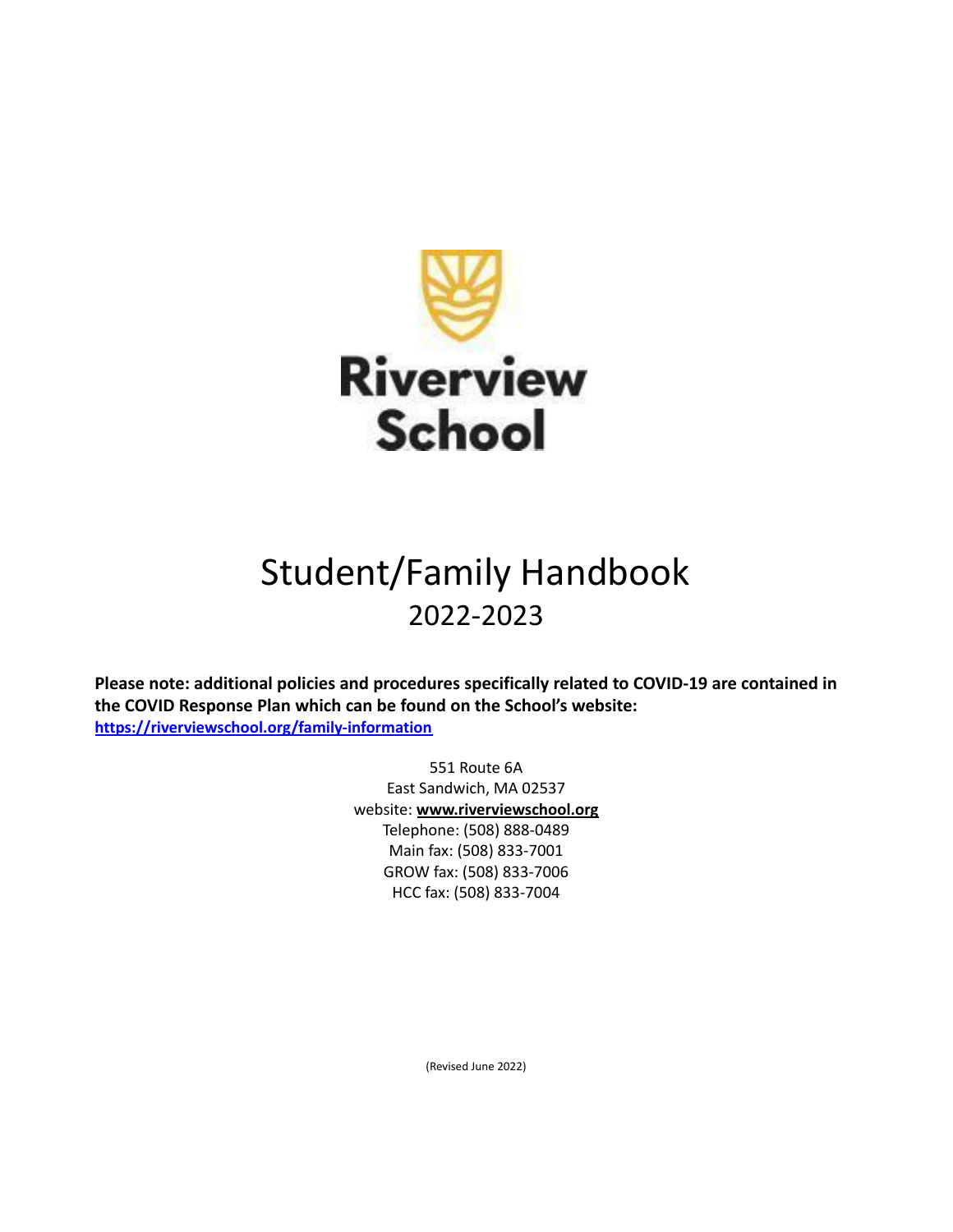# Table of Contents<br>RIVERVIEW SCHOOL MISSIC

| RIVERVIEW SCHOOL MISSION AND PHILOSOPHY              | 5  |
|------------------------------------------------------|----|
| <b>INTRODUCTION</b>                                  | 6  |
| WHO'S WHO AT RIVERVIEW                               | 8  |
| <b>GENERAL INFORMATION</b>                           | 10 |
| 1.1. Activity/Publicity Authorization*               | 11 |
| 1.2. Anti-Hazing Policy*                             | 11 |
| 1.3. Communication                                   | 12 |
| 1.4. Birthdays & Student Celebrations*               | 12 |
| 1.5. Bullying Prevention & Intervention Policy Plan* | 13 |
| 1.6. Care of School Property & Equipment*            | 22 |
| 1.7. Cell Phone Policy*                              | 23 |
| 1.8. Discipline*                                     | 24 |
| 1.9. Expenses/Tuition                                | 25 |
| 1.10. Family Weekends                                | 27 |
| 1.11. Gift Policy*                                   | 27 |
| 1.12. Health and Safety During COVID 19              | 27 |
| 1.13. International Students                         | 27 |
| 1.14. Internet Acceptable Use Policy*                | 28 |
| 1.15. Lost & Found*                                  | 31 |
| 1.16. On-Campus Safety*                              | 31 |
| 1.17. Parents Family Association                     | 31 |
| 1.18. Registering Complaints & Grievances*           | 32 |
| 1.19. Senior Checking Accounts                       | 33 |
| 1.20. Sexting/Sexually Inappropriate Materials*      | 33 |
| 1.21. Sexual Harassment Policy                       | 33 |
| 1.22. Student Discretionary Accounts (SDA)*          | 36 |
| 1.23. Termination/Graduation                         | 36 |
| 1.24. Transitional Services                          | 36 |
| 1.25. Visitations*                                   | 37 |
| 1.26. Van/Bus Conduct*                               | 38 |
| 1.27. Water Safety*                                  | 39 |
| 1.28. Website*                                       | 40 |
| <b>ACADEMIC SERVICES</b>                             | 41 |
| 2022-2023 STUDENT FAMILY HANDBOOK                    |    |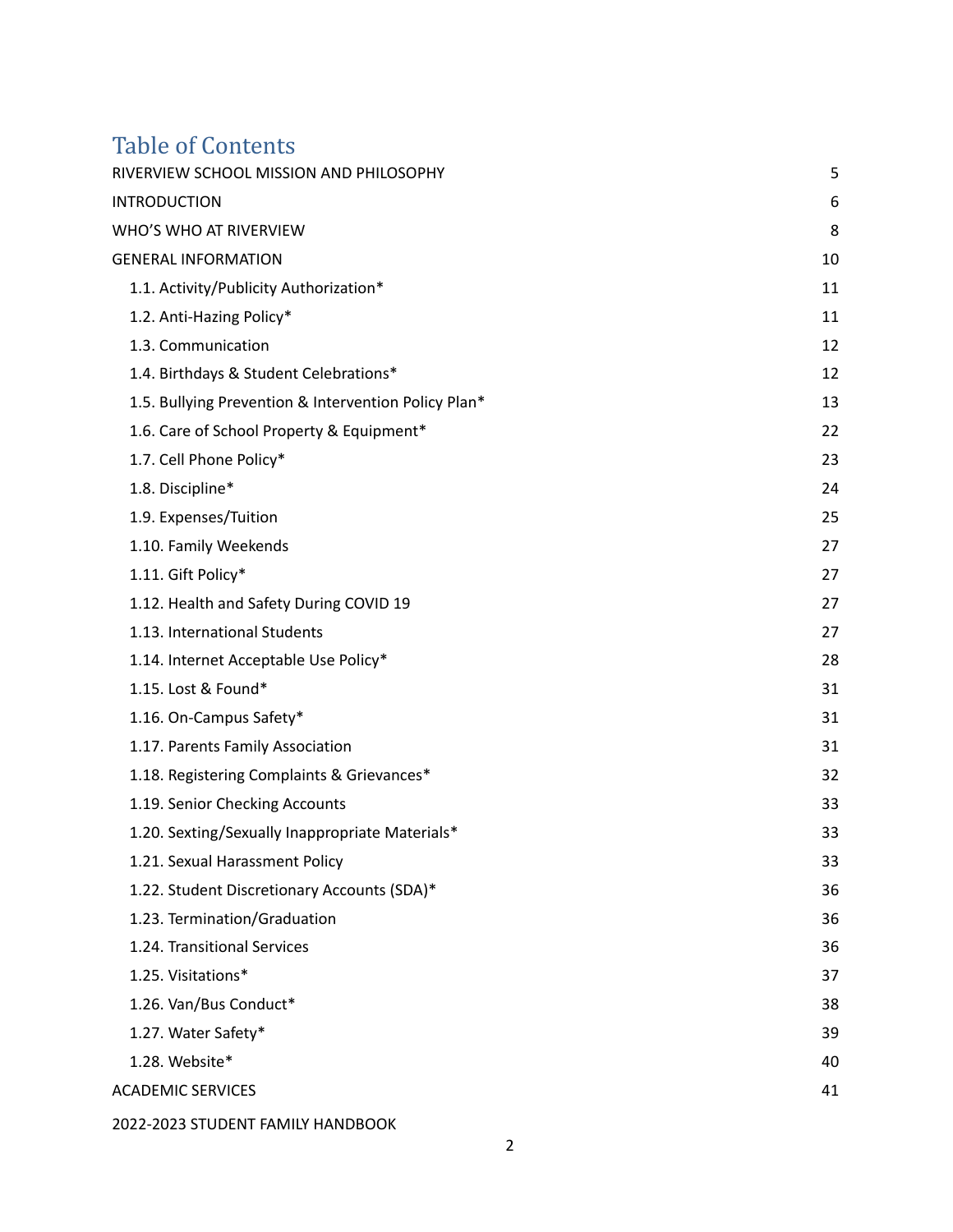| 2.1. Homework Policy                            | 43 |
|-------------------------------------------------|----|
| 2.2. School Attendance                          | 43 |
| 2.3. Sexuality Education                        | 44 |
| 2.4. Student Records*                           | 45 |
| 2.5. Technology*                                | 46 |
| <b>STUDENT LIFE</b>                             | 48 |
| 3.1. Dorm/Roommate Assignments*                 | 49 |
| 3.2. Home Alone*                                | 50 |
| 3.3. Hygiene/Personal Care*                     | 50 |
| 3.4. Packing/Shipping/Storage                   | 51 |
| 3.5. Religious Services*                        | 52 |
| 3.6 Shopping/Packing Lists*                     | 52 |
| 3.7. Student Advisors*                          | 56 |
| 3.8. Student Mail*                              | 57 |
| 3.9. Telephone Calls*                           | 58 |
| 3.10. Travel and Transportation*                | 59 |
| 3.11. Visual Checks                             | 62 |
| 3.12. Search of Student Room/Belongings         | 62 |
| <b>HEALTH CARE CENTER</b>                       | 63 |
| 4.1. Concussions*                               | 64 |
| 4.2. Epilepsy Diagnosis Protocols*              | 64 |
| 4.3. Flu Shots                                  | 64 |
| 4.4. Health Insurance and Annual Medical Forms* | 64 |
| 4.5. Hours of Operation*                        | 65 |
| 4.6. Medications*                               | 66 |
| 4.7. Pharmacy*                                  | 67 |
| 4.8. Self-Medication*                           | 68 |
| 4.9. Treatment Guidelines*                      | 69 |
| 4.10. Food Allergies                            | 70 |
| 4.11. Communicable Disease Policy               | 70 |
| MIDDLE SCHOOL/HIGH SCHOOL PROGRAM               | 71 |
| 5.1.a. Academic Services - Academic year        | 72 |
| 5.1.b. Academic Services - Summer Program*      | 74 |
| 5.2.a. Activities - Academic Year               | 74 |
| 5.2.b. Activities - Summer Program*             | 77 |
| 2022-2023 STUDENT FAMILY HANDBOOK               |    |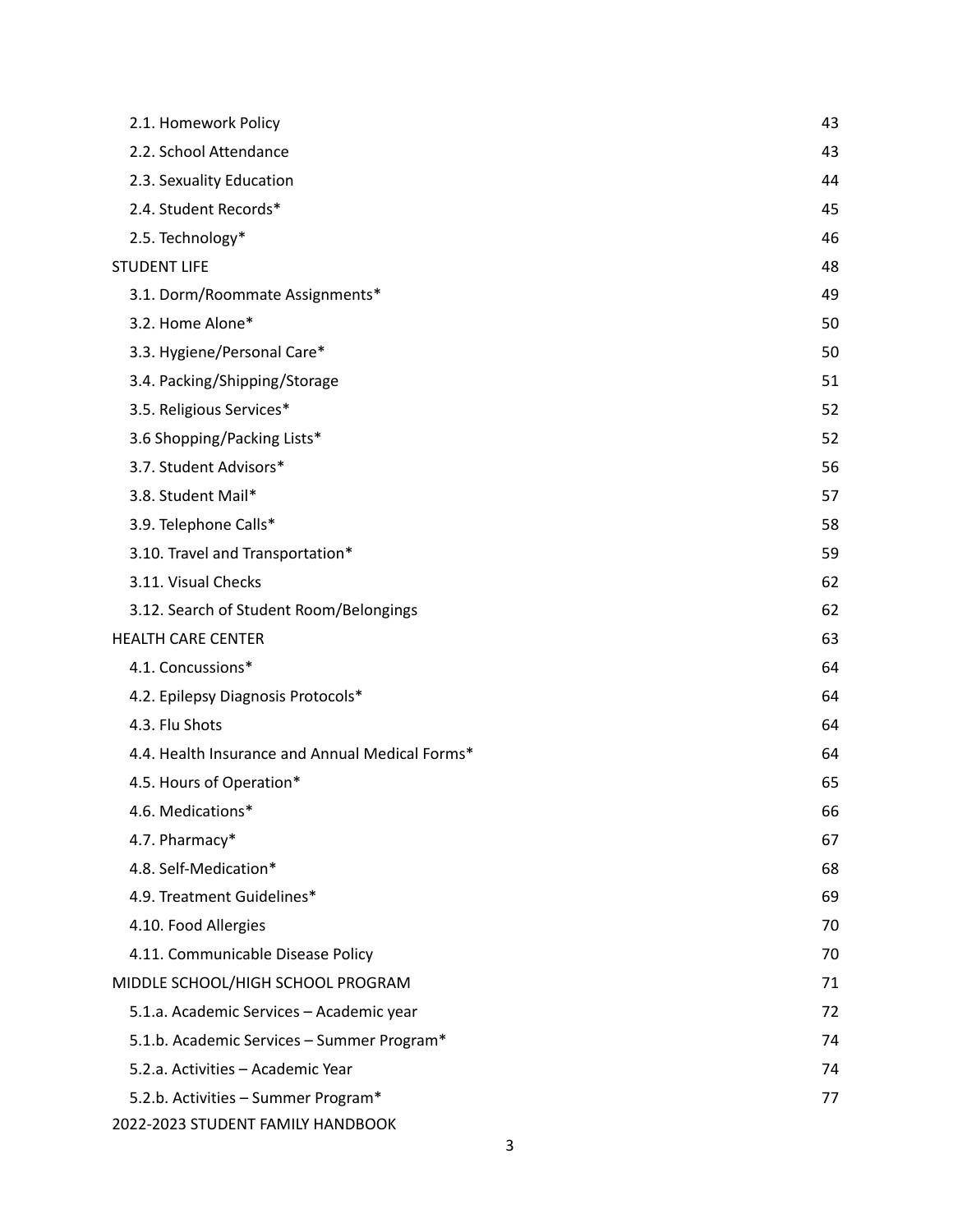| 5.3. Day Students*                         | 77 |
|--------------------------------------------|----|
| 5.4. Dress Code                            | 78 |
| 5.5. Residential Services                  | 79 |
| <b>GROW PROGRAM</b>                        | 82 |
| 6.1.a. Academic Services - Academic year   | 83 |
| 6.1.b. Academic Services - Summer Program* | 83 |
| 6.2.a. Activities - Academic Year          | 84 |
| 6.2.b. Activities – Summer Program*        | 86 |
| 6.3. Dress Code                            | 86 |
| 6.4. Residential Services                  | 87 |
| WHAT'S WHAT AT RIVERVIEW                   | 90 |

#### \*Summer Program Policies

All policies denoted with an asterisk (\*) pertain to both the academic school year and the summer program. If your student is attending summer program only, please refer to just those policies that have been clearly marked with an asterisk.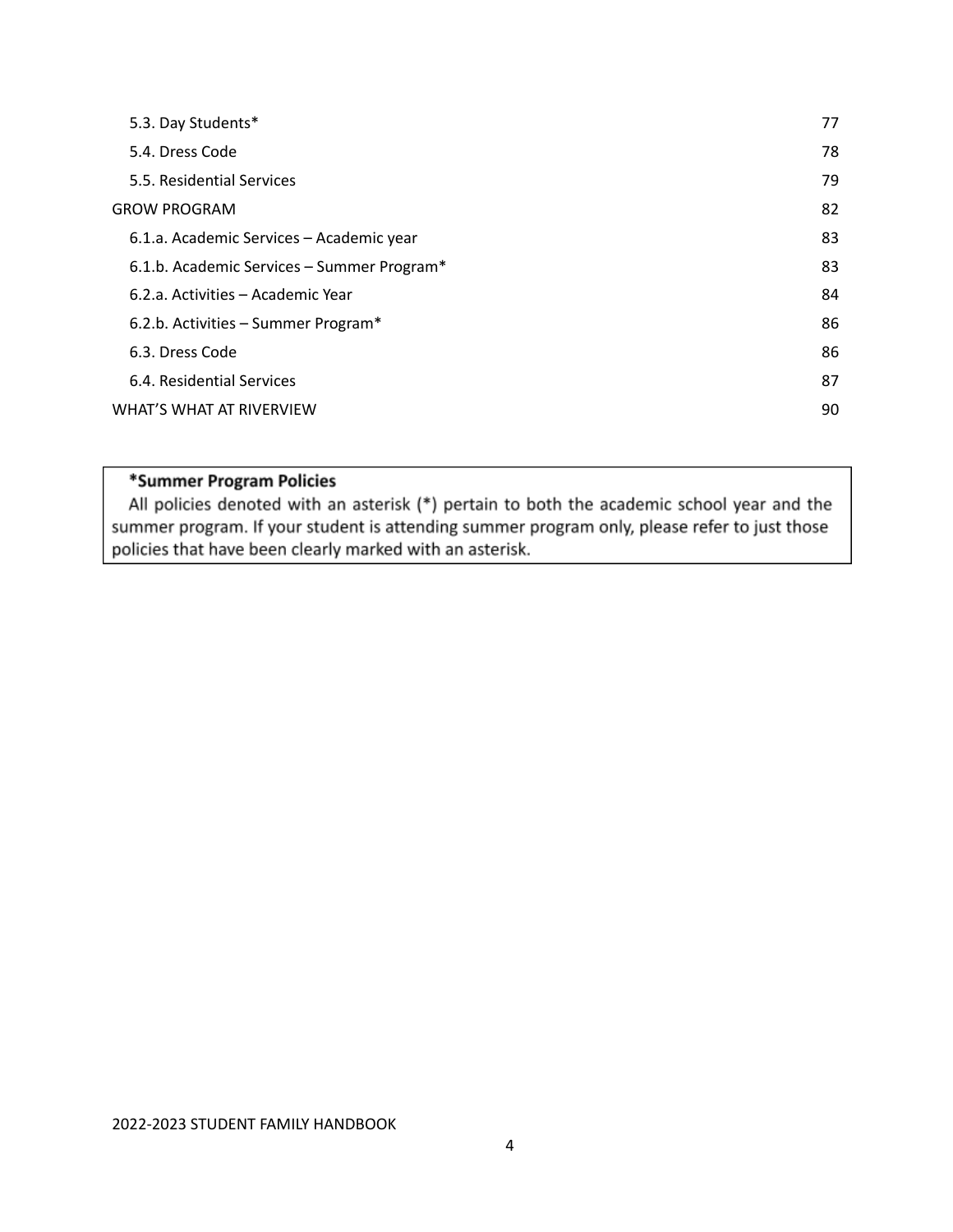### **RIVERVIEW SCHOOL MISSION AND PHILOSOPHY**

#### **Riverview Whole Student Philosophy**

Riverview School believes that students with learning differences are capable of remarkable growth. The School's integrated approach to academic instruction, social emotional development, independent living skills, vocational readiness and wellness provide the foundational components that promote whole student growth. Riverview exists to empower students to maximize their potential and prepare them for lives of purpose, happiness and independence.

#### **We believe:**

#### *...In the Importance of Community*

Each student deserves to be respected, valued, and celebrated for who they are.

Parents are integral members of the Riverview team. Open communication and strong partnerships between parents and the School are critical to student success.

Riverview's greatest asset is its dedicated and passionate staff who share a commitment to the School's beliefs.

#### *...In the Influence of Culture*

Students thrive in a culture where they feel safe and are inspired to try new things, develop strengths, discover passions, and awaken talents.

Students experience the satisfaction of reaching high expectations when goals are individualized and continually reassessed.

Diversity enriches the Riverview community and prepares students as citizens of an increasingly diverse world.

#### *... In the Impact of Integration*

Healthy relationships are a foundational component of success and happiness; therefore, social skills teaching is embedded in all aspects of programming.

Current research-based methods best prepare our students to be productive citizens in a complex and changing world.

The synthesis of academic instruction and residential programming reinforces skills and enhances learning. Linking instruction, enrichment programming, and community-based experiences provide authentic opportunities for students to practice and apply skills.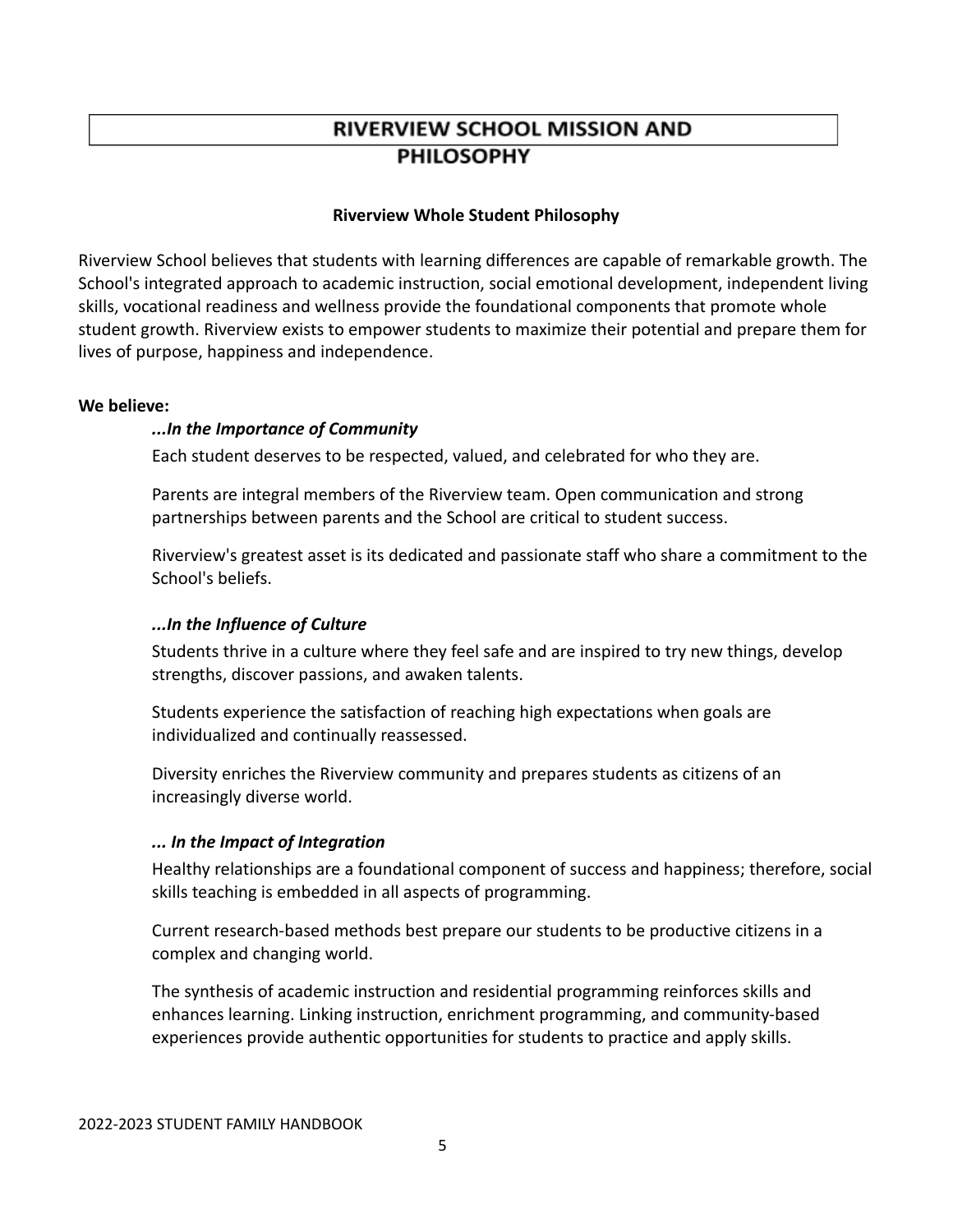### **INTRODUCTION**

In order for any community to function properly, the participants must fully understand the roles they play and the responsibilities inherent in these roles. The purpose of this manual is to communicate to the student and his/her family the various policies and procedures that are present at Riverview. The successful functioning of our community depends upon each member's willingness and ability to adhere to these basic rules/regulations. Please note: This manual is not a contract between any student and the School. In addition, the contents of this manual are subject to change without notice at any time, subject to the decision of the School, its Head, or its Administrators. It is suggested that families review the handbook from time to time to ensure that you are familiar with the most up to date information.

In order to best provide for the students and the School, we must all be flexible in terms of the application of policies and guidelines to address the ever changing realities of what we are dealing with during COVID-19. Therefore, while it is the School's intent to notify students and parents of any changes to existing policies with as much advance notice as possible, this may not be possible in every case and therefore we ask that the School community be flexible in their expectations as we all endeavor to address the needs of both the students and the larger School community.

**TO THE PARENTS**: The Student/Parent Handbook is divided into several sections.

- The first four sections outline **General Information for all Riverview Students and Parents**.
- **●** The fifth section contains pertinent information specific to the **Middle School/High School Program.**
- The sixth section contains information specific to the **GROW Program**.

Please take the time to review the contents of this booklet with your child. It is important students know you are aware of and support the policies and procedures set forth in this manual. Upon reviewing the rules/regulations, we feel confident you will see they are based upon sound developmental principles and are designed with the safety and success of each student in mind. By following these rules, students will be able to be active and contributing members of Riverview's special community. Students are encouraged to ask for assistance if there is anything they do not understand. If you have any questions or concerns regarding the contents of this manual, do not hesitate to call us.

#### **Riverview School maintains a Policies and Procedures Manual which is available to parents/guardians upon request. See the Assistant Head of School/Director of Education to obtain a copy.**

*NOTE: Riverview is accredited by the New England Association of Schools and Colleges, approved by the Massachusetts Department of Elementary and Secondary Education (DESE), and licensed, regulated, and monitored by the Massachusetts Department of Early Education and Care (DEEC). DESE and DEEC mandate that Riverview review with the family prior to admission certain*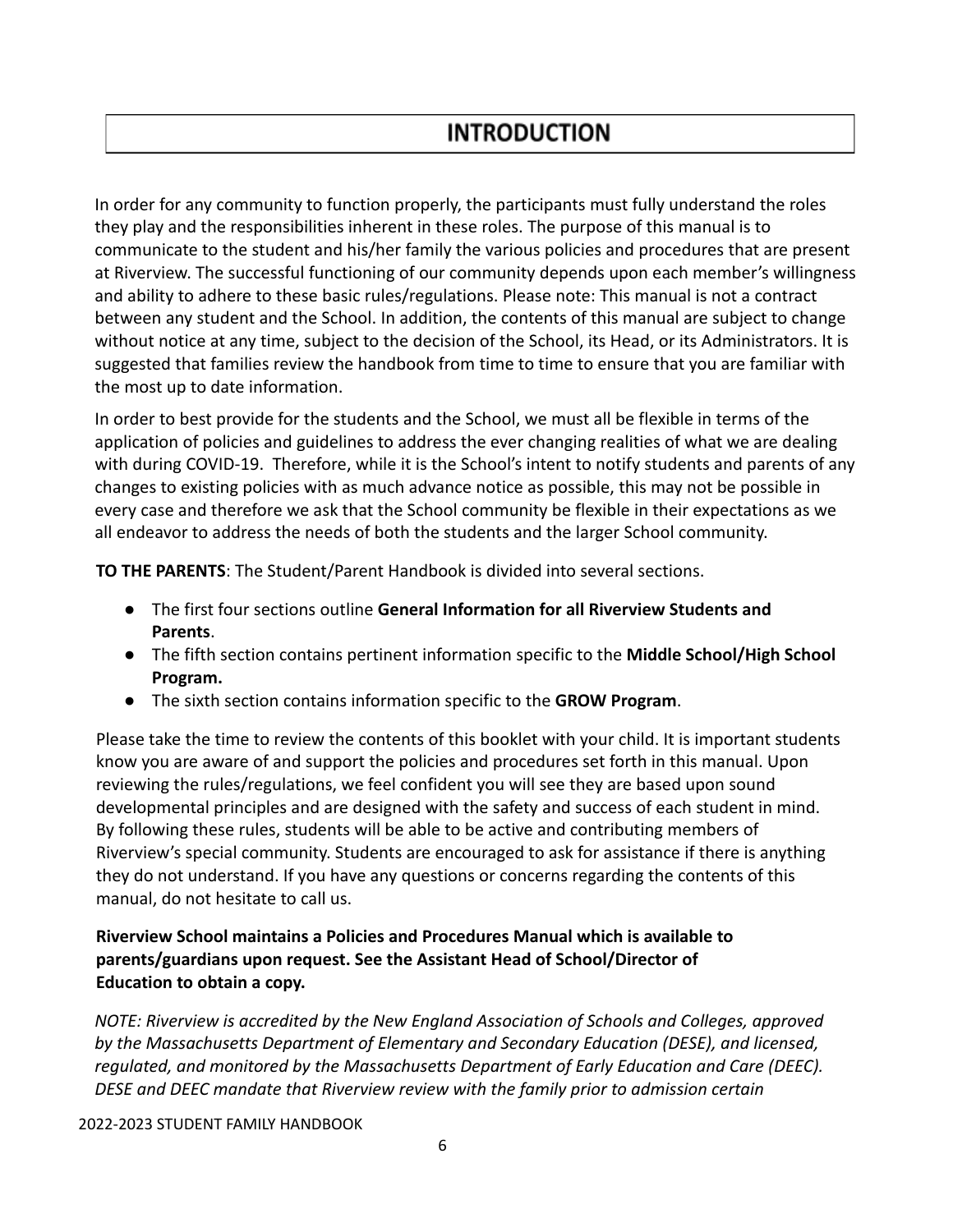*responsibilities pertaining to both parties and specific written information about the School and services provided. These are included in this handbook.*

**TO THE STUDENTS**: Riverview is committed to you and to helping you understand yourself as you grow and change. During your time at Riverview, you will be busy learning about you and the world around you. In your classes, you will have many opportunities to improve your academic skills. In the dormitory, you will be exposed to many situations that will allow you to develop greater independence, life skills and an extended circle of friends.

In order for you to get the most out of everything that is offered, a large part of the responsibility lies with you. You will need to take an active role in this process and remain committed to being the best that you can be. We will help you in this effort as well as to plan and schedule your time so it is possible for you to do your very best in all areas. If we work together, you can benefit from all Riverview has to offer.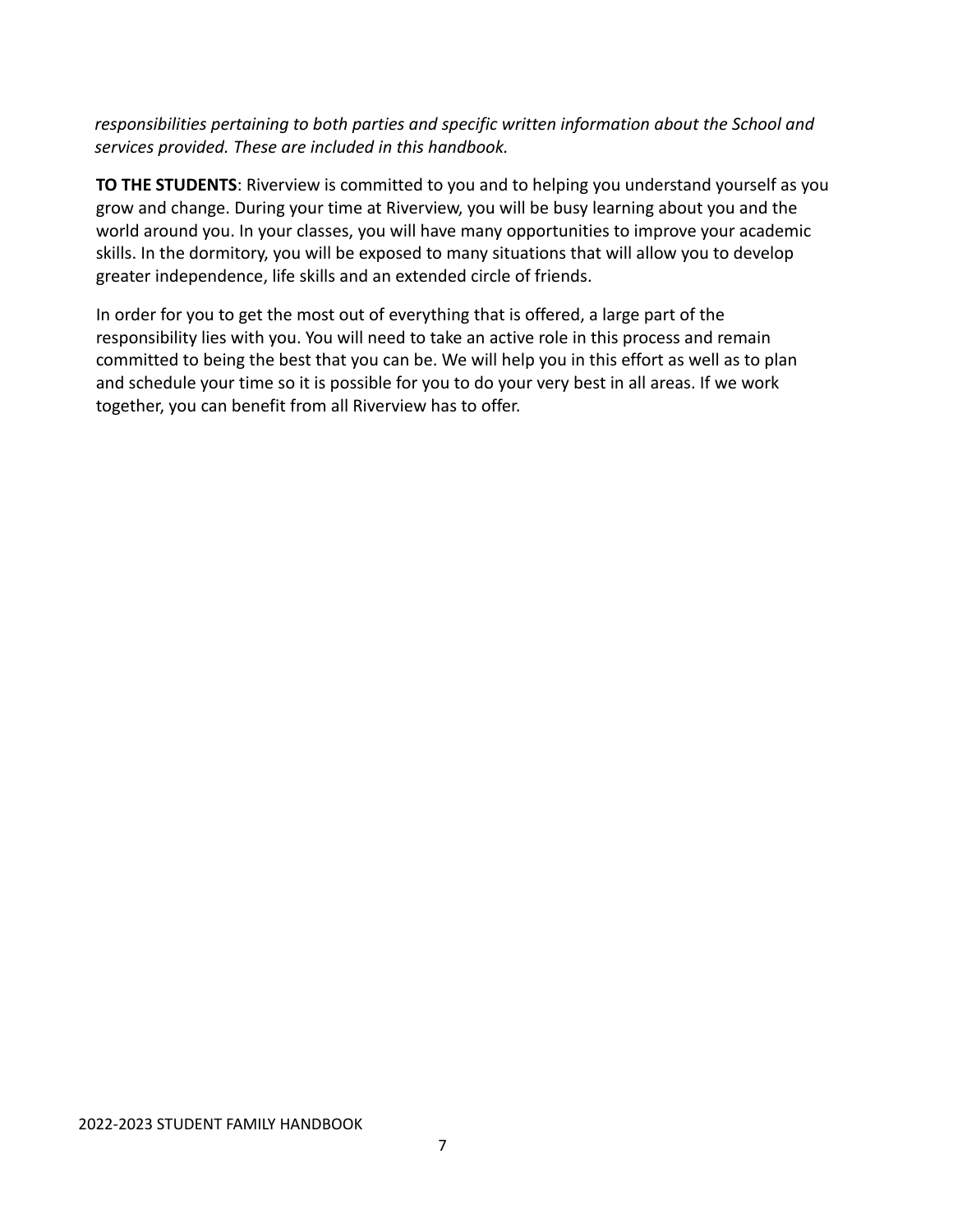### WHO'S WHO AT RIVERVIEW

#### **ADMINISTRATIVE TEAM**

| <b>MARIA CASHDOLLAR</b>  | <b>Assistant Head of School/Director of Education</b>                                                                                                                                            |
|--------------------------|--------------------------------------------------------------------------------------------------------------------------------------------------------------------------------------------------|
|                          | Oversees and implements all aspects of academic programming,<br>responsible for licensing and accreditation of education program<br>through Department of Elementary and Secondary Education     |
| <b>RICHARD DALRYMPLE</b> | <b>Director of Finance and Operations</b>                                                                                                                                                        |
|                          | Oversees day-to-day operations of the Business Office, Facilities, and<br><b>Food Services</b>                                                                                                   |
| <b>MEGHAN HAMMOND</b>    | <b>Director of Special Services</b>                                                                                                                                                              |
|                          | Oversees design and implementation of Individualized<br><b>Educational Plans (IEP)</b>                                                                                                           |
| <b>NANCY HOPKINS</b>     | <b>Director of Admissions</b>                                                                                                                                                                    |
|                          | Oversees all aspects of the enrollment process and marketing                                                                                                                                     |
| <b>CATE MACFARLAND</b>   | <b>Director of Health Services</b>                                                                                                                                                               |
|                          | Responsible for all aspects of health care services, including student<br>health maintenance, medical needs, medication, and emergent care                                                       |
| <b>CHARLES MCNAMARA</b>  | <b>Director of Advancement</b>                                                                                                                                                                   |
|                          | Oversees the development, management and implementation of<br>fundraising efforts as well as alumni services                                                                                     |
| <b>STEWART MILLER</b>    | <b>Head of School</b>                                                                                                                                                                            |
|                          | Oversees all aspects of Riverview programs including the MS/HS<br>Program and GROW; responsible for program development, strategic<br>planning and fiscal oversight; member of Board of Trustees |
| <b>DEANNA WHITE</b>      | Assistant Head of School/Director of Student Life                                                                                                                                                |
|                          | <b>Oversees Residential Life and Clinical Services</b><br>(social/emotional supports and behavioral health)                                                                                      |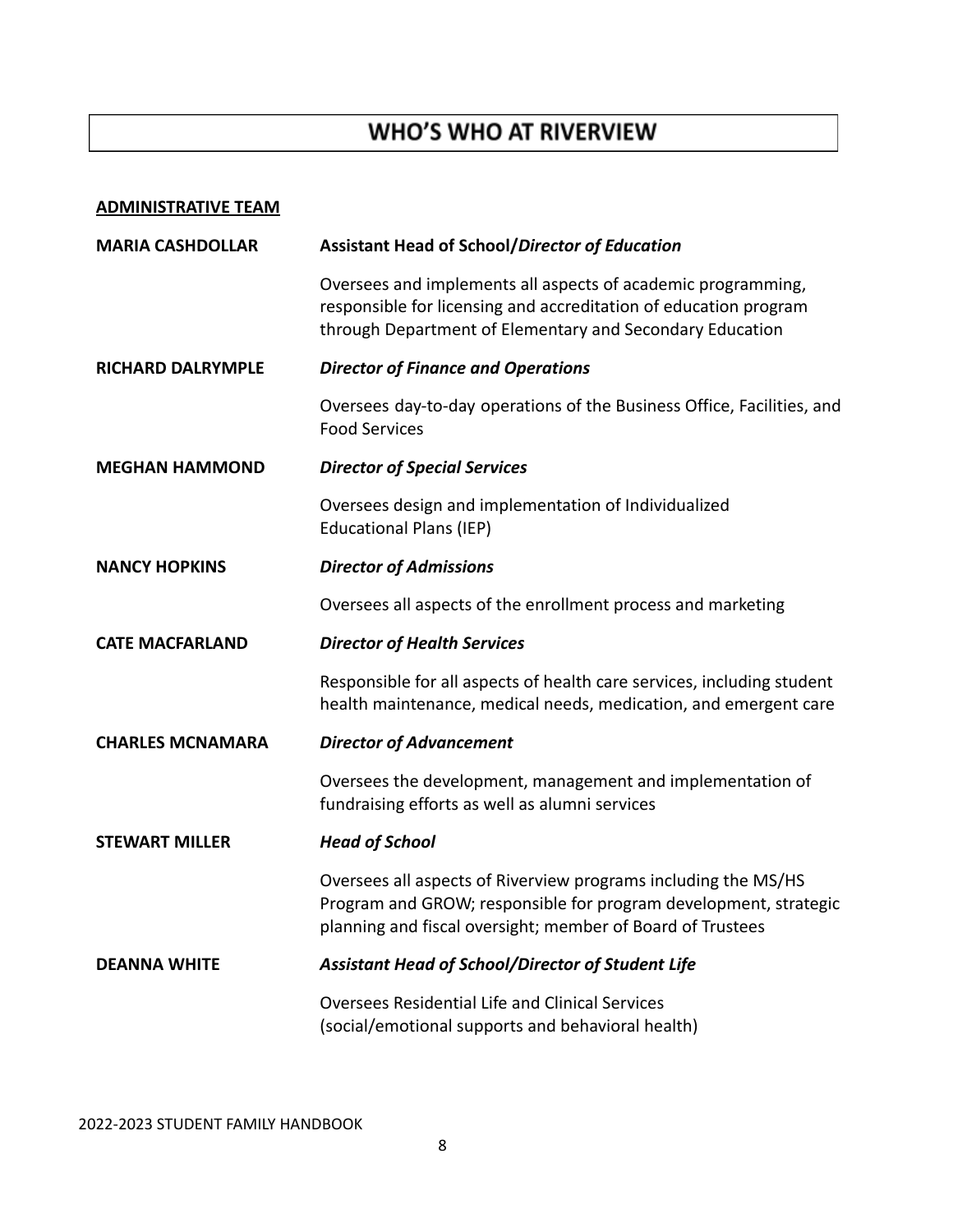#### **SCHOOL LEADERSHIP TEAM**

| <b>CHRIS BARNATCHEZ</b>   | <b>GROW Residential Program Coordinator</b>   |
|---------------------------|-----------------------------------------------|
| <b>THOMAS BLACK</b>       | <b>Wellness and Recreation Coordinator</b>    |
| <b>RICHARD GARNETT</b>    | <b>Director of Facilities</b>                 |
| <b>CASSIE HAVEN</b>       | <b>Education Coordinator: GROW Program</b>    |
| <b>SARA JACKSON</b>       | <b>MS/HS Residential Program Coordinator</b>  |
| <b>MICHELLE MENDES</b>    | <b>Clinical Coordinator</b>                   |
| <b>KYLE MERRILL</b>       | <b>Vocational Coordinator: GROW Program</b>   |
| <b>STEFANIE PATTERSON</b> | <b>Project SEARCH Coordinator</b>             |
| <b>GREG SIMPSON</b>       | <b>Visual and Performing Arts Coordinator</b> |
| <b>MARY BETH THACHER</b>  | <b>Education Coordinator: MS/HS Program</b>   |
| <b>MICHAEL WILDRICK</b>   | <b>Technology Director</b>                    |
| <b>MAURA WRIGHT</b>       | <b>Language and Communication Coordinator</b> |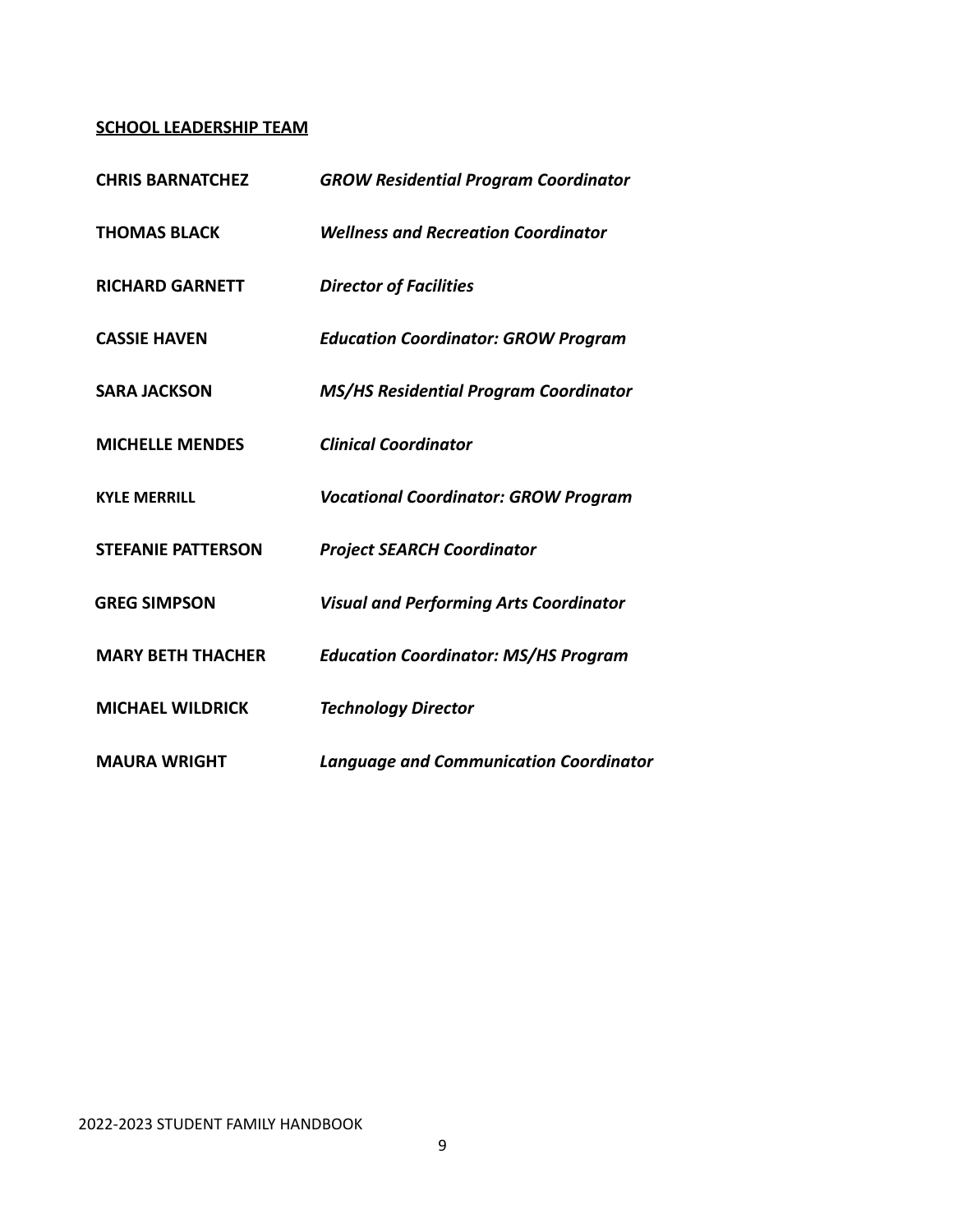Riverview is accredited by the New England Association of Schools and Colleges (NEASC), licensed by the Department of Early Education and Care (DEEC), and approved by the Commonwealth of Massachusetts Department of Elementary and Secondary Education (DESE).

Riverview School, in compliance with Titles VI and VII of the Civil Rights Act of 1964, Title IX of the Educational Amendments of 1972, Section 504 of the Rehabilitation Act of 1973, and the Americans with Disabilities Act of 1990, is an equal opportunity institution that does not discriminate on the race, color, sex, religion, ancestry, national origin, age, sexual orientation, disability, veteran status, gender identification, genetic information, homelessness, or any other characteristic protected by federal, state or local law. This policy applies to admissions, enrollment to the school, educational programs and policies, access to services, facilities, activities, and financial aid, as well as all terms and conditions of hiring, employment, promotion, training, compensation, and benefits. Any member of the Riverview School community has the right to raise concerns or make a complaint regarding discrimination under this policy without fear of retaliation.

*Inquiries regarding Title IX and/or 504 compliance and the filing of a complaint should be referred to:*

Deanna White Assistant Head of School and Director of Student Life, Title IX Coordinator 551 Route 6A East Sandwich, MA 02537 dwhite@riverviewschool.org 508‐888‐0489

Office of Civil Rights United States Department of Justice Department of Education Building 400 Maryland Ave, SW Washington, DC 20202 (800) 421‐ 3481

Meghan Hammond Director of Special Services Section 504 Coordinator 551 Route 6A East Sandwich, MA 02537 [mhammond@riverviewschool.org](mailto:mhammond@riverviewschool.org) 508‐888‐0489

The Massachusetts Commission Against Discrimination (MCAD) 1Ashburton Place, Suite 601, Boston, MA 02108 (617) 994‐6000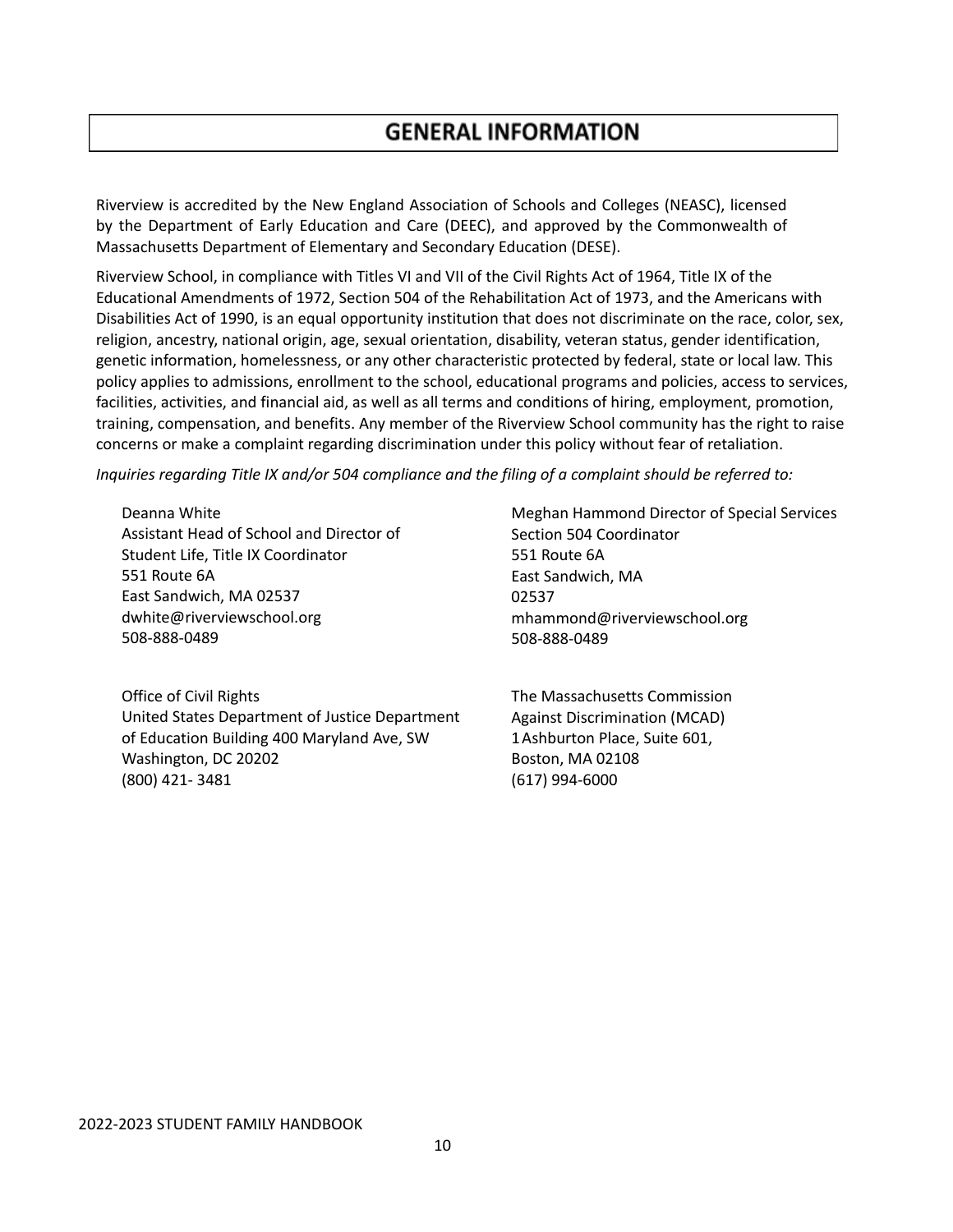### 1.1. Activity/Publicity Authorization\*

The School does not engage in any activities unrelated to the service plan of the child without written consent by the parents. Activities which require permission could include fundraising, research and publicity.

### 1.2. Anti-Hazing Policy\*

Riverview School is committed to creating a safe, caring, respectful learning environment for all students. We expect that all members of our community will treat each other with civility and respect. Our School strictly enforces the following policy against hazing of any student. It is the policy of the School to provide and maintain a learning environment that is free from hazing, bullying and any other verbal or physical misconduct that disrupts or makes the learning and living environment unsafe.

The Riverview School Anti‐Hazing Plan, set forth below, is published in response to the Massachusetts law against hazing. It is an integral part of our effort to promote opportunities for all students to participate in a broad array of activities, clubs, athletics, and organizations. This plan is consistent with broader protections at Riverview against discrimination, harassment, bullying, hazing, and retaliation that appear in our Student/Family Handbook and Personnel Handbook. The following anti‐hazing policy is distributed annually to all students as part of the Annual Student Update and is published in the Student/Family Handbook. It is likewise distributed to all staff who oversee student clubs, activities, teams, and organizations and is published in the Riverview Personnel Manual. Students/parents are required to acknowledge and agree to the policy as part of their completion of the Annual Student Update. Staff overseeing student clubs, activities, teams and/or organizations are required to sign an acknowledgement of their roles in monitoring and enforcing the policy and their reporting obligations.

M.G.L. Chapter 269: Section 17. Hazing; organizing or participating; Hazing defined: Whoever is a principal organizer or participant in the crime of hazing, defined herein, shall be punished by a fine of not more than three thousand dollars or by imprisonment in a house correction for not more than one year, or both such fine and imprisonment.

The term hazing as used in this section and in sections eighteen and nineteen, shall mean any conduct or method of initiation into any student organization, whether on public or private property, which willfully or recklessly endangers the physical or mental health of any student or other person. Such conduct shall include whipping, beating, branding, forced calisthenics, exposure to the weather, forced consumption of any food, liquor, beverage, drug or other substance, or any other brutal treatment or forced physical activity which is likely to adversely affect the physical health or safety of any such student or other person, or which subjects such student or other person to extreme mental stress, including extended deprivation of sleep or rest or extended isolation. Notwithstanding any other provisions of this section to the contrary, consent shall not be available as a defense to any prosecution under this action.

M.G.L. Chapter 269: Section 18 Failure to Report Hazing: Section 18. Whoever knows that another person is the victim of hazing as defined in section seventeen and is at the scene of such crime shall, to the extent that such person can do so without danger or peril to himself or others, report such crime to an appropriate law enforcement official as soon as reasonably practicable. Whoever fails to report such crime shall be punished by a fine of not more than one thousand dollars.

Chapter 269: Section 19. Copy of Secs. 17 to 19; issuance to students and student groups, teams and organizations; report Section 19. Each institution of secondary education and each public and private 2022-2023 STUDENT FAMILY HANDBOOK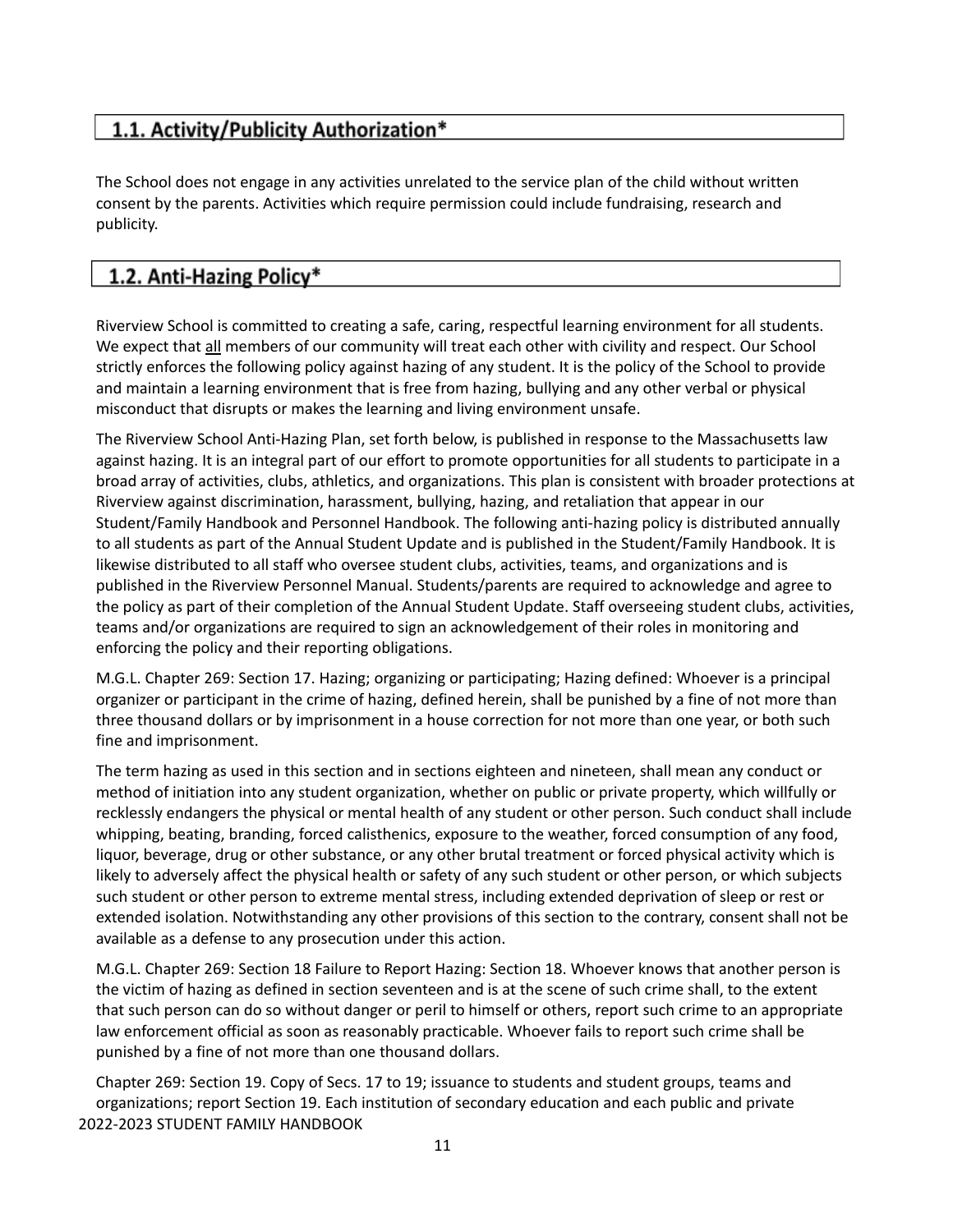institution of transition education shall issue to every student group, student team or student organization which is part of such institution or is recognized by the institution or permitted by the institution to use its name or facilities or is known by the institution to exist as an unaffiliated student group, student team or student organization, a copy of this section and sections seventeen and eighteen; provided, however, that an institution's compliance with this section's requirements that an institution issue copies of this section and sections seventeen and eighteen to unaffiliated student groups, teams or organizations shall not constitute evidence of the institution's recognition or endorsement of said unaffiliated student groups, teams or organizations.

Each such group, team or organization shall distribute a copy of this section and sections seventeen and eighteen to each of its members, plebes, pledges or applicants for membership. It shall be the duty of each such group, team or organization, acting through its designated officer, to deliver annually, to the institution an attested acknowledgement stating that such group, team or organization has received a copy of this section and said sections seventeen and eighteen, that each of its members, plebes, pledges, or applicants has received a copy of sections seventeen and eighteen, and that such group, team or organization understands and agrees to comply with the provisions of this section and sections seventeen and eighteen.

Each institution of secondary education and each public or private institution of transition education shall, at least annually, before or at the start of enrollment, deliver to each person who enrolls as a full time student in such institution a copy of this section and sections seventeen and eighteen.

Each institution of secondary education and each public or private institution of transition education shall file, at least annually, a report with the board of higher education and in the case of secondary institutions, the board of education, certifying that such institution has complied with its responsibility to inform student groups, teams or organizations and to notify each full time student enrolled by it of the provisions of this section and sections seventeen and eighteen and also certifying that said institution has adopted a disciplinary policy with regard to the organizers and participants of hazing, and that such policy has been set forth with appropriate emphasis in the student handbook or similar means of communicating the institution's policies to its students. The board of higher education and, in the case of secondary institutions, the Board of Education shall promulgate regulations governing the content and frequency of such reports, and shall forthwith report to the attorney general any such institution which fails to make such report.

### 1.3. Communication

#### **General Communication**

- Parents will receive a weekly update/newsletter with general Riverview school updates. Parents are asked to review this newsletter regularly to ensure that they are familiar with the information contained in it.
- In addition, parents will receive a minimum of two contacts a month from a member of the student's team.

### 1.4. Birthdays & Student Celebrations\*

All birthdays on campus are celebrated in a similar manner. Throughout the day, students and staff wish the student a happy birthday. During the evening in the dormitory, the student receives a cake (provided by Riverview) to celebrate. The student may also invite their friends to join the dorm for an evening snack and celebration.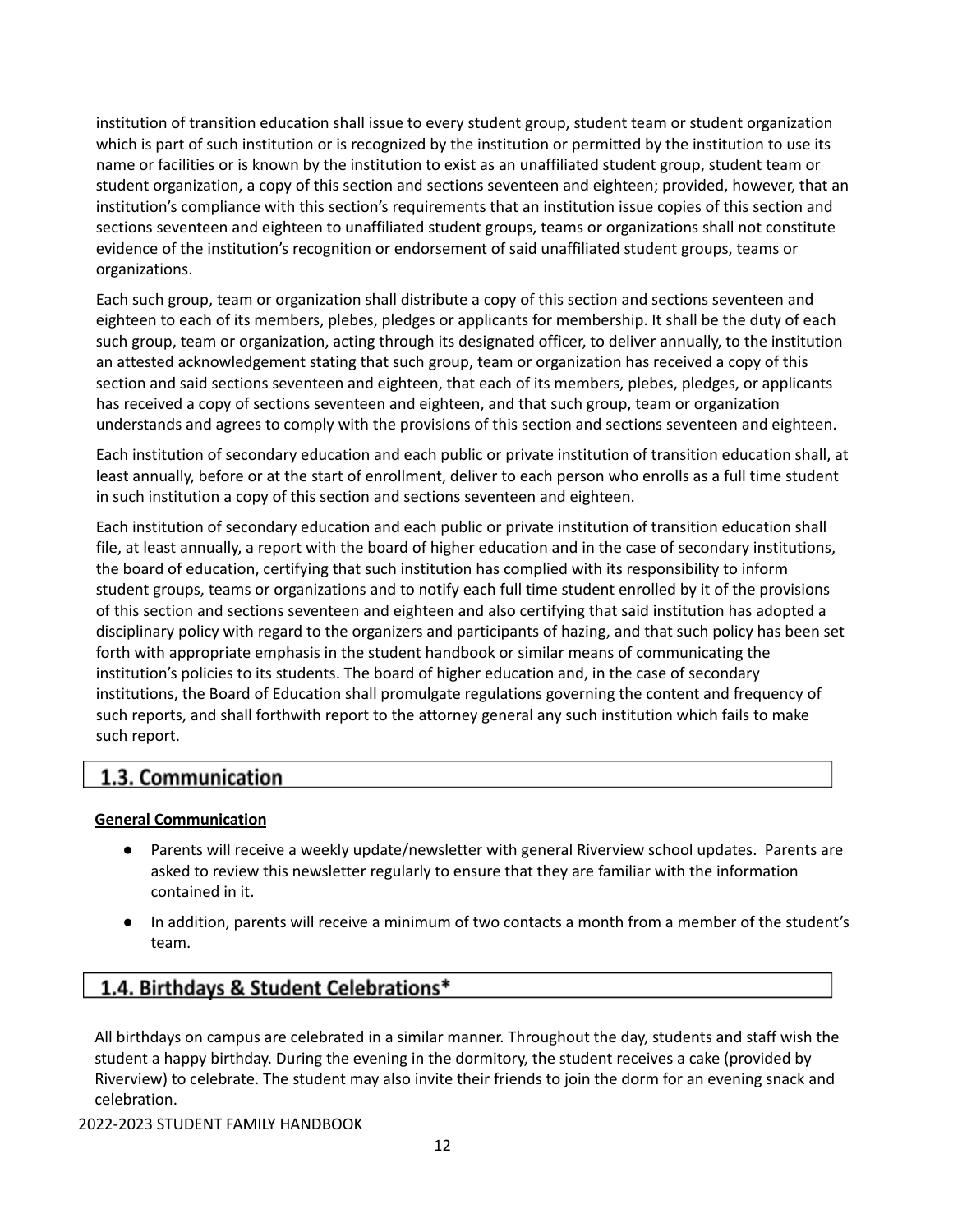Separate from the aforementioned, a student may also plan an (optional) "independent outing" to celebrate including a small group of invited peers. Staff will assist the student in the steps necessary to plan the activity, transport, and accompany students during the outing. Riverview School is required to meet a 8:1 student to staff ratio for all off‐campus activities. Therefore, the guidelines for such outings may include up to 8 students (including your child) and should be within their financial budget (unless otherwise budgeted for by each student).

The School strongly discourages and asks parents not to plan lavish celebrations of birthdays. This can create hardships and hurt feelings for students unable to participate or reciprocate when it is time to plan their own birthday celebration. Birthday celebrations at family homes are not permitted per Riverview's Personnel Manual. Additionally, the School does not permit the hiring of off‐shift staff as a private hire or the usage of Riverview vehicles to transport and oversee students for family planned off campus celebrations.

Parents and guardians are welcome to visit their student and take them off campus for a small celebration. Should a student wish to invite friends to celebrate with their family during this time, the number of invited students can be up to 5 and permission must be received from each parent/guardian, by the Travel Associate, prior to the day of the event. Parents are responsible for the transportation and supervision of these students.

Riverview School is a latex free campus and latex balloons are not permitted. We kindly ask that birthday decorations are kept to a minimum during celebrations.

Any request for a celebration outside of the scenarios named above, needs to be submitted in writing to the *Travel Associate for approval.*

### 1.5. Bullying Prevention & Intervention Policy Plan\*

#### **1.5.1 Commitment**

Riverview School is committed to creating a safe, caring, respectful learning environment for all students. We expect that all members of our community will treat each other with civility and respect. Our School strictly enforces its policy against bullying of any students or staff. It is the policy of the School to provide and maintain a learning environment that is free from bullying by any member of the school community, student or staff, and any other verbal or physical misconduct that disrupts or makes the learning environment unsafe. School staff includes, but is not limited to: educators, residential staff, administrators, health care center workers including school nurses, cafeteria workers, custodians, bus and other drivers, athletic and other coaches, advisors, paraprofessionals, staff overseeing extracurricular activity, and support staff.

#### **1.5.2 Definitions**

**Bullying**, as defined in M.G.L. c. 71, § 37O, is the repeated use by one or more students or a member of a school staff of a written, verbal, or electronic expression or a physical act or gesture or any combination thereof, directed at a target that:

- i. causes physical or emotional harm to the target or damage to the target's property;
- ii. places the target in reasonable fear of harm to himself or herself or of damage to his or her property;
- iii. creates a hostile environment at school for the target;
- iv. infringes on the rights of the target at school; or
- v. materially and substantially disrupts the education process or the orderly operation of a school.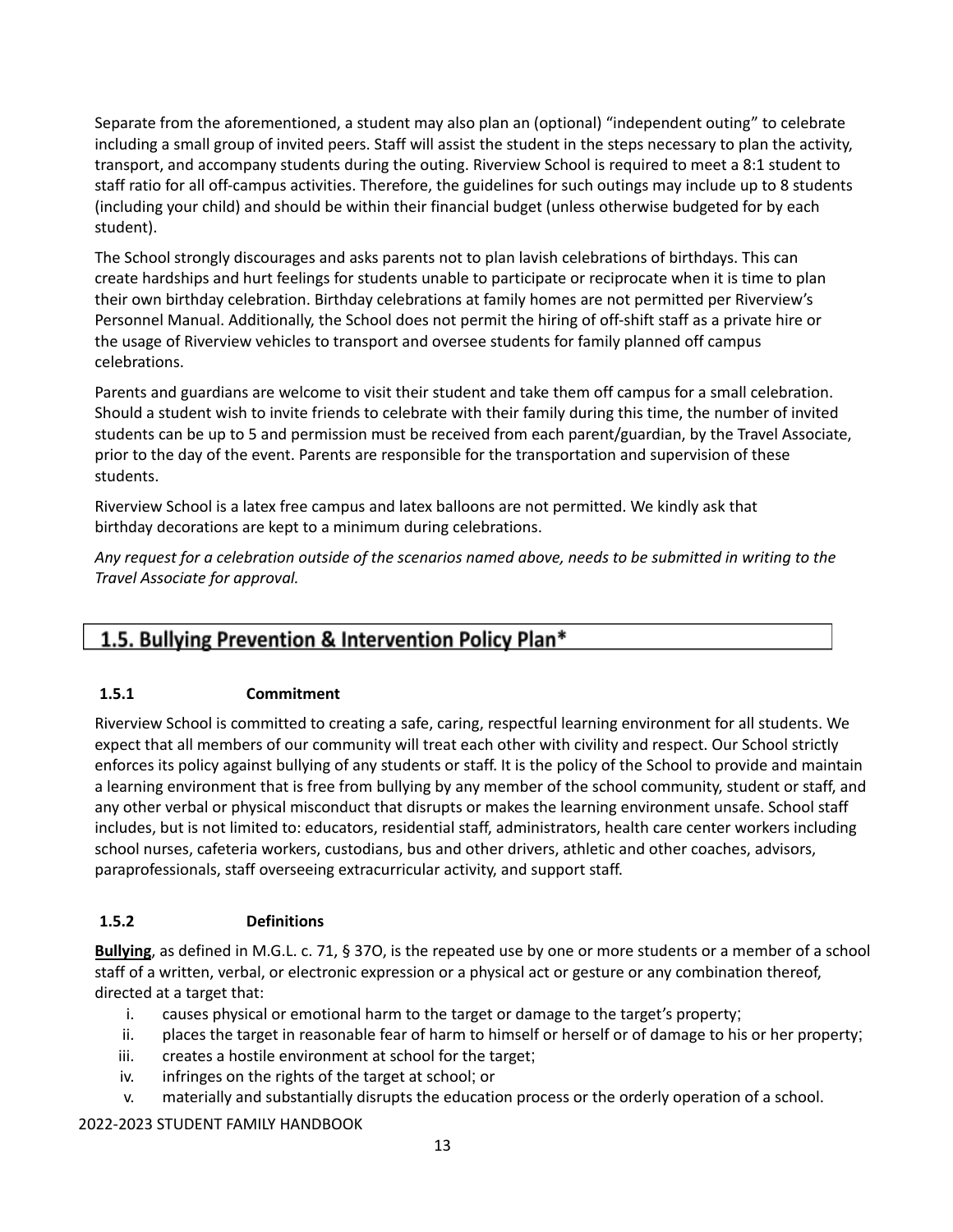**Aggressor** is a student or a member of a school staff who engages in bullying, cyber‐bullying or retaliation towards a student.

**Cyberbullying** is bullying through the use of technology or electronic devices such as telephones, cell phones, computers, and the Internet. It includes, but is not limited to, email, instant messages, text messages, and Internet postings. See M.G.L. c. 71, § 37O for the legal definition of cyberbullying.

**Hostile environment**, as defined in M.G.L. c. 71, § 37O, is a situation in which bullying causes the school environment to be permeated with intimidation, ridicule, or insult that is sufficiently severe or pervasive to alter the conditions of a student's education.

**Retaliation** is any form of intimidation or reprisal, directed against a student who reports bullying, provides information during an investigation, or witnesses or has reliable information about bullying.

**School Staff** includes, but is not limited to, educators, residential staff, administrators, health care center workers, including school nurses, cafeteria workers, custodians, bus and other drivers, athletic and other coaches, advisors, paraprofessionals, staff overseeing extracurricular activities, and support staff.

**Target** is a student against whom bullying, cyber‐bullying, or retaliation has been perpetrated.

#### **1.5.3 Policy Against Bullying**

Bullying is prohibited on school grounds, property, areas immediately adjacent to the school grounds, at school‐ sponsored or school related activities, functions or programs whether on or off school grounds, on school buses, vans or other vehicles, or through the use of technology or an electronic device (cyberbullying). Retaliation against a person who reports bullying, provides information during an investigation of bullying, or witnesses or has reliable information about bullying is also prohibited.

Bullying is also prohibited at a location, activity, function or program that is not school‐related or through the use of technology or an electronic device (cyberbullying), if the act or acts in question create a hostile environment at school for the target, infringe on the rights of the target at school, or materially and substantially disrupt the education process or the safe and orderly operation of the School.

Administrators and staff will make clear to students and staff that bullying is not to be tolerated and will be grounds for disciplinary action up to and including suspension and expulsion for students and termination for employees. All students will be required to read and sign a "Safe Learning Environment Pledge" annually.

All staff members are required to report any bullying they see or learn about. Administrators will promptly and reasonably investigate all allegations of bullying. The Advisors or Education and/or Residential Program Coordinators will be responsible for handling all initial complaints alleging bullying. These initial complaints would then be reported to the Administrative Team. Retaliation against a person who reports bullying, who provides information during an investigation, or who is a witness to or has reliable information about bullying, is prohibited.

The Riverview School Bullying Prevention and Intervention Plan, set forth below, is published in response to the Massachusetts Law Against Bullying and is an integral part of our effort to promote learning and to prevent behavior that can impede the learning process. Riverview's plan spells out the school's comprehensive approach to addressing bullying, cyber‐bullying and retaliation.

This plan is consistent with broader protections at Riverview against discrimination, harassment, bullying, and retaliation that appear in our Student/Parent Handbook and the Personnel Handbook.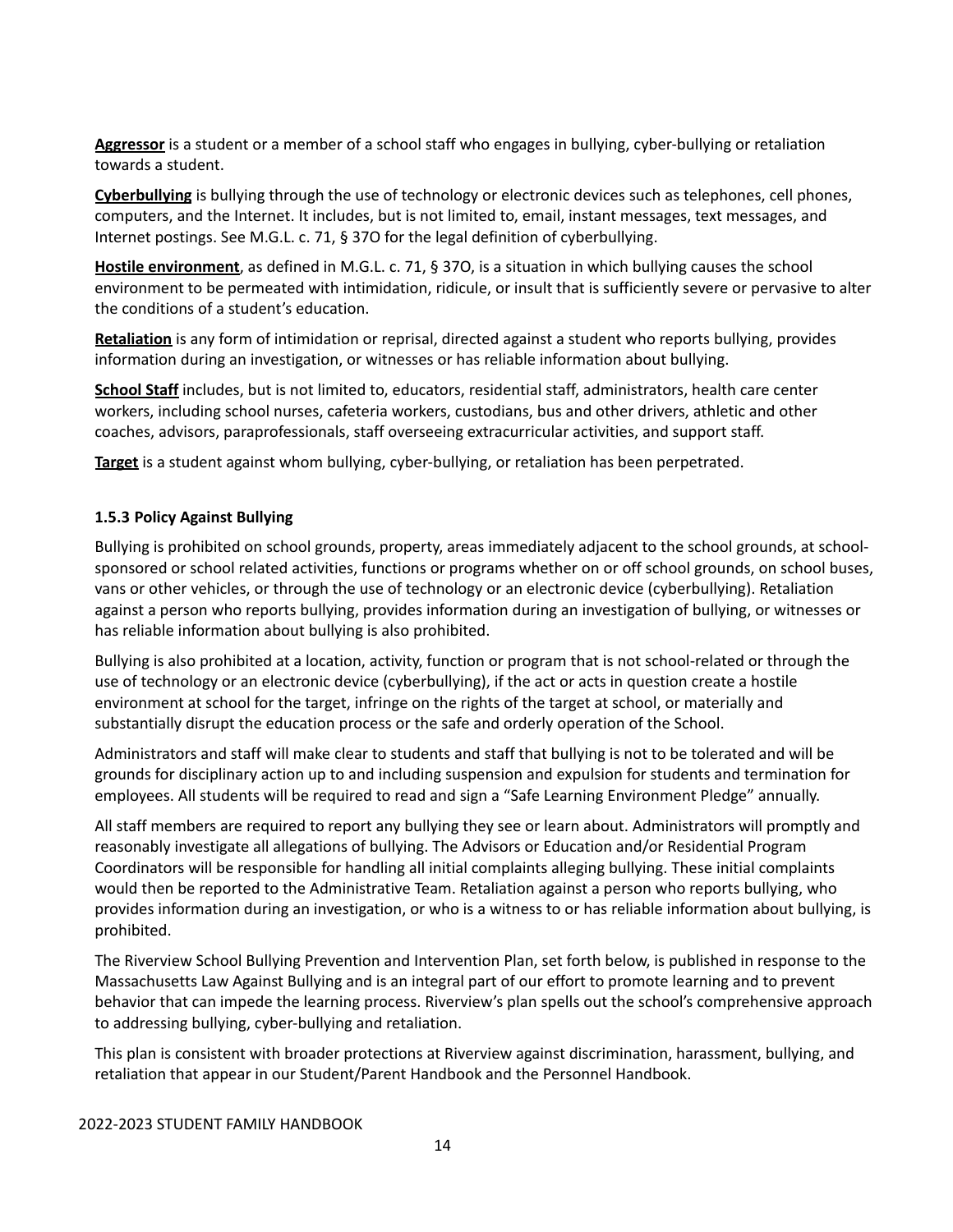As a school for students with special needs (complex language, learning and cognitive disabilities), we recognize that our students may be more vulnerable to becoming targets of teasing or bullying. Additionally, certain students may be more vulnerable to becoming a target of bullying based on actual or perceived differentiating characteristics, including race, color, religion, ancestry, national origin, sex, socioeconomic status, homelessness, academic status, gender identity or expression, physical appearance, pregnant or parenting status, sexual orientation, mental, physical, developmental or sensory disability, or by association with a person who has or is perceived to have one or more of these characteristics. We will use the proactive measures outlined to create a safe supportive environment and to provide all of our students with the skills, knowledge and strategies to prevent or respond to bullying or teasing.

It is also important to acknowledge that Riverview students, due to cognitive, social, and language challenges, may unintentionally hurt or offend others. There is, in many cases, no malicious intent to these behaviors or remarks, which are oftentimes a result of lack of understanding of social conventions or limited experience with interpersonal relationships. While such incidents do not constitute bullying, every effort will be made to provide support, instruction, and guidance in helping the student(s) involved to resolve such conflicts and find more acceptable manners of interacting.

It is essential that this plan be well understood by all members of the Riverview community. The Administrative Team is responsible for the implementation and administration. Questions and concerns related to this may be referred to the Administrative Team.

#### **1.5.4 Reporting Bullying and/or Retaliation**

Reports of bullying or retaliation may be made by staff, students, parents or guardians, or others, and may be oral or written. Oral reports made by or to a staff member shall be recorded in writing. A school or staff member is required to report immediately to an Administrator or designee or to the Head of School or designee when Administrator is the alleged aggressor or to the Assistant Head of School or designee when the Head of School is the alleged aggressor, any instance of bullying or retaliation the staff member becomes aware of or witnesses.

Reports made by students, parents or guardians, or other individuals who are not school staff members, may be made anonymously. Reporting resources available to the school community include, but not limited to, the Incident Reporting Form, voicemail, and email.

Use of an Incident Reporting Form is not required as a condition of making a report. The Incident Reporting Form is available:

- 1. On the school's portal;
- 2. In the school's main office;
- 3. From any member of the Administrative Team;
- 4. From any of the Advisors;
- 5. From the Residential Office.

At the beginning of each school year, designated Administrators will provide the school community, including administrators, staff, students, and parents or guardians, with written notice of its policies for reporting acts of bullying and retaliation as part of the Personnel Manual and Student/Parent Handbook (located on the Riverview Portal). The plan is also accessible via the school website.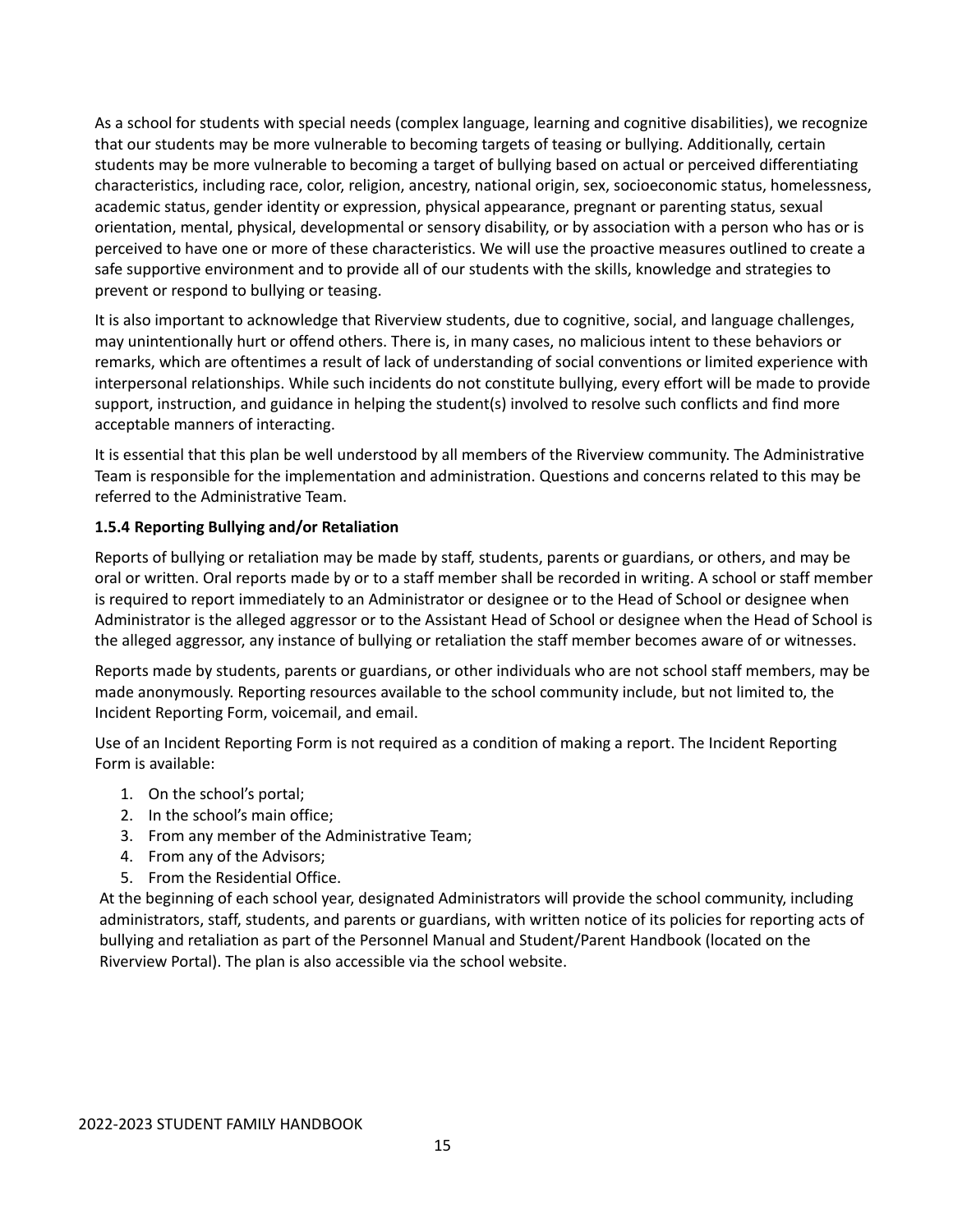#### **1.5.4a. Reporting by Staff**

A staff member will report immediately to an Administrator when he/she witnesses or becomes aware of conduct that may be bullying or retaliation. The requirement to report to an Administrator or designee does not limit the authority of the staff member to respond to behavioral or disciplinary incidents consistent with school policies and procedures for behavior management and discipline. Written documentation must be completed before the end of the staff person's shift.

#### **1.5.4b. Reporting by Students, Parents or Guardians, Anonymous Sources, and Others**

The school expects students, parents or guardians, and others who witness or become aware of an instance of bullying or retaliation involving a student to report it to a member of the Administrative Team. Reports may be made anonymously, but no disciplinary action will be taken against an alleged aggressor solely on the basis of an anonymous report. Students, parents or guardians, and others may request assistance from a staff member to complete a written report. Students will be provided practical, safe, private and age‐appropriate ways to report and discuss an incident with a staff member, or a member of the Administrative Team. Should another person make a verbal report to a staff person, the staff person must immediately notify an Administrator and follow up with a written report before the end of the staff person's shift.

#### **1.5.5 RESPONDING TO A REPORT OF BULLYING OR RETALIATION**

#### **1.5.5a. Safety**

Before fully investigating the allegations of bullying or retaliation, the Administrative Team will take steps to assess the need to restore a sense of safety to the alleged target and /or to protect the alleged target from possible further incidents. Such protections will likewise be available for a student who has witnessed bullying or retaliation; who provides information during an investigation; or who has reliable information about a reported act of bullying or retaliation. Responses to promote safety may include, but not be limited to, creating a personal safety plan; pre‐determining seating arrangements in the classroom, dining room, dormitory, or on the bus; identifying a staff member who will act as a "safe person" for the target; and altering the student aggressor's schedule and access to the target. The Administrative Team will take additional steps to promote safety during the course of and after the investigation, as necessary.

#### **1.5.5b. Obligations to Notify Others**

#### **Notice to parents or guardians**

Upon determining that bullying or retaliation has occurred, the Administrator will promptly notify the parents or guardians of the target and the student aggressor(s) of this, and of the procedures for responding to it. There may be circumstances in which an Administrator contacts parents or guardians prior to the investigation. Notice will be consistent with state regulations at 603 CMR 49.00.

#### **Notice to Another School or District**

If the reported incident involves students from more than one school district, charter school, non‐public school, approved private special education day or residential school, or collaborative school, the principal or designee first informed of the incident will promptly notify by telephone the principal or designee of the other school (s) of the incident so that each school may take appropriate action. All communications will be in accordance with state and federal privacy laws and regulations, and 603 CMR 49.00.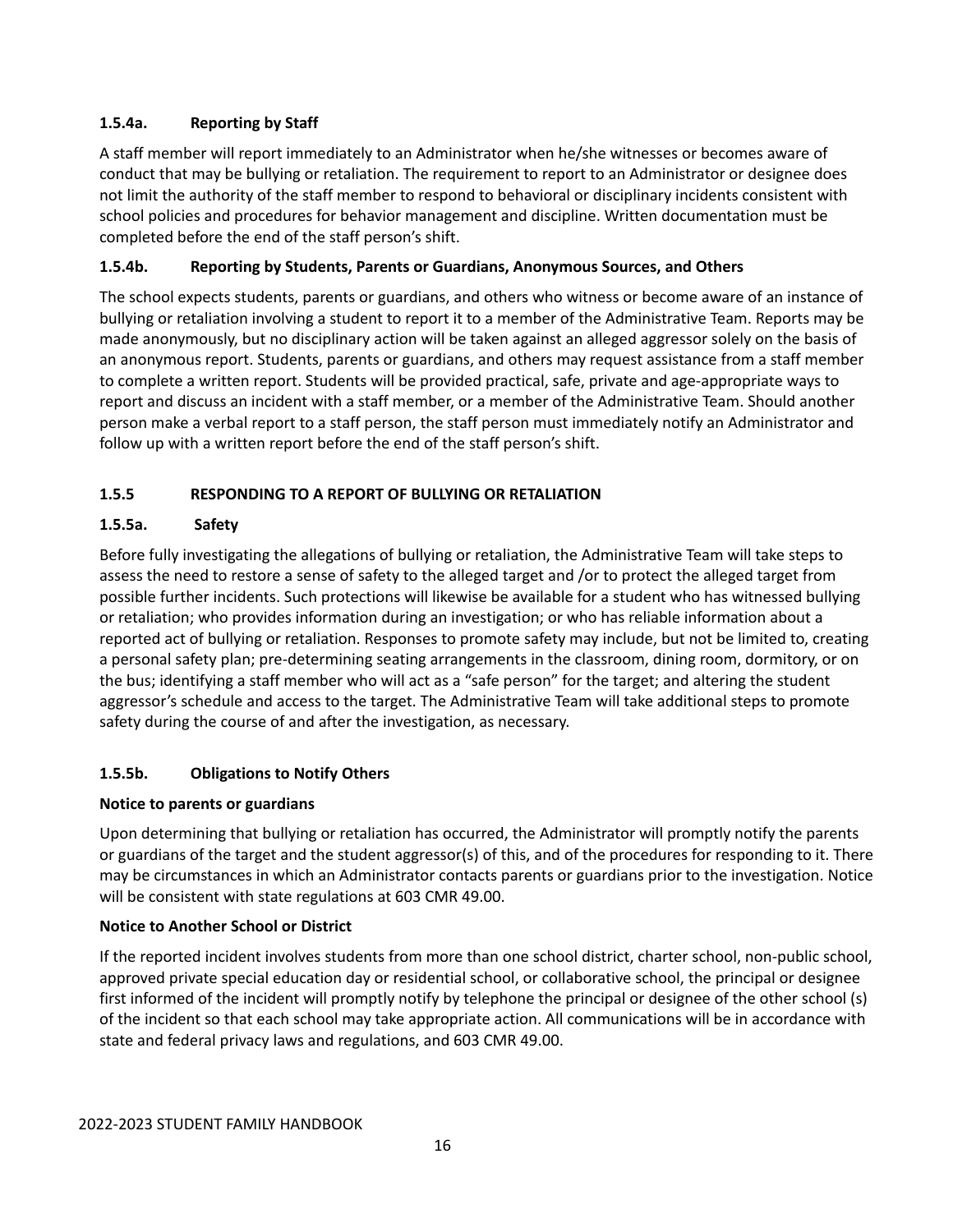#### **Notice to Law Enforcement**

At any point after receiving a report of bullying or retaliation, including after an investigation, if the Administrator has a reasonable basis to believe that criminal charges may be pursued against the aggressor, the Administrator will notify the local law enforcement agency. Notice will be consistent with requirements of 603 CMR 49.00 and locally established agreements with local law enforcement agency. Also, if an incident occurs on school grounds and involves a former student under the age of 21 who is no longer enrolled in school, the Administrator shall contact the local law enforcement agency if he or she has a reasonable basis to believe that criminal charges may be pursued against the aggressor. In making this determination, the Administrator will, consistent with the plan and with applicable school policies and procedures, consult with any other individuals the Administrator deems appropriate.

#### **1.5.6 INVESTIGATION**

The Administrator will promptly investigate all reports of bullying or retaliation and, in doing so; will consider all available information known, including the nature of the allegation(s) and the ages of the students involved.

During the investigation the Administrator or designee will, among other things, interview students, staff, witnesses, parents or guardians, and/or others as necessary. The Administrator (or whoever is conducting the investigation) will remind the alleged aggressor, target, and witnesses of the importance of the investigation, their obligation to be truthful and that retaliation against someone who reports bullying or provides information during an investigation is strictly prohibited and will result in disciplinary action.

In the event that a staff member is identified as an alleged aggressor, the staff person may be put on paid administrative leave until the investigation is completed. In the event that there is a suspicion of substance abuse, drug/alcohol testing may be required, per the Riverview School Personnel Manual.

Interviews may be conducted by the Administrator, other staff members determined by the Administrator, and in consultation with an Advisor or Residential Program Coordinator, as appropriate. To the extent practicable, and given his/her obligation to investigate and address the matter, the Administrator will maintain confidentiality during the investigation process. Other staff members interviewed will be instructed to maintain confidentiality. The Administrator will maintain a record of the investigation.

Procedures for investigating reports of bullying and retaliation will be consistent with school policies and procedures for investigations. If necessary, the Administrator will consult with legal counsel about the investigation.

#### **1.5.7 DETERMINATION**

The Administrator will make a determination based upon all of the facts and circumstances. If, after the investigation, bullying or retaliation is substantiated, the Administrator will take steps reasonably calculated to prevent reoccurrence and to ensure that the target is not restricted in participating in school or in benefiting from school activities. The administrator will: 1) determine what remedial action is required, if any, and 2) determine what responsive actions and/or disciplinary action is necessary.

Depending upon the circumstances, the Administrator may choose to consult with the student's teacher(s) and/or Advisor or Residential Program Coordinator, and the target's or student aggressor's parents or guardians, to identify any underlying social or emotional issue(s) that may have contributed to the behavior and to assess the level of need for additional social skills development.

The Administrator will promptly notify the parents or guardians of the target and the aggressor about the results of the investigation and, if bullying or retaliation is found, what action is being taken to prevent further acts. All notice(s) to parents will comply with applicable state and federal privacy laws and regulations.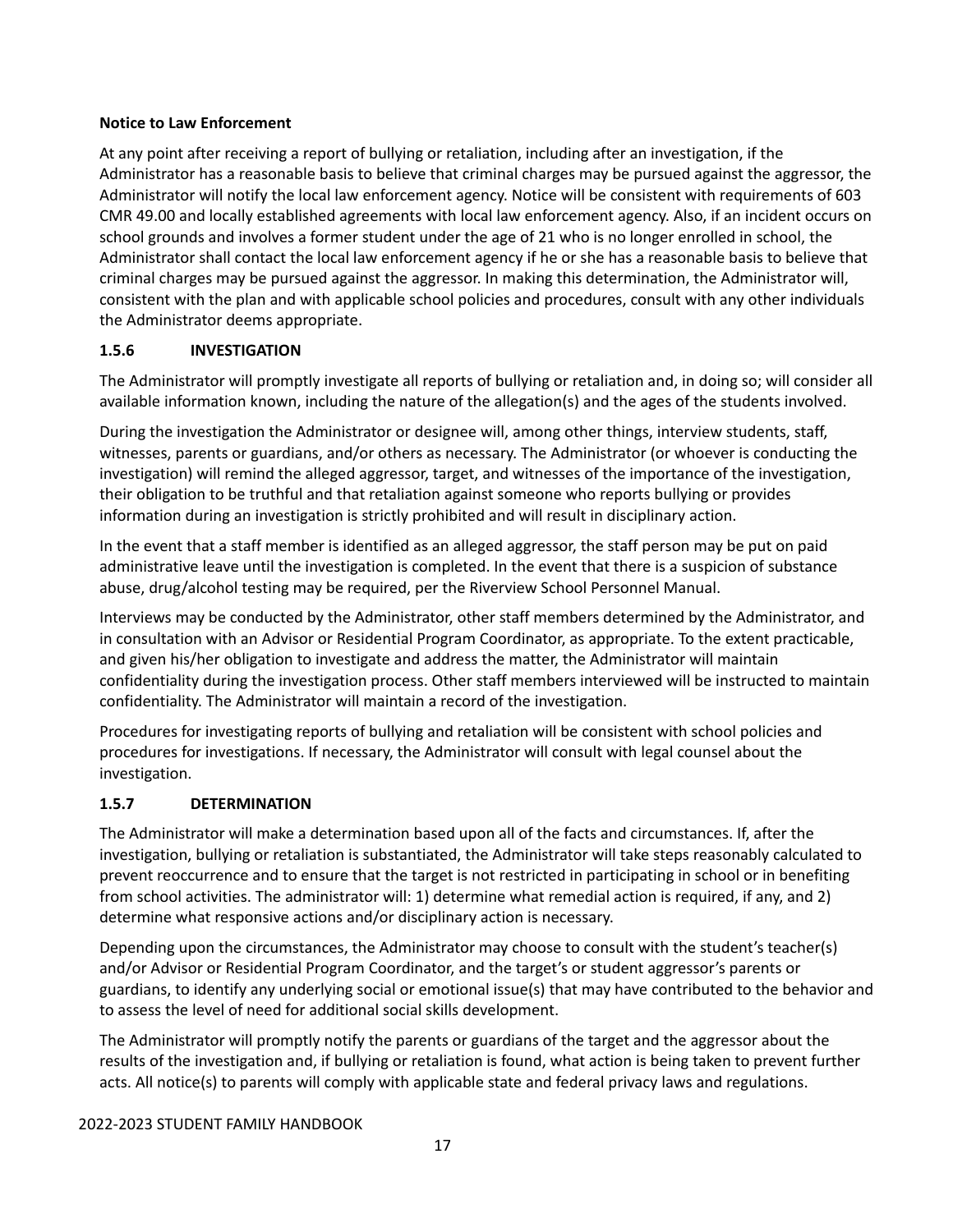Note well: Because of the legal requirement regarding the confidentiality of student records, the Administrator cannot report specific information to the target's parent or guardian about the disciplinary action taken unless it involves a "stay away" order or other directive that the target must be aware of in order to report violations.

#### **1.5.8. RESPONSES TO BULLYING OR RETALIATION BY STUDENTS**

#### **1.5.8 a. Teaching Appropriate Behavior Through Skills‐Building**

Upon the Administrator determining that bullying or retaliation has occurred, the law requires that the school use a range of responses that balance the need for accountability with the need to teach appropriate behavior. Skill‐ building approaches that the Administrator may consider will include:

- Offering individualized skill-building sessions based on the school's anti-bullying curricula;
- Providing relevant educational activities for individual students or groups of students, in consultation with the Advisor and /or Residential Program Coordinator;
- Implementing a range of academic and nonacademic positive behavior supports to help students understand prosocial ways to achieve their goals;
- Meeting with parents and guardians to engage parental support and to reinforce the anti-bullying curricula and social skills building activities at home;
- Adopting behavior plans to include a focus on developing specific social skills;
- Counseling or referral for targets, aggressors, and/or families; and
- Making a referral for evaluation.

#### **1.5.8 b. Taking Disciplinary Action**

If the Administrator decides that disciplinary action is appropriate, the disciplinary action will be determined on the basis of facts found by the Administrator, including the nature of the conduct, age of the student(s) involved, and the need to balance accountability with the teaching of appropriate behavior. Discipline will be consistent with the plan and with the school's discipline policy. A range of disciplinary actions, includes, but is not limited to, the following:

- Schedule modification
- Detention
- In‐house suspension
- Suspension (home)
- **Expulsion**

Discipline procedures for students with disabilities are governed by the federal Individuals with disabilities Education Improvement Act (IDEA), which should be read in cooperation with state laws regarding student discipline. As noted in 1.5.7., due to confidentiality requirements, the Administrator is unable to notify the target's parent or guardian about the disciplinary action taken unless it involves a "stay away" order or other directive that the target must be aware of in order to report violations.

If the Administrator determines that a student knowingly made a false allegation of bullying or retaliation, that student may be subject to disciplinary action.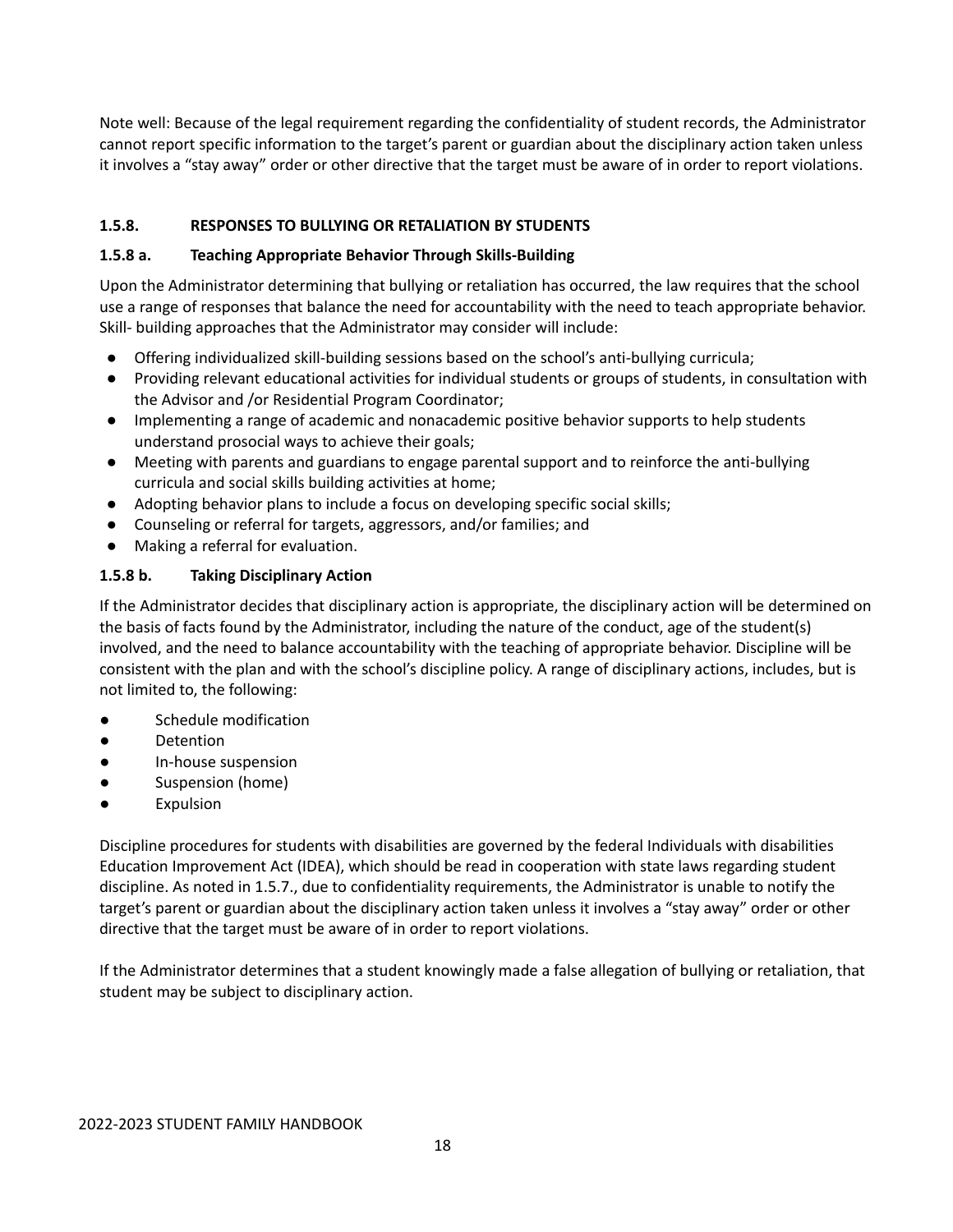#### **1.5.8.c. Promoting Safety/Protection for the Target and Others**

The Administrator will consider what adjustments, if any, are needed in the school environment to enhance the target's sense of safety and that of others as well, including anyone who provides information during an investigation or witnesses/provides reliable information about an act. Adult supervision would be increased at transition times and in locations where such behaviors are known to have occurred or is likely to occur. Within a reasonable period of time following the determination and the ordering of remedial and/or disciplinary action, the Administrator will contact the target to determine whether there has been a recurrence of the prohibited conduct and whether additional supportive measures are needed. If, so the Administrator will work with appropriate school staff to implement them immediately.

#### **1.5.9 RESPONSES TO BULLYING OR RETALIATION BY STAFF**

#### **1.5.9 a. Taking Disciplinary Action**

If the Administrator decides that disciplinary action is appropriate, the disciplinary action will be determined on the basis of facts found by the Administrator. A range of disciplinary actions, includes, but is not limited to, the following:

- Schedule Modification
- Participation in additional training
- Requirement of counseling
- Decision making leave (paid or unpaid)
- **Termination**

Within a reasonable period of time following the determination and the ordering of remedial and/or disciplinary action, the Administrator will contact the target to determine whether there has been a recurrence of the prohibited conduct and whether additional supportive and/or disciplinary measures are needed. If, so the Administrator will implement them immediately. Re‐occurrence of bullying or retaliation by a staff person following prior intervention may result in immediate termination.

#### **1.5.10 RESOLUTION, NOTIFICATION, AND FOLLOW‐UP**

Following interviews and any other investigation undertaken, as the School deems appropriate, the Administrative Team will determine whether and to what extent the allegation of bullying, cyber‐bullying or retaliation has been substantiated. If it is determined that the policy set forth in this plan has been violated, the Administrative Team will determine what disciplinary action and/or other remedial action is appropriate and how it will be implemented.

The goal of an investigation and any disciplinary or other remedial process that is imposed following that investigation is to correct the situation to the extent it is reasonably possible and to take such steps as can be taken to prevent there being a repetition of the incident and to prevent the student or students targeted and others who participate in the investigation from being subject to retaliation. In appropriate circumstances, such as when a crime may have been committed or a child may have been subject to abuse or neglect of the type that is reportable under Section 51A of the Massachusetts laws, law enforcement or another appropriate government agency will be notified.

Upon completion of the investigation, the Administrator who conducted the investigation or designee will meet individually with the student or students who were the target of the alleged incident and their parents. Follow up will also occur with the student or students against whom the complaint was made and their parents. During these meetings, the school will report the results of the investigation and, where disciplinary or other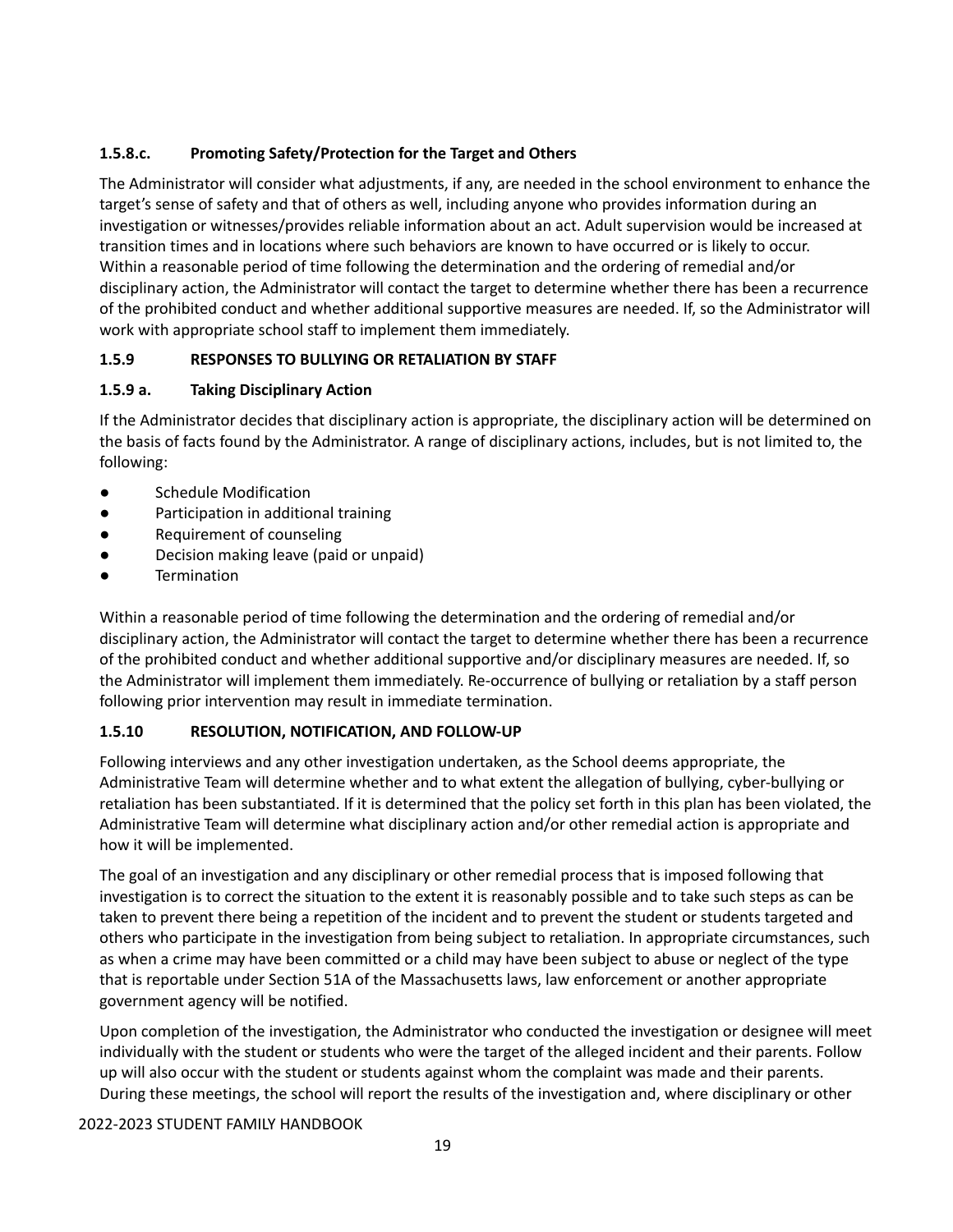corrective action is determined to be appropriate, inform the parties of the steps that will be taken to correct the situation. The amount of information provided in these meetings may be limited by confidentiality laws protecting student records. Follow‐up contacts will occur with any student found to have been targeted in violation of this policy and his/her parents to inquire as to whether there have been any further incidents.

#### **1.5.10a Problem Resolution System:**

As part of this process, the Administrator or designee shall inform the parent or guardian of the target about the Department of Elementary and Secondary Education's problem resolution system and the process for accessing that system, regardless of the outcome of the determination: Any parent wishing to file a claim/concern or seeking assistance outside of the district may do so with the Department of Elementary and Secondary Education Program Resolution System (PRS). That information can be found at: [http://www.doe.mass.edu/pqa,](http://www.doe.mass.edu/pqa) emails can be sent to [compliance@doe.mass.edu](mailto:compliance@doe.mass.edu) or individuals can call 781‐338‐3700. Hard copies of this information are also available from the Director of Education.

#### **1.5.11 PROGRAMS**

Riverview School will implement an anti‐bullying program as a required part of the curriculum at each grade level. It will be based on developmentally and age‐appropriate instruction on bullying prevention using evidence‐based curricula. Furthermore, Riverview will provide instruction on civil and ethical behavior at each grade level and hold students and adults responsible for behaving with respect towards one another at all times.

Instruction will include appreciation of human differences and avoidance of behaviors that discriminate against others based on their gender, gender identity and gender expression, sexual orientation, race, national origin, religion or disability.

The school will conduct a survey every four years or more frequently as deemed appropriate, to assess the school climate and the prevalence, nature, and severity of bullying in the school. Feedback from the survey will be used to inform improvements, resources, and curricula additions. Additionally, the school will comply with any and all Department of Elementary and Secondary Education (DESE) data reporting requirements.

#### **1.5.12 TRAINING AND PROFESSIONAL DEVELOPMENT**

#### **1.5.12a. Professional Development:**

The Bullying Prevention and Intervention Plan will include annual professional development of all members of the school staff to build the skills to prevent, identify and respond to bullying and to implement the plan. School staff includes, but is not limited to: educators, residential staff, administrators, health care center workers, including school nurses, cafeteria workers, custodians, bus drivers, athletic and other coaches, advisors, paraprofessionals and support staff.

The content of the professional development will include, but not be limited to:

- 1. developmentally appropriate strategies to prevent bullying;
- 2. developmentally appropriate strategies for immediate, effective interventions to stop bullying incidents;
- 3. information regarding the complex interaction and power differential that can take place between and among an aggressor, target, and witnesses to the bullying;
- 4. research findings on bullying, including information about specific categories of students who have been shown to be particularly at risk for bullying in the school environment;
- 5. information on the incidence and nature of cyberbullying; and
- 6. Internet safety issues as they relate to cyberbullying.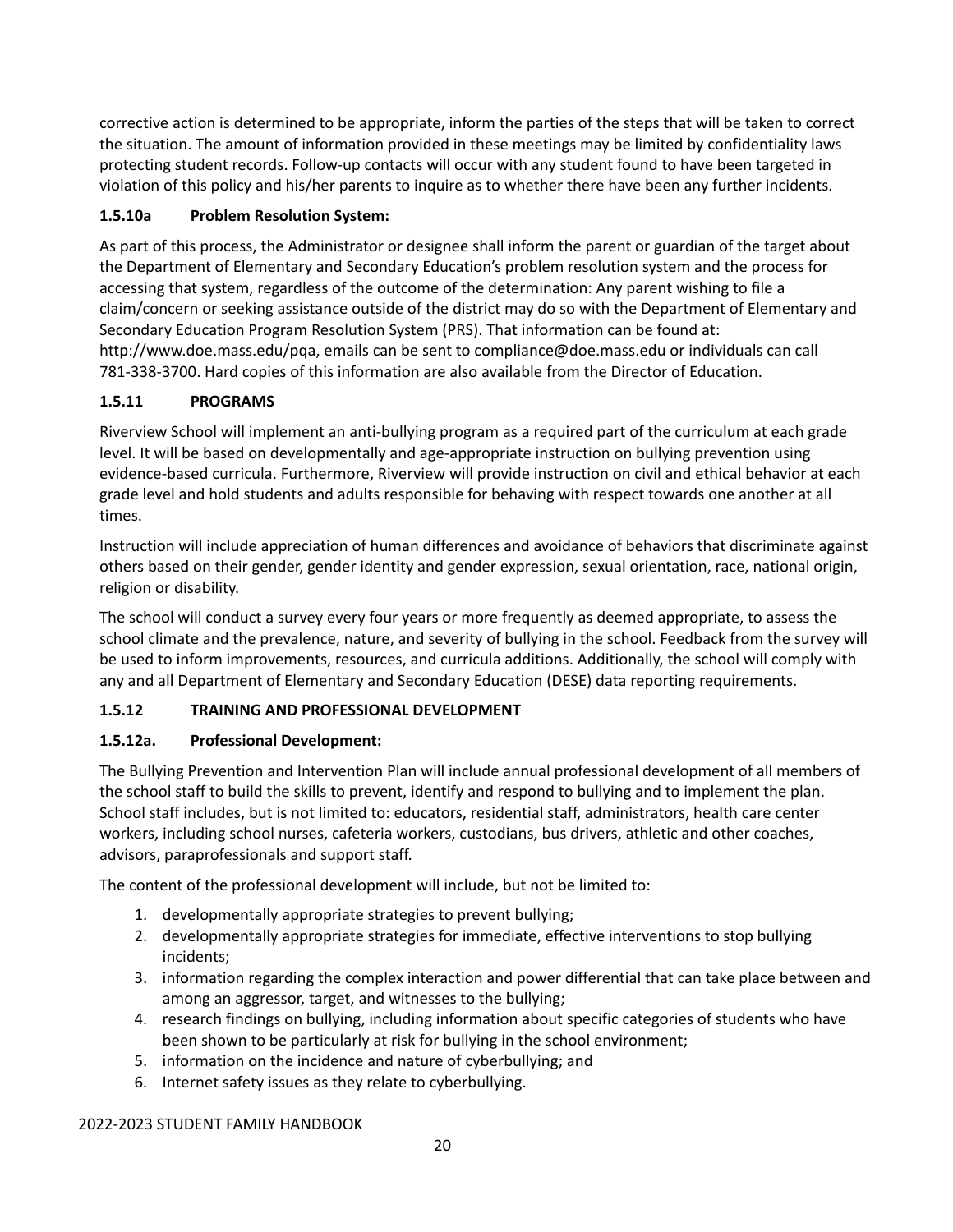Professional development will also address ways to prevent and respond to bullying or retaliation for students with disabilities that must be considered when developing students' Individualized Education Programs (IEPs). This will include a particular focus on the needs of students with autism or students whose disability affects social skills development.

Additional areas identified by the school or district for professional development may include:

- 1. promoting and modeling the use of respectful language;
- 2. fostering an understanding of and respect for diversity and difference;
- 3. building relationships and communicating with families;
- 4. constructively managing behaviors;
- 5. using positive behavioral intervention strategies;
- 6. applying constructive disciplinary practices;
- 7. teaching students skills including positive communication, anger management, and empathy for others;
- 8. engaging students in planning and decision‐making;
- 9. maintaining a safe and caring environment for all students; and
- 10. engaging staff and those responsible for the implementation and oversight of the plan to distinguish between acceptable managerial behaviors designed to correct misconduct, instill accountability in the school setting, etc. and bullying behaviors.

#### **1.5.12b. Written notice to staff**

The school will provide all staff with an annual written notice of the plan by publishing information about it, including sections related to staff duties and bullying/harassment of students by school staff, in the Personnel Manual.

#### **1.5.13 COLLABORATION WITH FAMILIES**

The Bullying Prevention and Intervention Plan will include provisions for educating parents and guardians about the bullying prevention curriculum at the school, how they can reinforce the curriculum at home, how they can support Riverview's prevention and intervention plan, the dynamics of bullying and online safety and cyber‐ bullying.

Riverview will provide to students and their parents or guardians annual written notice of relevant sections of the bullying prevention plan in the Student/Parent Handbook.

#### **1.5.14 SUPPORT SERVICES/RESOURCES**

#### **1.5.14a. Identifying resources**

Riverview's Administrative Team and Advisors (licensed social workers/ licensed mental health counselors) have identified our capacity to provide counseling and other services for targets, student aggressors, and their families. This includes a review of current staffing and programs that support the positive school environment by focusing on being proactive, providing ample structure and supervision services. This includes adopting new curricula, educating staff, establishing safety planning teams, and identifying other agencies that can provide services.

#### **1.5.14b. Counseling and other services**

This plan includes utilizing Riverview support services (Social Workers/ Mental Health Counselors), as well as the support of outside therapists as needed. Riverview's Social Workers/ Mental Health Counselors will team together to outline how our outside resources can assist us in developing safety plans for students who have been targets. Social Workers/ Mental Health Counselors will provide social skills to prevent bullying and will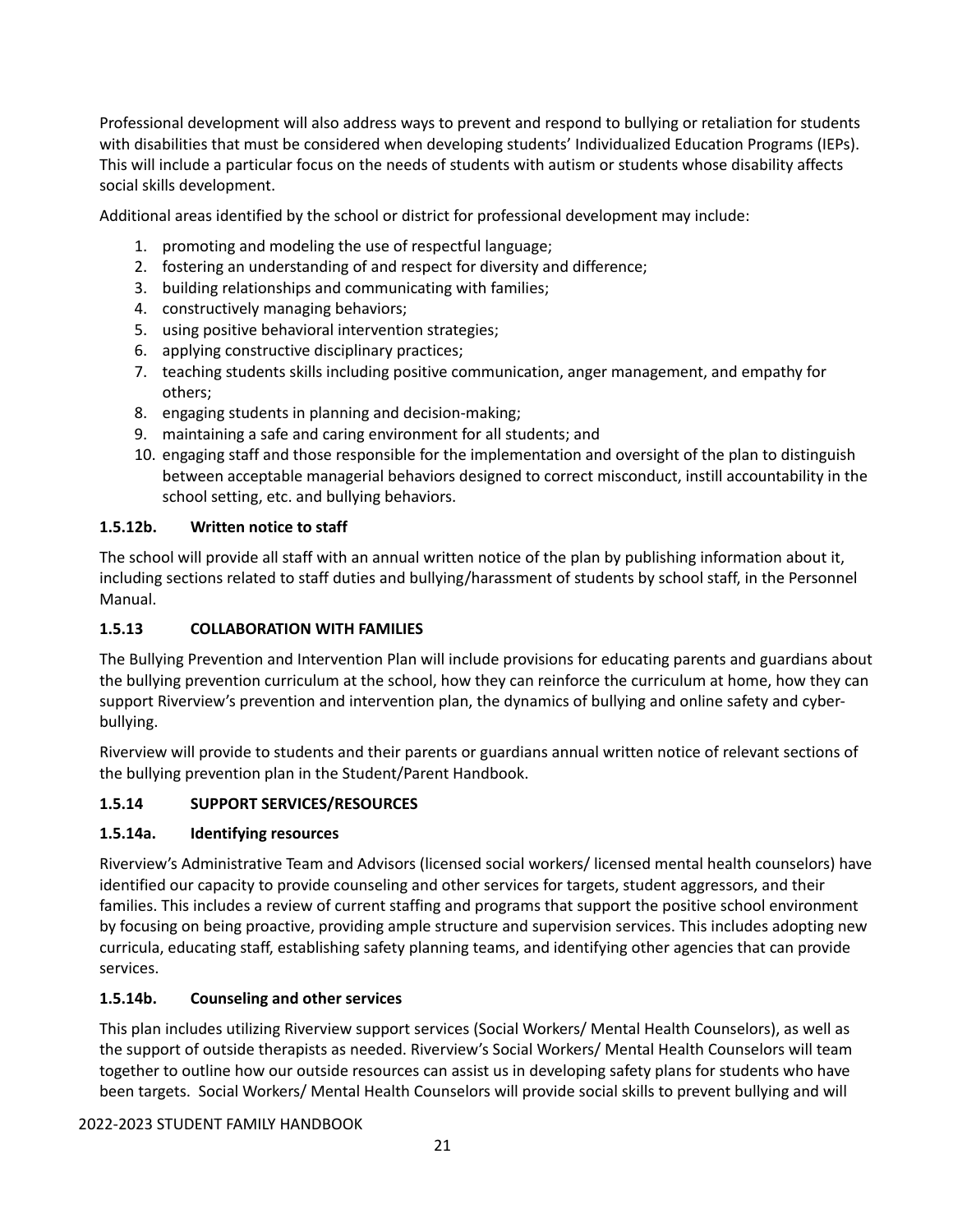offer education and/or intervention services for students exhibiting such behaviors. These plans may include: behavioral intervention plans, social skills groups, and individually focused curricula. Support will be provided to family members of the involved student(s) as appropriate.

#### **1.5.14c. Students with disabilities**

As required by M.G.L. c. 71B, §3, as amended by Chapter 92 of the Acts of 2010, when the IEP Team determines the student has a disability that affects social skills development or the student may participate in or is vulnerable to bullying or teasing because of his/her disability, the Team will consider what should be included in the IEP to develop the student's skills and proficiencies to avoid and respond to bullying or teasing.

#### **1.5.14d. Referral to outside services**

With the support of our Advisors, Riverview will establish a referring protocol for referring students and families to outside services. Clear protocols will help students and families access appropriate and timely services. Referrals must comply with relevant laws and policies. Current local referral protocols will be evaluated to assess their relevance to the Plan, and revised as needed

#### **1.5.15 RELATIONSHIP TO OTHER LAWS**

Consistent with state and federal laws, and the policies of the school or district, no person shall be discriminated against in admission to a public school of any town or in obtaining the advantages, privilege and courses of study of such public school on account of race, color, sex, religion, national origin, or sexual orientation. Nothing in the Plan prevents the school or district from taking action to remediate discrimination or harassment based on a person's membership in a legally protected category under local, state, or federal law, or school or district policies.

In addition, nothing in the Plan is designed or intended to limit the authority of the school or district to take disciplinary action or other action under M.G.L. c. 71, §§ 37H or 37H½, M.G.L. c. 71, §§41 and 42, M.G.L. c 76 § 5, or other applicable laws, or local school or district policies, or collective bargaining agreements, in response to violent, harmful, or disruptive behavior, regardless of whether the Plan covers the behavior.

#### **1.5.16 CONCLUSION**

This plan is intended to: (1) prevent bullying, cyber‐bullying, and retaliation among any and all members of the school community, both students and staff; (2) to encourage students, their parents and staff to have confidence in the School's procedures and to come forward promptly whenever a student is subject to conduct that is prohibited by this or any other School policy and; (3) to implement appropriate discipline and other corrective measures when they are found to be warranted.

### 1.6. Care of School Property & Equipment\*

Riverview staff and students take pride in our School, its buildings and property. Students must always treat all property with respect and proper care. Students who damage school property will be financially responsible for the repairs. More costly repairs may involve families being billed for damages and the student being expected to contribute towards the restitution either financially, through community service, or in other manners.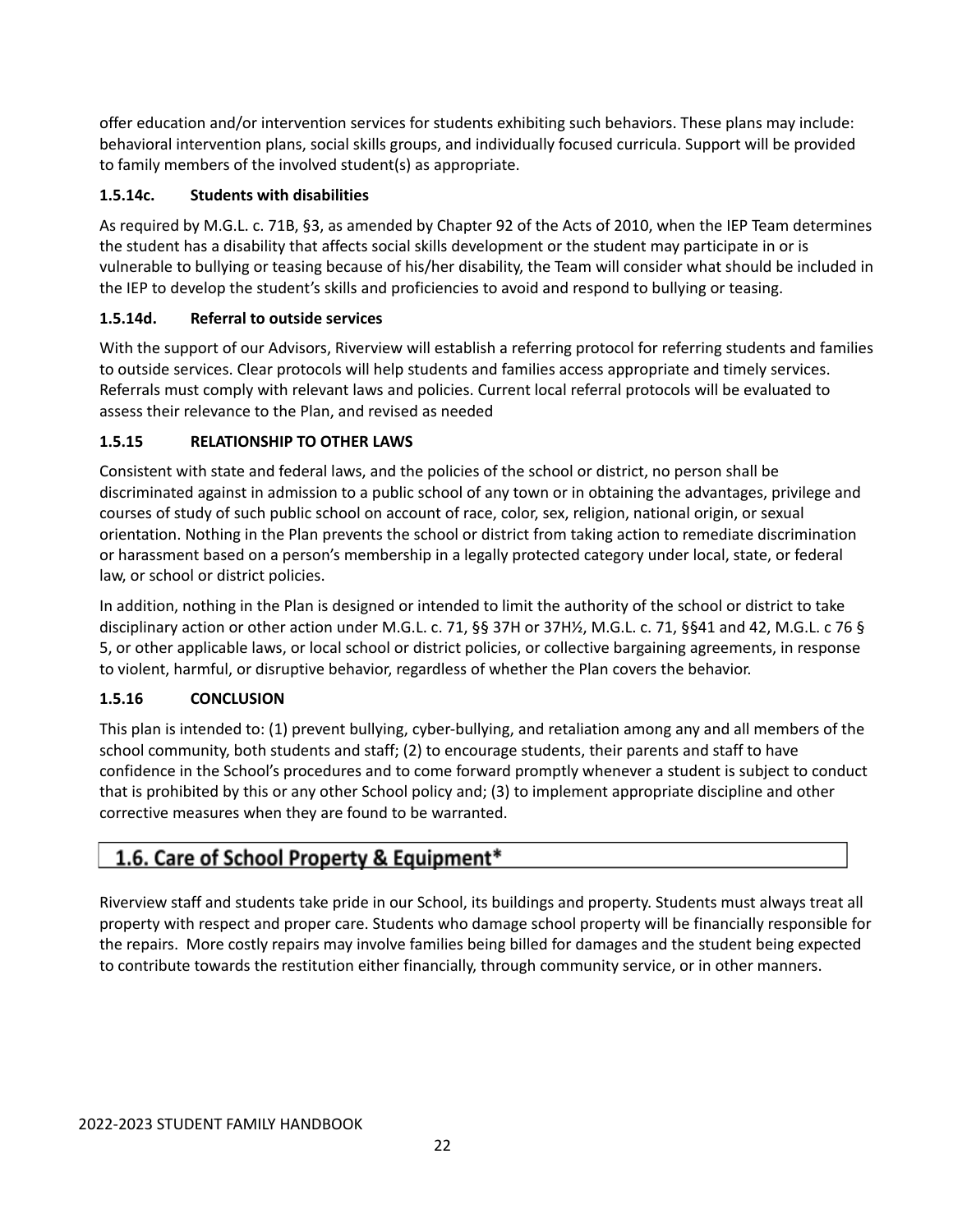### 1.7. Cell Phone Policy\*

Students are permitted to have cell phones on campus. Parents allowing their child to bring a cell phone to campus do so knowing their child is fully responsible for assuming all costs pertaining to misuse, damage, loss, or students exceeding their data plan. Each student having a cell phone will review the cell phone policies below and sign an agreement to follow these guidelines as part of the Annual Student Update. Should a student experience difficulty following these guidelines, restrictions may be put in place. If students do not follow the below guidelines, a phone plan will be implemented to support the student's specific needs. Phone plans can include set hours for phone use, staff holding the phone for set hours, staff supervision of phone use and other strategies to support the student. A student's phone may be sent home for a period of time if necessary.

#### **Middle School / High School**

Academic Day

- Cell phones are allowed during the school day if being used for educational purposes.
- Students are allowed to bring their cell phones on academic field trips, but need to adhere to the teacher's guidelines.

#### Boarding

● Cell Phones may not be used during meal times or during after school or evening activities.

Day Students

- Day students are allowed to bring their phones to campus each day. Their cell phones must remain off and in their backpacks during the academic day.
- Day students may access their cellphones from 3:00 to 3:30 after school.
- Day students are reminded to respect the dorm rules, which specify that boarding students' phones will not be in use from 9:00 pm- 7:00 am.

#### **GROW**

Academic Day:

● GROW students are permitted to carry a cell phone during community trip days as well as when engaged in vocational assignments or attending Cape Cod Community College.

#### **Students with a cell phone on campus are fully responsible for:**

- Using the phone only during approved/scheduled calling times and not during the academic day
- Assuming all costs relative to the phone including misuse, damage, or replacement of the phone
- Avoiding any situation wherein use of the phone creates any conflicts (as determined by staff) including but not limited to:
	- o The student's completion of responsibilities
	- o Sharing cell phones. This is prohibited unless in emergency/check in situations
	- o The disruption of the dorm or an activity
	- o Inappropriate text messages or pictures or use of social media
	- o Use of Facebook Live or Instagram Live which is prohibited at all times

The Internet Safety Policy also applies to cell phones with Internet capability. Staff will not review content on phones or computers without a student or legal guardian's consent and having the student present during the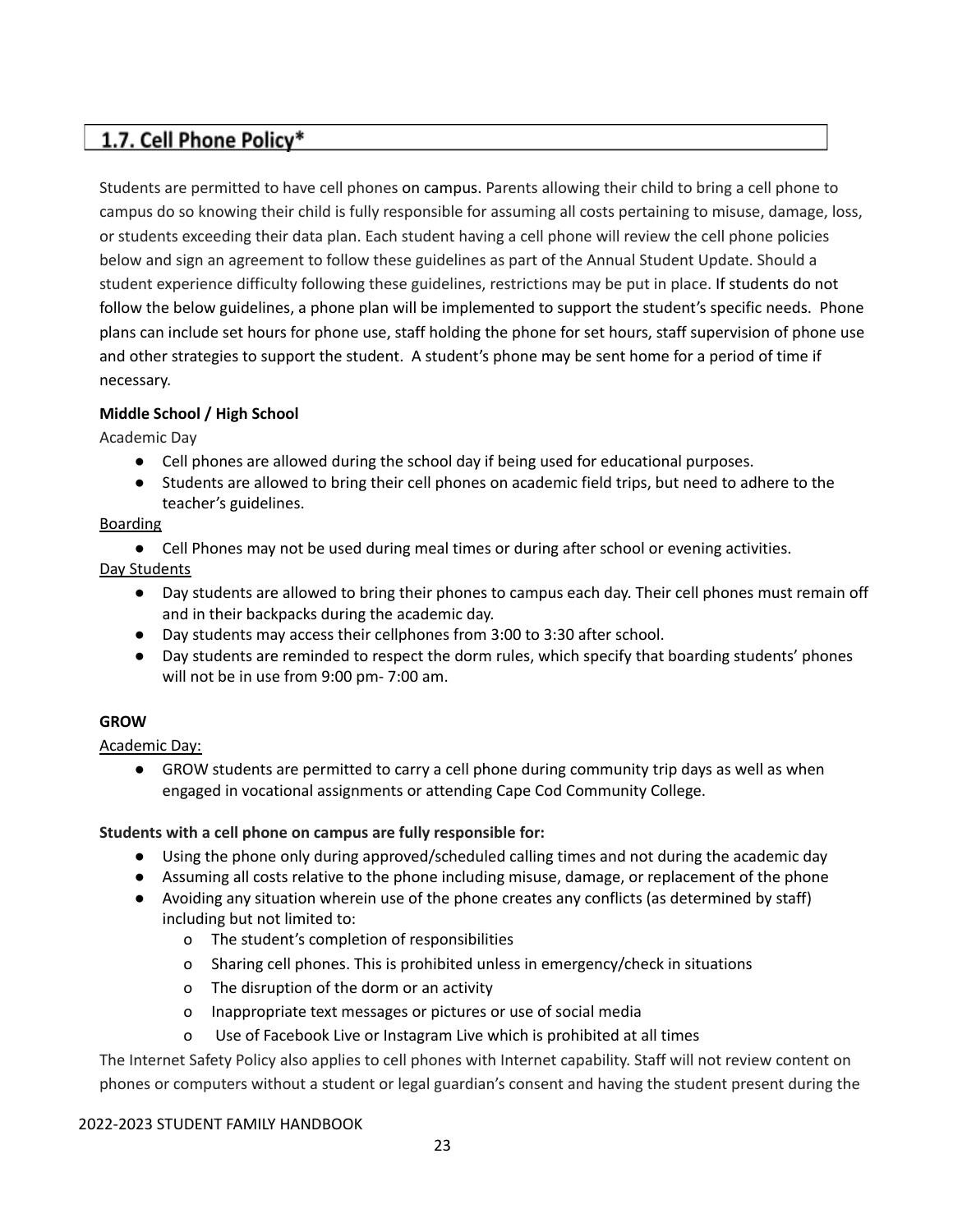review of material on the electronic device. Parents are encouraged to take an active role in monitoring their student's phone usage. If Riverview suspects any laws have been broken, it may be reported to law enforcement to investigate.

**Video Chat Policy**: As a boarding school, Riverview must take extra precautions across all settings to protect the confidentiality and privacy of students, their families and staff. Video chatting can easily and unknowingly present a threat to such confidentiality.

- 1. A student can use video chat only when alone in his/her bedroom with the door closed or when at an approved video chat device. Please note as well that staff do not monitor video chat sessions.
- 2. When not actively involved in a video chat session, the student must be logged off so that no transmission of audio or video signals occurs.
- 3. Violation of any guideline justifies the loss of video chat privileges for a length of time to be determined based on the violation.
- 4. Only a residential supervisor, advisor or administrator can make a temporary adjustment to these guidelines.

### 1.8. Discipline\*

The following behaviors are not acceptable at Riverview and may require behavioral interventions:

- Disrespect towards others
- Swearing or using offensive language
- Any behavior that substantially detracts from a positive learning environment
- Repeated tardiness or leaving school without permission
- Leaving the classroom, dorm, or any building/activity without permission
- Behavior that justifies suspension/expulsion

Should a student's behavior reach the level of the above list, staff will intervene and process the situation with the student. The focus of staff is on teaching self- regulation, coping skills, problem-solving, and supporting students during times of challenge. Depending on the frequency and severity of the behavior, the student's parents may be notified and/or a team meeting may be convened.

The following matters will be considered serious violations of school policy:

- 1. Destroying or damaging school or personal property. (Parents are responsible for the replacement/repair cost.)
- 2. Purposeful mishandling of prescription or non‐prescription drugs, and using or handling illegal drugs or alcohol, on or off school grounds. Should there exist reasonable suspicion to believe that a student is using drugs or alcohol, the student may be required to participate in alcohol or drug testing in order to remain in the program.
- 3. Smoking/vaping, use of tobacco products, Vape pens, e‐cigarettes, or under suspicion of smoking, (e.g., odor, or possession of cigarettes, vape pen, chewing tobacco, lighters, matches, on or off campus)
- 4. Leaving grounds without permission
- 5. Harassment /bullying (causing emotional and/or physical harm to another)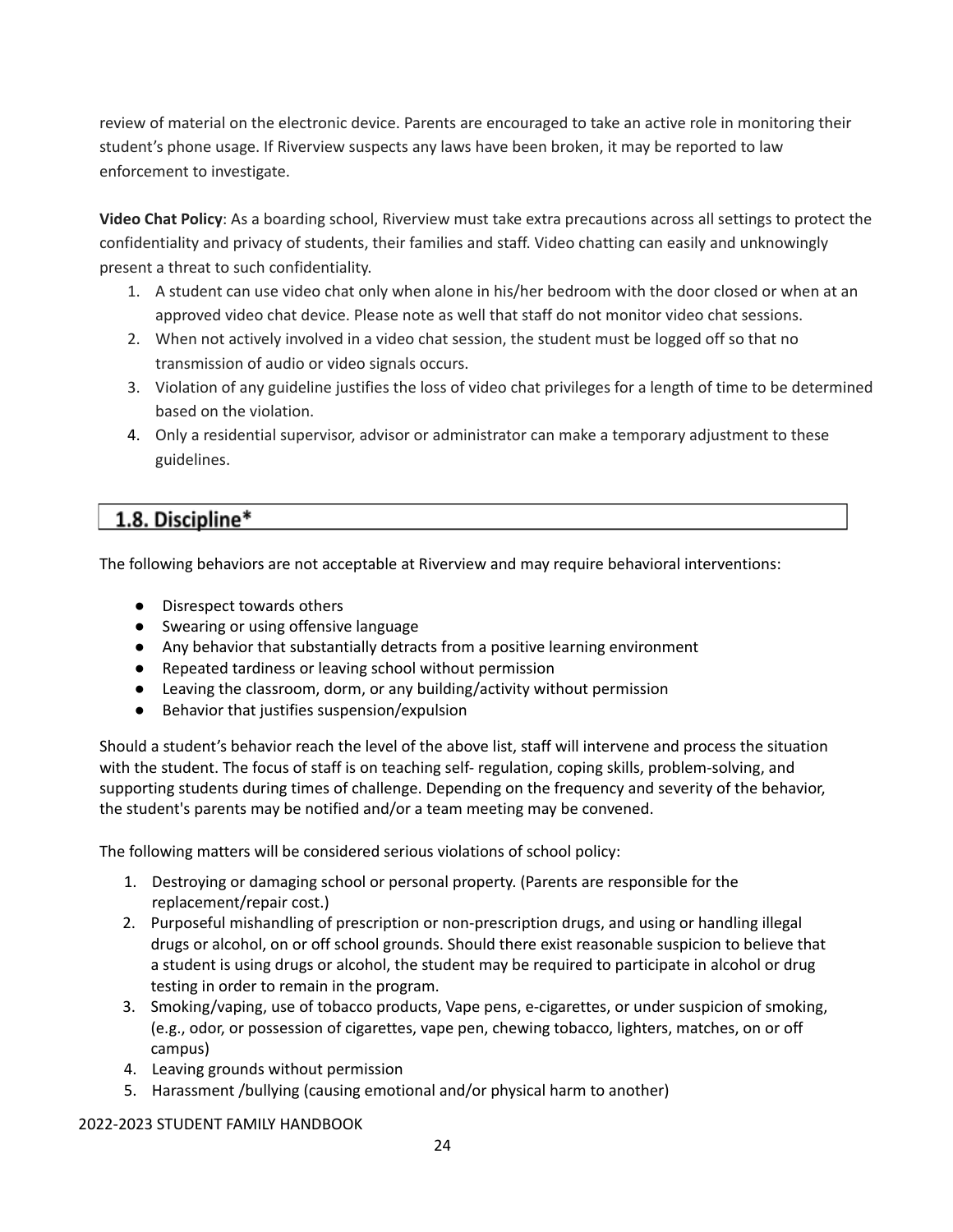- 6. Stealing
- 7. Verbal abuse (racial or religious slurs, swearing, threatening, etc.)
- 8. Use of fire and/or possession of lighters or matches
- 9. Purposeful disregard or defiance of any school policy or procedure
- 10. Possession of a weapon of any sort, purchased or handmade
- 11. Sexual harassment/sexual misconduct/sexting
- 12. Physical aggression
- 13. Any behavior that presents a serious risk of emotional or physical harm to another person or to the student him/herself
- 14. Non-adherence to health and safety protocols related to infectious diseases (e.g. COVID-19, Flu).

Any violations of the above school policies will be communicated to parents and could result in suspension or expulsion from the program. Should a student receive an in‐house, on‐campus suspension, the cost for providing the needed extra‐staff supervision for the student will be the financial responsibility of the parents.

Discipline and behavior management policies are included in the Riverview School Policies and Procedures Manual and are available to parents/guardians upon request. See the Assistant Head of School/Director of Education to obtain a copy.

Riverview has developed an anti‐bullying policy in compliance with the state bullying prevention and intervention law (M.G.L. c. 71, § 37O). The School likewise adheres to the Act Prohibiting the Practice of Hazing (M.G.L c. 269,§§ 17‐19) and state anti‐hazing reporting regulations (603 CMR 33.00). The entire texts of these policies can be found in Section 1.5. of this handbook and on the School's website in the Parent Section.

Notes to Parents and Guardians: In general, Riverview students create a student body that is accepting and supportive of each member. Behaviors described are serious violations, and the policies developed to address them are preventative in nature. Furthermore, Riverview does not and will not subscribe to any treatment that is unusual or extraordinary including:

- 1. Experimental or extraordinary behavior modification programs
- 2. Treatment that presents any risk or involves physical or emotional pain or discomfort

### 1.9. Expenses/Tuition

**EXPENSES COVERED BY TUITION**: The Commonwealth of Massachusetts requires Riverview School to cover all standard student expenses (e.g., academic, room/board, special events) under the tuition charge. These expenses are covered either directly through the Business Office, or through student allowances distributed weekly to promote budgeting skills.

Below is a list of standard (extra‐curricular) expenses covered by tuition:

- Riverview Yearbook (GROW students budget from allowance)
- Athletic equipment/fees for underclassmen (uniforms, transportation, away games, food and lodging, safety equipment, etc.)\*
- Riverview transportation to Boston's Logan Airport and Providence's T.F. Green Airport on designated travel days and times (see Travel Associate for specific details)
- Most weekend activities (e.g., concerts, plays, sporting events) \*\* (GROW students budget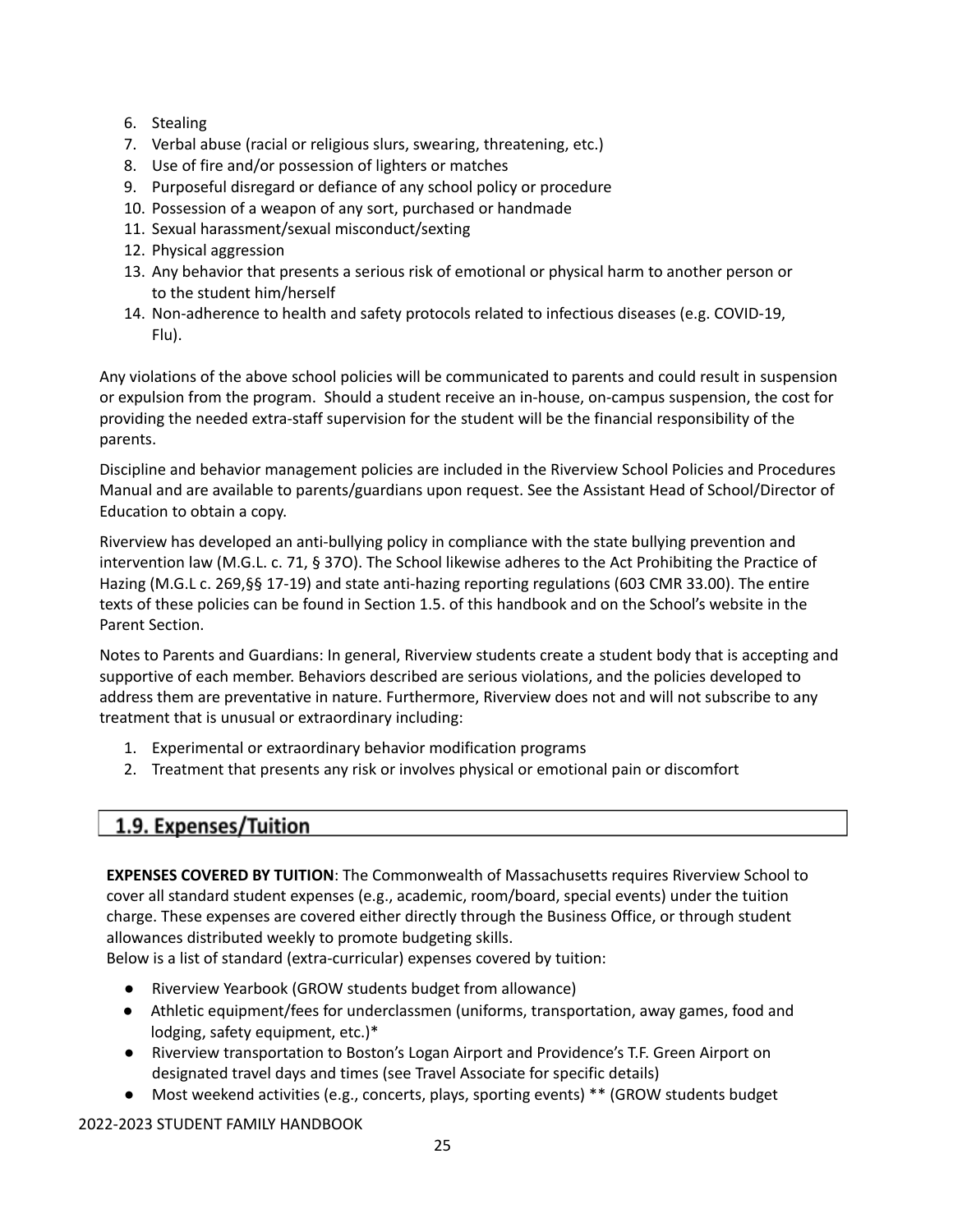from allowance.)

- All expenses related to routine weekend activities (GROW students budget from allowance.)
- All routine evening weekday activities (GROW students budget from allowance.)
- **Monthly Medication Administration Records**

\*One‐time purchased, personal athletic items (e.g., socks, spandex, warm‐ups) are issued by the School and become the property of the student. Riverview School is not responsible for lost athletic equipment. Purchase of additional personal athletic items will be the responsibility of the family.

\*\* In order to assure equity of opportunity, students participate in such activities on a rotating basis.

**STUDENT FINANCES FOR UNDERCLASSMEN**: Allowances are used to purchase hygiene supplies, for spending money on weekend activities, and to practice budgeting skills. A \$15.00 allowance per week is allocated and comes directly out of tuition. Students generate a shopping list of needed supplies, practicing identifying needs vs. wants. Staff assist the students with this skill and teach students to store their money safely. \$15.00 allowance allows students to build important money related skills with staff guidance, but may not cover all student needs. The Student Discretionary Account may be accessed with parent approval to cover the cost of needed supplies beyond what \$15.00 weekly can purchase. Families may also elect to send their student with a credit or debit card tied to limited funds, or an Apple Pay type account. If your student has one of these, it is the family's responsibility to monitor the accounts.

**STUDENT FINANCES FOR GROW STUDENTS**: Learning to live within a budget is an important skill that GROW students address. Upon arrival, students open up both a checking and a savings account at a local bank. Included in tuition is a weekly stipend for GROW students. These funds are used for weekend activities, including meals, public transportation, and saving for higher priced activities such as a show or sporting event in Boston or Providence. Students work closely with both academic and residential staff in order to manage their weekly funds. Residential staff help the students to determine their needs for the week and academic staff assists them in the mechanics of having a checking and savings account (e.g., writing and recording checks, balancing checkbooks, filling out withdrawal and deposit slips, savings for upcoming activities, and simply "saving for a rainy day"). Staying within a weekly budget is a cornerstone to this process. At times, students arrive with credit cards, other checkbooks or ATM cards. Although intentions are often good, many students will use these to overspend from week to week, thus undermining the goal of being able to budget. If your son or daughter comes to the program with any of these, staff cannot be responsible to monitor these items.

Please note: Student allowances, both in the MS/HS Program and GROW, are not used to pay for cell phones or transportation home or to appointments.

#### **EXPENSES NOT COVERED BY TUITION:**

- Health Insurance
- Haircuts and beauty regimens
- Travel expenses (e.g., ground transportation on non-travel days, medical appointments for nonemergent care such as physical therapy, orthodontist, podiatrist appointments)
- Special dietary expenses
- Psychological, psychiatric or therapeutic services provided by non-Riverview professionals
- Occupational Therapy or Physical Therapy services
- Special tutoring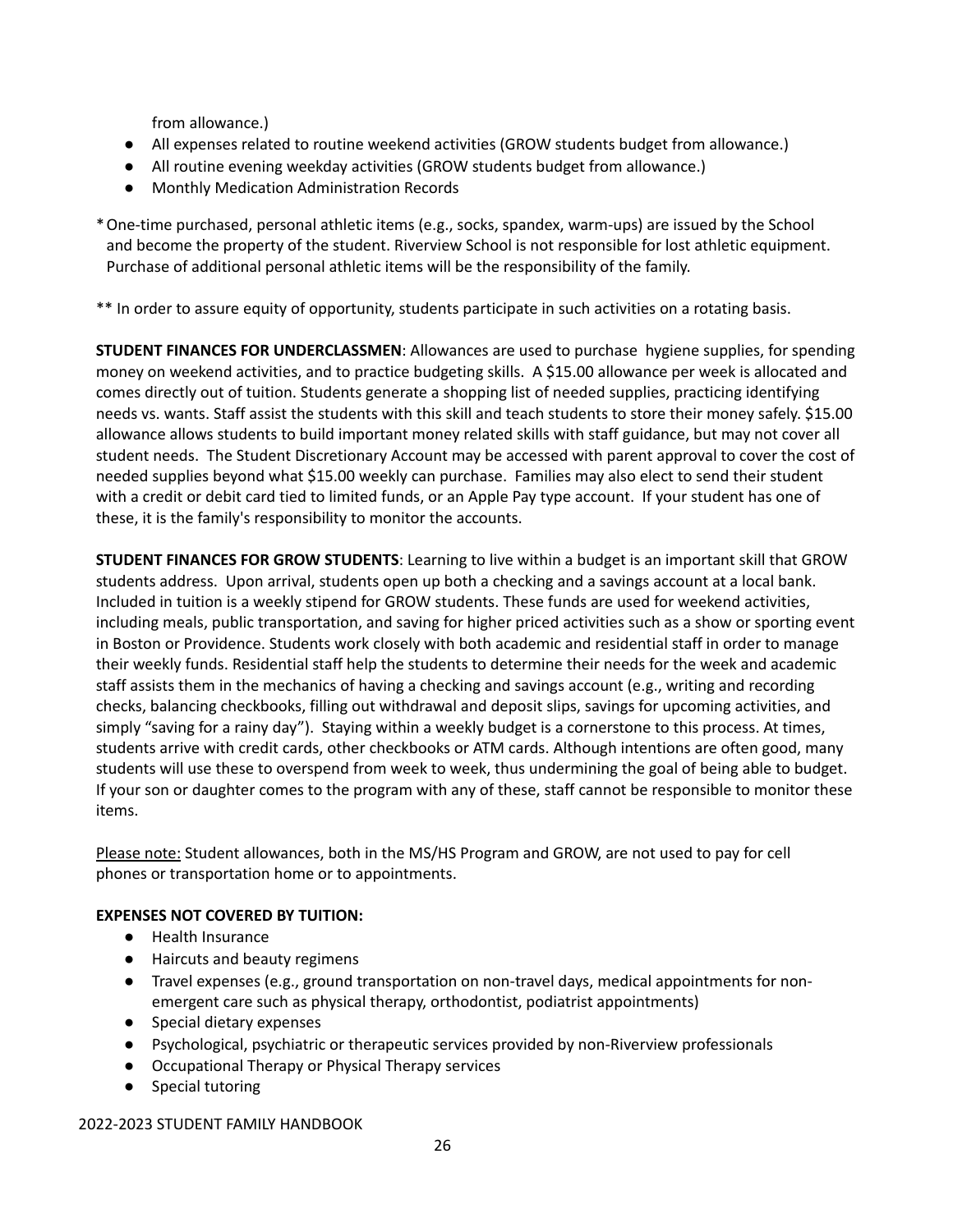- Common carrier travel (airlines, buses, trains)
- Ski trips
- School ring
- Telephone bills
- Shipping expenses
- Drivers Education expenses
- Prescription medications
- Graduation-related expenses including flowers, tux rental, hairstyling, cap/gown, etc.
- Senior checking accounts (\$200)
- Special interest activities (e.g., karate, horseback riding, dance, music lessons, or individualized lessons)
- Dry cleaning and laundry
- Maintenance, upkeep, or repair of personal computer & other technology equipment
- Replacement of lost retainers, glasses, and electronic devices

### 1.10. Family Weekends

Throughout the year, the School hosts special events for Riverview families. Advanced notice is provided and detailed schedules are mailed prior to any family event.

### 1.11. Gift Policy\*

Riverview School has an established policy on gift giving. The policy prohibits staff members from accepting gifts in the form of travel or vacation packages, as well as gifts exceeding a monetary value of \$50.00.

### 1.12. Health and Safety During COVID 19

Due to the COVID-19 pandemic, Riverview may need to enact policies and protocols intended to promote health and safety within our community. These policies may include requiring all community members to wear masks, observe physical distancing expectations, and demonstrate proper hand hygiene. Additionally, students will be expected to respect boundaries or barriers erected to ensure proper distancing and movement patterns. Riverview may also need to adjust aspects of programming and limit access to campus.

### 1.13. International Students

Riverview School is approved to accept international students to our MS/HS and Transitional academic programs. Possession of a student visa is mandatory for all fully enrolled international students. However, when a student visits Riverview for the initial interview, a student visa is not required. Please check with your local U.S. Embassy to verify what the specific entry requirements are for your country of origin.

**I‐20/Visa**: Since Riverview is a F1 school (foreign students who are pursuing full‐time academic studies), a student visa is required in order to attend. Once a student has been accepted and fully and formally enrolled, Riverview provides the family with the initial I‐20 (Certificate of Eligibility for Nonimmigrant Students issued by the U.S. Department of Justice, Immigration and Naturalization Service). This allows you to apply for the student visa.

**PASSPORT:** It is the responsibility of the parents or legal guardians to apply for a passport and student visa and to ensure that these documents are current and in good order. Riverview's Travel Associate is responsible for the safekeeping of passports and visas while students are on campus.

**HEALTH RECORDS**: During the interview process, which involves an on campus interview and overnight visit,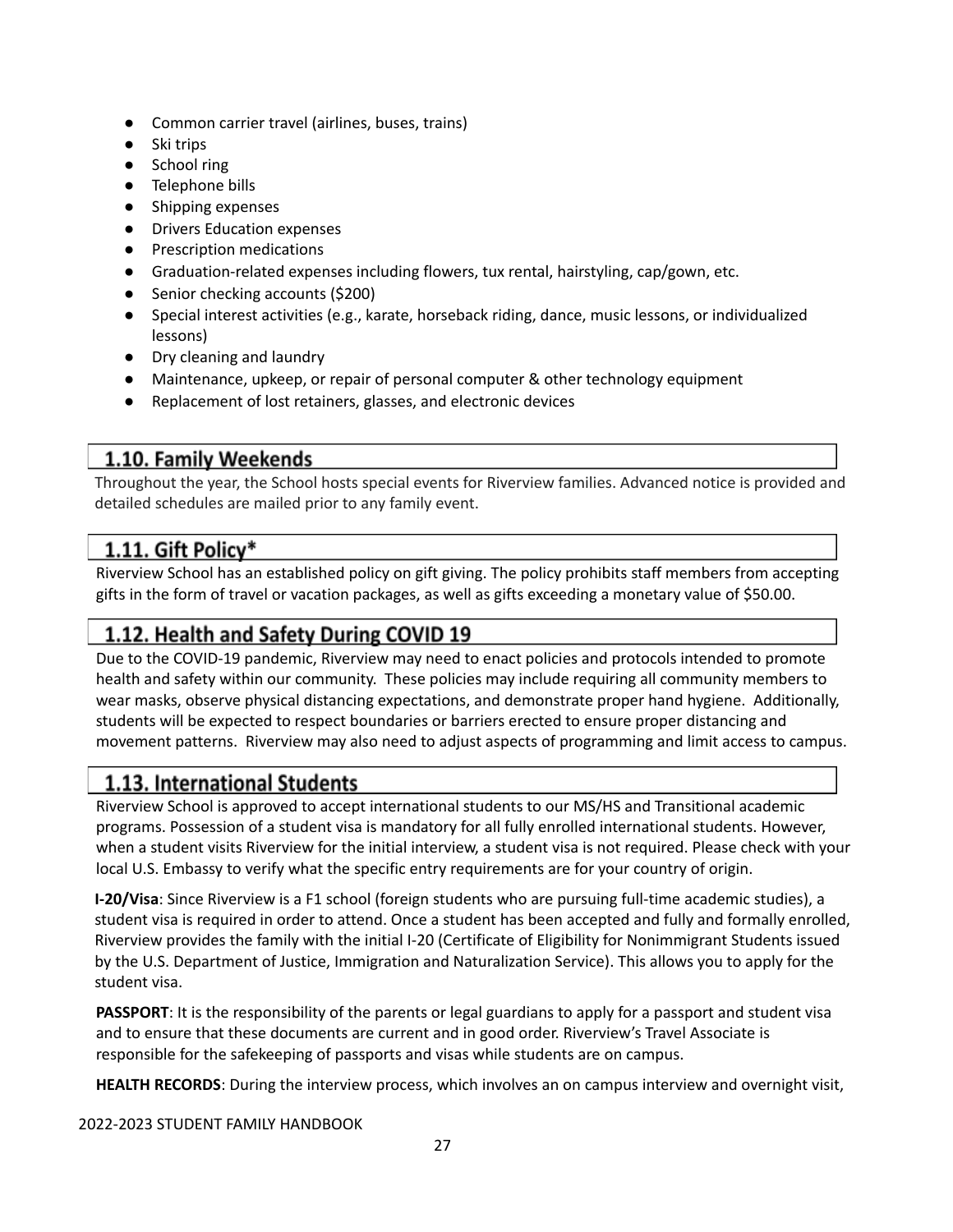a student must be up-to-date with all mandated immunizations and proof of immunization is required. A list of immunizations and medical forms are available on the website and will also be provided to you when the appointment is confirmed. In addition, a certificate indicating that the student has had an annual physical examination is necessary. These are requirements of the Commonwealth of Massachusetts and all students must meet these requirements in order to stay on campus.

**HOLIDAYS**: Riverview is a boarding/day school. Students are on campus for 244 residential days (180 academic days). All students are required to return home for the following holiday periods. Academic, residential and health care staff and students are not on campus during these times:

| Thanksgiving        | One week (November)          |
|---------------------|------------------------------|
| Winter Holiday      | Two weeks (December/January) |
| <b>Spring Break</b> | Two weeks (March)            |

Families are responsible for providing alternative plans for their child during these designated periods.

**TRANSPORTATION/TRAVEL DAYS**: Riverview provides transportation to and from Boston's Logan International Airport and T. F. Green International Airport located in Warwick, Rhode Island on designated Riverview School travel days. If your child travels on days other than designated travel days, you may arrange for transportation through a private service. Transportation to these airports can also be arranged through the school for a fee if there is availability of a driver. All transportation is coordinated by our Travel Associate. West Coast and International students travel the day before designated travel days to allow for unfavorable weather changes. Please confirm the designated travel date for international students with the Travel Associate prior to booking. Please note, Riverview does not provide transportation for summer program arrivals and departures.

Students who are flying will need to have the ability to navigate the airline terminal independently from the security check-point to their departure gate. This will include the ability to wait for their flight and problem solve any delays, cancellations or challenges that may arise. Riverview staff will accompany students to the airport, but staff cannot accompany your child through security. Once through security students are the responsibility of their parent or guardian. If your student does not possess the skills to navigate the airline terminal independently, you will need to arrange accommodations through the airline or make alternative travel arrangements.

Please refer to the sections on specific programs and the Question and Answer section of the website for further general information.

### 1.14. Internet Acceptable Use Policy\*

The School's computer labs, classrooms, dormitory common areas, and other select areas on campus have access to the Internet. Although students are supervised and monitored, Riverview cannot prevent the possibility that some users may access material that may be considered inappropriate. Parental controls are strongly advised.

GUIDELINES: The operation of the Internet relies heavily on the proper conduct of the users who must adhere to strict guidelines. Internet access is a privilege, not a right. If an individual violates any of the acceptable use provisions listed below, his/her privilege will be terminated and future access will be denied. Some violations may also constitute a criminal offense. Any user violating these provisions, applicable state and federal laws or posted classroom Netiquette policies (below), is subject to loss of privileges.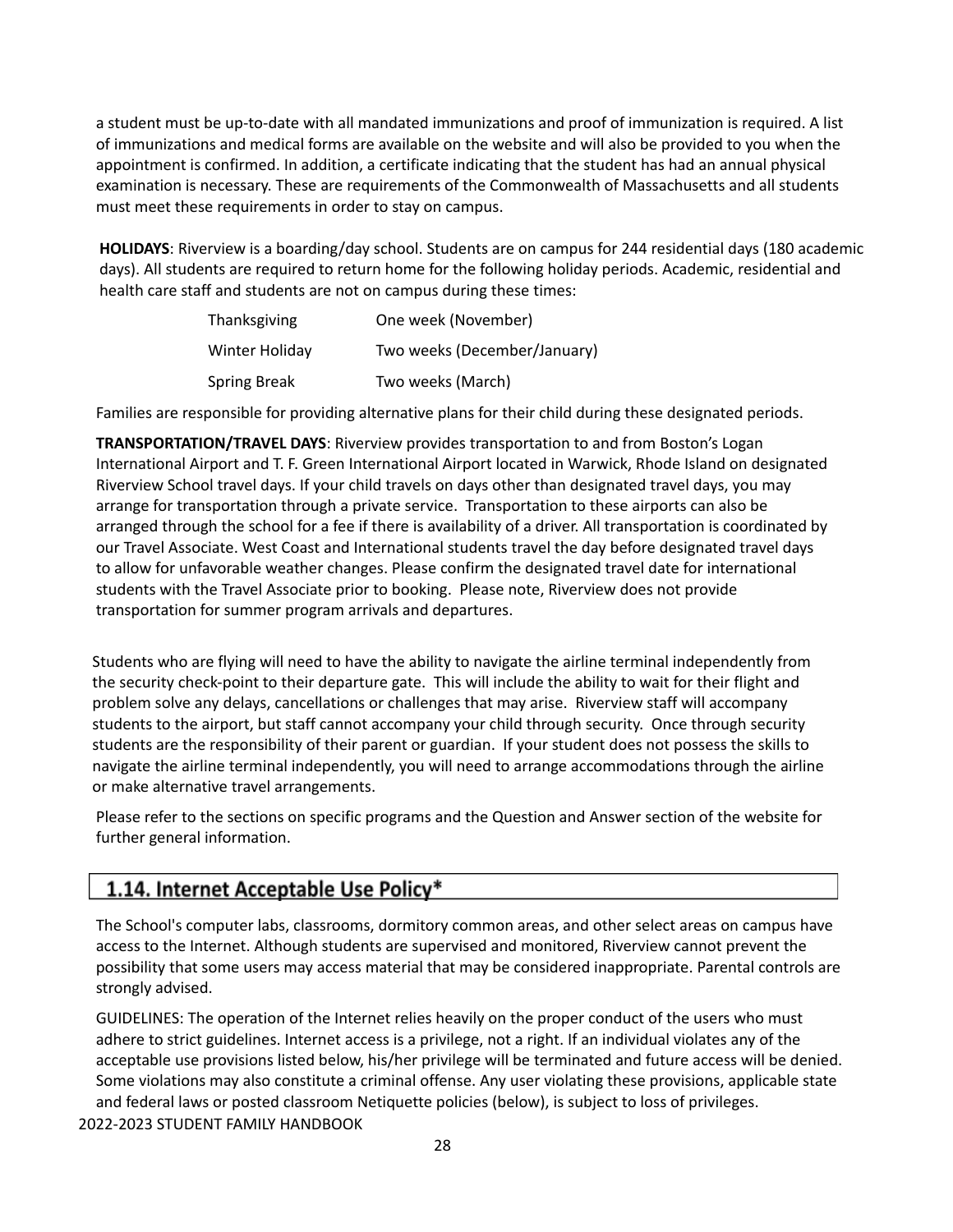Please note: Riverview staff are not permitted to connect with students or families via social media outside of Riverview's designated social media accounts.

- 1. Acceptable use:
	- Must be in support of education and research consistent with school policy
	- Must be consistent with the rules appropriate to any network being used/accessed
	- Unauthorized use of copyrighted material is prohibited
	- Threatening or obscene material is prohibited
	- Distribution of material protected by trade secret is prohibited
	- Use for commercial activities is not acceptable
	- Product advertisement or political lobbying is prohibited
- 2. Privileges:
	- Access to the Internet is a privilege, not a right
	- Unacceptable usage will result in cancellation of the privilege
	- Training will be provided for students using the School's network
- 3. Netiquette:
	- Be polite
	- Do not use vulgar or obscene language
	- Never reveal your address, phone number, or other private information (or that of others)
	- Remember that electronic mail is not guaranteed to be private
	- Do not intentionally disrupt the network or other users
	- Abide by generally accepted rules of network etiquette
	- Be mindful of posts on social media no rude/inappropriate posts

*If a student has access to the Internet through an electronic device (cell phone, gaming device, netbook, etc.), it is the responsibility of the parent to implement parental controls and monitor their son/daughter's activities and participation in social networking forums (e.g., Facebook, Instagram, Twitter). Each dormitory has a workstation in the common area for student internet access. In addition, students sign the contract on the following page electronically as part of the Annual Student Update.*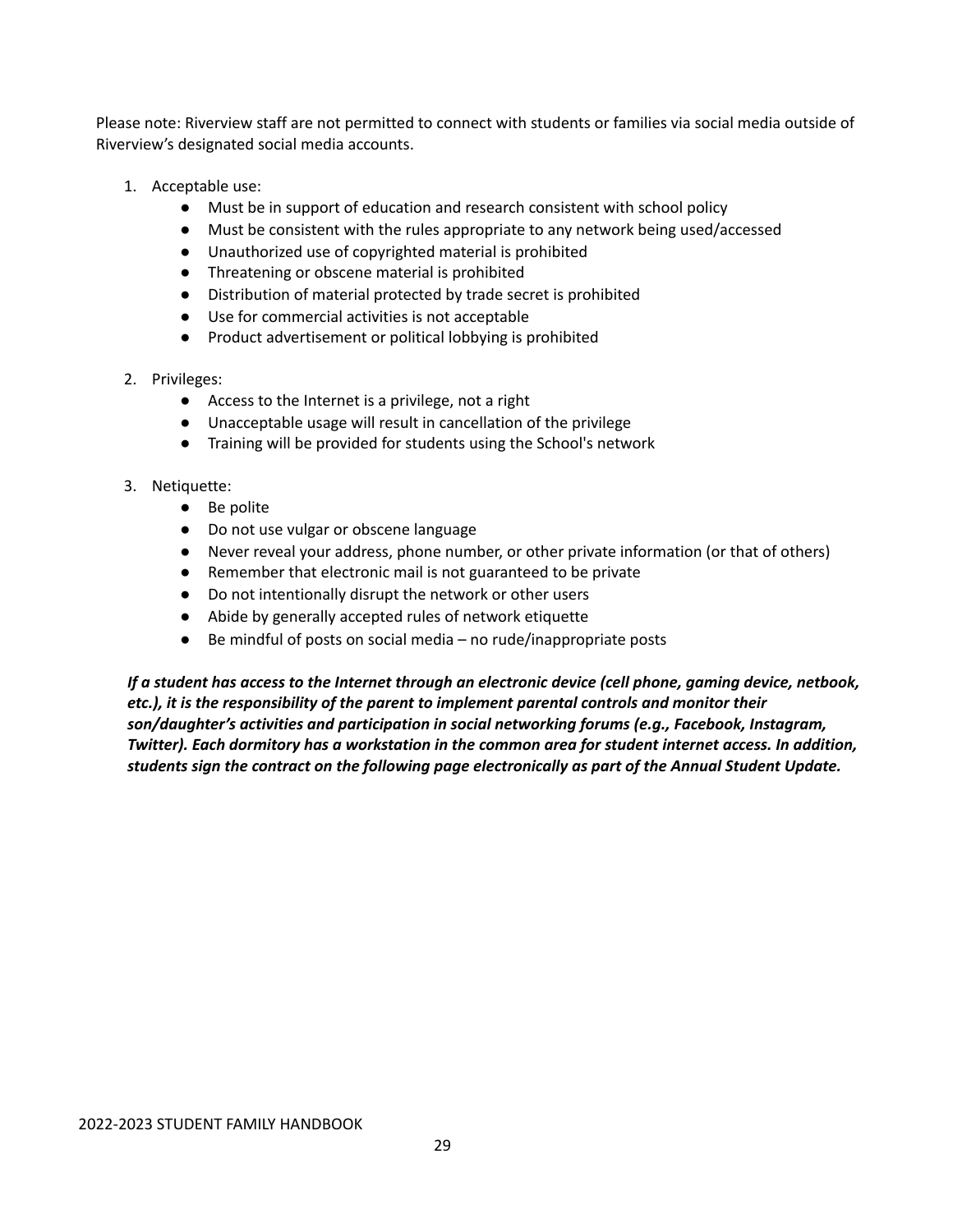#### **Riverview School Computer / Internet Acceptable Use Policy Student Internet Safety Contract**

#### *I will be a good and safe online citizen.*

- I will always be polite and not use language that is disrespectful or hurtful to other people while online.
- I will not engage in personal attacks, drama, or gossip. I will not post false or offensive statements about individuals or organizations, including Riverview School.
- I will not share pictures of myself or others that are offensive or inappropriate. I will get permission from others prior to sharing pictures of them.
- I will never give out personal information online about myself or others, such as name, phone number, address, social security number, the name and location of my school, or password.
- If I find pictures or words online that are inappropriate or make me feel uncomfortable, I will tell the adult in charge.
- I will not enter online sites that will cost money, and I will not give out my credit card number or anyone else's online.
- I will only use e-mail, messaging, texting, and social media to keep in touch with family and friends.
- I will not use my cell phone, texting, messaging, or social media during the academic day, unless authorized by my teacher.
- I will never agree to get together with someone I only know from online.
- I will not attempt to gain unauthorized access to any place on the computers or server that I am not supposed to be.
- I will not disrupt or intentionally damage any computer system, including hardware, software, and the server.
- I understand that my school-issued Chromebook is the property of Riverview School. I will handle it with care and use it responsibly.
- I understand that the use of all school computers in the classrooms and dorms and the use of the Internet is a privilege. Not following the rules outlined above will result in the loss of that privilege.

#### I understand that the use of all school electronic devices in the classrooms and dorms and the use of the Internet is a privilege. Not following the rules outlined above will result in the loss of that privilege.

*(The above contract is consented to electronically as part of Annual Student Update.)*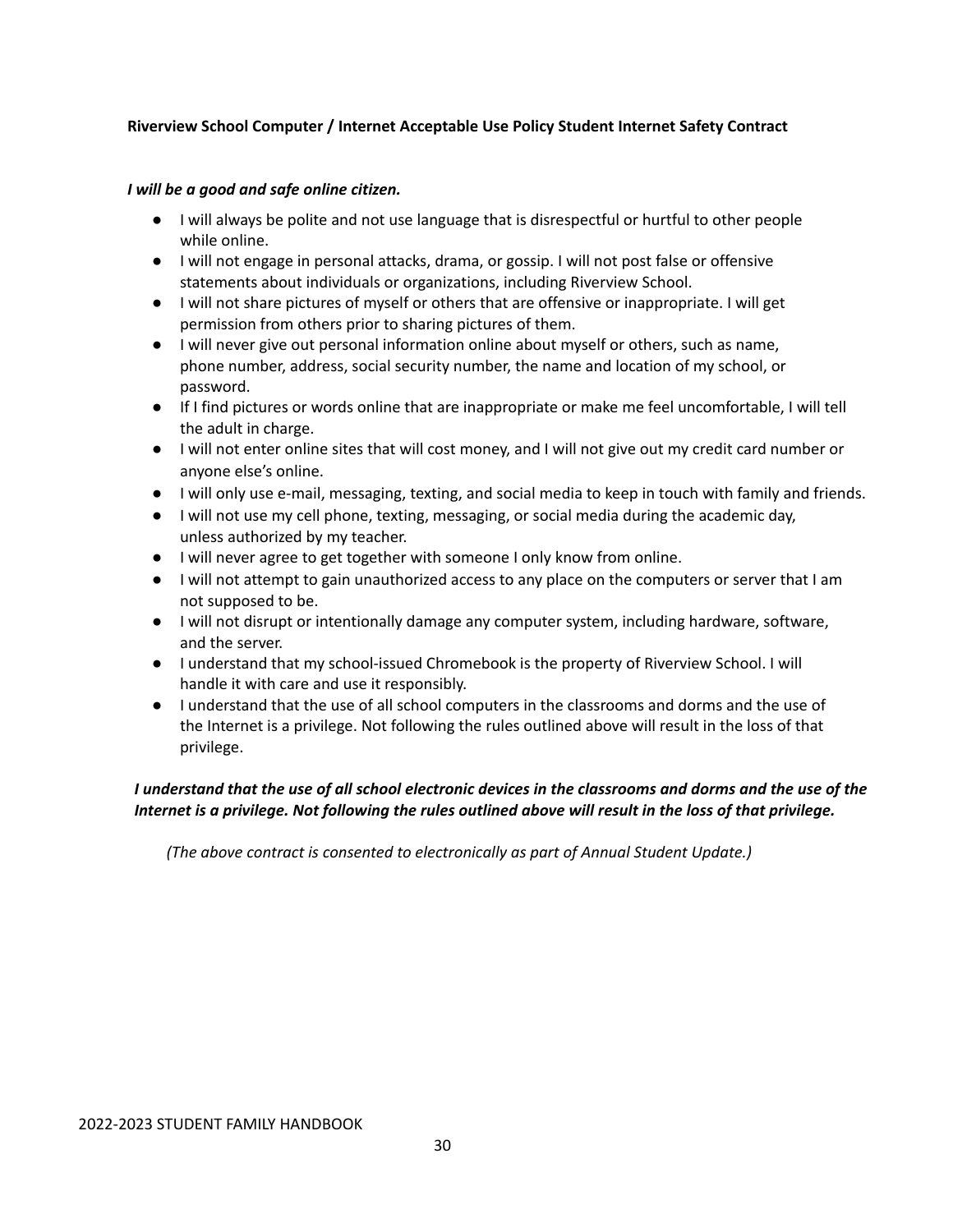### 1.15. Lost & Found\*

Parents are strongly urged to label everything with at least their child's initials. While Riverview cannot assume responsibility for lost items, we also recognize our responsibility in teaching students organizational skills. In the event that a student loses a personal possession, staff will assist the student in trying to locate the item and reuniting it with the student. In addition, lost and found items are photographed and pictures of items are posted on the Riverview Intranet. Items are then placed in locations in the James Center where they are held as owners are sought and then unclaimed items are sent to Riverview Thrift Store.

### 1.16. On-Campus Safety\*

The safety of our students is of utmost importance and is the highest priority for both families and staff. We engage in ongoing training of staff in all departments to ensure that our campus is a safe environment for students to live and learn. Riverview staff work closely with local authorities and first response teams to establish and implement proactive safety measures as well as practicing how to handle emergencies. These safety protocols are regularly reviewed and updated.

Such practices include:

- On campus Health Care Center open 7 days a week, including an awake overnight medical professional
- Staff training in CPR, First Aid, Automated External Defibrillator (A.E.D.); AEDs are located in 5 buildings on campus and in off‐campus dorms
- Protocols for accounting for student whereabouts as well as missing student protocols both on campus and in the community
- Routine checks of buildings, vehicles, and equipment by maintenance staff
- Monthly safety meeting to identify and discuss potential hazards
- Photo ID requirement for all visitors arriving on campus
- Staff training regarding strangers on campus
- Emergency staffing protocols
- Active collaboration with local Police and Fire Professionals, including Sandwich School Resource Officer
- Annual all staff fire prevention training with local fire officials
- Practice drills for fire, inclement weather, natural disaster and active threat on campus.
- Evacuation procedures posted in all classrooms and dormitories
- Administrator On-Call 7 days a week 24 hours a day
- Awake Overnight Monitors on duty nightly.
- Video surveillance of all campus entrances and exits and parking areas

### 1.17. Parents Family Association

The Riverview School Family Association is a group of families that come together to support the School and each other surrounding the education of their children. The Association is comprised of a Chair, MS/HS Lead Representative, GROW Lead Representative, and individual dorm/day representatives. The Chair has a seat on the Board of Trustees. The Head of School and Administrative Team consult regularly with Parents Association members regarding school policies and programming as well as other matters of significance to the school. The Family Association coordinates a new family mentoring program, assists with fundraising,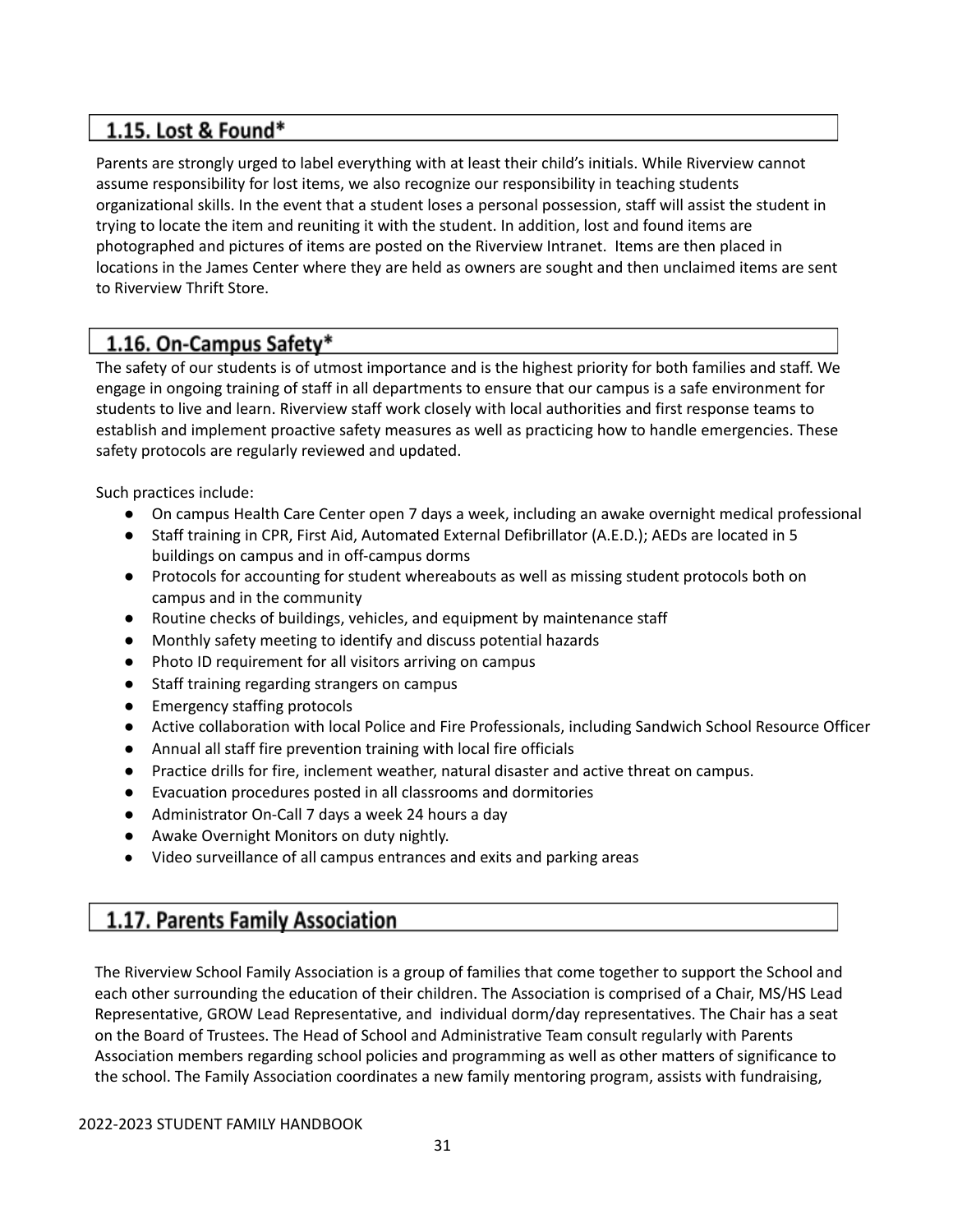offers support in issues related to transition, and organizes staff appreciation events. All parents are automatically part of the Parents Association upon enrollment of their child.

### 1.18. Registering Complaints & Grievances\*

Riverview values our partnership with families and strives for open communication. The School has written procedures to register concerns or complaints. The School maintains these grievance procedures which allow for prompt and equitable resolution of concerns/complaints including those alleging discrimination based on legally protected categories (race, color, national origin, gender, religion, sexual orientation, disability). These procedures include specific timelines and an appeals process.

**GRIEVANCE PROCEDURES**: Should a parent/student have a concern or complaint pertaining to the student's education and care while at Riverview School, the following procedure should be followed:

- 1. The parent/student should contact the student's Advisor or Student Lead to discuss the concern/complaint. The Advisor or Student Lead will then discuss the concern/complaint with the appropriate staff and a response will be given within 48 business hours. If needed, the Advisor or Student Lead will coordinate a meeting with the parent/student and appropriate staff:
	- Residential Supervisor if a dormitory/residential concern
	- Head Teacher if a classroom/academic issue
	- Vocational Coordinator for a work internship concern
	- Director of Special Services for a transition, IEP or college concern
	- Wellness and Recreation Coordinator for wellness or activities concerns
	- Director of Health Care Services if a health/medical concern
	- Director of Finance and Operations for facilities, finance or SAGE

A summary of the outcome of the concern/complaint will be documented with a plan of action outlined for the staff involved, and a copy will be placed in the student's file. The Advisor, Student Lead or Residential Supervisor, or designee, will ensure ongoing implementation and report progress updates to the family and or student at least every two weeks, unless agreed otherwise, or the matter is resolved.

- 2. If the parent/student feels the issue has not been resolved, they should contact:
	- The Education Coordinator for academic issues
	- The Clinical Coordinator for clinical issues
	- The Vocational Coordinator for work and/or internship issues
	- The Project Search Coordinator for Project Search Issues
	- The Residential Program Coordinator for residential issues
	- The Wellness and Recreation Coordinator for wellness or activities issues
	- The Health Care Director for medical issues if they feel that the concern/complaint has not been resolved.

The Coordinator will get back to the parent/student as soon as possible, but within 48 business hours. If needed, a meeting will be scheduled with the parent/student and appropriate staff to further discuss the concern/complaint and review/revise the plan of action.

3. The parent/student should contact the Assistant Head of School/Director of Education for academic/vocational issues and/or the Assistant Head of School/Director of Student Life for residential, clinical or healthcare issues if they feel the concern/complaint has not been resolved. Assistant Head of School/The Director of Education and/or Assistant Head of School/Director of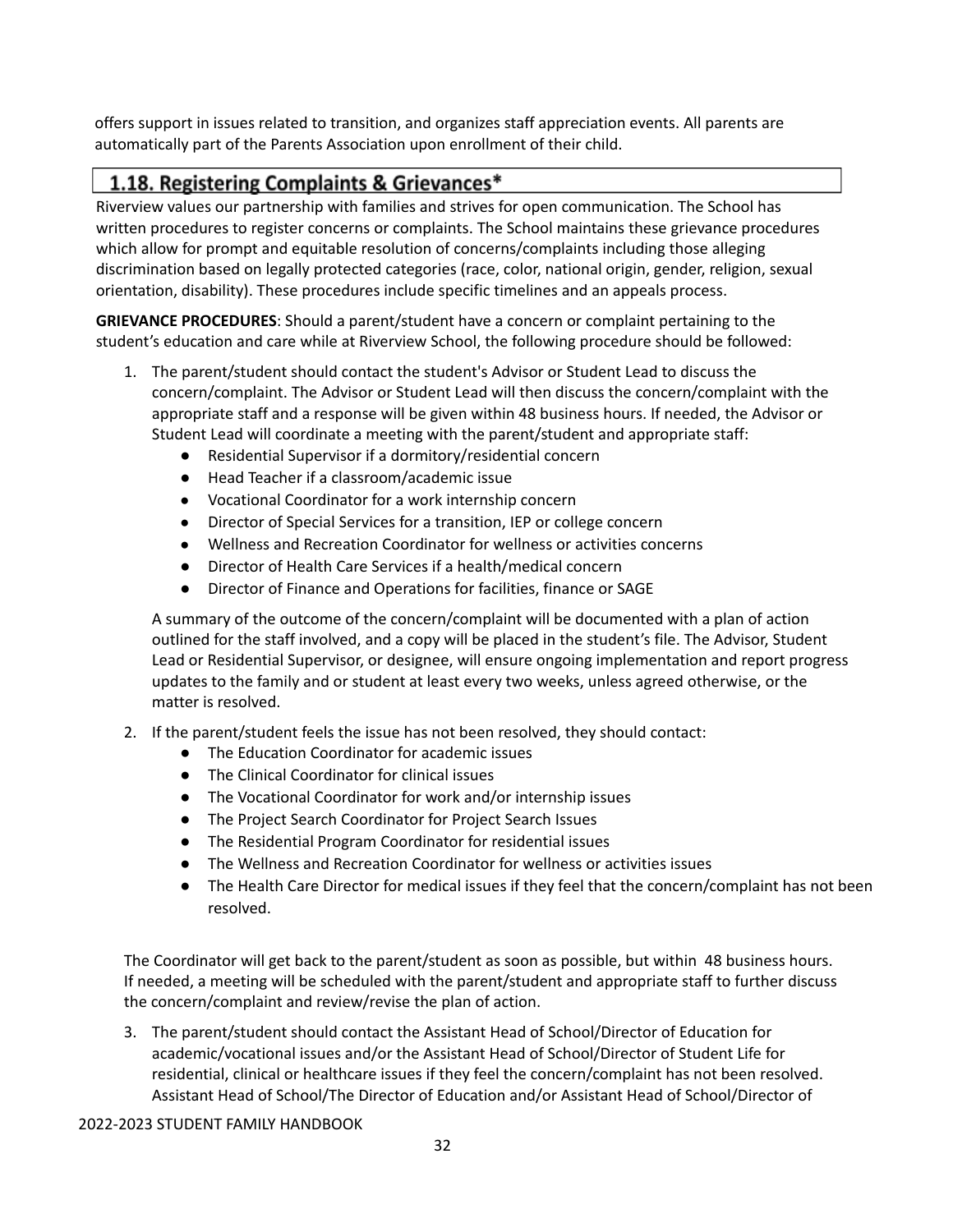Student Life will get back to the parent/student as soon as possible, but within 48 business hours. The concern/complaint will also be shared with the Head of School.

4. If the concern/complaint is not resolved, the Head of School will render a final decision and plan of action as needed. This will be communicated in writing, back to all parties within 48 business hours.

**APPEALS PROCESS**: If the parent/student feel their concern/complaint has not been resolved to their satisfaction, disagree with the final decision, and/or feel that the plan of action is not appropriate; the parent/student may submit a written appeal to the Head of School, Stewart Miller. The Head of School will contact the parent/student within 48 business hours, upon receiving the written appeal. The Head of School may elect to bring the issue to the attention of the Board of Trustees.

### 1.19. Senior Checking Accounts

With the exception of GROW, only Seniors may have personal checking accounts, bank ATM cards or credit cards. Every Senior, under the supervision of the Senior teachers, will open and maintain a checking account (in the amount of \$200) at the start of the school year. The students write checks and/or use their ATM card as part of the math curriculum to pay for special class activities and senior outings called Senior Privilege Activities. Riverview discourages the use of a personal checking account or credit card for underclassmen. In some cases, the use of an ATM account is allowed.

### 1.20. Sexting/Sexually Inappropriate Materials\*

Riverview is committed to promoting a safe and respectful school environment, which includes appropriate use of electronic devices by all Riverview students and employees. Staff and students may not possess, view, send, or share pictures or text containing sexually explicit images or messages while on school grounds, at school sponsored events or traveling on school vehicles.

All violations of this policy shall be immediately reported to the Administrative Team. Once notified, the Administrator or designee on duty will decide on next steps, which may include:

- Suspension/Expulsion/Termination
- Confiscation of all electronic devices
- Electronics Plan
- Counseling
- Mandatory reporting to law enforcement and child protection agencies as required by law

### **1.21. Sexual Harassment Policy**

Sexual harassment is any unwanted or unwelcome verbal, written, or physical conduct of a sexual nature that interferes with a student's right to learn, study, work, achieve, or participate in a comfortable and supportive atmosphere.

Sexual harassment may include, but is not limited to, the following:

- Leering at someone else's body
- Making comments, gestures, or jokes of a sexual nature
- Manipulating clothing in a sexual manner
- Displaying sexual pictures or objects
- Spreading sexual rumors or commenting about sexual behavior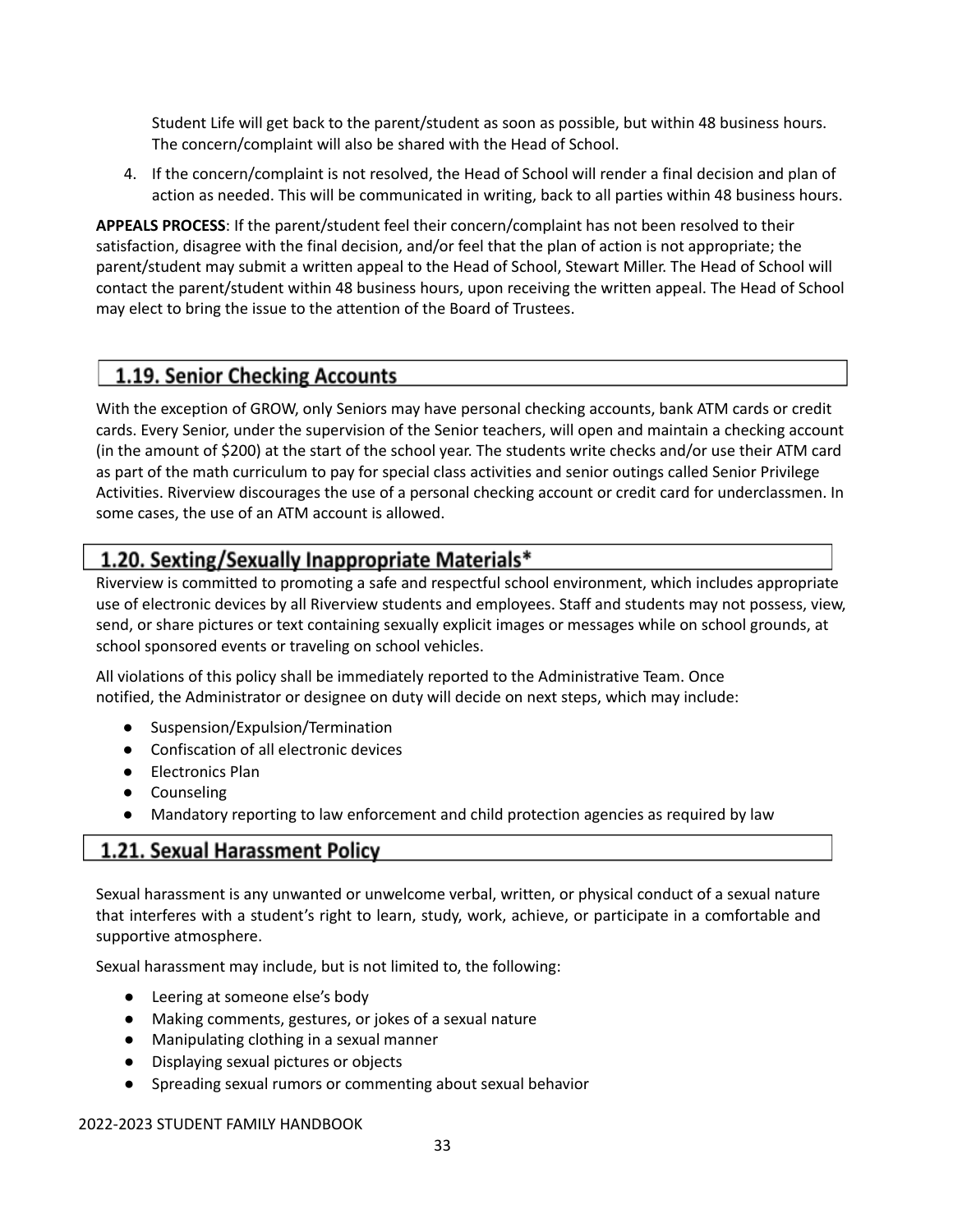- Repeatedly pressuring for dates or unwanted sexual activity
- Touching, grabbing, and/or any unwanted physical contact
- Teasing and/or bullying in sexual terms
- Asking for sexual favors in exchange for grades, promotions, or participation in school activities
- Physical sexual assault or abuse

Students are legally protected against sexual harassment by Title IX of the Educational Amendments of 1972, a federal law prohibiting discrimination in schools on the basis of gender. (In certain circumstances, sexual harassment and sexual violence may constitute sexual assault or sexual abuse and are covered by other local and state laws and procedures.)

Riverview School will not tolerate any form of sexual harassment or sexual violence by staff or students. Riverview recognizes the student's right to participate in school programs and activities in an atmosphere free from any form of sexual harassment. Students have the responsibility to not engage in sexual conduct that is unwelcome or offensive to others.

Sexual harassment committed by students of either sex against students or staff of the opposite or same sex constitutes inappropriate conduct. If a complaint of sexual harassment is reported an initial inquiry will be conducted by an Advisor and/or trained personnel. The Title IX Coordinator will then determine if further investigation is warranted and appoint trained personnel to investigate. *Depending on the nature of the offense, disciplinary action ranging from counseling to suspension or expulsion may be taken.*

**What to do**: Any student and/or a designated representative has the right to file a complaint regarding an alleged incident of sexual harassment that has occurred in school, on school property, or while participating in a school‐ sanctioned curricular or extracurricular outing.

Any student (or parent or legal guardian of a student) who feels that he/she has been a target of sexual harassment in school, on school property, or while participating in a school‐sanctioned curricular or extracurricular outing should report the incident promptly, orally, or in writing, to a school staff member, preferably an Administrator or Advisor. Riverview recognizes that, due to the sensitive nature of sexual harassment, individual students may choose to make a report to another trusted adult employee such as a counselor/advisor, nurse, residential instructor or teacher. Riverview employees who receive such reports are required to take appropriate action to ensure that students are not subjected to sexual harassment.

Students are encouraged to report harassment that they experience or witness. Any school staff member who receives a sexual harassment complaint is required to report it immediately, orally, or in writing to the Title IX Coordinator, Head of School or designated representative. (If the Head of School is the alleged perpetrator, the report should be made to the Assistant Head of School.) Where Riverview employees are suspected of abuse, Riverview will immediately conduct a thorough investigation that may result in remedial or disciplinary action up to and including the termination of employment and revocation of professional certification.

The Head of School or designated representative will immediately alert the appropriate administrators and the parents/guardians of the students involved.

**What will happen**: Riverview will respond to all reported incidents by designating the Title IX Coordinator or designee to:

- 1. Implement the school's internal investigation protocol. This may include notifying outside regulatory agencies or law enforcement.
- 2. Take immediate, temporary, or ongoing interim measures during the course of the investigation to ensure the safety of students and staff.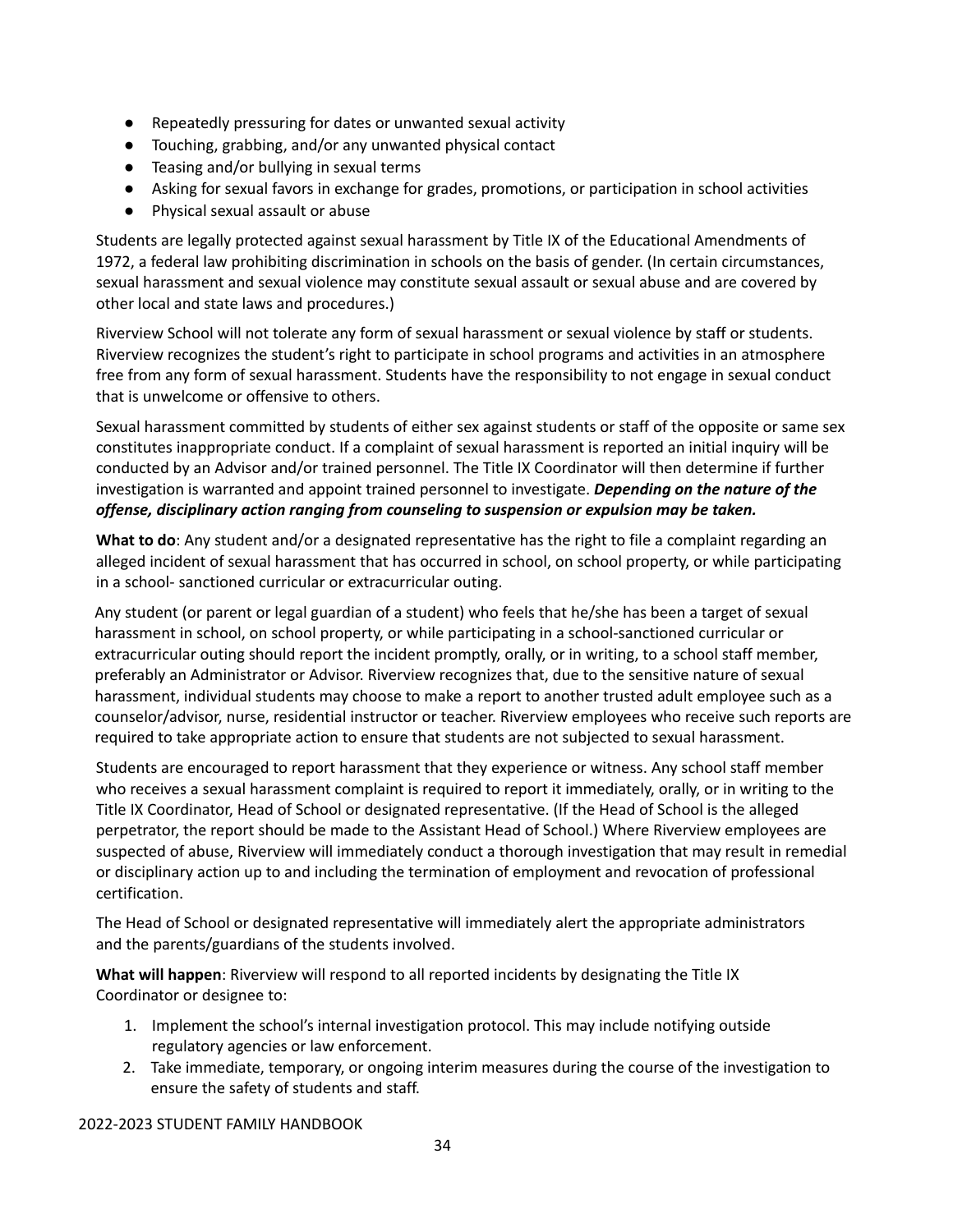- 3. Report any instances of sexual misconduct to The Title IX Coordinator.
- 4. Interview the reporting and responding students and any witnesses to the occurrence.
- 5. Notifying the students' parents or legal guardians.
- 6. Take follow‐up measures to ensure any misconduct has stopped and determine if consequences or protective measures need to be implemented. Discipline will be sufficient to abate the behavior, provide a safe and nondiscriminatory learning environment and prevent the conduct from reoccurring.
- 7. Take all steps to protect the confidentiality of all parties involved and ensure that no retaliatory action occurs.

Sexual harassment or violence involving criminal conduct, such as the infliction of physical sexual assault or abuse, shall be reported in accord with M.G.L. 119, 51A, or to the police, where appropriate. Legal counsel for Riverview must also be notified immediately, and an external investigation may be conducted.

The reporting student's rights must not be violated. He/she must be given an opportunity to present the facts as he/she perceives them. Under no circumstances is the reporting party to be disciplined by means of an involuntary transfer or suspension.

The responding student's rights must not be violated. Interim protective measures may be put in place while the investigation is ongoing to ensure all students involved are safe. No sanctions will be implemented until a full investigation has been completed and a finding is determined.

All reports of sexual misconduct will be handled in a timely and thorough manner. Riverview is responsible for providing appropriate intervention and/or disciplinary measures to reduce or eliminate sexual harassment and its negative effects on individuals.

Every reasonable effort will be made to maintain confidentiality during the investigation. Retaliatory action may not be taken against a reporting or responding student or any witness who participates in an investigation. Such action will result in sanctions against the retaliator.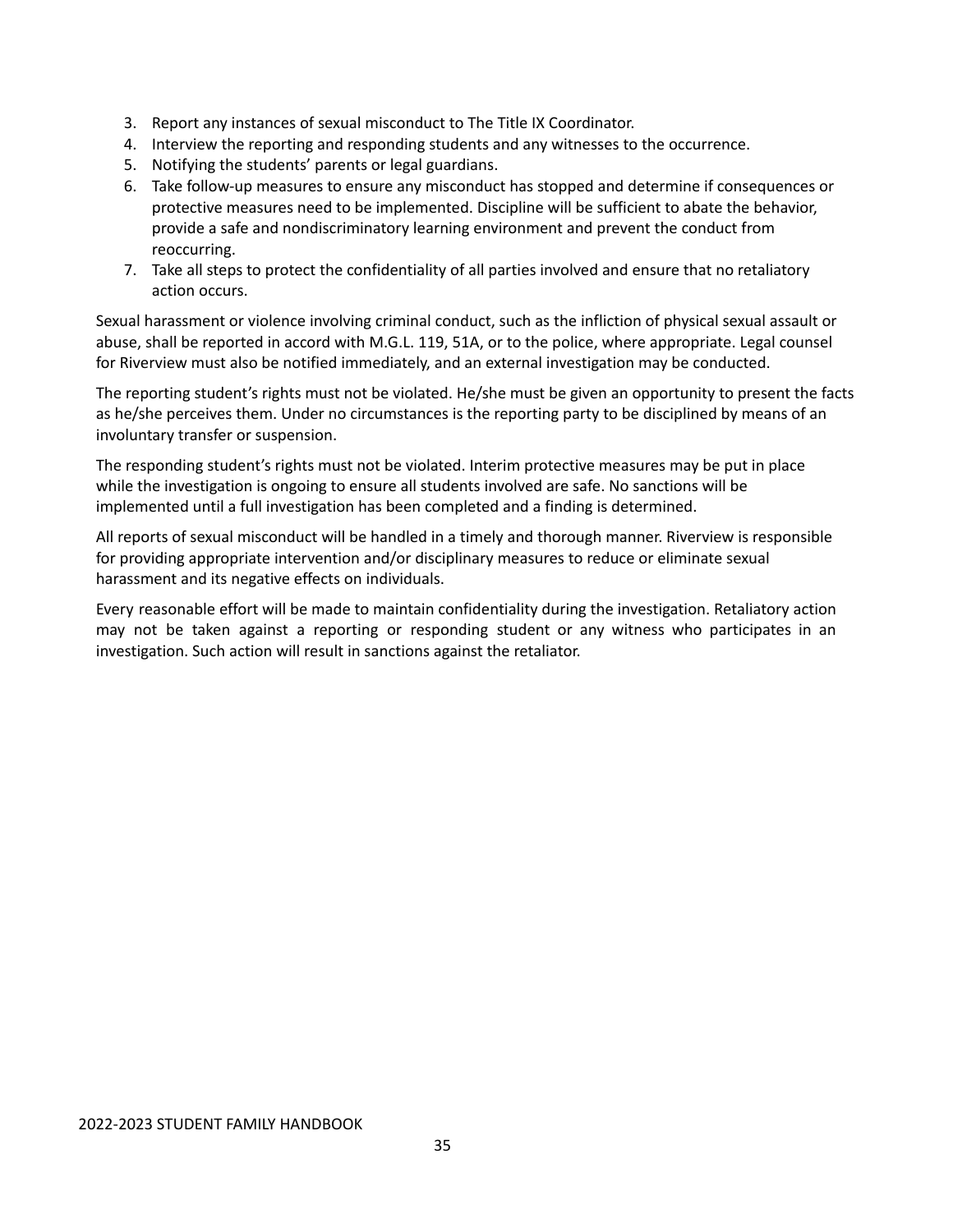### 1.22. Student Discretionary Accounts (SDA)\*

Riverview asks that parents establish a Student Discretionary Account (SDA) for their child to cover non‐standard extra expenses that are not included by general tuition. School guidelines for funding an SDA are \$200.00 for Day Students, \$500.00 for all Residential Students and \$2,000.00 for International Students. Deposits may be made using cash, check or credit (MasterCard or Visa) through the Travel Associate who oversees these accounts.

Money is released from this account with parental permission for a particular event or necessity. Students do not have direct access to this account. The SDA balance is carried over year to year as long as the student remains at Riverview. Monthly statements are sent to families via email when there has been activity in the account. If a family wishes to receive paper statements, the Travel Associate should be notified.

Parents are encouraged to make staff aware if their child is in possession of a large sum of money (i.e., \$25.00 or more). Students having more than \$25.00 in pocket money are advised to ask staff to deposit their excess funds into their SDA. **Riverview cannot be responsible for any lost money.**

### 1.23. Termination/Graduation

It is the policy of Riverview School to approach a student's termination in a consistent and deliberate process. Given the overall needs of the population, planning and predictability are essential in order to maximize a student's potential for success. Provisions regarding both Planned Termination (such as graduation) and Emergency Termination are included in the Riverview School Policies and Procedures Manual.

Upon a student's completion of the GROW program (graduation or age out, whichever comes first), they are considered to have completed the GROW program. Students do not typically return after graduation for summer program or for the following school year.

### 1.24. Transitional Services

Riverview recognizes its responsibility in assisting students' families with post-Riverview planning. Therefore, activities are integrated into the curriculum.

**POST‐RIVERVIEW PLANNING SERVICES**: Riverview assists families in planning for the transition from school to post‐secondary (adult) living options.

Transition planning for GROW students is a sequential and individualized process. Students work with their advisors to develop a vision for their future and Riverview Staff support families in developing a transition plan. The Transition Specialist begins meeting with families usually during the second and/or third year of GROW. During these meetings, information on services and programs is shared and discussed in depth. The Transition Planning meetings assist families in coordinating the information so that plans can be formalized as student's transition from school to adult living.

**RIVERVIEW ALUMNI & FAMILY NETWORK**: Our Riverview Alumni & Family Network is an extension of the Riverview School community. Housed within the Advancement Office, the Network supports graduates of Riverview School by hosting alumni events, an annual reunion, various on‐campus opportunities, and by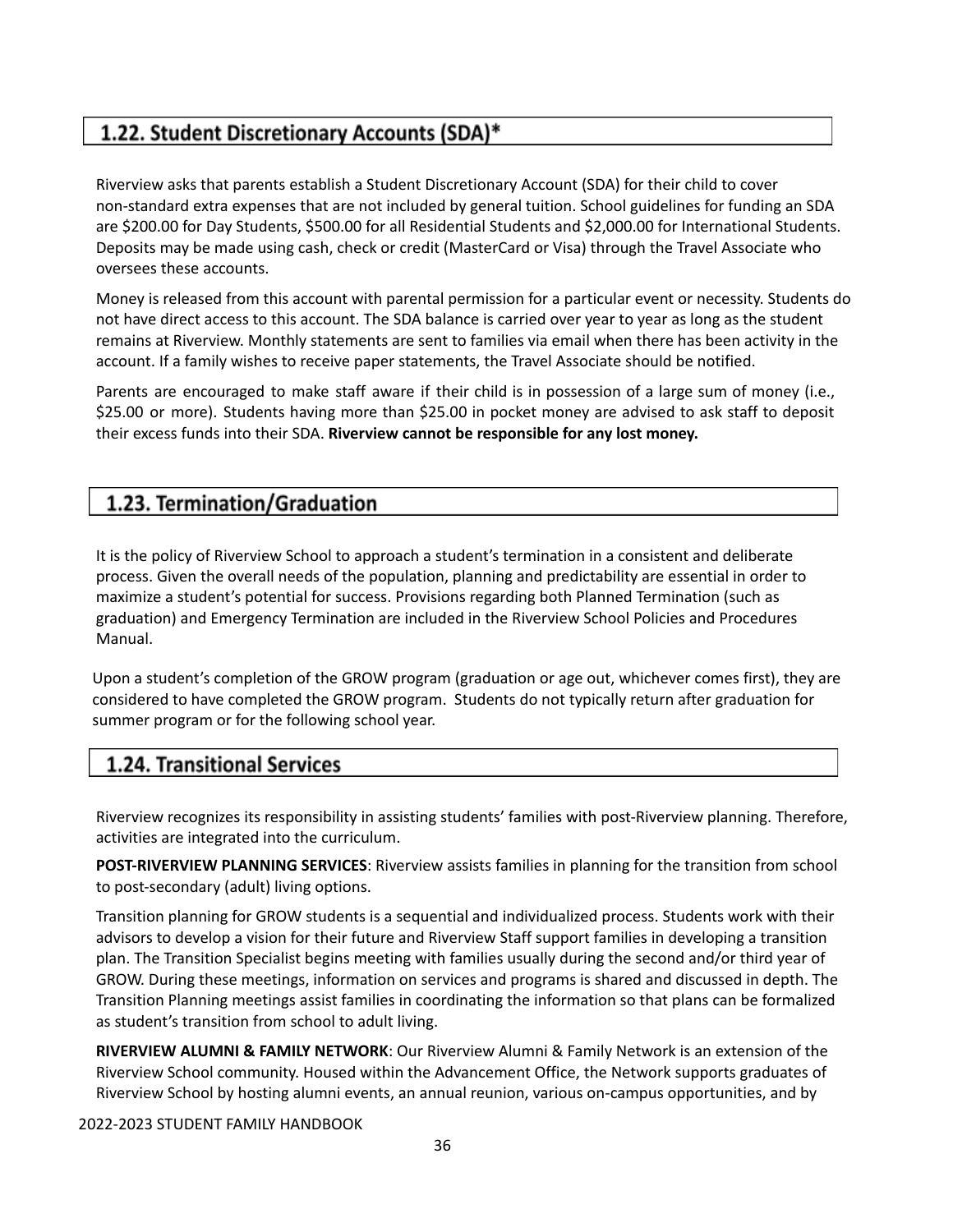connecting our alum with each other. Riverview Alumni parents and families participate in a system of regional networks, enjoy meaningful programming, and have access to a growing bank of resources through the Network. The Riverview School Alumni & Family Network is a system of connection, support, and shared resources; let us know how we can come alongside you.

# 1.25. Visitations\*

**All visitation must be made through direct communication with the Travel Associate, who will notify other** staff as needed. Whenever possible, 48 hours advance notice is requested, however, if a family member is in the area, and cannot reach the Travel Associate, visits may be arranged through the residential office X-257, who will connect you with the Supervisor on duty. Visits should not be arranged with Residential Instructors.

Dormitories at Riverview are our students' shared home. We strive to balance a welcoming home‐like environment with respecting confidentiality and privacy. Additionally, students have routines to follow and staff have multiple responsibilities. While we encourage families to visit their children, out of respect for confidentiality, privacy, and daily routines, we do not encourage social visiting to take place in the dormitory. Families can visit with their students on campus in the James Center common areas, walk the track, or take their child off campus. Family visitation in the dormitories should be focused on packing /unpacking, or scheduled meetings with staff. It should not extend for a time period greater than 30 minutes.

The following guidelines must be adhered to during visits to campus:

- 1. Plan and communicate visits at least 48 hours in advance with the Travel Associate at [travel@riverviewschool.org](mailto:travel@riverviewschool.org) (ext. 272, Monday‐Friday 8:00am to 4:00pm), otherwise contact the Residential Office (ext. 257, Monday‐Friday 3:00pm‐9:00pm, Saturday & Sunday 9:00am‐8:00pm) who will connect you with the Supervisor on duty. This advanced communication will help prevent conflicts with other activities.
- 2. When arriving to campus 3:00pm‐8:00pm, please report to the Residential Office with a picture ID. The ID will be scanned and you will be given a "Visitor" identification badge. The Office will then call the dorm to announce your arrival or to have the student come down to the Residential Office where they should be signed out.
- 3. If visiting during the school day Monday‐Friday 8:00 am to 3:00 pm please report to the receptionist in the James Center.
- 4. As stated previously, staff's primary responsibility is to attend to students. Visitation or pick up is not a convenient time to try to meet with staff. If you would like to speak with staff, please arrange a meeting or phone call at a mutually convenient time.
- 5. When arriving at the dormitory, please announce your presence to the dormitory staff.
- 6. The dormitory is the home for students who are entitled to privacy and confidentiality. This is especially the case for students with roommates. In addition, students have routines to follow and staff have duties to meet. Therefore, visits are limited to 30 minutes. Should the visit need to exceed 30 minutes we ask that you sign the student out of the dormitory and relocate to another area on campus (library, James Center, field, etc.) or off campus.
- 7. We ask that parents not visit dormitories prior to 10:00am or after 8:00pm.

8. Visits with a family member, friend or relative require written permission from the parent/guardian. **The** 2022-2023 STUDENT FAMILY HANDBOOK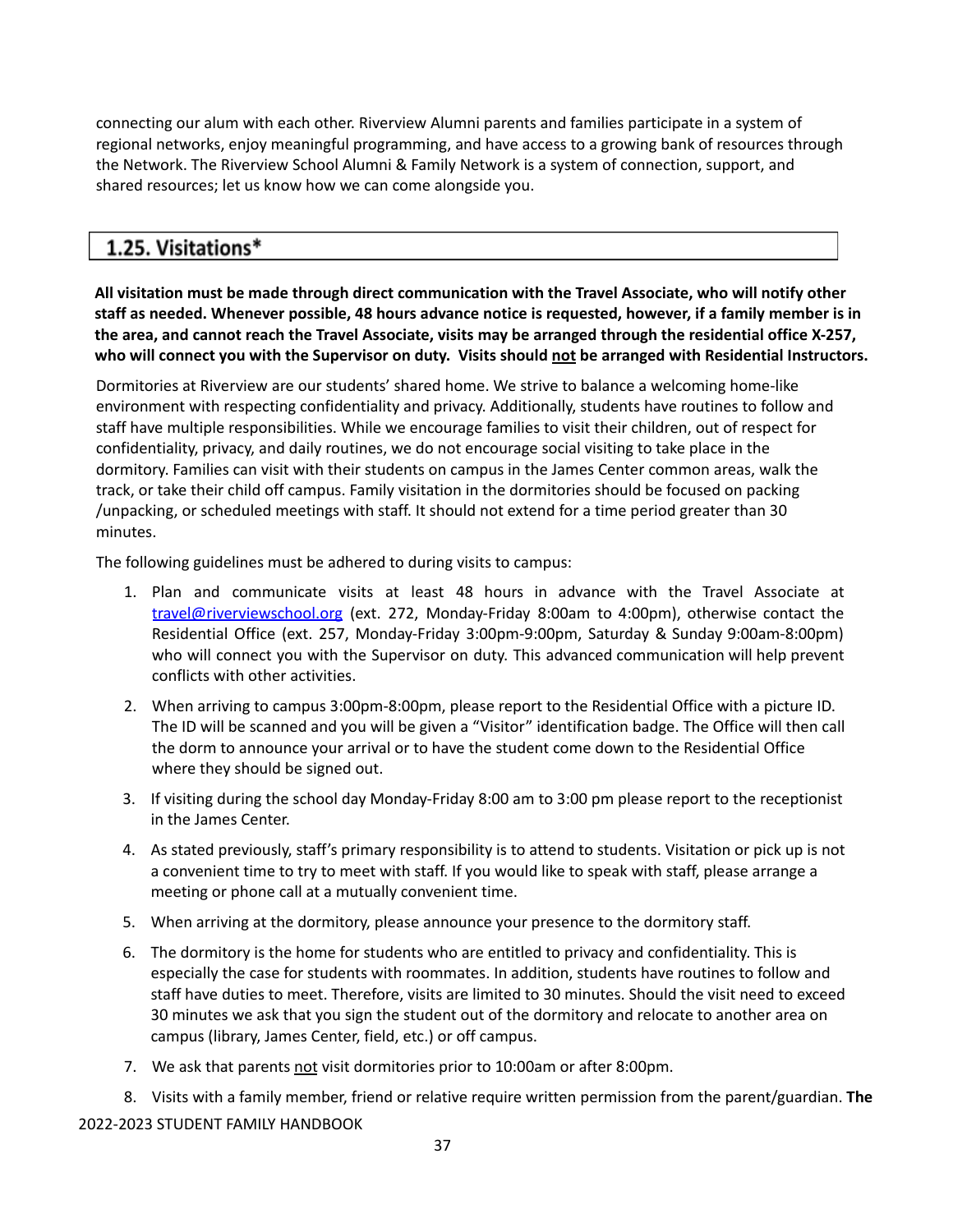### **visitor will need to show a photo ID, sign in and obtain a visitor's name tag.**

9. Many Students and staff have allergies and/or phobias to animals. For this reason we ask that no pets be brought to campus during visits or at any time. The school does permit therapy dogs on campus with administrative prior approval

**STANDING VISITATIONS:** Each year, you may provide the names and contact information of family members or friends who have your permission to visit or take your child off campus for day visits. This list should be completed by families during enrollment via the Annual Student Update each year. If you wish to make any changes to this list throughout the year, please contact the Travel Associate to electronically update this information.

Please know that by providing an individual Standing Visitation, it is assumed by Riverview School that your student's MESDAE (medical/emergency/seizure/diabetic/allergies and/or eating concerns) information has been shared with that person listed. Due to state laws protecting confidentiality, Riverview staff are not permitted to share or discuss any student's MESDAE information. It is also assumed that the listed individual will provide proper supervision while off campus. While families may list individuals with Standing Visitation permission, staff will still contact the family to make them aware of the scheduled plans with the student. If staff cannot contact the family prior to the scheduled event, the student may still be allowed to leave campus with the individual but only if listed on the Standing Visitation list. All visits or outings are subject to school approval.

A telephone number for weekend or overnight contact is necessary for the School to have on record for an emergency situation. All visits/outings should be pre‐ arranged with the Travel Associate at least 48 hours in advance.

As a reminder per our Discipline policy (1.7.), students are not allowed to consume alcohol or illegal medication/drugs. This responsibility is transferred to the individual who takes the student off campus.

## 1.26. Van/Bus Conduct\*

The driver is always in charge of the van/bus and is responsible for safe and pleasant trips. During any sort of transportation, including field trips and other outings, faculty, residential staff, and/or drivers are present and responsible for the students.

General rules for student behavior on the van/bus:

- 1. Sit facing forward and do not change seats while the vehicle is moving.
- 2. Do not distract the driver in any way while the vehicle is moving.
- 3. Do not sit on the driver's seat while the vehicle is parked and never touch any of the controls.
- 4. Do not stand up to exit until the vehicle has come to a complete stop and you are dismissed by the chaperone/driver.
- 5. Never put any part of the body out a window or throw anything out a window.
- 6. Never open the emergency exit door at the rear of the bus unless it is an emergency.
- 7. Music devices with headphones at a moderate level in use only. Keep voices low. Do not yell across the bus.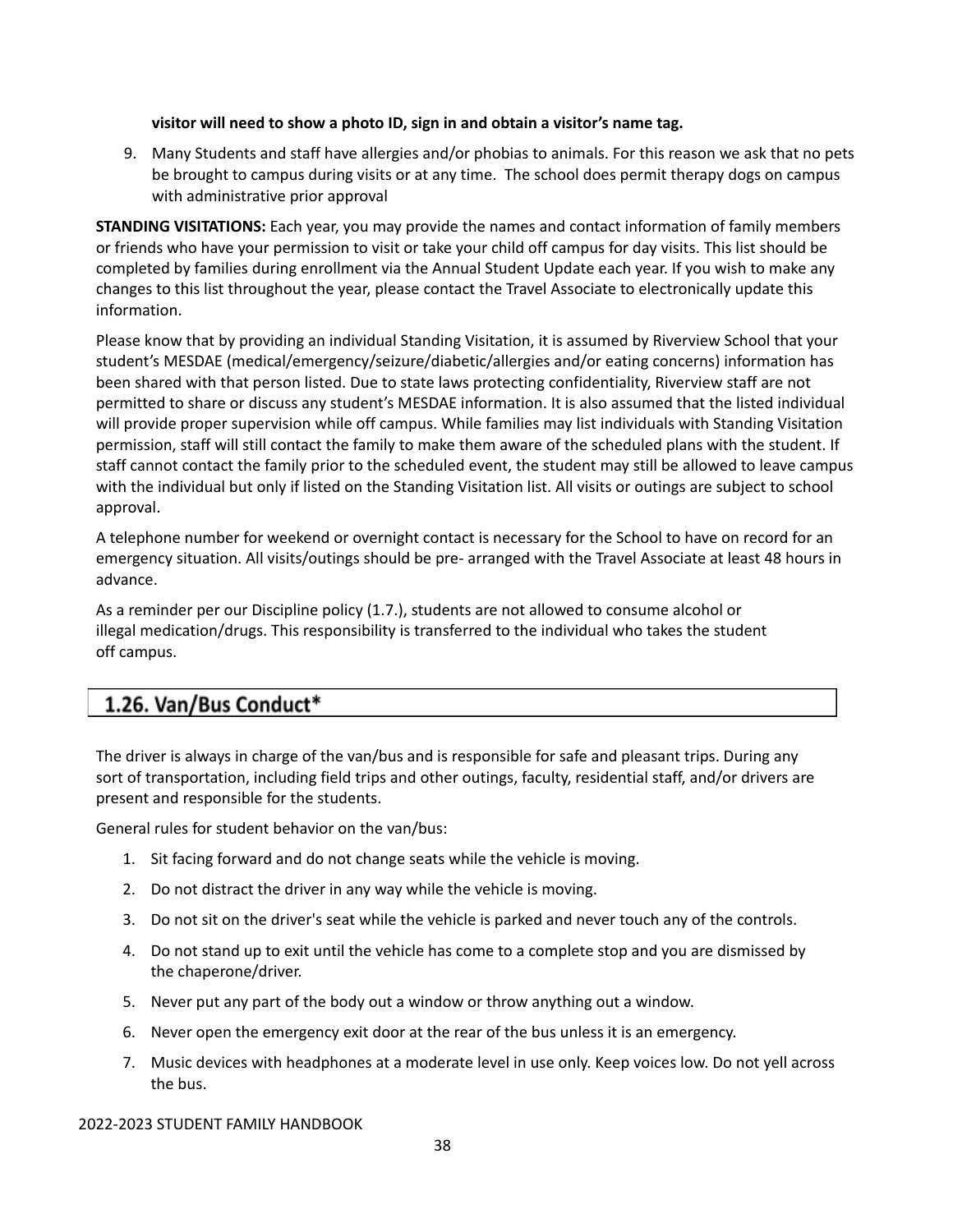- 8. During roll call, students are expected to end conversations, remove headphones, listen for their name and respond appropriately when their name is called.
- 9. When more than one vehicle is involved in a trip, students must be assigned to a specific vehicle and remain with that vehicle during the entire trip.
- 10. Eating/drinking is not allowed in the vehicle. Exceptions are made when trips involve meal times or for individual student medical needs.
- 11. Seatbelts are to be used at all times.
- 12. Students must demonstrate safe and respectful behavior at all times, and adhere to any special seating requirements implemented by the driver.

## 1.27. Water Safety\*

Riverview School uses swimming locations that post a certificate of inspection by a regulating authority. This includes local hotel and school pools and YMCAs. Swimming activities are also planned using local beaches and ponds designated for swimming.

At all times when students are engaged in swimming activities, a certified lifeguard is on duty and trained (e.g., CPR/First Aid) Riverview staff present. All rules established for the particular swimming area are followed.

Riverview guidelines pertaining to all swimming activities include:

- 1. The Health Care Center will regularly inform the faculty, Residential staff, and the Athletic Director of any students who may not participate due to current health concerns. The nurses will also inform staff of any medical issues of concern regarding any students participating in the swimming program. A file containing emergency contact numbers will be available at the swimming site.
- 2. Parental information as to their son/daughter's swimming ability is received as part of the Annual Student Update form. In addition, staff tests all students' swimming ability the first time they enter water as a Riverview student. Non‐swimmers are restricted to shallow waters.
- 3. Prior to swimming, staff must be aware of their students' individual needs (e.g., current seizure disorder, need for ear plugs). Lists will be supplied by the Health Care Center to all dorms, classroom teams and the Athletic Director.
- 4. Staff‐student ratios while students are in the water should be no more than 1:6. When not in the water, 1:8 ratios are acceptable.
- 5. Staff providing supervision will be assigned specific students consistent with staffing ratio guidelines.

While supervising swimmers, staff will be stationed at the waterfront or poolside at all times. A buddy system will be used by Riverview lifeguards and periodic check-ins will be conducted. If a student is determined to be missing, the following steps will be taken immediately:

- The lifeguard on duty will be notified.
- All swimmers will be directed to get out of the water and buddy up near assigned staff.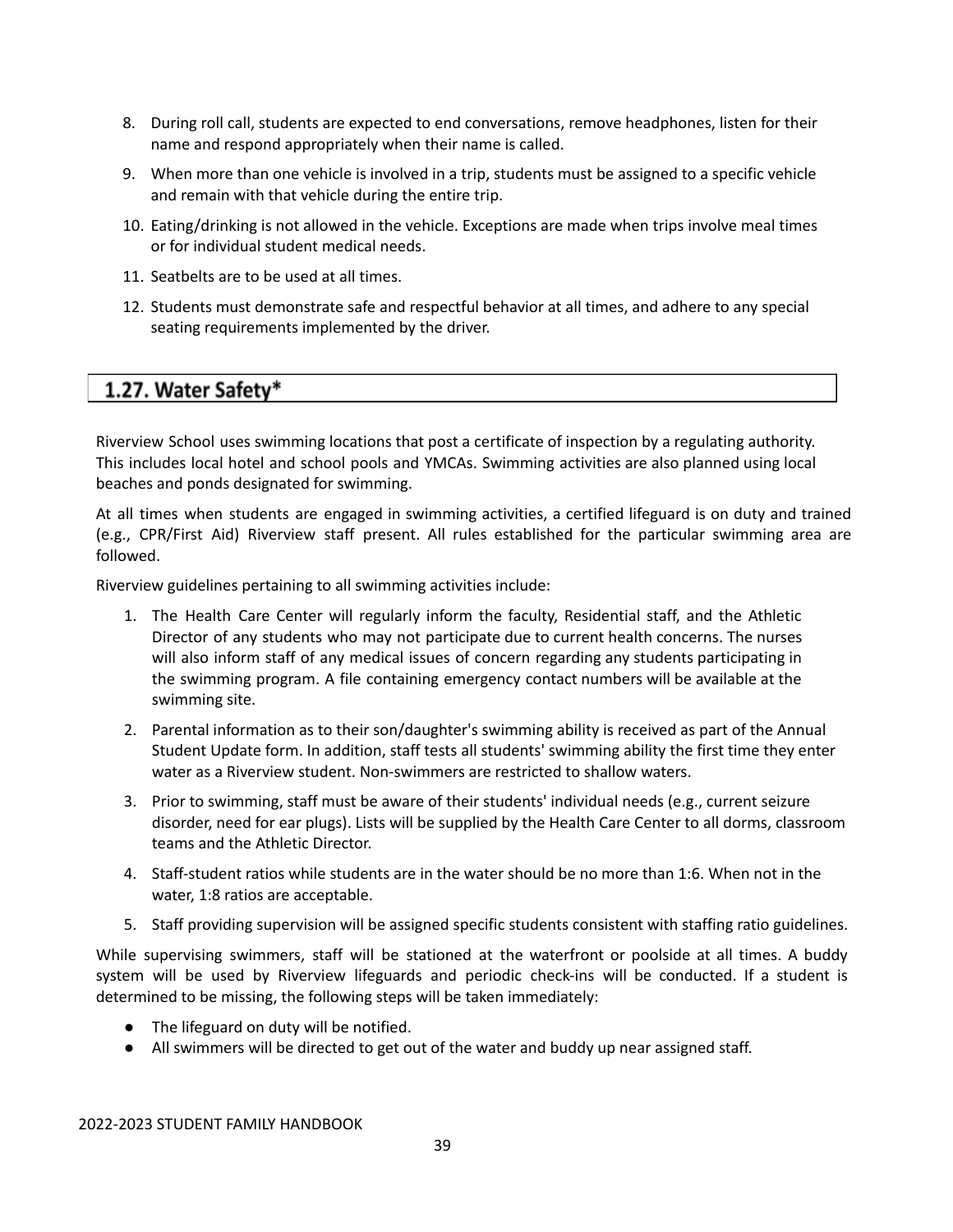● Staff determined as non-essential for the general supervision of other students will conduct a thorough search of the immediate surroundings, while the lifeguard(s) search the water, repeating and expanding the searches as needed in coordination with local authorities as necessary.

### **Policies for Water Activities and Students with Seizures:**

- 1. Active ‐ Students with a diagnosed seizure disorder who has had a seizure within the past 12 months:
	- Needs to wear a PFD and have 1:1 staff supervision within arms' reach at all times while in the water, recreationally or on the Swim Team. Not permitted to swim in depths over their head.
- 2. Controlled Student with a diagnosed seizure disorder who has been seizure free for at least the past 12 months but is still under the care of a physician and on medications for seizures.
	- a. Swim Team
		- May participate in Swim Team practices and meets without a PFD; will have 1:1 staff supervision.
		- The head coach will notify lifeguards on duty at each facility of the students that have a seizure disorder.
		- Students will wear a brightly colored swim cap in order to increase their visibility to lifeguards and the 1:1 staff.
		- Swim Team coaches and staff will be trained according to School's Emergency Action Plan with the procedure for supporting a student in the water having a seizure
	- b. Recreational Swimming
		- At pools and water parks, student may swim without a PFD but will have 1:1 staff supervision in the water within 4 strides of the student. Not permitted to swim in depths over his/her head.
		- In open water (ocean, lakes, ponds), student must wear a PFD and have 1:1 staff supervision within 4 strides. Not permitted to swim in depths over his/her head.
- 3. Past Student with a past history of a seizure/seizures who is no longer being treated for seizures does not need to wear PFD or have 1:1 supervision in the water.
	- a. Kayaking
		- Student will wear a PFD and be paired in a tandem kayak with a staff person

### **\* PFD available upon parental request for any student at any time, regardless of their seizure status.**

## 1.28. Website\*

Riverview School's website is [www.riverviewschool.org.](http://www.riverviewschool.org/) Riverview families have special access to a parents' section which contains regularly updated information. You will be sent instructions on how to access these resource boards. Please check out Riverview's social media pages as well.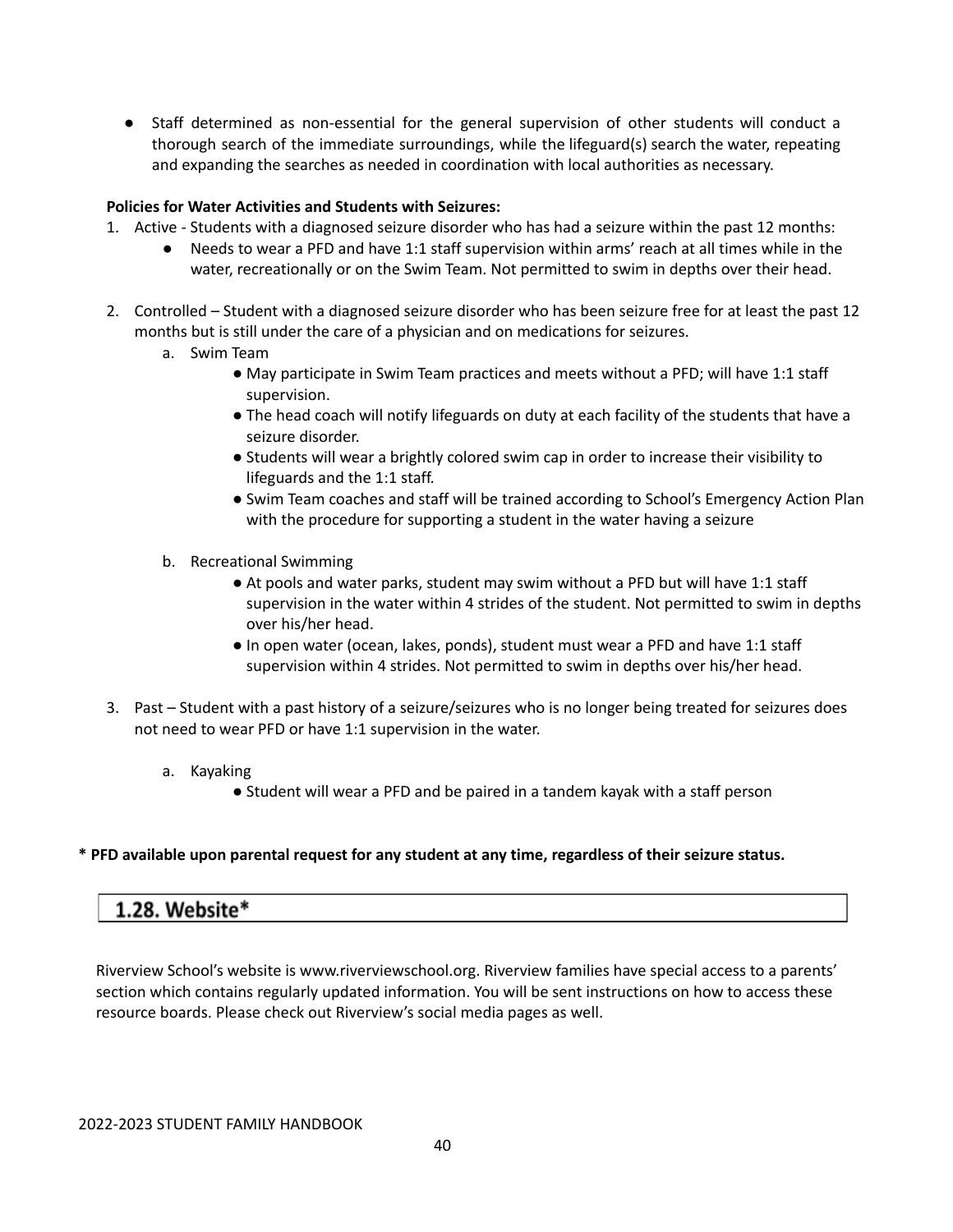# **ACADEMIC SERVICES**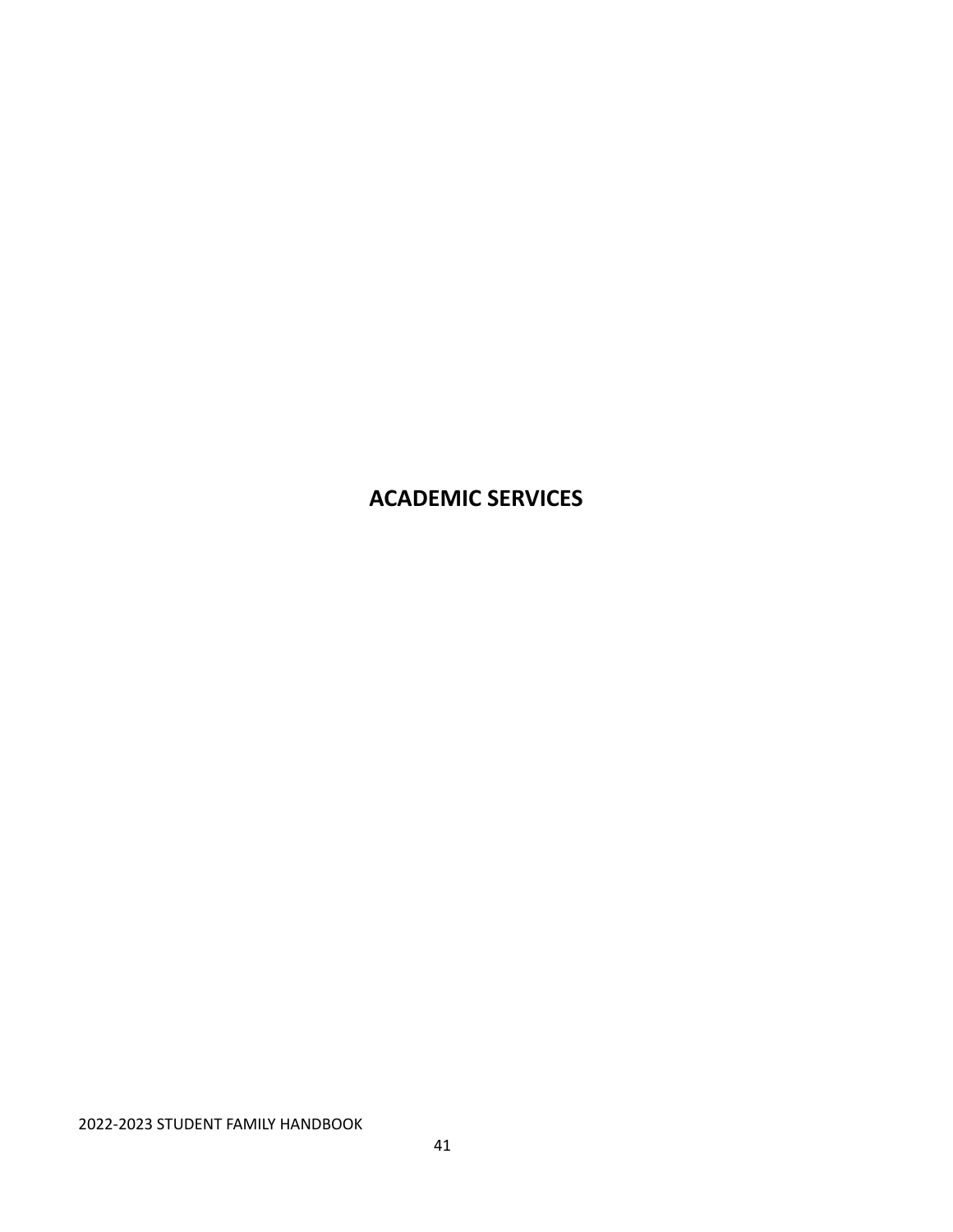## **INTRODUCTION TO ACADEMIC SERVICES**

Riverview utilizes a unique educational model that provides students with a state‐of‐the‐art curriculum, program, and technology. The basic tenets of this program are:

- The MS/HS Program student population is divided into teams by grade level. The GROW Program student population is divided into phases.
- Each team or phase is assigned a Head/Lead Teacher and one to four additional teachers.
- Each student's social/emotional needs are overseen by an advisor who coordinates parent/teacher contact.
- All of the students in a team follow an individual schedule and the students are assigned their academic classes within the team based upon each student's individual skill level.

### **The fundamental aspects of this educational model are as follows:**

- Language-based curriculum
- Use of thematic, integrated units (Middle School/High School)
- Emphasis on problem-solving and critical thinking
- Direct instruction in reading/language arts/math
- In-class and pull-out speech and language pathologists and reading specialists
- 8:1 student/faculty ratio
- Specific strategy instruction
- Emphasis on cooperative learning
- Active (versus passive) learning, utilizing multi-sensory approaches
- Academic skills taught within context
- Ongoing individual assessment
- Development of self-esteem with a focus on discovering each student's strengths
- Social skills guidance and support
- Technology integrated as a major component of teaching and learning in every classroom

## **More specific information pertaining various components of the MS/HS and GROW Programs can be found further in this handbook.**

### **GRADING SYSTEM: Academic classes and electives are marked as:**

- **A = Superior Achievement**
- **B = Honor Grade**
- **C = Average Achievement**
- **D = Below Average (borderline)**
- **F = Failing (no academic credit granted) I = Incomplete**
- **P= Pass**
- **CR = Credit**

Grades are based on individual performance rather than compared to other students in the class.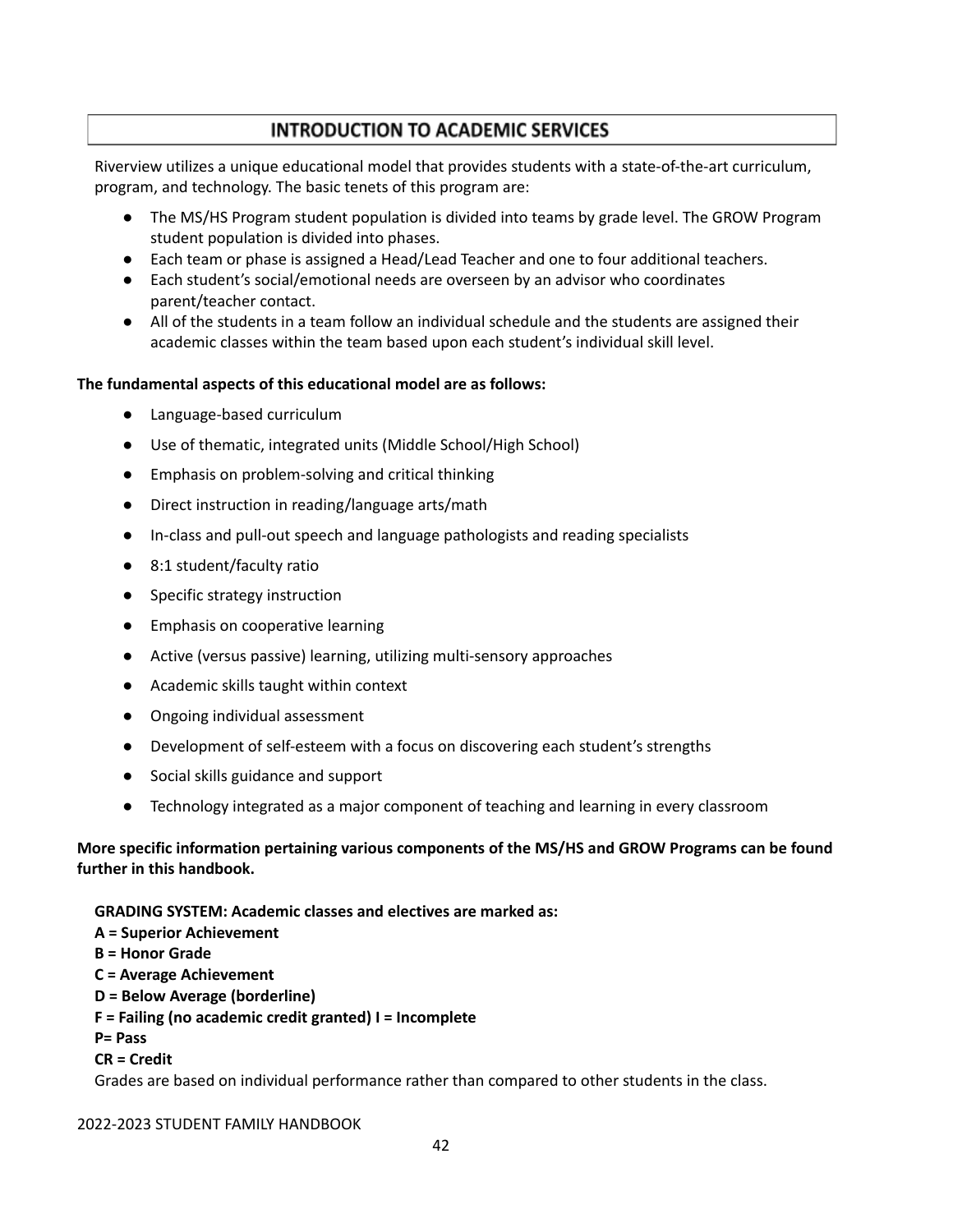## 2.1. Homework Policy

Homework is an essential part of the learning process. It provides students with the opportunity to practice and reinforce those skills that have been taught in class. Assignments should not involve the

continuation of instruction, but should provide reinforcement through practice.

## **RESPONSIBILITIES OF THE STUDENT:**

- Ask questions of the teacher if an assignment is unclear before leaving class.
- Check to ensure all the materials necessary to complete the assignment are in your book bag.
- Follow directions carefully.
- Work independently unless otherwise directed.
- Ask a dorm staff if an assignment is unclear.
- Complete all work as accurately and neatly as possible.
- Place completed homework assignments in a designated folder to have them ready for the next school day.
- Ask the dormitory staff to contact the teacher if encountering difficulty with the work.
- Seek assistance from dorm staff or an advisor if the designated time period for assignments is a problem.
- Use a monthly planner (calendar) in organizing long-term assignments and break them into smaller tasks by spreading them out.

Homework takes precedence over all other activities during the weekday evenings. All assignments must be written in the Riverview assignment notebook distributed for that purpose. This includes written work, reading and study work for tests and quizzes.

## 2.2. School Attendance

It is vitally important that students attend all classes and scheduled activities. (This includes Saturday Enrichment.)

Absences from school, especially if frequent or for long periods of time, have a direct negative impact on a student's learning. Should absences become excessive, a discussion will be held with the family to develop a plan for more consistent attendance. However, Riverview does recognize situations that are excused absences. They include:

● Observance of religious holidays

- Observance of bereavement
- Illness
- Medical appointments
- Program visits/interviews for Seniors

It is the responsibility of the student to arrange for missed work to be made up as soon as possible. If a student needs in‐patient services at the Health Care Center, academic work will be provided when appropriate.

**ABSENCE POLICY FOR SENIORS AND GROW STUDENTS**: In accordance with the Commonwealth of Massachusetts guidelines, seniors are allowed a maximum of 10 days absent from class for medical and non‐medical reasons.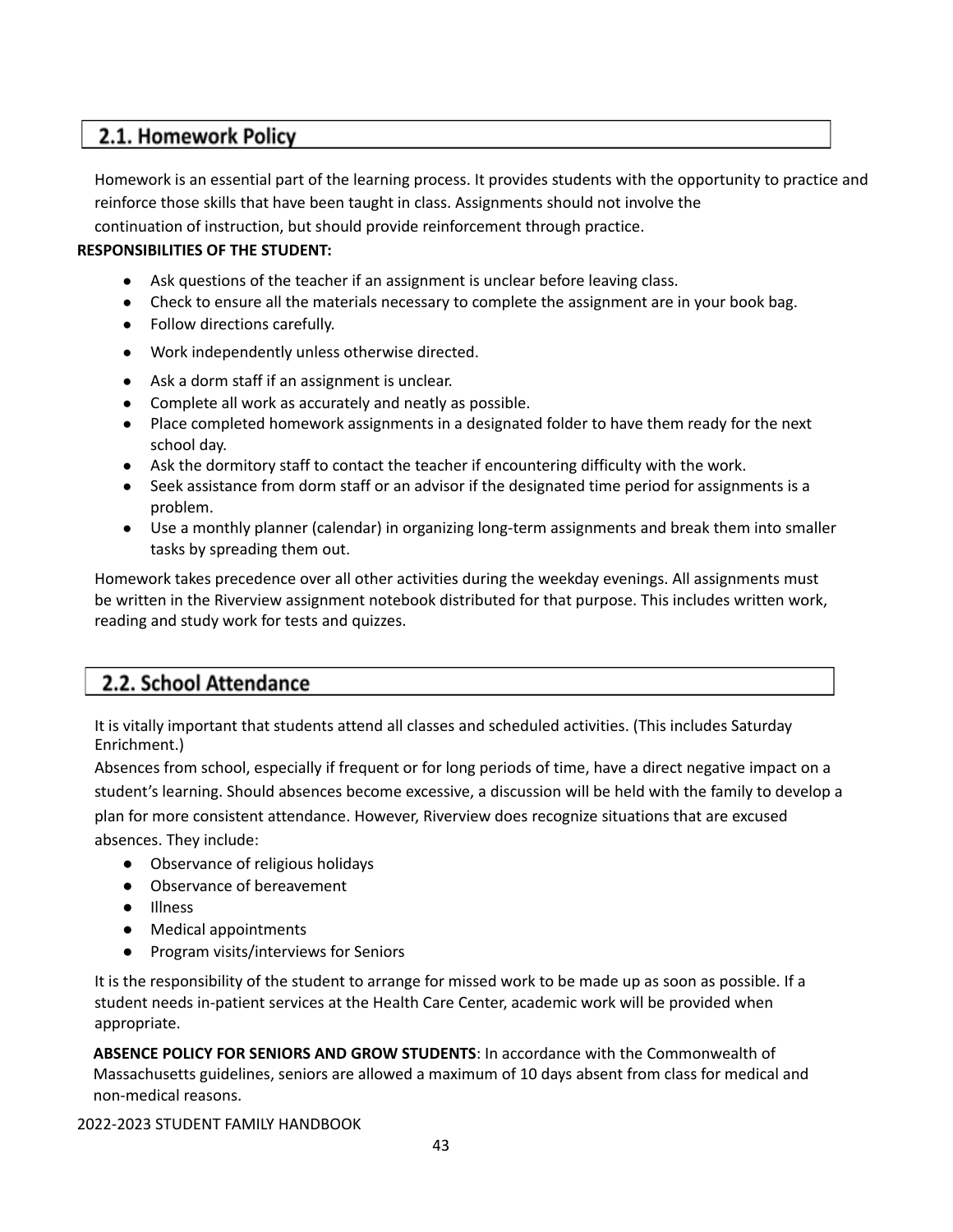Furthermore, an additional 5 days are allowed for GROW and other post‐secondary program visits. Please be mindful of this when planning family vacations or extended weekend visits home.

**ABSENCE POLICY FOR UNDERCLASSMEN**: In the event that an excess number of class absences occur, the student's grade for that term may be affected. Students who do not complete the expectations of any course will receive a grade of Incomplete and will not receive credit. The student will be given time to make up the work.

**CLASSROOM VISITATION**: Parents are encouraged to observe the student in the classroom. Those observing classes are asked to notify the Academic Department about specific dates and times. Advanced notification will eliminate conflicts with special classroom activities (e.g., field trips, special activities).

**PARENT/SCHOOL COMMUNICATION AND PROGRESS REPORTS**: Regular contact with parents is encouraged throughout the year. Term progress reports are prepared by the teachers and dorm coordinators on a quarterly basis. These reports are then emailed to parents, educational consultants, and appointed liaisons Student Progress Reports reflect specific goals and objectives which have been identified through assessments in each academic area, document student progress and include teacher and residential faculty comments.

## 2.3. Sexuality Education

Riverview School's sexuality education program provides information about human development, relationships, personal skills, sexual behavior, sexual health and society and culture. While all High School and GROW students are offered the opportunity to participate in this program, parents who choose to provide this instruction themselves have the option of not enrolling their children in this program.

Concepts and materials are modified as needed to accommodate developmental levels and learning styles of the students. The key concepts taught, taken from the work of the *National Guidelines Task Force: Sexuality Information and Educational Council of the United States, (Third Edition, 2021)*, include the following:

- Key Concept 1: Human Development. Human development is characterized by the interrelationship between physical, emotional, social, and intellectual growth.
- Key Concept 2: Relationships. Relationships play a central role throughout our lives.
- Key Concept 3: Personal Skills. Healthy sexuality requires the development and use of specific personal and interpersonal skills.
- Key Concept 4: Sexual Behavior. Sexuality is a central part of being human, and individuals express their sexuality in a variety of ways.
- Key Concept 5: Sexual Health. The promotion of sexual health requires specific information and attitudes to avoid unwanted consequences of sexual behavior.
- Key Concept 6: Society and Culture. Social and cultural environments shape the way individuals learn about and express their sexuality.

Riverview is an abstinent campus. Students are expected to refrain from sexual contact while on school grounds and on school sponsored off campus activities. Riverview monitors its students closely, but we do not provide constant supervision of students. If sexual contact should occur, it must meet the legal standards of consent in the state of Massachusetts and there can be no threats or coercion leading to the act.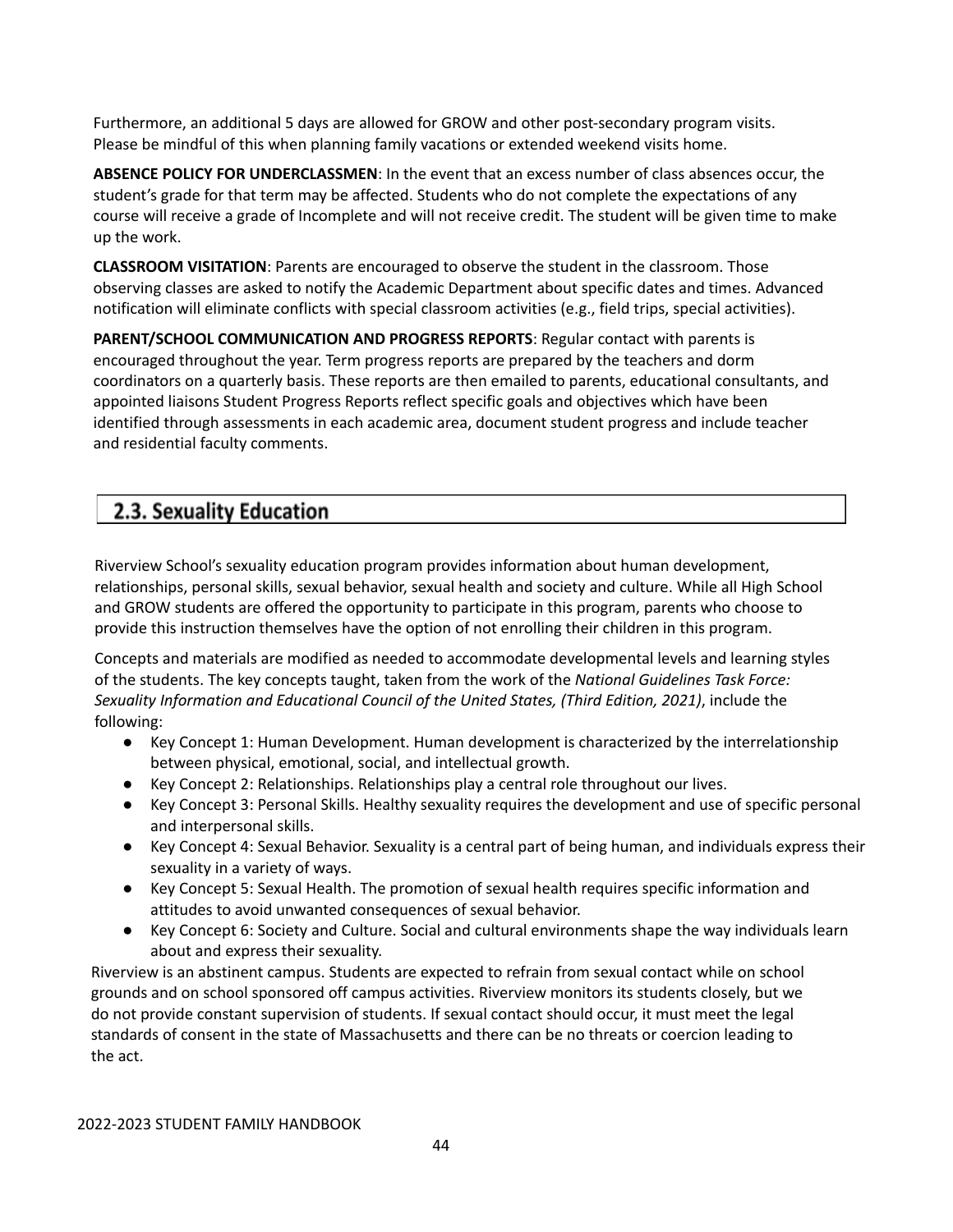# 2.4. Student Records\*

Student records are maintained by the Education Office. Fire‐proof file cabinets containing student records are secured when the office is closed. Student records can be accessed during office hours. The following guidelines are provided:

- Records must be reviewed in the area of the Academic Office; they cannot be removed from the building.
- A Log of Access form is available in the front of each student's file and is signed when an authorized outside party accesses the file.
- Only authorized school personnel or professionals with parental authorization working directly with the students in an administrative, teaching, counseling or diagnostic capacity may obtain access to a student record.

Riverview School maintains a cumulative record for each student that includes:

- Application/Profile/Enrollment: Student Profile (with recent picture), Authorization for Release Forms, Enrollment Agreement and Parent Questionnaire for the current school year, Application for Enrollment, and a Termination Plan form.
- Academic: Academic and Residential Term Progress Reports for current school year (final term report only for previous years), written assessment of needs, transcripts, Parent Conference notes, Team Review Meeting notes.
- Medical: Medical records and release forms for current school year.
- Non-Medical Evaluations: Psychological, Neuropsychological, Speech/Language, etc.
- Correspondence: Any incoming or outgoing correspondence and copies of Admissions records.
- Student Profile/Enrollment Agreement/Parent Questionnaires for previous school years are kept in the Correspondence section of the file.
- Advisor: Advisor and case management documentation for current and previous school years.
- IEP: Individualized Educational Plan, addendums and modifications.

Riverview School maintains student files consistent with the Department of Early Education and Care (DEEC) Regulations (Sec. 3.03.6), Massachusetts State Special Education Regulations (603 CMR 28.0), and IDEA (Individuals with Disabilities Act).

**PARENT/STUDENT REQUEST TO REVIEW STUDENT RECORDS**: Written requests are to be made to the Director of Education or Director of Special Services and may include the need for a staff member to be present who can interpret the record; or the intent to invite anyone of the parent/student's choosing to inspect/interpret the record. Such third parties must present written consent to do so.

- Records will be made available within two consecutive weekdays after the request.
- Records will be made available only for specific appointments made to review the records.
- Records will be made available only for the length of the appointment made to review them.
- Records are to be reviewed only in the office area of the school specified by the Director of Education or Director of Special Services.
- Records are not to be taken from the school or otherwise distributed. A copy only of any school information in a student's record can be requested which then can be inspected in privacy and kept.
- Reports in our files from third parties cannot be released by the School. Desired copies should be obtained from the original source.

The parent/student has the right to add relevant comments, information or other written materials to the 2022-2023 STUDENT FAMILY HANDBOOK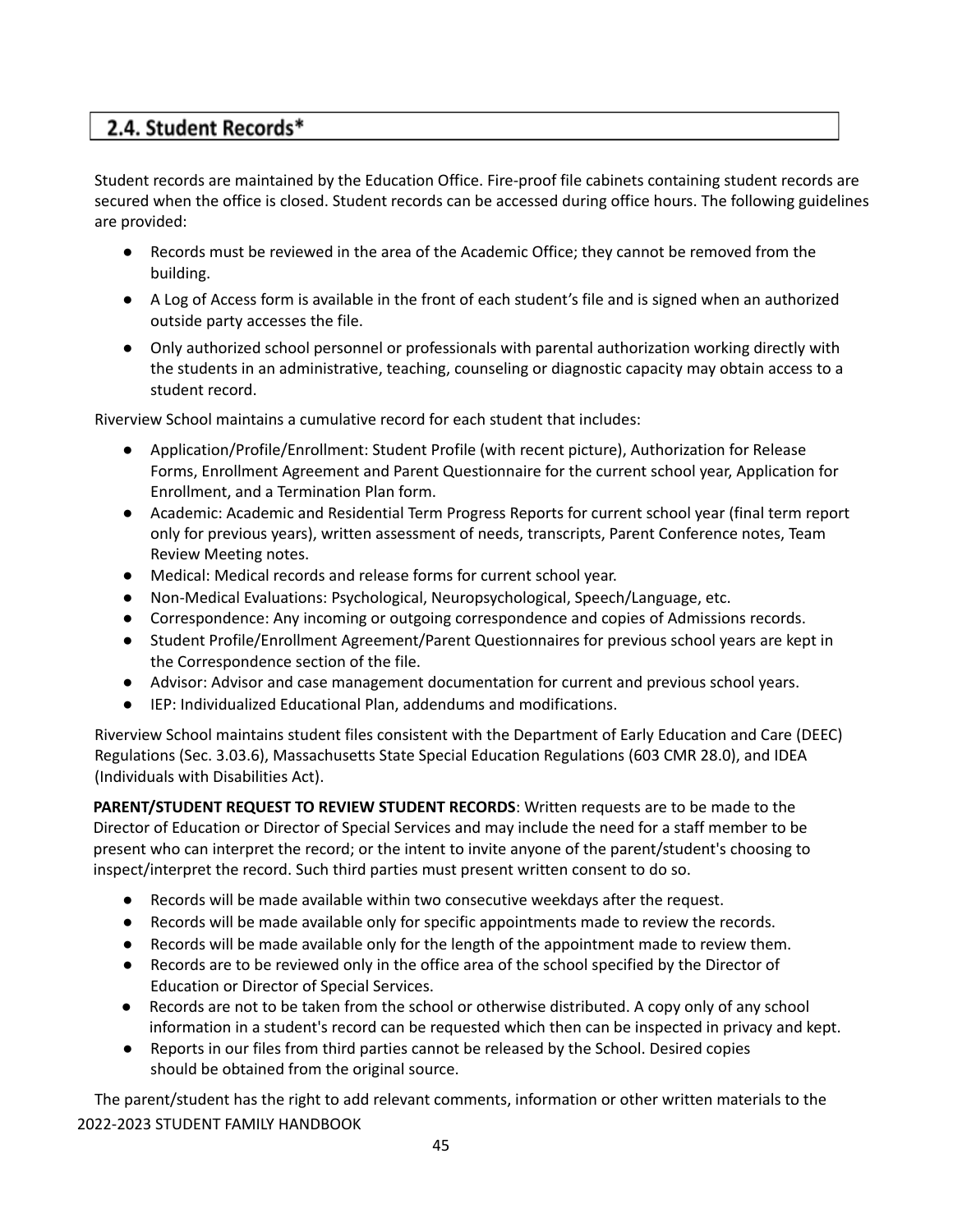student's record as well as to *request* that information in the record be amended or deleted. The parent/student is entitled to meet with the Director of Education or the Director of Special Services to discuss the objection to information in the record and to receive a written decision within one week of the meeting or the objection if no meeting was requested. Dissatisfaction with the decision may be appealed in writing to higher authorities in the School (see the Grievance Procedures section) who will respond in writing within two weeks of being notified of the appeal. In both situations, should the decision be determined in favor of the parent/student, prompt action will be taken to put the decision into effect.

Riverview School recognizes and adheres to the provisions of 603 CMR 23.01(3). For a student to be eligible to review his or her student record, the student must be 14 years of age or have entered the ninth grade. Any student, regardless of age, has the right to receive a copy of his/her transcript.

**ALUMNI RECORDS**: The Alumni Records Retention Policy states that seven (7) years after a student has graduated or left Riverview School only the following records will be maintained:

- Most recent application
- Student Profile-Department of Early Education and Care (DEEC)
- Termination plan
- Most recent Individual Education Plan
- Most recent Term Progress Reports
- Most recent Medical and Psychological Evaluations
- Permanent Record Card
- Transcript

The above records are maintained on microfilm or CD for sixty (60) years, at which time they will be destroyed.

Riverview School receives requests from professionals, alumni and alumni parents for psychological reports, medical reports and various other reports relative to diagnoses and other non‐educational data. Most requests are for reasons such as substantiating a diagnosis of a specific learning disability, admissions purposes and ascertaining qualification for a variety of benefits.

Since Riverview's records are purged seven (7) years following graduation or departure, we highly encourage parents/guardians maintain copies of the following records:

- Psychological and medical reports
- Test scores
- Individual Education Plans and Term Progress Reports from ALL schools
- Any record which could assist in the future to obtain schooling, funding benefits, etc.
- School transcript

## 2.5. Technology\*

**COMPUTERS**: Students have ample access to computers throughout the school day, including access to Chromebooks. To aid in this use of technology students need to have his/her own headset. Some parents may want their child to have a computer in the dorm. If this is the case, laptops are recommended; otherwise parents will need to purchase a computer stand or table, as students' desks are not large enough to hold them in order to provide the student adequate writing surface. Please note that Riverview does not require students to have or use individual computers. In addition, if parents purchase a new computer system for their child, parents must be responsible for the set‐up, installation, and ongoing maintenance of the computer.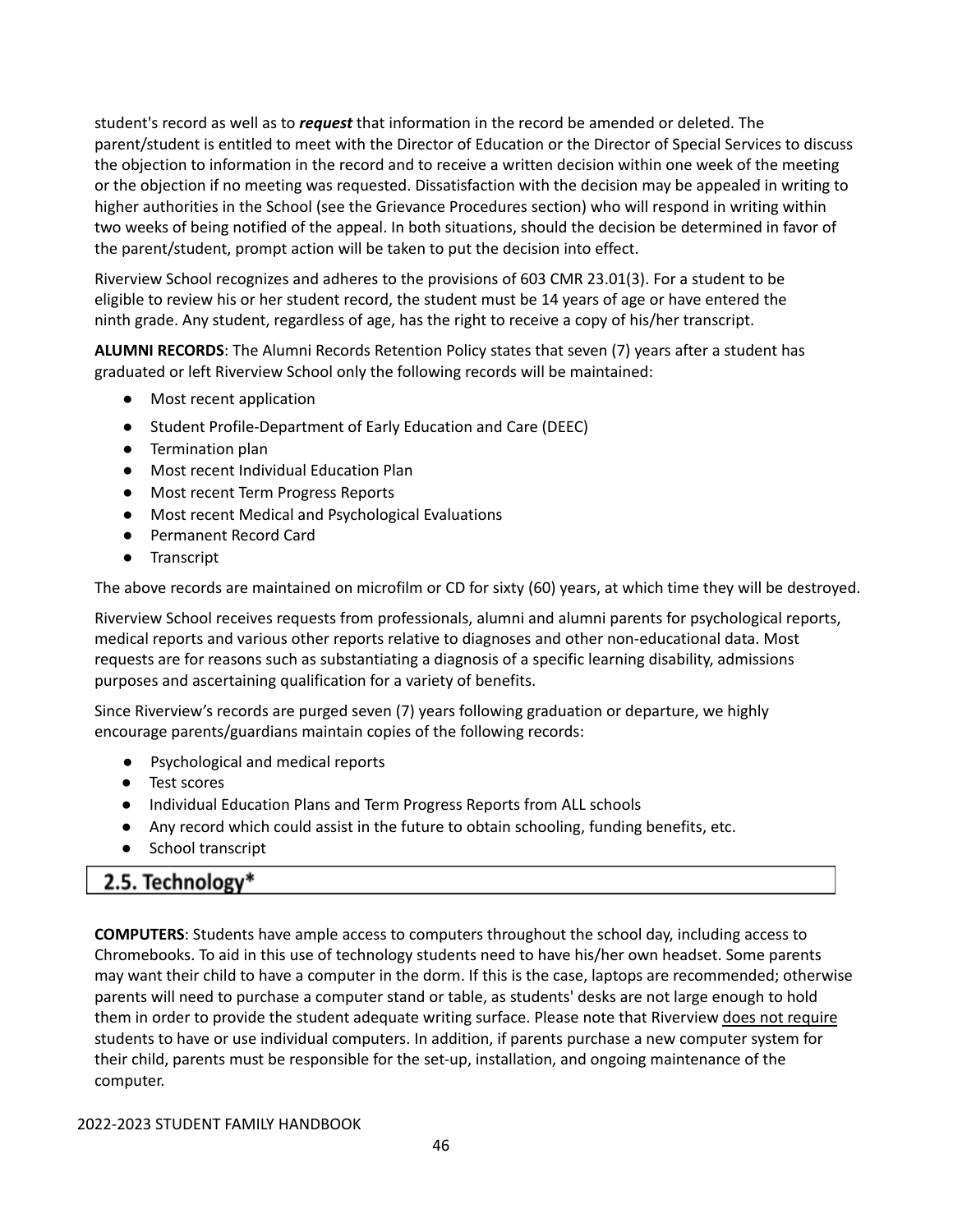Students who have computers must assume the responsibility that the computer is securely placed and properly operated at all times. Please label computers and secure insurance to protect against loss or damage.

We discourage students from allowing other students to use their computers. It must be clearly understood that any damage or misuse incurred is at the risk and responsibility of the student who owns the computer. Should a student's computer break down, troubleshooting and repair service can be first requested through the residential office or the computer specialist. If the repair requires professional service, the appropriate arrangements will be made based on the individual situation (for which parents will be responsible). Parents are strongly encouraged to install Parental Controls on all electronic/social media devices prior to coming to school.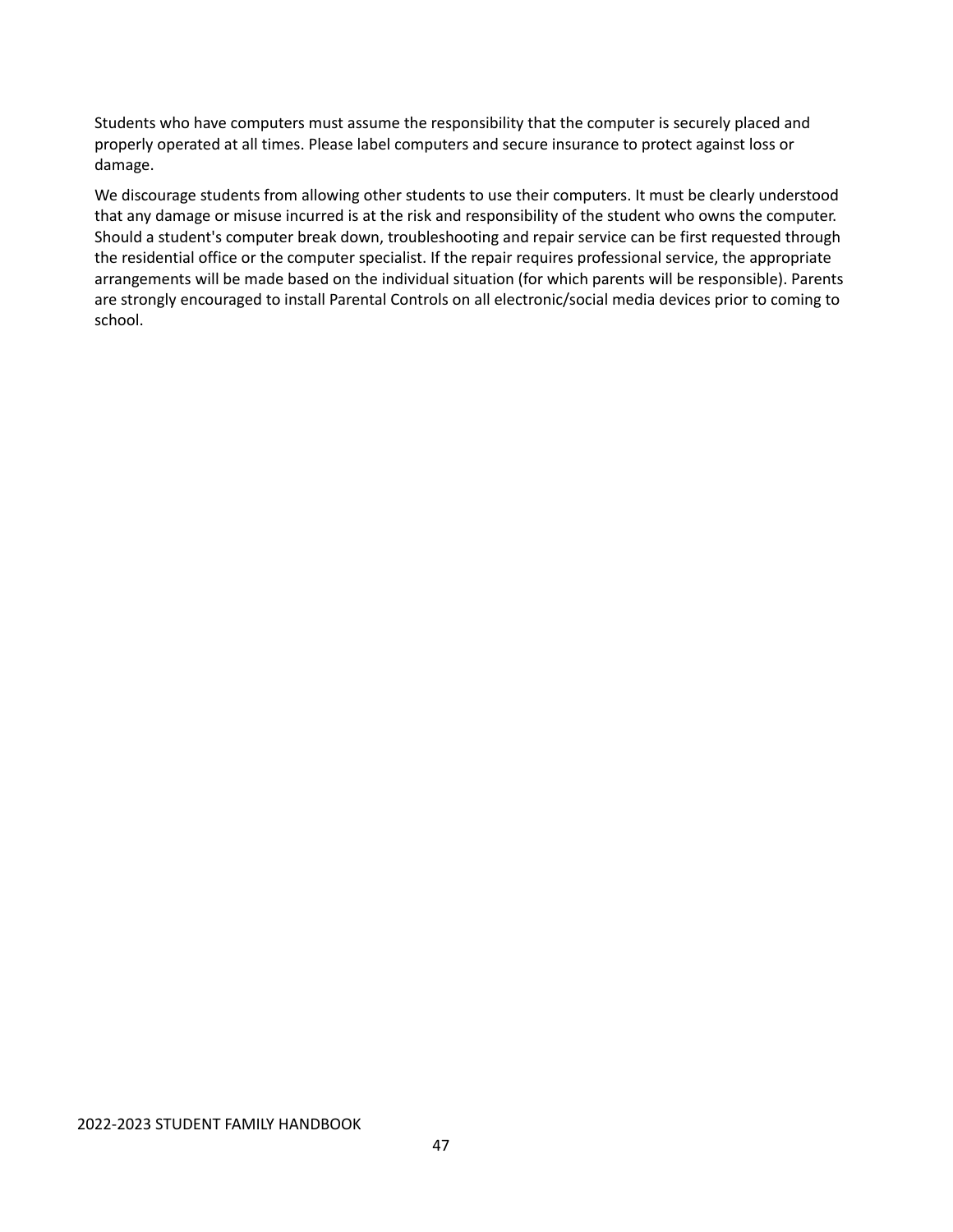# **STUDENT LIFE**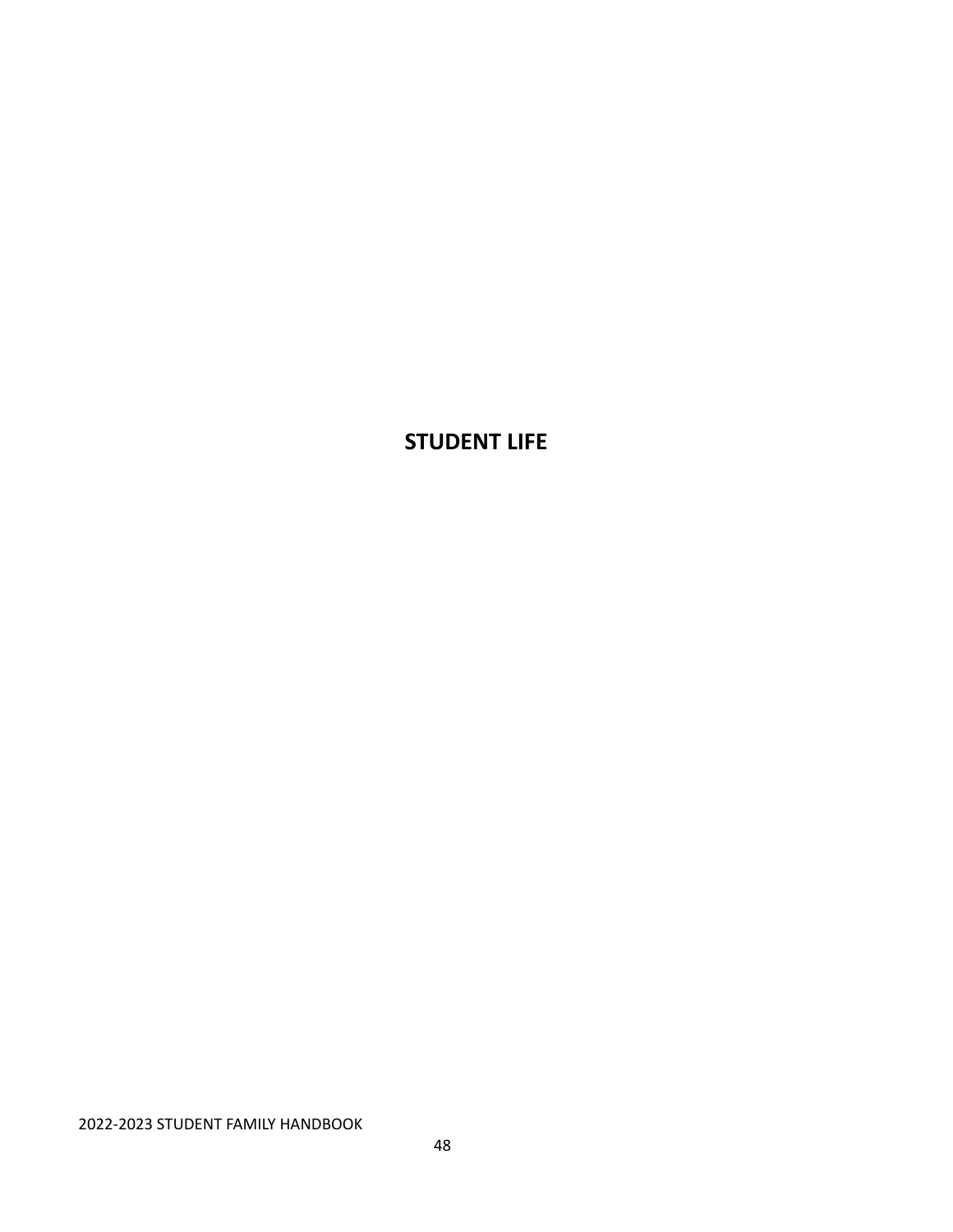## **INTRODUCTION TO STUDENT**

**LIFE** 

The Residential Program provides students with a structured and highly supportive environment designed to promote independence, skill building and social connections.

The Residential Program maintains an 8 to 1 student to staff ratio during all awake hours and a 12:1 ratio during asleep hours. A Residential Instructor sleeps overnight in each dorm and oversees the morning routine of students. Awake overnight staff rotate through the dorms throughout the evening and provide a minimum of one visual check on each student during asleep hours.

Residential supervisors oversee the dormitories and supervise the Residential Instructors. Supervisors work in collaboration with Leadership, Residential Instructors, Advisors and Teachers to ensure continuity of programming. Supervisors report to the Program Coordinators. Program Coordinators oversee the day to day operation of each residential program component (MS/HS and GROW) and report directly to the Assistant Head of School/Director of Student Life.

Each student is assigned a Clinical Advisor. Advisor support is available throughout the day, including nights and weekends. The Clinical Coordinator oversees the Advisors and reports directly to the Director of Student Life

## 3.1. Dorm/Roommate Assignments\*

Program Coordinators collaborate with Teachers, Advisors, Residential Instructors and Residential Supervisors to develop student dorm and roommate assignments. These pairings/groupings are the result of a great deal of planning with many variables taken into consideration including:

- Combination of students that will create positive dorm chemistry
- A student's social, emotional and physical needs
- Student preferences With staff support, each student identifies five students with whom he/she would like to room or live with in the same dorm. (Every effort is made to provide students with a roommate of their choosing if the choice is reciprocated and appropriate.)
- The number of single rooms available
- Programmatic considerations

Once the assignments are finalized, students' parents are informed of their dorm assignment by email prior to the start of school and upon arrival at the summer program.

Roommate difficulties can occur despite the thorough process that goes into dorm assignments. Students work with staff in order to learn how to compromise in a shared living space, as well as develop conflict resolution skills. Should difficulties persist, the Residential Supervisor and/or Advisor will become involved, offering new recommendations and closely monitoring the situation.

If this does not resolve the issue, a room change is discussed. Making a change is a last resort, as a change in living assignment greatly impacts the students involved and their dorm mates. If a roommate and/or dorm change is to occur, parents will be contacted in advance.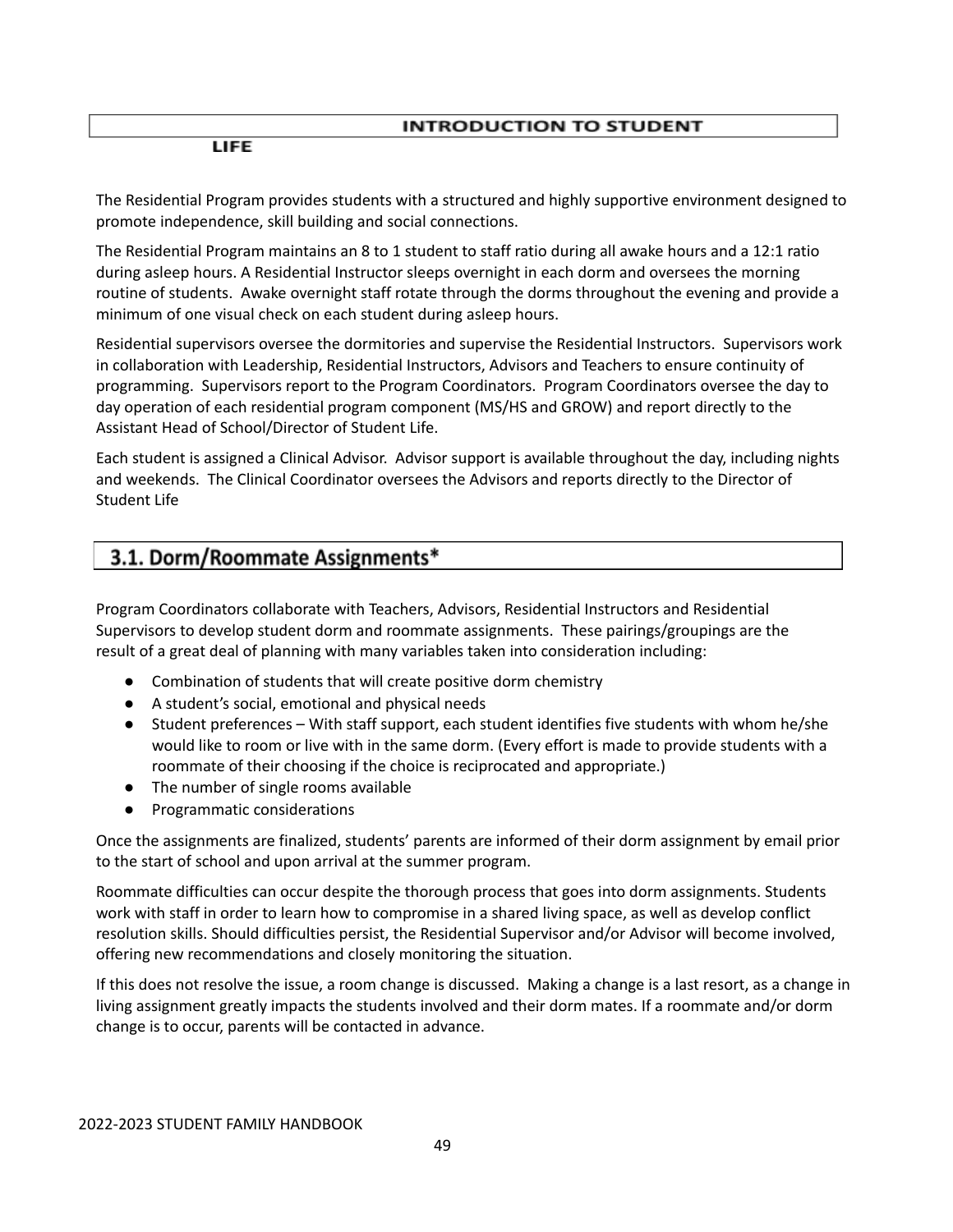# 3.2. Home Alone\*

Home Alone is an earned privilege that allows a student to spend time alone in the dorm. Students who have Home Alone privilege are required to check in with the residential staff periodically. The check-in intervals will be determined by individual levels of independence and need. Home Alone status is determined by staff assessment, based on the completion of the Home Alone Safety Rubric. Prior to any student being granted Home Alone privilege they must have signed parental permission and complete the Home Alone curriculum.

Home Alone privilege can be rescinded at any time at the discretion of the Riverview team. Home Alone is not offered to students who meet any of the following criteria;

- Demonstrate any sign or symptom of illness within 48 hours.
- Have presented with any behavioral or emotional concerns within the past 48 hours.
- There are any situational concerns re: the student's ability to follow safety protocols within the residential setting.

Students must have a supervisor's approval every time they utilize the Home Alone privilege. In addition, the residential office will be notified when a student is using Home Alone.

The following will be reviewed with any student using Home Alone each time they access this privilege:

- Evacuation/Safety procedures.
- Home Alone rules; no cooking or microwave use, no showering, no visitors allowed in the dorm and not opening the door for anyone except Riverview staff or emergency personnel.
- Student should know how to use the phone to contact the residential office and dorm staff.

## 3.3. Hygiene/Personal Care\*

Students are expected to be able to independently complete all basic body/hair washing, toileting/menstrual care and hygiene needs and be well groomed and dressed appropriately on or off campus. In the event that a student is unable to meet this expectation this will be reviewed with the parents/guardians and/or the sending school district. Inability to meet this expectation may affect placement. To be sure students always have the necessary toiletries; e.g., soap, deodorant, toothpaste, shampoo, razors, these items are available in the School Store. In addition, planning and purchasing of such items is a part of each student's weekly routine within the Residential Program. It is helpful to have a toiletry storage container to carry items to the bathroom. Parents are asked to supply such items but NOT overstock their child with toiletries since there is no room to accommodate extra supplies and is counterproductive to the learning experience of monitoring the need for such items. Students are expected to wear bathrobes and shower shoes for traveling to and from their bedroom and the bathroom.

## **Toileting/Menses**

**Toileting**: It is expected that all students be independent with toileting needs. We understand that a student may have an occasional wetting accident, but he/she is expected to clean up independently. Independence in managing wetting accidents is defined as a student being able to independently strip and sanitize their bed, bag (if washing is not an immediate option) or wash any soiled laundry, properly dispose of any materials used for clean-up and shower. If a pattern of accidents emerges, a student will need to go home to work on remediating the issue. A pattern is defined as multiple wetting accidents per term. If a student is unable to meet these expectations, concerns will be reviewed with the parents/guardians and/or the sending school district.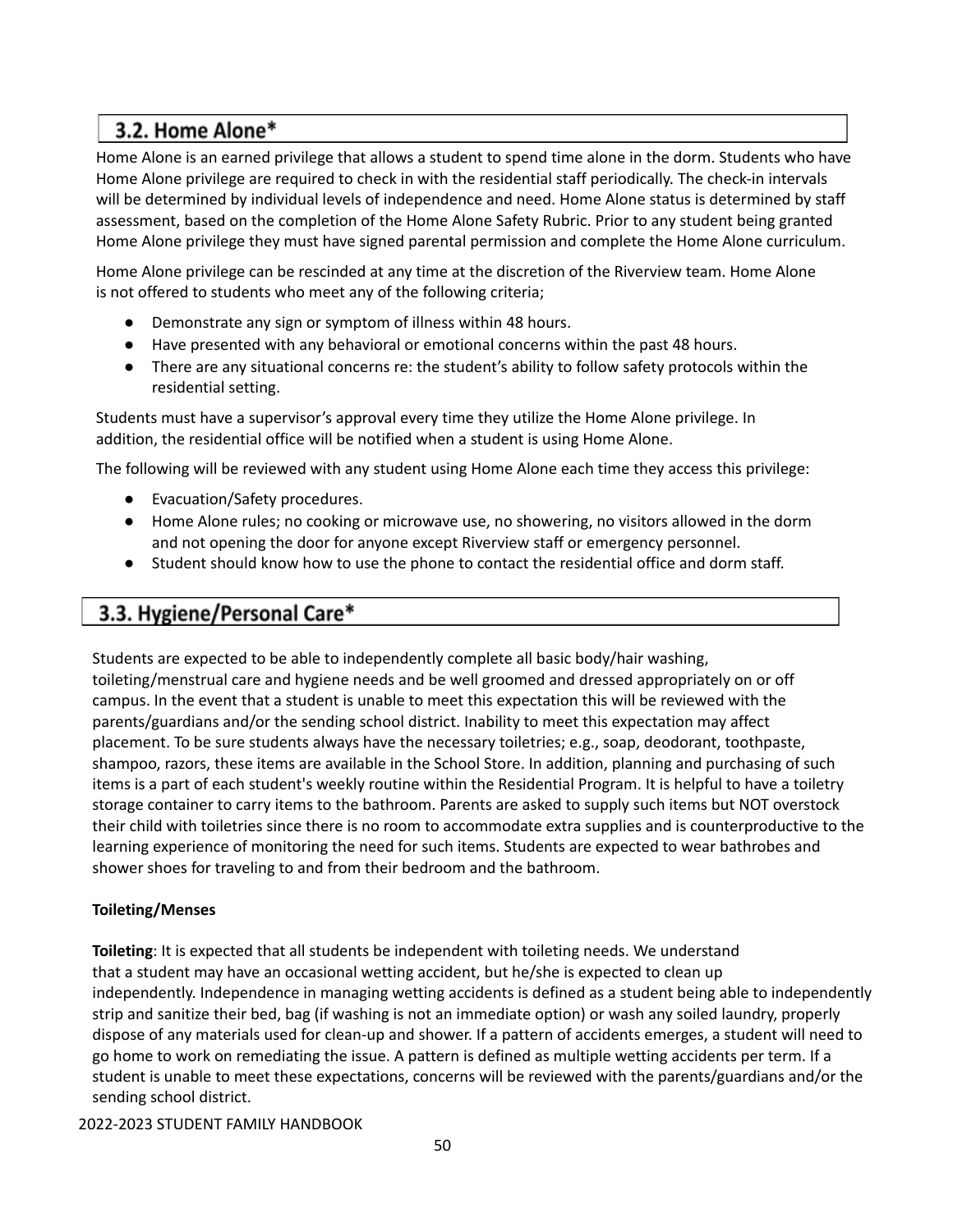If a student experiences a bowel accident that they are unable to manage independently they will need to immediately go home to gain independence in this area. If a student develops a pattern of bowel accidents, they will need to go home until the cause of the accidents is identified and remedied regardless of their ability to independently manage the clean-up. The school cannot individualize plans and/or track daily bowel movements. The student must be independent in self-assessing bowel needs.

If a student goes home to work on gaining independence with toileting needs, there must be open communication with the school about the steps being taken to remedy the issue, including releases to speak to any outside providers involved in the plan. If a pattern re-emerges upon the student's return, the student's placement would be at risk and a meeting will be scheduled either by phone or in person to discuss appropriateness of the program.

**Menses:** Students must independently manage their monthly menstrual cycle. This includes changing and properly disposing of their sanitary products. Students must also be able to recognize and identify if sheets and undergarments are soiled from their menses and then independently change or launder as needed.

**Shaving**: High School and GROW students can choose to grow facial hair, but must keep it neatly groomed.

**Haircuts and Waxing**: MS/HS and GROW students are responsible to arrange their own appointments with assistance of staff. Hair treatments (coloring, highlighting, straightening treatments, etc.) are to be done at home during vacation times. Significant changes to hairstyles must be approved by parents if a student is under 18 or not their own guardian. Students are not permitted to cut their own or each other's hair. Staff is also not allowed to cut a student's hair. The length of any student's hair or their hairstyle must not interfere with a student's eyesight for health and safety reasons. Students choosing not to comply with haircut/style standards may be restricted from off-campus activities until their hair style is consistent with school policy.

**Nail Care:** Although parents are responsible for related costs, the Residential Office will schedule set dates/times for finger and toe nails cutting on campus for all MS/HS and GROW students who may require this service and who have standing parental permission.

**Piercings**: Students may not get their ears or any other body part pierced while at school. Both female and male students are allowed to wear earrings but are not permitted to wear any other type of body piercings (e.g., nose, tongue). When participating in athletic activities, earrings must be removed to ensure safety of the student.

**Tattoos**: Students may not get tattoos while at school.

# 3.4. Packing/Shipping/Storage

There is limited space for students to store clothing. It is helpful for students not to overload their rooms with excessive clothing. Riverview does have storage space to store a footlocker and two suitcases per student. As a season ends, the dorm faculty will instruct/encourage each student to bring seasonal clothing home and return to school with clothing for the new season. For students using air travel, clothing must be shipped home. See Travel and Transportation section.

In May, dorm staff will begin to assist students in packing their belongings to go home for the summer. Packages are sent home by UPS unless requested otherwise by the family. Costs for shipping, including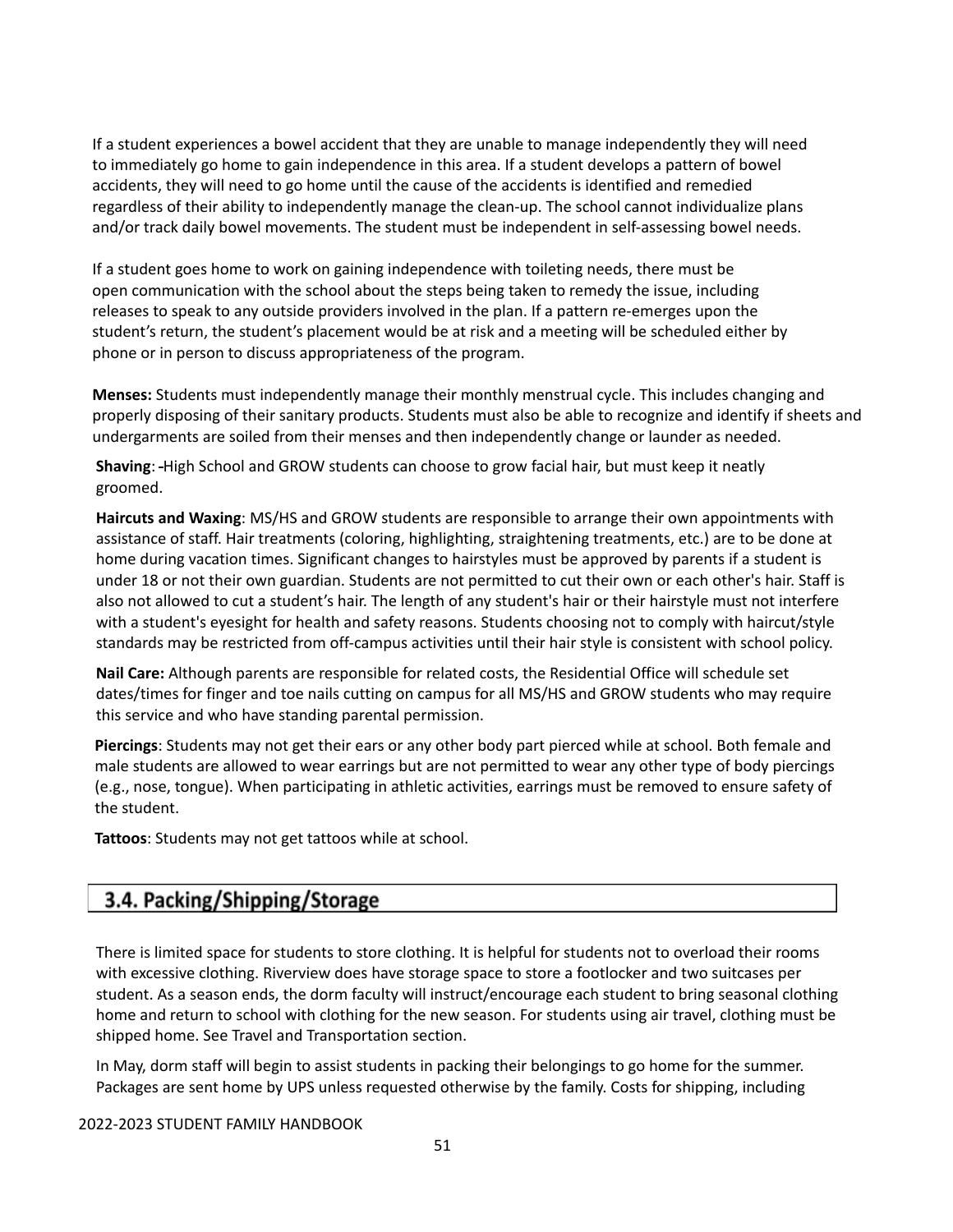boxes, are the responsibility of the parents. Dorm staff will consult with parents regarding the need for packages to be insured.

*Packages remaining as of Graduation Weekend will be shipped home within the two weeks following Graduation. Parents, therefore, should plan accordingly, taking items their child may need when they arrive home.*

**STORAGE AT SCHOOL OVER SUMMER MONTHS**: During the summer months, there are many activities on campus. In addition to the Riverview Summer Program, oftentimes local organizations utilize our campus for short periods. The summer also provides a time to complete campus maintenance projects. As a result, this precludes us from storing student belongings. The exception is for students attending Riverview Summer Program, international students or students living on the west coast. **Up to a total of 5 boxes and/or items** can be held in storage at Riverview, but Riverview is not responsible for lost, stolen or damaged items.

## 3.5. Religious Services\*

Riverview coordinates participation in services for the high holidays of Rosh Hashanah and Yom Kippur at the Cape Cod Synagogue. Cost for tickets to attend such services will be billed to students. To register, parents speak with the Travel Associate on Opening Weekend. Transportation and supervision are organized by the School.

Christian students are given the opportunity to attend Ash Wednesday, Palm Sunday and Easter services. Students sign up in advance to attend, and their supervision and transportation are organized by the School.

## **3.6 Shopping/Packing Lists\***

The following lists are not all‐inclusive. They serve as a guide to articles permitted and not permitted at school. Please reference the School Day Dress Code outlined earlier in this handbook for additional guidance about appropriate school clothing. Answers to any questions regarding these lists can be obtained by contacting the residential supervisors.

Although there is no specific dress code in the summer program, neatness, cleanliness, grooming and proper hygiene are stressed. Items specific to summer or school year only are noted.

Students should plan to arrive with a minimum of one cloth ear loop mask for each day of the week that can **be laundered and re-used weekly. Students may also bring their own ample supply of ear loop disposable masks.**

**Additionally, students should bring a lanyard which they can hang their mask from when not wearing it.** *It is extremely important to label ALL items with at least the student's initials.*

## **Male Clothing**

- 2-3 Pairs jeans/casual pants 1 Pair of shower sandals
- 2-4 Pairs of sweatpants/athletic bottoms 1 Pair of slippers
- 6 pairs of school pants (school year only) 15 Pairs of socks, school and athletic
- 
- -
- 3-7 Shorts 14 Pairs of underwear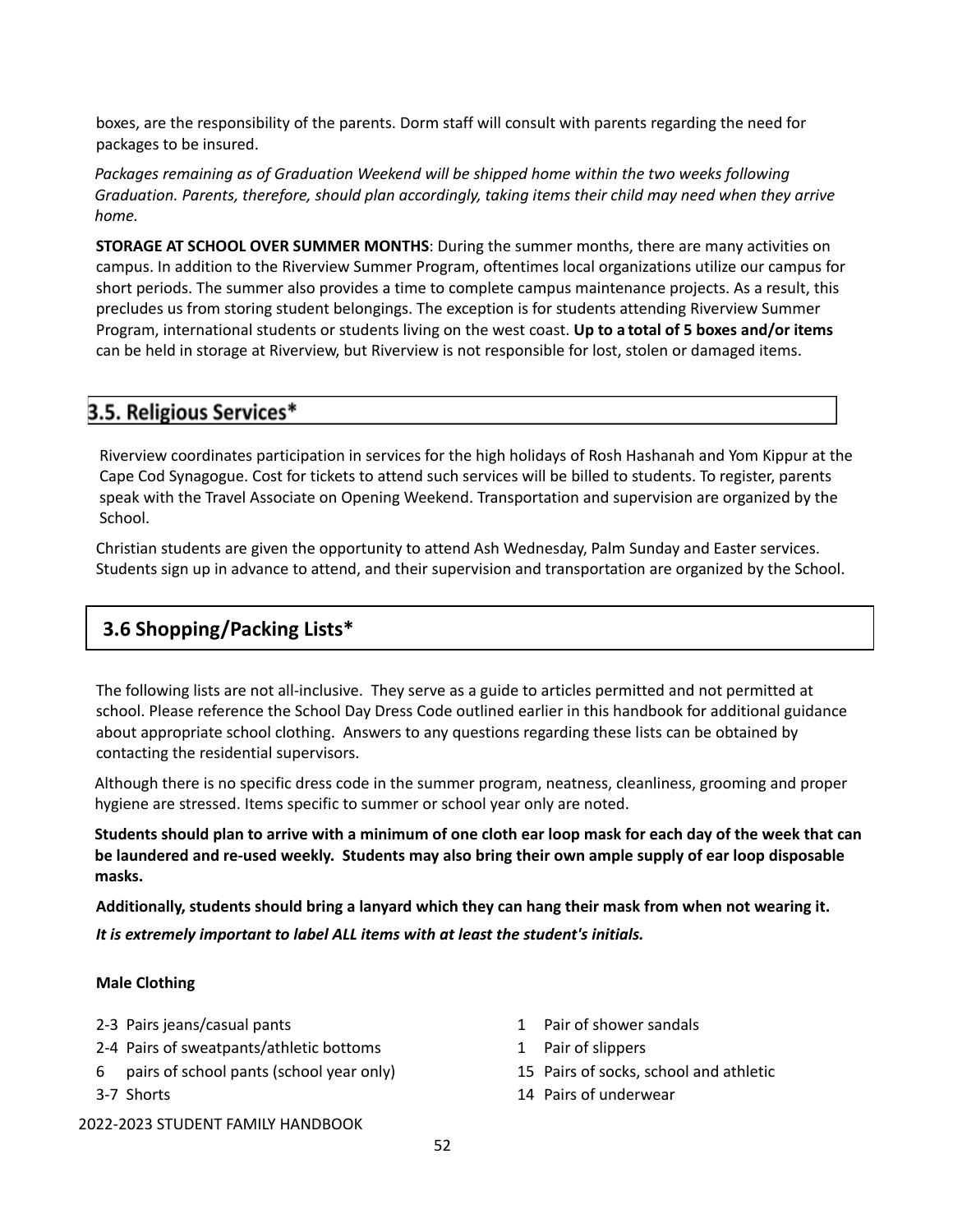- 
- 10 Non-dress code shirts/T-shirts 3 Undershirts
- 10 School shirts with collar and 3 buttons or full-length buttons (school year only)
- 
- 1-4 Sweaters (higher end for school year) 2 Sets of gloves (school year only)
- 
- 1 Sports coat/Blazer/Suit (optional school year only) 1 Winter Coat (school year only)
- 
- 
- 2 Pairs of sneakers 1 Raincoat
- 1 Pair of dress shoes (optional for school year only) 2-3 Bathing suits
- 2-3 Pairs of casual shoes 1 Bathrobe
- 1 Pair of winter boots (school year only) 1 Pair of water shoes (summer only)

## **Female Clothing**

- 2-3 Pairs jeans/casual pants or skirts/capris 1 Pair of slippers
- 2-4 Pairs of sweatpants/athletic bottoms 15 Pairs of socks, school and athletic
- 6 pairs of school pants/skirts (school year only) 14 Pairs of underwear
- 3-7 Shorts 8 Bras
- 3-7 Athletic shorts 2-7 Athletic bras
- 10 Non-dress code shirts/T-shirts 6 Tights/leggings
- 10 School shirts (school year only) 1 Hat
- 
- 1-4 Sweaters (higher end for school year) 2 Sets of gloves (school year only)
- 
- 2 Dresses/Outfits for special events 1 Winter Coat (school year only)
- 
- 
- 1 Pair of dress shoes (optional for school year only) 1 Raincoat
- 
- 1 Pair of winter boots (school year only) 1 Beach cover-up (summer only)
- 1 Pair of shower sandals 1 Bathrobe
- 3-7 Athletic shorts 2 athletic supporters (optional)
	-
	- 1 Hat
- 2-3 Sweatshirts 2 Winter hats (school year only)
	-
- 7 Sets of pajamas 1 Winter Scarf (school year only)
	-
- 2 Ties (for school year only) 2 Ties (for school year only)
- 2 Belts 2 Belts 2 Belts 2 Belts 2 Belts 2 Belts 2 Belts 2 Belts 2 Belts 2 Belts 2 Belts 2 Belts 2 Belts 2 Belts 2 Belts 2 Belts 2 Belts 2 Belts 2 Belts 2 Belts 2 Belts 2 Belts 2 Belts 2 Belts 2 Belts 2 Belts 2 Belts 2 Belt
	-
	-
	-
	-
	-
	-
	-
	-
	-
	-
	-
- 2-3 Sweatshirts 2 Winter hats (school year only)
	-
- 7 Sets of pajamas 1 Winter Scarf (school year only)
	-
- 2 Belts 2 Belts 2 Belts 2 Belts 2 Belts 2 Belts 2 Belts 2 Belts 2 Belts 2 Belts 2 Belts 2 Belts 2 Belts 2 Belts 2 Belts 2 Belts 2 Belts 2 Belts 2 Belts 2 Belts 2 Belts 2 Belts 2 Belts 2 Belts 2 Belts 2 Belts 2 Belts 2 Belt
- 2 Pairs of sneakers and the state of state and the state of the state of the state of the state of the state of the state of the state of the state of the state of the state of the state of the state of the state of the st
	-
- 2-3 Pairs of casual shoes 2–3 Bathing suits (1 piece or tankini suggested)
	-
	-
	- 1 Pair water shoes (summer only)

Students who participate in our Chorus performances are asked to wear black pants and a white collared button-down shirt.

### **Linens and Dorm Room Supplies**

1 twin bed comforter 1 wallet 1 blanket/quilt 1 umbrella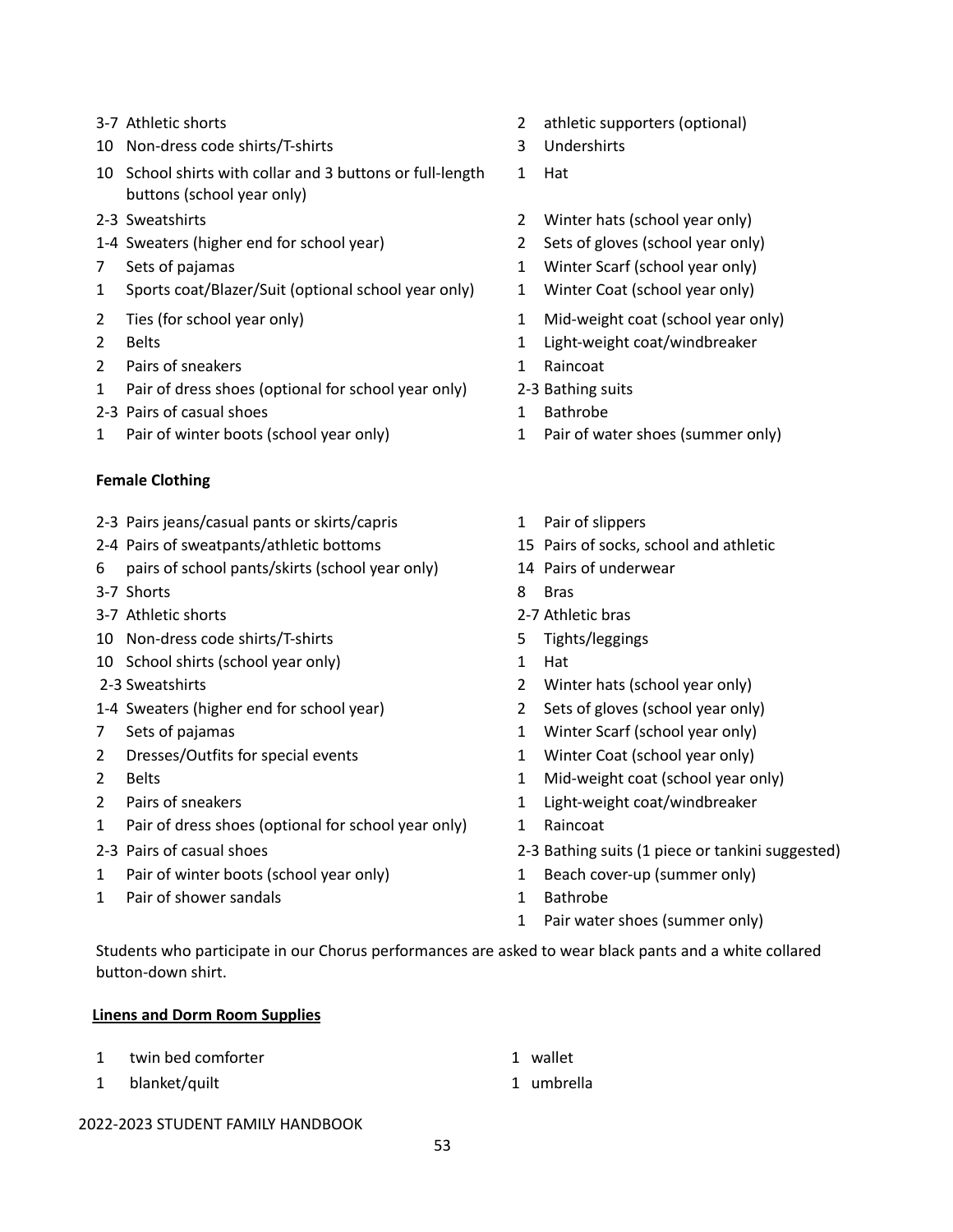- 
- 
- \*2 sets bed linens ‐ extra‐long (80")
- 1 extra‐long twin mattress pad
- 
- 
- 
- 1 laundry basket/hamper laundry detergent Command strips (nails/thumb tacks not allowed)
- \*Extra sets may be needed.

\*Label all items including clothing, linens, shoes, glasses, toiletry items, electronic equipment, etc.

The school cannot assume responsibility for items lost, lent or stolen.

## **Hygiene/Toiletry Items:** (as appropriate)

- toiletries carrying case/shower caddy sanitary pads
- toothbrush & toothpaste nail clippers/nail brush
- shampoo/conditioner <br>● make-up
- 
- 

## **Student School Supply List**

- Riverview assignment pads are distributed to each student during the first week of school. The following list of items will be useful, both in the classroom and dormitory. Academic Teams may also provide an August mailing outlining additional supplies needed just for the classroom. *It is extremely important to label ALL items with at least the student's initials.*
	- 1 sturdy book bag or backpack\* 1 sturdy 3-ring binder
	- 3 folders (sturdy, plastic, 2-pocket recommended
	-
	- 12+ pencils (regular, not mechanical)
	- calculator (optional, if student has cell
	- 1
	- 1 box push pins for bulletin boards 1 pack of markers
	- 1 book of stamps 1 eraser
- 6 face cloths 1 personal water bottle
- 4 bath towels **1** extra pair of prescription glasses if applicable
	- 1 Battery operated alarm clock/radio(electrical outlets are limited
- 1-2 pillows 1 flashlight/extra batteries
- 2-4 pillowcases and the settlement of the settlement of the settlement of the policies of the settlement of the set of the set of the set of the set of the set of the set of the set of the set of the set of the set of the
- 1 twin memory foam or egg crate pad (optional) 1 closet organizer (hanging shelves, or shoe rack-optional)

- 
- 
- 
- hair brush/comb end and the body soap or shower gel
- deodorant example and the shaving equipment (electric recommended for males & females)

- 
- 1 package wide-ruled notebook paper (with holes, NOT college ruled)
- 12+ pens (Black) and the contract of the contract of the pearly calendar
	- 1 1 pair of headphones with carrying bag (for use with computer)
- 1 vinyl zippered pencil/pen pouch (3-holed) 1-2 notebooks (3-hole punch that goes into a binder)
	- phone) 2 highlighters
		-
		-

\* book bag or backpack should be large enough to carry supplies from dorm to classroom

**PERSONAL POSSESSIONS:** Students are encouraged to bring personal items such as pictures of family or pets, a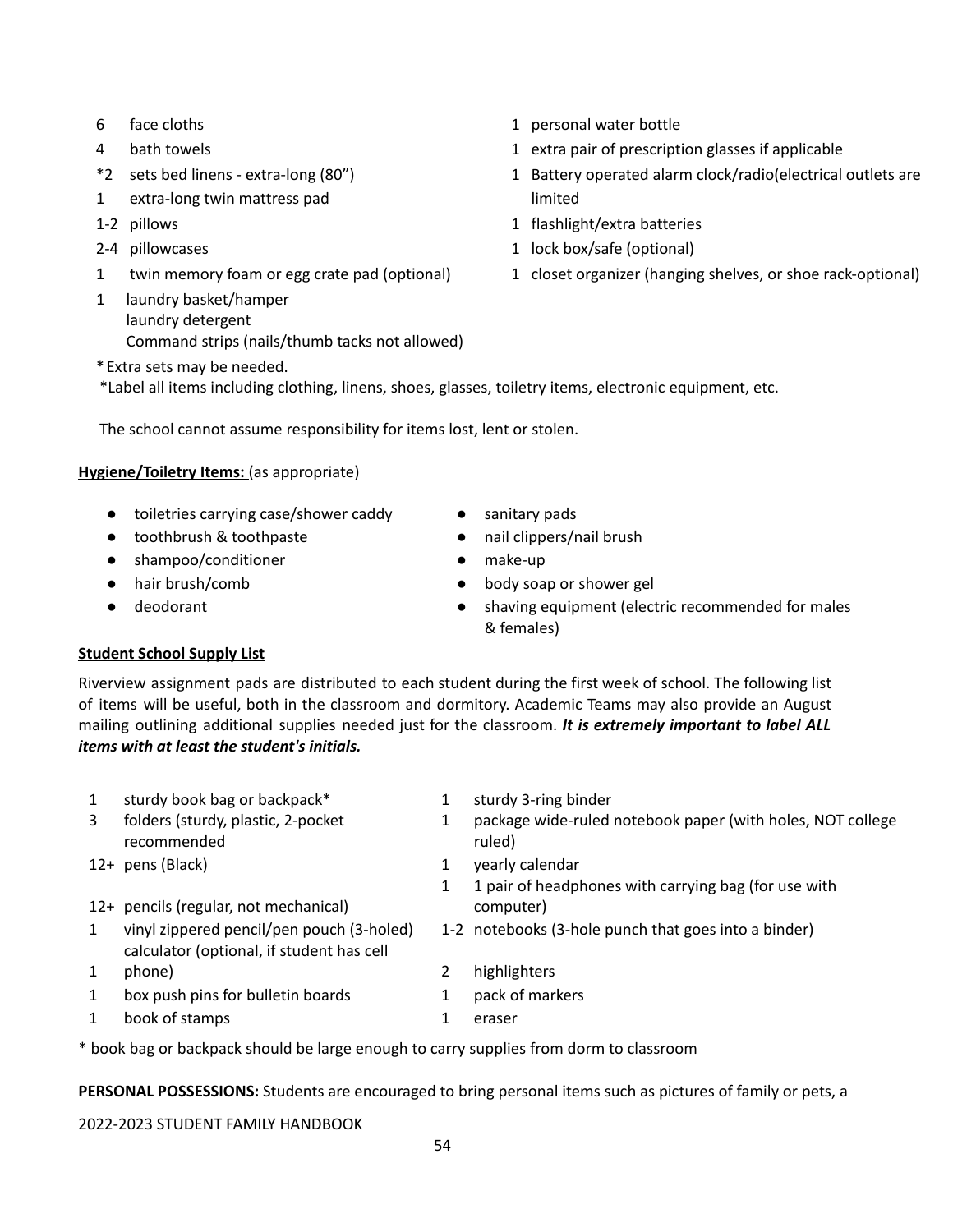favorite poster, pillow or stuffed animal. The School requests that parents help students decide on a reasonable number of such items, since most will be sharing limited storage space with a roommate. The School has storage space for one large suitcase and one overnight bag per student. **Students are asked to minimize personal belongings. Decorations, furniture, books, etc. should be limited as much as possible to maximize living space. Please take a minimalist approach when packing for your student.** Although the following lists are not all inclusive, they serve as guides to articles permitted and not permitted at the School. Answers to any questions regarding these lists can be obtained from a residential supervisor.

### **PERMITTED:**

- exercise mat for students who regularly exercise
- one power strip for computer use only (per local authorities)
- sports equipment
- favorite books, games, stuffed animals, etc.
- small music system, Bluetooth speaker
- computer or iPad
- posters (free of drug, alcohol, sex or offensive design or suggestion), limit of two
- skateboards, and roller blades (with protective equipment)
- musical instruments (easily transported such as a guitar, keyboard, clarinet)
- curling iron/straightener/hair dryer
- small rug for bedside (must be California code approved)
- supply of various batteries as needed

The following items are not encouraged but are permitted. Parents allowing their child to bring any or all of these items to campus do so knowing that their child is fully responsible for assuming all costs pertaining to misuse, damage or loss, as well as avoiding any situation wherein use of these items creates conflicts (as determined by staff) including but not limited to engaging in the development of friends and/or social skills, completion of dorm or classroom responsibilities, disruption of the dorm or an activity.

- small TV
- video game system, video games, DVDs (No R-rated, Mature or Parental Advisory allowed for middle and high school students)

## **NOT PERMITTED:**

- pets, including fish
- extension cords
- halogen lamps
- soldering irons or tools
- electronic equipment (other than mentioned above)
- matches, lighter, cigarettes
- fireworks
- personal appliances (dorm-size refrigerators, microwave, toaster oven, etc.)
- weapons of any sort (including toy replicas, knives and Leatherman pocket tools)
- electric blankets or heating pads
- scanners
- walkie talkies
- laser pointers
- self-balancing scooters (Hoverboards)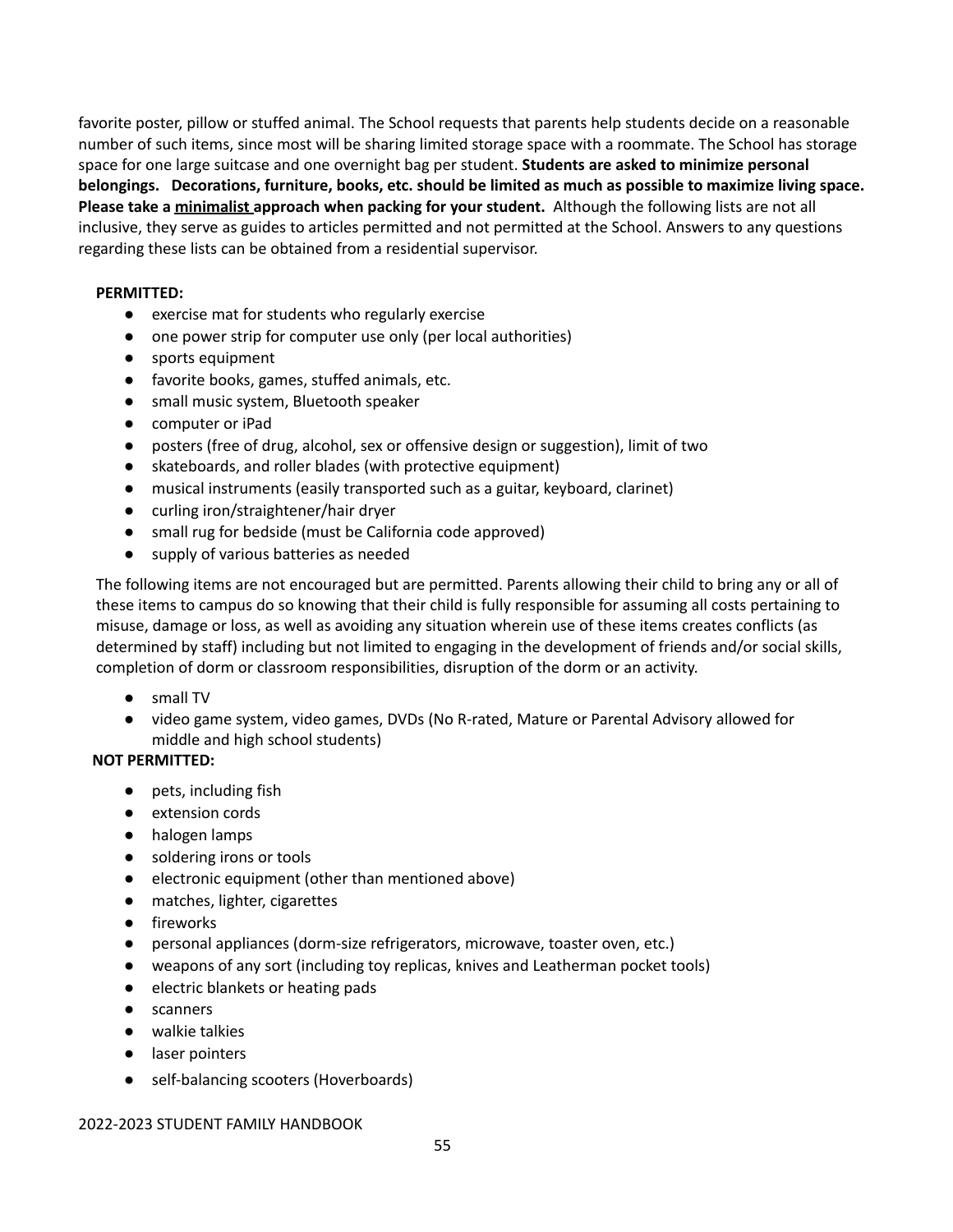- CDs, DVDs, video games or magazines with offensive, violent, or are overly sexual (as determined by staff)
- Any item deemed dangerous or inappropriate by school administration.

Items related to violence, drugs, alcohol, sex, smoking, discrimination on any level are not allowed. Riverview reserves the right to ban any material including CDs, DVDs, posters, videos, reading material, etc., that are offensive in content. That which is considered appropriate material will be determined solely by the Riverview Administration. In addition, students are not permitted to borrow personal possessions from other students. If a student does take an item belonging to another student, they will be asked to return it immediately and/or reimburse for any damaged or lost items. Students must respect each other's personal property.

# 3.7. Student Advisors \*

Each student receives advisor support, either individually, in a group setting, or on a consult basis. The advisors offer social/emotional support based on the needs of the student. Advisors are part of the clinical team and are Masters level clinicians or Masters level clinical interns. Advisors are assigned by dorms, Clinical supports are available seven days a week and the team is supervised by the Clinical Coordinator. The Clinical team meets weekly and oversees the implementation of student supports.

In an effort to maintain cohesiveness, the Clinical Team meets regularly with leadership, academic and residential staff. Advisors act as liaisons between departments to ensure communication is streamlined. Advisors lead Service Planning Meetings, held two times a year, and remain actively involved in the implementation of the student's social/emotional goals. Advisors also attend internal, cross-over, and larger team meetings to address student needs and offer consultation. Open and ongoing communication is maintained throughout the year between staff, parents and outside professionals with a common goal of meeting each individual student's needs.

**Support Services**: The Clinical Team works closely with students on an individual basis, as well as in group settings, providing support services to strengthen and foster the development of social, emotional, transition and independent living skills. Social/emotional support is individualized based on needs and development and reinforcement of skills is fostered throughout the year. Support may be provided either in a 1:1, group setting, or consult basis, with skill generalization occurring across all domains. In the GROW setting, in an effort to reflect life beyond Riverview, the students will reach out to their advisor via email or phone to set up individual appointments. The goal is for veteran students to generalize the skills they learned at the high school and with fading support, apply strategies to varying aspects of their adult life.

**Counseling**: Although Riverview offers a great deal of support for students through the Clinical Team, there are times when a student may benefit from specialized outside counseling. In cases where outside counseling is recommended Advisors can assist by providing referrals to local professionals who have experience working with Riverview's population. Specific terms of the counseling agreement are determined solely by the parents and the therapist. Any changes or the termination of such services needs to be discussed by the parents directly with the therapist. Outside counseling occurs off campus and parents are responsible for arranging transportation.

In all counseling relationships, confidentiality is a key factor in the therapeutic process. Information concerning treatment is confidential, requiring written permission of the client or legal guardian to be shared with third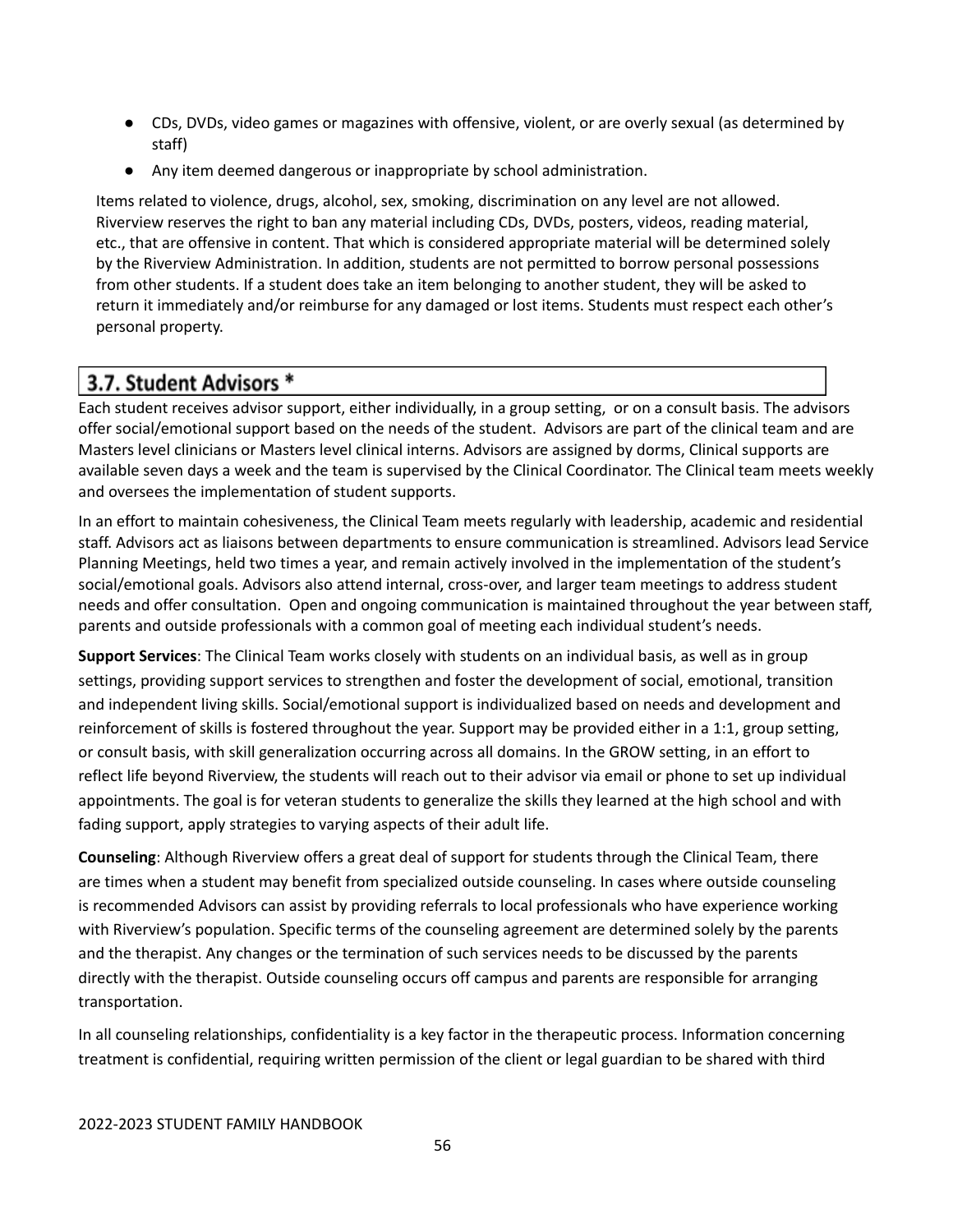parties. Suspicion or knowledge of dangerous behavior is not covered by confidentiality. The laws require reporting any such behavior to appropriate agencies. All Riverview staff are subject to such laws as well.

**Please Note**: Riverview's tuition does not include the following: occupational therapy, physical therapy, outside counseling, one‐to‐one aides, and any expense related to these services, including transportation. If it is determined that a student could benefit from any of these, all associated costs are assumed by the parents and/or school system.

## 3.8. Student Mail\*

Student mail should be directed to the main campus. Once received in the Main Office, mail is then distributed appropriately to the dormitories Monday ‐ Friday. Be sure to include the student's dormitory on the address to facilitate delivery of mail. The School's address is as follows:

> STUDENT'S NAME c/o Student's Dormitory Riverview School 551 Route 6A East Sandwich, MA 02537

For letters to students who reside off-campus, the addresses are listed below. Again, please do not send packages to these locations as no one is in the dorms during the day to receive them:

### **SANDWICH – Off-Campus**

| <b>HUNTER DORM</b>                    | <b>DORM 548</b>                         |
|---------------------------------------|-----------------------------------------|
| 436 Route 6A, East Sandwich, MA 02537 | 548 Route 6A, East Sandwich, MA 02537   |
| <b>GREYSTONES</b>                     | <b>FORT HILL</b>                        |
| 453 Route 6A, East Sandwich MA 02537  | Fort Hill Road, East Sandwich, MA 02537 |

## **HYANNIS – Off-Campus**

| <b>OAKLAND DORM</b>                 | <b>FERRY DORM</b>                  |
|-------------------------------------|------------------------------------|
| 335 Oakland Road, Hyannis, MA 02601 | 72 Walnut Street, Hyannis MA 02601 |
|                                     |                                    |

- Letters from relatives, siblings, and friends are great morale boosters! If sending money, please inform staff so they can assist students to be on the lookout for the delivery.
- Occasional care packages are a special treat, but we encourage healthy snacks if included in the packages. Please keep in mind that many students have dietary restrictions (e.g., food allergies) and we are a Nut Aware campus. Students are not allowed to keep food in their rooms.
- Mailed medications should be addressed to the Health Care Center in care of your child's name.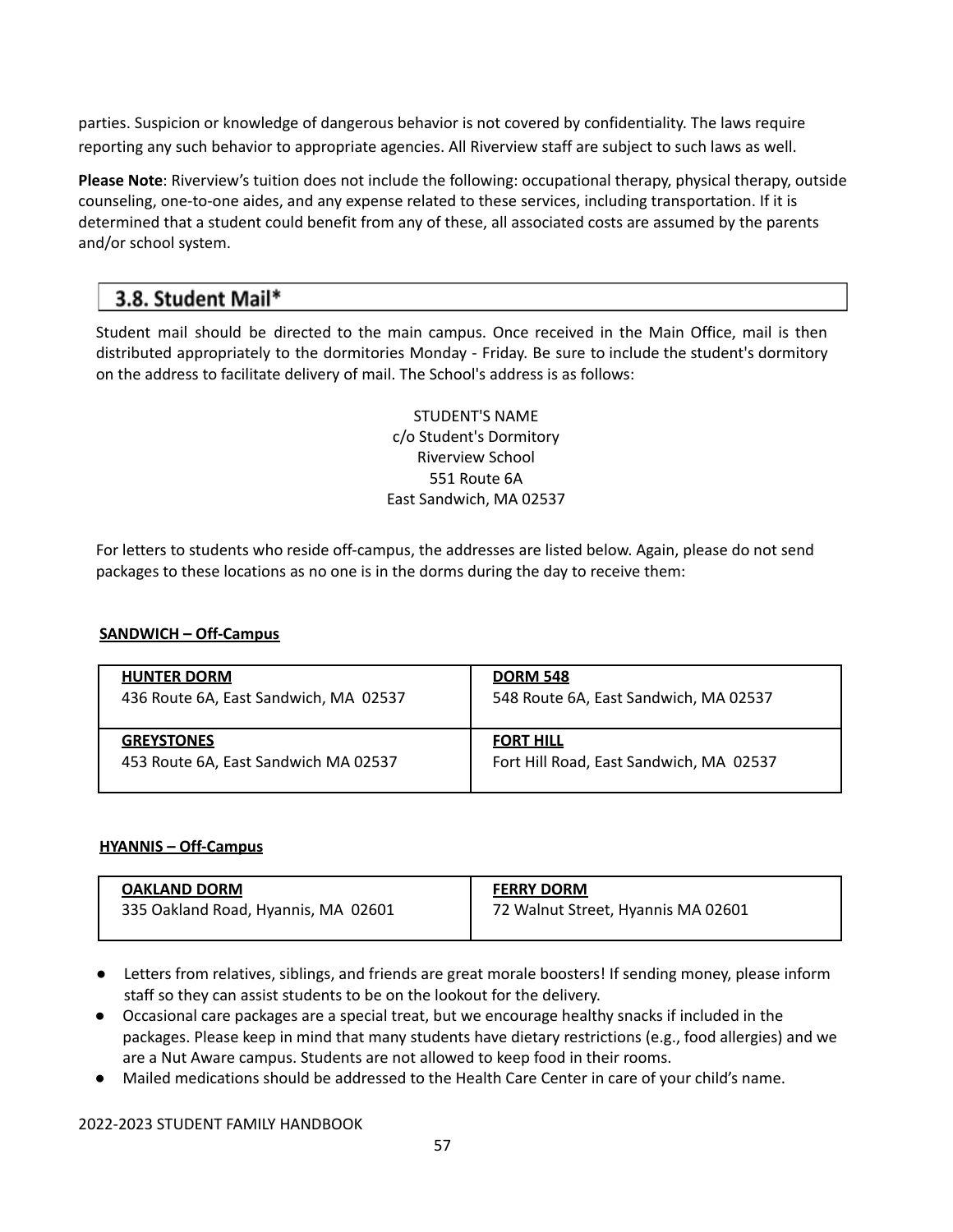## 3.9. Telephone Calls\*

Due to the varying schedules of weekly activities, it is recommended that families and students try to establish consistent calling days and times. This facilitates the teaching of time management and alleviates difficulty in connecting. Call times are tailored to the needs of the student, as long as it does not negatively affect others, e.g. roommates.

**General Phone Hours**: Students tend to be available for calls as follows:

| Monday through Thursday | 7:30 pm - 9:30 pm    |
|-------------------------|----------------------|
| Friday                  | 8:30 pm - 10:00 pm   |
| Saturday                | 9:00 am - 11:30 am   |
|                         | 8:30 pm - 10:00 pm   |
| Sunday                  | $9:00$ am - 12:30 pm |
|                         | 5:00 pm - 9:30 pm    |

## **Guidelines for Easy Calling:**

- Schedule two calls per week, one during the week and one on weekends. This can be scheduled Opening Weekend with Residential Instructors.
- Try to maintain the same schedule week to week.

It is very important that students develop the ability to use their support system at school. Each student has an advisor, head teacher, team teachers, residential supervisor and residential instructors who are responsible for providing such support. Please encourage your student to utilize their support system rather than calling home to resolve challenges. Students are provided with instruction and guidance designed to assist them in creating an effective support system while at Riverview.

When students call home with a concern about school life, it is best for parents and staff to discuss the issue and then determine who is the best member of their Riverview support system to bring the issue to first. In the initial stages of a child learning how to self‐advocate and access his/her support systems, sometimes a call from the parent to the child's advisor, head teacher, or residential supervisor can help facilitate the process. When there is a need to speak with residential or academic staff, parents should contact their child's Advisor, Head Teacher or Residential Supervisor. Teachers and dormitory staff are unable to readily take calls because they are actively working with students. Parents should never hesitate at any time to contact a member of the Administrative Team. **Please note that staff are instructed NOT to take calls that come in on a student's cell phone.**

| <b>Dormitory Phone Extensions &amp;</b> |      |                 |              |           |      |  |
|-----------------------------------------|------|-----------------|--------------|-----------|------|--|
| <b>Numbers</b>                          |      |                 |              |           |      |  |
| Auburn                                  | x225 | Dorm 548        | 508-833-4353 | JB-Horton | x460 |  |
| Brooks 1                                | x220 | Fort Hill       | 774-313-8620 | JB-Tolk   | x459 |  |
| Brooks <sub>2</sub>                     | x221 | <b>Founders</b> | x219         | Lavoie A  | x390 |  |
| Brooks 3                                | x222 | Greystones      | 508-888-1650 | Lavoie B  | x389 |  |
| Burgundy                                | x227 | Heather         | x224         | Plum      | x226 |  |
|                                         |      | <b>Hunter</b>   | 508-833-2813 | Torrey    | x336 |  |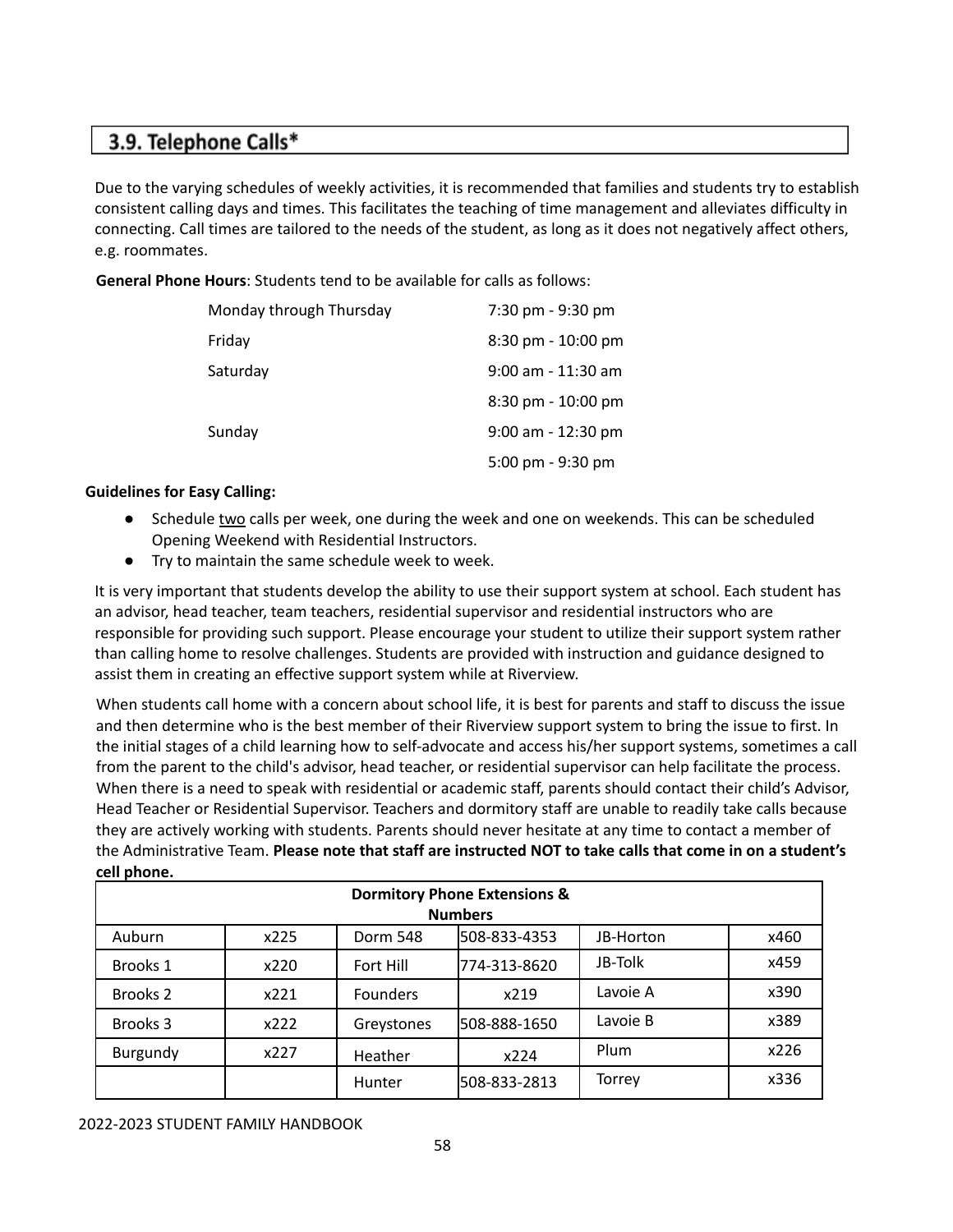The success of the residential experience is dependent on the student's ability to develop trusting relationships with the staff and learning to self‐advocate. Parents can facilitate this by showing their faith in the staff and their ability to deal with the student's problem or concern.

The school telephone number is (508) 888-0489 and (508) 833-7000. Calls to the school from 7:45 am to *4:00 pm weekdays will be received in the Main Office.* When the office is closed at night, calls will be answered by the automated operator. You may reach the appropriate party by listening to and following the menu options. When the main office is closed, the Residential Office Manager can be reached from 4:00 pm – 9:00 pm at ext. 257. In case of an emergency after hours parents may call ext. 400.

# 3.10. Travel and Transportation\*

All travel and transportation plans must be made directly with Riverview's Travel Associate by calling 508-888-0489, ext. 272 or emailing [travel@riverviewschool.org](mailto:travel@riverviewschool.org). The preferred method of communicating travel information is via email to the Travel Associate. Staff is instructed not to take any travel or visitation information. The School cannot be responsible for plane tickets and/or information not provided directly to the Travel Associate. Please do not assign your student the responsibility of delivering tickets.

Travel plans during the school's vacation periods must be submitted to the Travel Associate as early as possible and at least three weeks prior to the school break. Weekend travel plans for your student must be received via phone or email to the Travel Associate by 3:00 PM on the Wednesday preceding the weekend of travel.

Whenever a change in travel plans occurs, always speak directly to the Travel Associate. The only exception is if a change needs to be communicated during the weekend; then you will need to contact the supervisor on duty, rather than the Travel Associate.

When a student receives an invite to go off campus with another Riverview family the following protocol must be kept for the safety and accountability of all students. The requesting family contacts the Travel Associate who then passes along an invitation to the recipient's family. This family must contact the inviting family to relay any and all MESDAE (medications, emergencies, seizures, diabetes, allergies and eating) concerns. Riverview staff cannot pass along this information. An email is then sent to the Travel Associate granting or not granting permission.

**TRAVEL/AIRLINE MEET AND ASSIST SERVICES**: Students who are flying will need to have the ability to navigate the airline terminal independently from the security check-point to their departure gate. This will include the ability to wait for their flight and problem solve any delays, cancellations or challenges that may arise. Riverview will have staff available to accompany students to the airport, but Riverview staff cannot accompany students through security or provide 1:1 support. Once through security students are the responsibility of their parent or guardian. If your student does not possess the skills to navigate the airline terminal independently, you will need to arrange accommodations through the airline or make alternative travel arrangements.

When flying, parents need to determine if their student may require a meet and assist or unaccompanied minor service. These services are generally provided at cost by the airlines. This is added assurance that your student will have adult supervision during their trip. Parents are responsible for paying this fee when booking the reservation. If booking a meet and assist or unaccompanied minor ticket, please confirm that the airline will meet your student at the security checkpoint, as staff will not be able to accompany or meet students at the departure/arrival gate.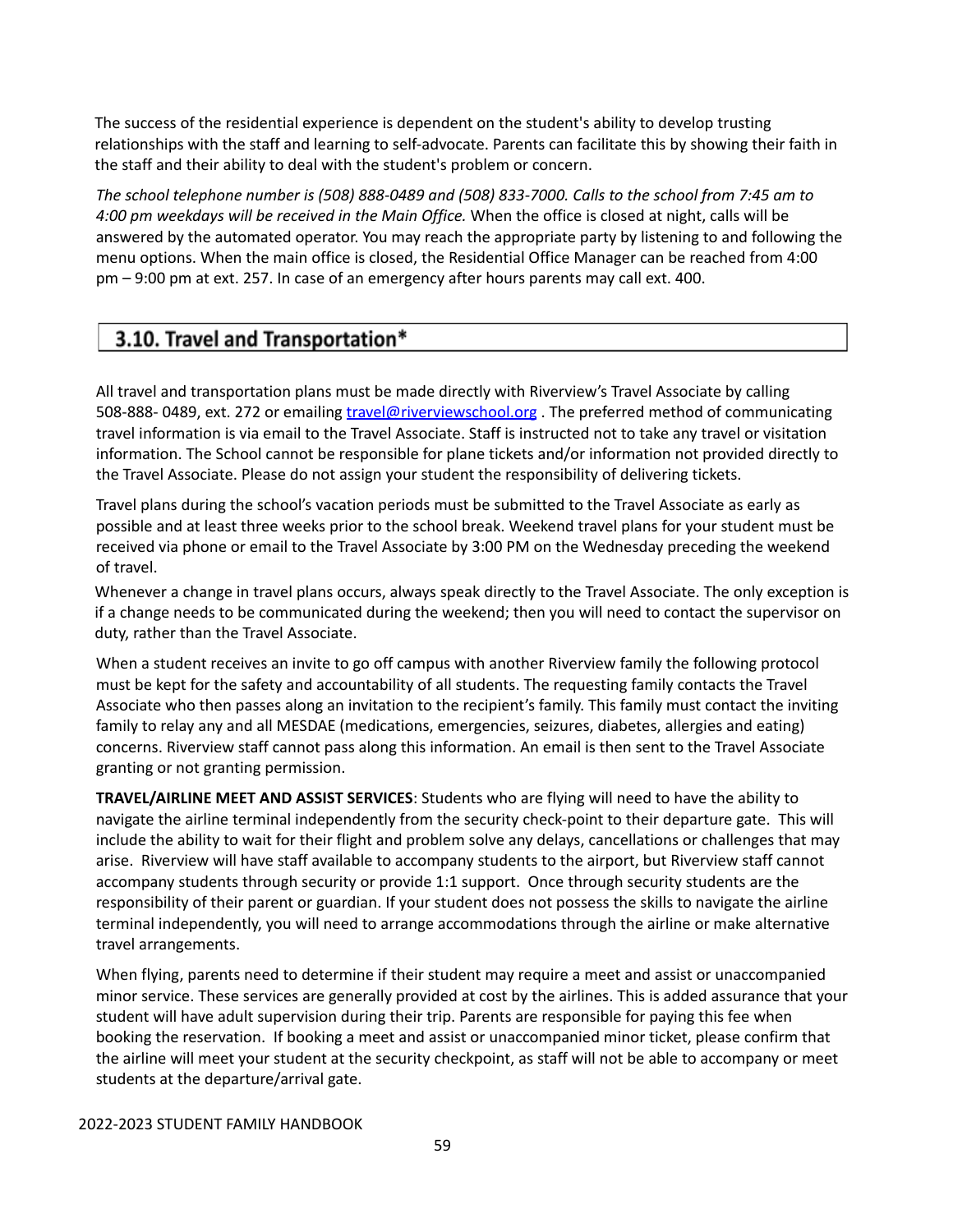**Please Note**: Should you have a cell phone, please provide the Travel Associate with this information and have the phone on and with you during the time your child is traveling. If you do not have a cell phone, please be available to take calls at the home or work numbers you have provided the School. When, and if, families arrange for outside of Riverview transportation services (limo, taxi, car service, etc.), this service must pick students up and sign students out at the Riverview School campus. Such services must also return students and sign them in at the Riverview School campus.

## Parents are asked to provide the Travel Associate with details of the planned trip and also provide a contact **phone number of the driver transporting the student.**

Students will be allowed to fly with only one carry‐on bag and one personal item (e.g., purse, backpack). Students should plan in advance to ship necessary items to or from the School. If there is not enough room in one carry‐on bag, these items must be shipped home or back to school. It is suggested that students travel with \$20.00‐\$25.00 cash.

**SCHEDULED SCHOOL VACATION TRAVEL**: Parents & guardians will be provided with the travel plan deadlines of each scheduled vacation at the beginning of the year. Deadline reminders will also be sent via email. It is imperative that parents provide the details of their students' travel on and off campus for the breaks well in advance to ensure space on Riverview transportation (if necessary). The School will provide free transportation and supervision to Boston's Logan Airport in Massachusetts and Providence's T. F. Green Airport in Rhode Island on designated travel days and times. Flights must be scheduled to depart Boston or Providence between the outlined time frames provided at the beginning of the year. **If you are not able to** book a flight within the timeframes, then travel arrangements must be made for a private hire or car **service at the family's expense. Riverview recommends that parents purchase airline tickets that can be refunded or changed in the event that unforeseen circumstances require changes in travel plans.**

**Please note, Riverview does not provide transportation for summer school arrivals/departures.**

*For West Coast or International Students, Riverview will provide transportation to the airport on the day prior to the designated travel day to accommodate the limited available flight schedule.*

*Return travel: When returning to campus after break, Riverview staff will be at Boston and Providence* between the hours of 10:00 a.m. and 6:00 p.m. only. Any flights landing outside of this timeframe will require a private hire or car service at the family's expense. Dormitories open at 12:00 p.m. Please plan return travel *accordingly.*

Please reach out to the Travel Associate with any questions on dates and times for accepted travel prior to booking or reserving any tickets.

**TRAVEL DAYS**: Travel days are noted on the school calendar. If weather conditions cause flight cancellations or delays, the School will inform the parents of the new flight schedule. The School will do everything possible to ensure students are on their scheduled flight. Ground travel students are requested to be picked up the night before.

During inclement weather, parents are asked to check email regularly, since this is the system Riverview uses should changes need to occur.

**PLEASE NOTE**: Students are not permitted to remain on campus during any vacations. A condition for enrollment at Riverview is that a student has suitable alternative living arrangements during vacations. The Board of Trustees has mandated that the School and its employees cannot provide living arrangements during school vacations.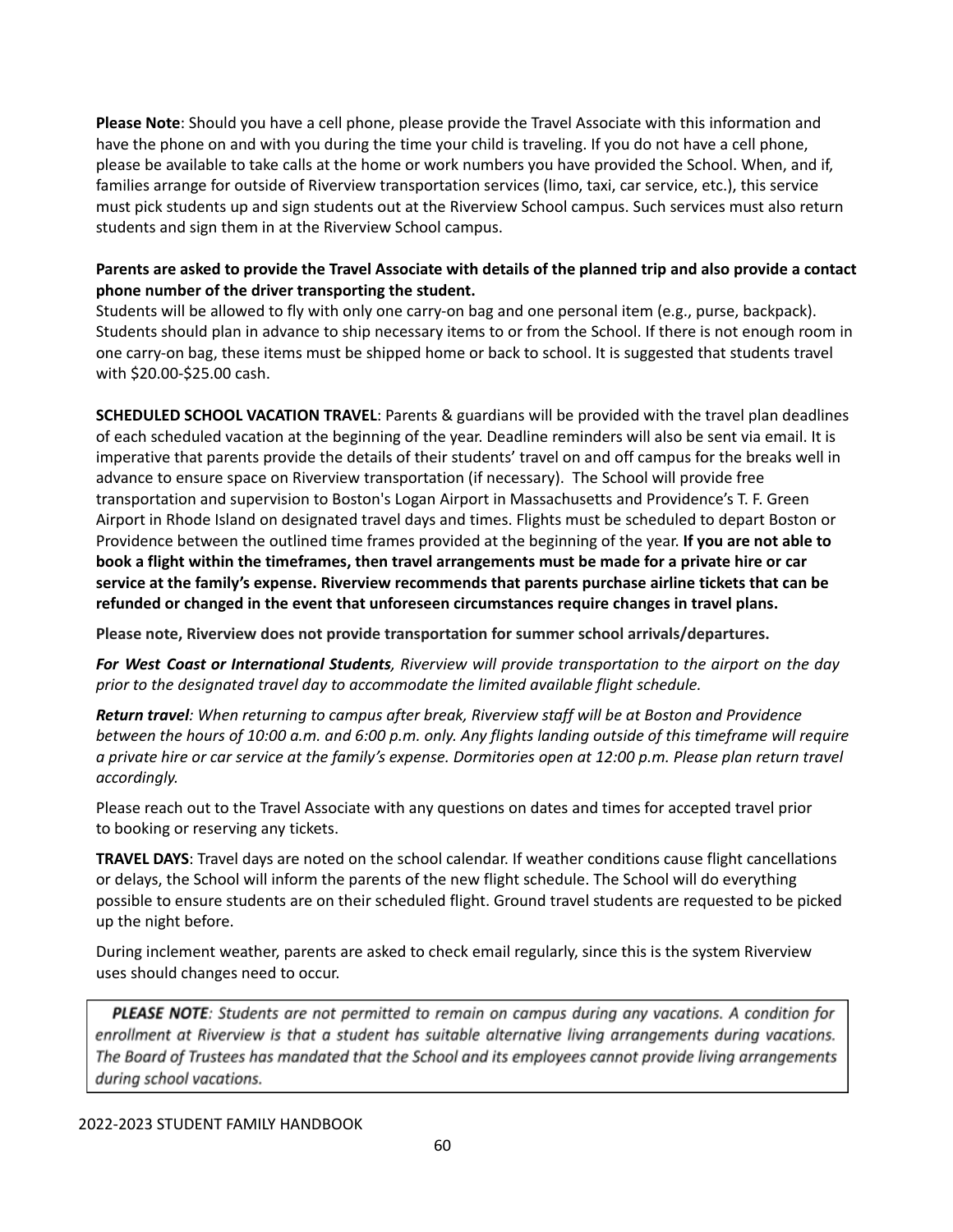**STUDENTS BEING PICKED UP BY PARENTS (Ground Travel):** Parents should plan to arrive at school after the student's last class, generally 3:15 pm. Students returning to school on travel days following school vacations should arrive between 12:00 pm and 8:00 pm. Dormitories will not be staffed until 12:00 pm. Students arriving before 12:00 pm must remain in the custody of their parent or designee. We ask that students return prior to 8:00 pm as to respect the schedules of the other students in the dorm.

When students depart campus for break they should be signed out at either the main office or directly from the dorm. When students are returned to campus from break, parents should sign their student back into their dorm. This is for the safety of your student.

**EMERGENCY PLANNING/TRANSPORTATION**: Riverview has a comprehensive emergency evacuation plan in place that was developed with local authorities. Should a hurricane warning be declared, the School's emergency plan indicates that all ground travel students will be sent home in advance of the storm. Any students who can leave by air, especially those with medical conditions, will also be asked to depart campus. The same applies for severe winter weather on designated travel days.

**PRIVATE HIRE TRANSPORTATION SERVICES**: The School does provide limited services of private hire drivers to transport students to local appointments on the Cape, as well as to destinations in Boston and Providence when there is a private hire driver available. Parents are responsible for these charges and they will be deducted through the student discretionary account (SDA). Rates for private hire drivers may be obtained through the Travel Associate and usually incur the sum of an hourly rate and mileage. All drivers are CORI and background checked.

Private hire drivers who transport students to airports will assist your child to the security gate. The cost of these services is a flat fee and prices may be obtained through the Travel Associate. The School does not permit the usage of Riverview vehicles or hiring of staff (including private hire drivers) to transport and oversee students for off campus celebrations. Please reach out to the Travel Associate for any questions regarding private hire drivers.

**TRAVEL IDENTIFICATION**: All students age 18 and over must travel with a passport or a government issued identification card. The passport and/or I.D. card will be held by the Travel Associate for all students that fly home and/or travel with Riverview staff. This practice ensures that the student will have it to board the plane as required. If a student wants to keep his/her government I.D., a duplicate must be purchased by the student, and/or a passport is left with the Travel Associate.

If your student turns 18 during the school year, it is the parent/guardian's responsibility to obtain a proper government issued ID for travel. This can be done at the student's home Registry of Motor Vehicles to get a state issued ID card. It is strongly suggested that you get a duplicate at this time as well.

\*Please Note: **Beginning May 3, 2023,** every air traveler 18 years of age and older will need a REAL ID-compliant driver's license, state-issued enhanced driver's license, or another acceptable form of ID to fly within the United States. REAL ID-compliant cards are marked with a star at the top of the card. If you're not sure, contact your state driver's license agency on how to obtain a REAL ID compliant card. Michigan, Vermont, Minnesota, and New York states issue REAL ID and state-issued enhanced driver's licenses, both of which are acceptable. Washington state issues enhanced driver's licenses only. State-issued enhanced driver's licenses are marked with a flag. These documents will be accepted at the airport security checkpoint when the REAL ID enforcement goes into effect.

**RIVERVIEW ID CARDS**: A student ID card is made for each student at the beginning of each year. Students should keep their Riverview ID card with them during all off‐campus activities, especially during school vacation travel. Should a student lose their card, a replacement can be obtained by notifying the Travel Associate. The Riverview ID cannot be used in place of a government issued ID card for students over age 18.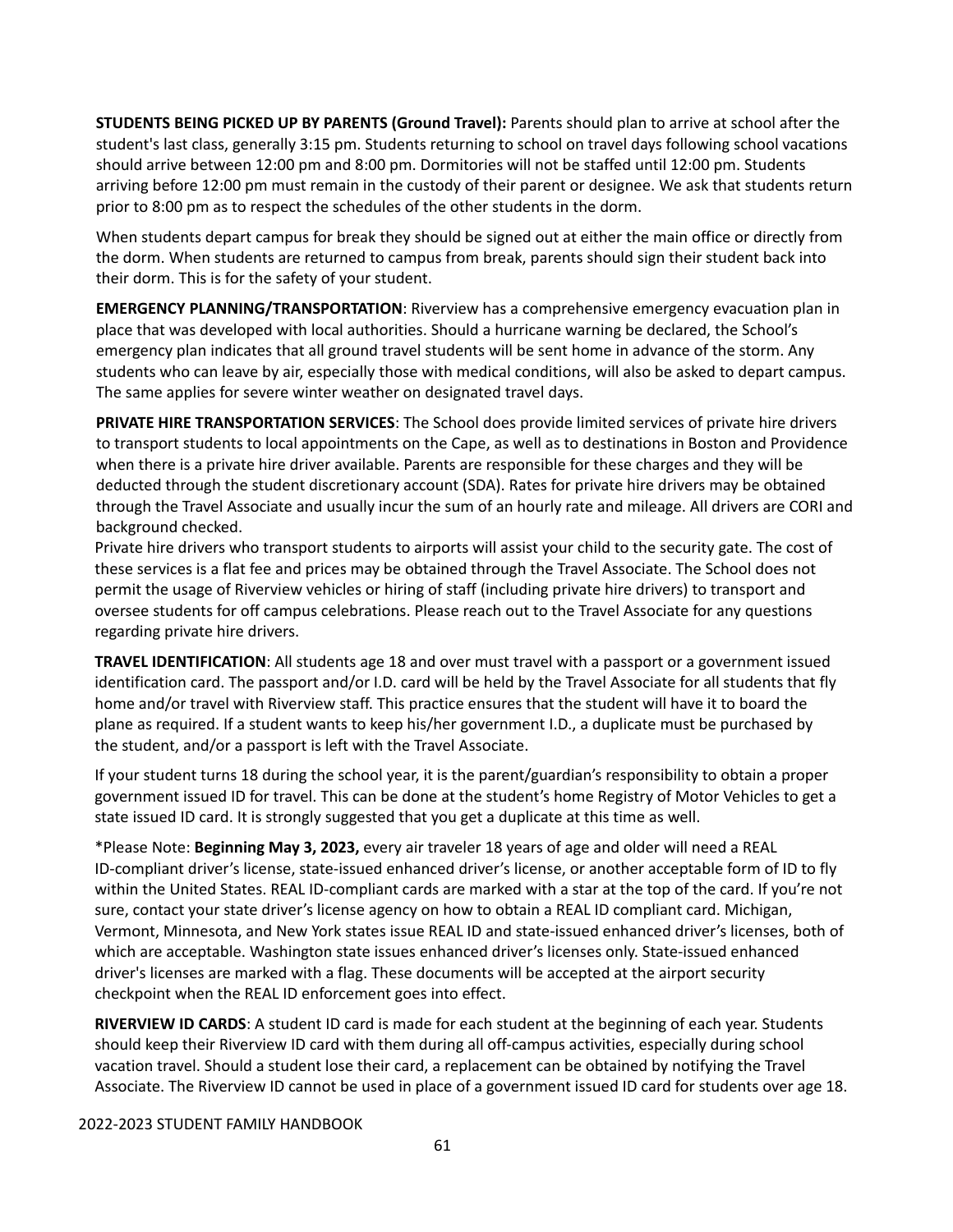## 3.11. Visual Checks

Each Riverview student will receive a minimum of one visual check per night, conducted by the awake overnight or healthcare staff on duty. The number of visual checks conducted during the overnight will be based on the score each student receives on the "Visual Check Rubric", which will be updated yearly or more often if there are behavioral or health changes. In addition to regularly scheduled visual checks, students may need additional overnight checks based on behaviors/symptoms deemed to be unsafe in the moment by healthcare, clinical, administrative or supervisory personnel.

# 3.12. Search of Student Room/Belongings

Student rooms, School issued devices/equipment and lockers are the property of Riverview School, and the School reserves the right to conduct searches of these areas and items at its discretion. In addition, to maintain the safety and security of the Riverview campus, the School may, at its discretion, search student backpacks/bags/clothing. Searches will be authorized by a member of the Administration team or designee and be conducted by Riverview faculty or staff. The student whose property is being searched must be offered the opportunity to be present during any searches. A student is responsible for any items discovered during a search. If it is necessary to conduct a room search when the above procedures cannot be followed, the School may adjust the search procedures at its discretion.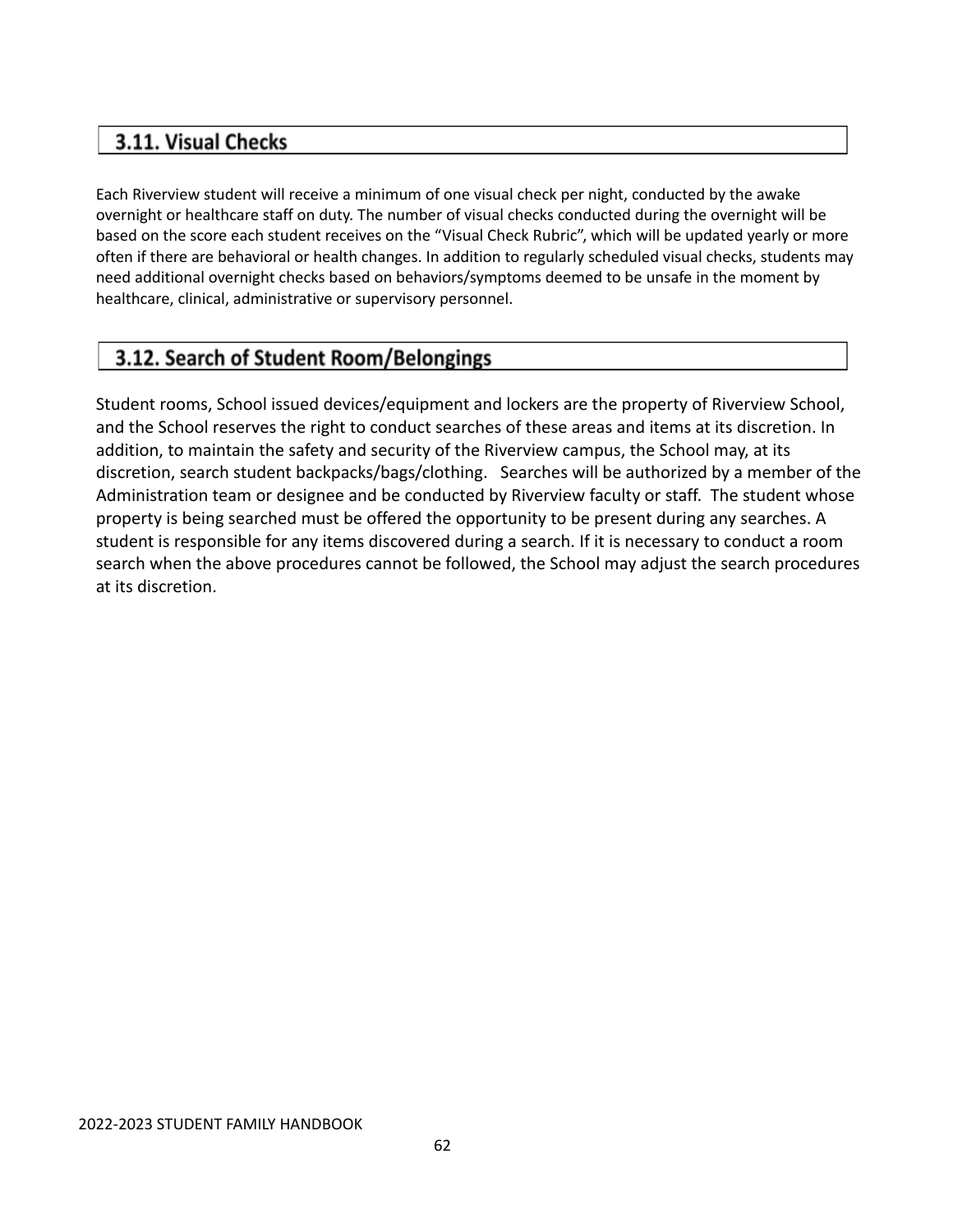# **HEALTH CARE CENTER**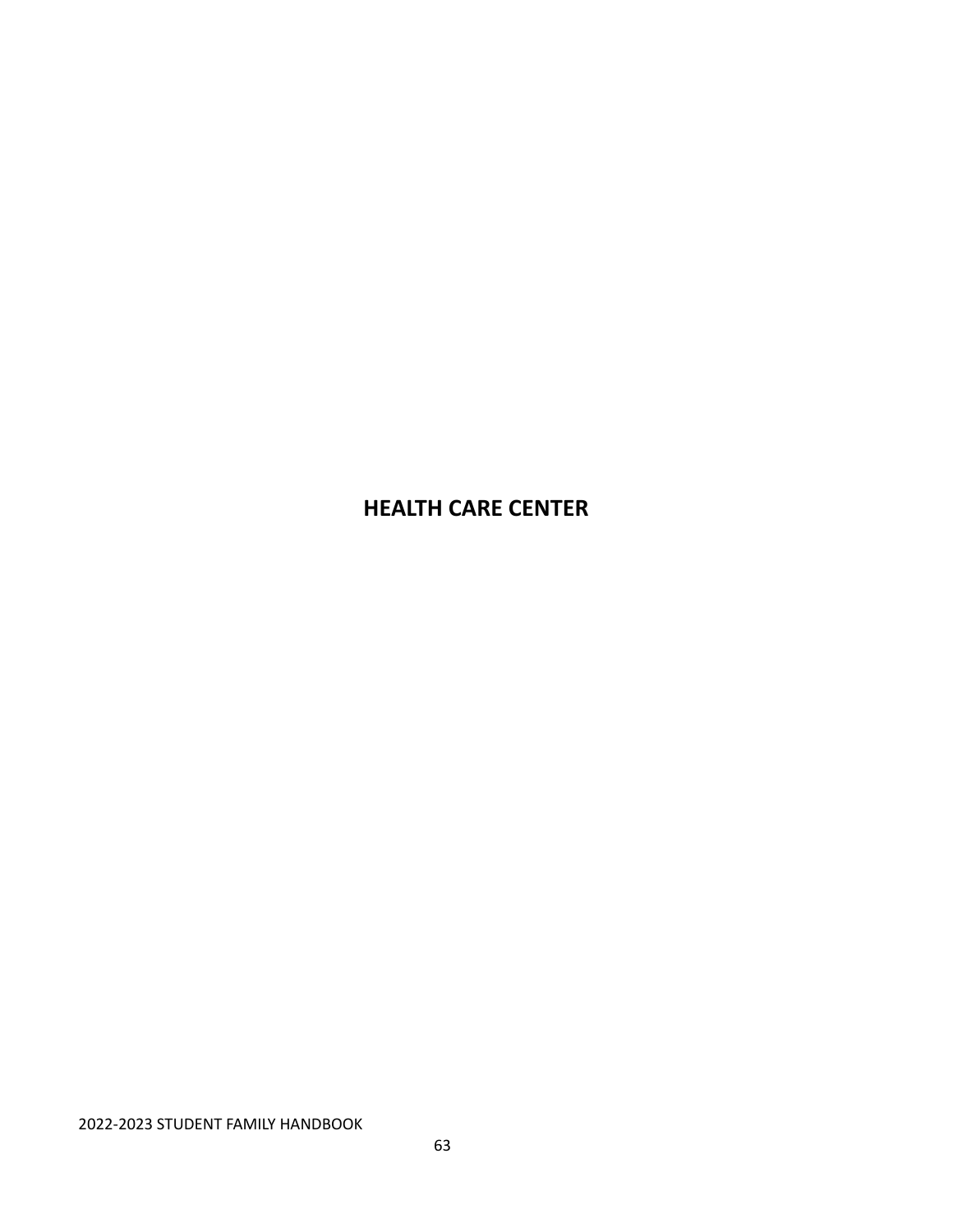# 4.1. Concussions\*

In accordance with the MIAA, any student who is participating in a team sport must have a completed Pre-Participation Head Injury/ Concussion Reporting Form submitted prior to every sport season. Any student with a suspected concussion will be referred to the Health Care Center for assessment. If the student has symptoms consistent with a concussion, arrangements will be made to have them evaluated by a physician or nurse practitioner at Cape Cod Pediatrics, an Urgent Care Center, or an Emergency Room. The Health Care Center staff are required to follow The Acute Concussion Evaluation (ACE) Care Plan. If the ACE Care Plan recommends that the student needs a maximum level of rest and it is not anticipated that the student will be able to fully return to school/classes within 48 hours, the parent/guardian will need to bring the student home. If the student resides internationally or outside of New England, or it is not possible to bring the student home, the family may be financially responsible for covering the costs for extra support staff to provide supervision of the student in a quiet setting conducive to providing the appropriate level of brain rest. The Health Care Center and Athletic Staff are responsible for implementing the gradual return to play plan outlined on the ACE Care Plan for any students participating in recreational or competitive sporting activities.

# 4.2. Epilepsy Diagnosis Protocols\*

Students with a seizure diagnosis will require the following:

- Neurologist Seizure Classification Form- annual update required
- Annual Neurologist Office Visit Note
- Signed Authorization for the Release and/or Discussion of Protected Health Information- annual update required
- A Seizure Action Plan- annual update required
- Students with certain classifications of seizures will be required to wear a seizure monitoring device at night during sleep. The awake overnight Health Care Staff will maintain oversight of the seizure monitoring and any related daily checks that are required.
- Students with uncontrolled seizures that present a safety issue will not qualify for admission
- Students with a current diagnosis of Epilepsy will need to taper down medication at home under the care of the prescribing physician and will not be permitted to taper down seizure medications as a residential student on campus.

# 4.3. Flu Shots

The Health Care Center will arrange for student flu shots to be administered by an outside vendor authorized to administer vaccines. The timing of this will be dependent on the availability of the outside vendor and the availability of the vaccine. If you have the option to have your student receive their flu shot PRIOR to returning in September, we strongly encourage you to take advantage of this.

# 4.4. Health Insurance and Annual Medical Forms\*

Riverview requires every student to be covered by health insurance. Evidence of such insurance coverage is required prior to the start of school. No student can be placed in the care of Riverview without evidence of current health insurance.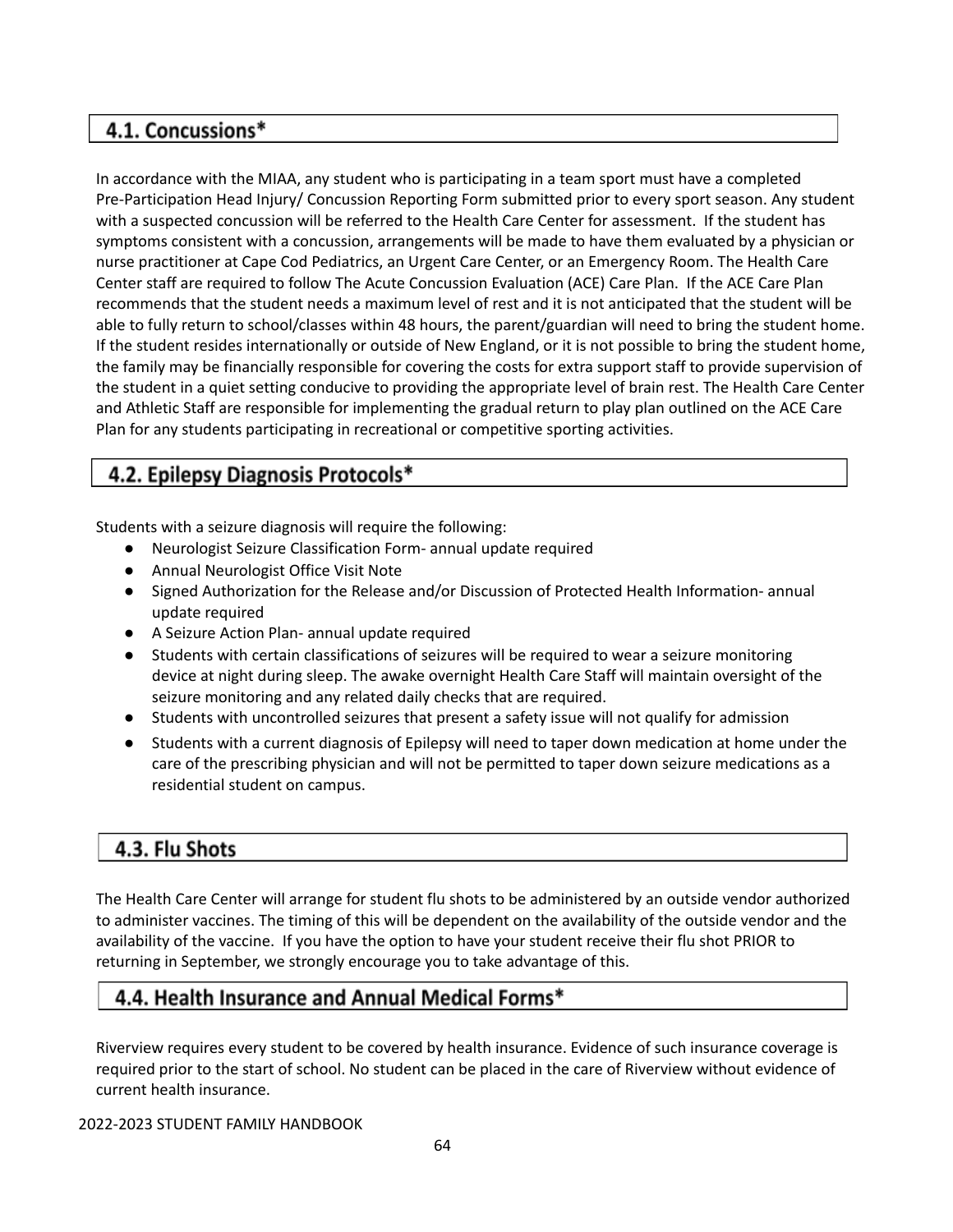Medical or psychological services with local providers are the financial responsibility of the family.

**ANNUAL MEDICAL FORMS:** In order to best provide medical care to each student, it is crucial that parents fully inform the Health Care Center of the student's past medical history and present medical needs. This information is provided by completing all of the requirements in the Magnus Health Parent Portal by 9/1/2021 for current students and 7/1/2021 for newly enrolled students for summer session. Failure to submit the required forms in advance may delay your child's enrollment.

The Massachusetts Department of Public Health‐School Health Unit requires that all students have annual physicals, which must include evidence of all required immunizations. You may use the forms provided in the Magnus Health Portal or a printout supplied by your child's primary care provider.

**IMMUNIZATIONS**: According to the Massachusetts Department of Public Health regarding Immunization Exemptions and Vaccine Preventable Disease Exclusion Guidelines in School Settings: There are only two situations in which children who are not appropriately immunized may be admitted to school:

- 1. A medical exemption is allowed if a physician submits documentation that an immunization is medically contraindicated – annual update required
- 2. A religious exemption is allowed if a parent or guardian submits a written statement that immunizations conflict with their sincere religious beliefs – annual update required.

Philosophical exemptions are not allowed by law in Massachusetts, even if signed by a physician. Only medical and religious exemptions are acceptable. These exemptions must be kept in the student's files at school (105 CMR220.000 M.G.L. c.76, ss. 15 and 15C).

# 4.5. Hours of Operation\*

The Health Care Center (HCC) is open 7 days per week from 7 am to 10 pm. There is overnight coverage in the HCC for monitoring students who are infirmed due to illness or require emergent care.

Each dorm will be assigned a specific member of the Health Care Team to be the Health Care Liaison.

The Health Care Liaison will be:

- Reviewing all required medical forms prior to student enrollment
- Reviewing each student's Medication Administration Record upon enrollment to ensure that we have current medication orders for all medications (prescription & over the counter) that have been supplied to the school on opening day.
- Creating a Plan of Care for Acute & Chronic Medical Conditions
- Routinely communicating with parents regarding any Acute or Chronic medical issues
- Meeting with residential staff in dorms to perform medication administration observation/supervision
- Reviewing Weight charts monthly to be aware of any extreme increases or decreases in weight
- A point person for academic/advisory staff to consult with on medical issues that affect a student's daily routine

As the Health Care Center is a 24/7 operation, the nursing staff work varied shifts & your designated **Health Care Liaison** may not be readily available for immediate needs. Health related issues that require in the moment attention will continue to be addressed by the staff who are currently on duty. Non-urgent issues should be addressed with the student's assigned **Health Care Liaison.** Families should continue to communicate via the general hcc@riverviewschool.org email address. This will ensure that any immediate needs are not overlooked. The staff on duty will triage all emails and forward to the individual nurse/Health Care Liaison as needed for follow up.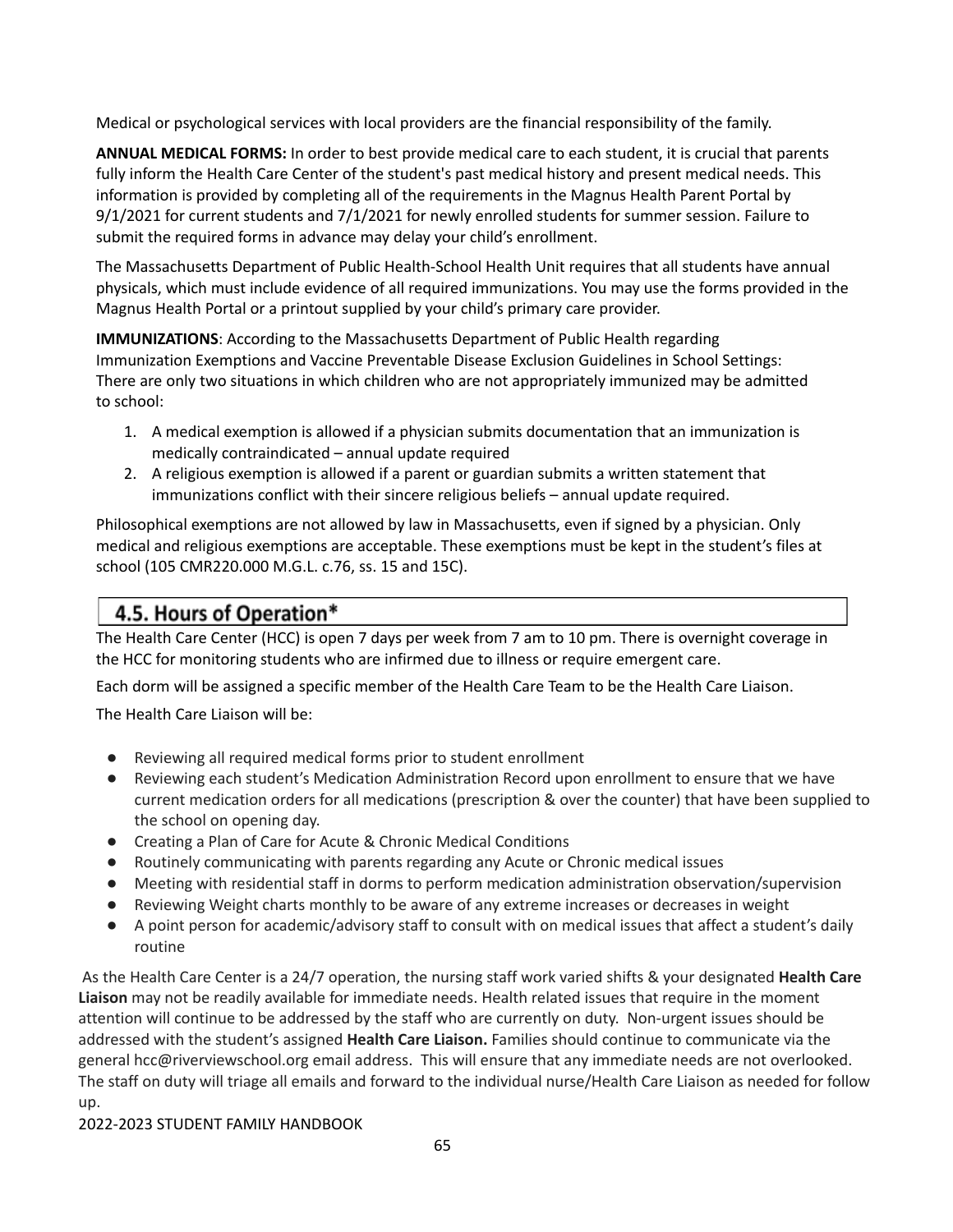## 4.6. Medications\*

The HCC nursing staff is responsible for all medications (prescription and non‐prescription) administered to a student while they are in our care. Medication taken during school hours is dispensed from the HCC or by designated academic faculty trained in medication administration. Medication taken outside of school hours is dispensed and accounted for on a daily basis by dormitory faculty and the HCC staff. The following policies and procedures are in place to ensure the safety of the students and to promote the safe handling, storage and administration of all medications per compliance with the Massachusetts Department of Public Health regulation 105 CMR.210.000.

## **OVER‐THE‐COUNTER MEDICATIONS:**

- The HCC has a stock supply of all medications listed on the Authorization to Dispense Over‐the‐Counter Medications form. This form must be **signed by the parent/guardian and the physician**.
- Should the student need any of the medications short-term, the HCC will provide it. If a student requires an over-the-counter medication on a regular basis, you must supply that medication for your child.
- If a student requires an over-the-counter medication not listed on the form, the student's physician must write an order for it, (e.g., special cough medicine). This can be done by adding the OTC medication to the blank lines on the OTC form prior to submitting it to the physician for signature.
- If your child takes vitamins or supplements on a daily basis, we require a written order on the NEW Over the Counter Dietary Vitamins and Supplements Order form. This form will be available in your student's Magnus Health account.
- If you request any over the counter medications be administered in a manner other than the label recommendation, a separate doctor's order will be required.
- If your child requires liquid or chewable form of over the counter medications, we suggest you supply that at the beginning of the school year.
- If you prefer a particular brand name of Over the Counter medication vs the generic, the family must provide the brand name medication.

### **PRESCRIPTION MEDICATIONS:**

- All prescription medications must come in a pharmacy-labeled container.
- All prescription medications must have a medication order signed by the prescribing physician in order for the medication to be administered at Riverview. Medications that are brought to Riverview that do not have a matching signed medication order, **will NOT be administered**. Parents are responsible for obtaining these orders from the prescribing physician **BEFORE** bringing your child back to school.

### **CONTROLLED MEDICATIONS:**

- If your child is prescribed a controlled substance (e.g., Ritalin, Adderall, Focalin, Concerta, Lorazepam), a new prescription is required every month for the pharmacy to fill the prescription.
- If you receive medications from North Falmouth Pharmacy, they will contact your physician monthly.
- If you are supplying controlled medications from a home or mail order pharmacy, keep in mind the need for a monthly prescription and contact your child's prescriber in a timely manner.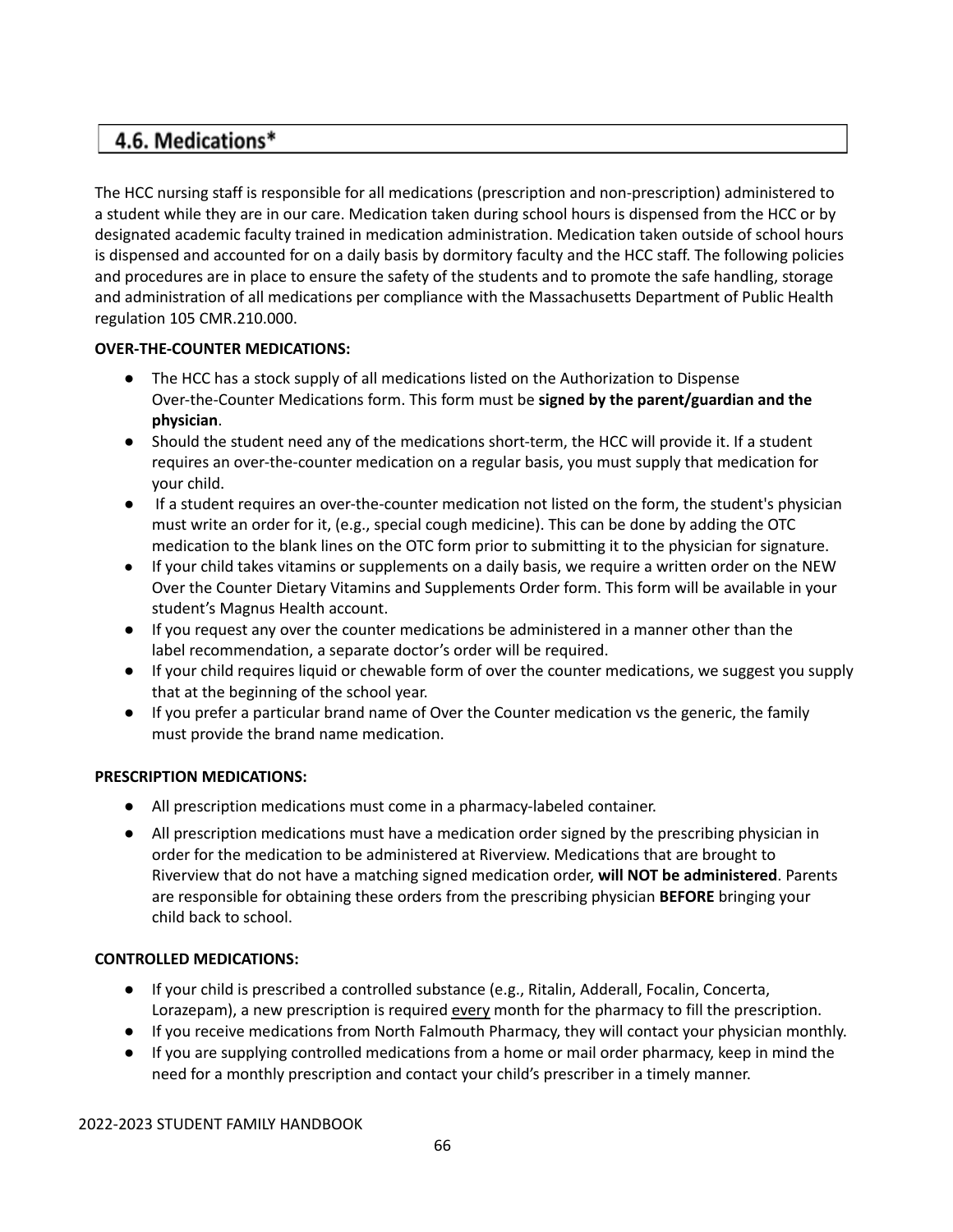### **HOMEOPATHIC REMEDIES/DIETARY SUPPLEMENTS:**

- All homeopathic remedies/dietary supplements must be supplied in their original manufacturer labeled container and require a signed physician order.
- HCC is not able to dispense homeopathic remedies custom made for your child without specific ingredients listed as well as potential side effects.

## **MEDICATION CHANGES:**

- All medication changes must be communicated to the Health Care Center via email to [hcc@riverviewschool.org](mailto:hcc@riverviewschool.org) and be accompanied by a signed physician order.
- The nurses in the HCC can take a verbal or telephone order from a physician providing that a fax authorizing the prescription change follows within three days. The HCC direct fax # is 508‐833‐7004.
- If a student has any routine medication changes while on school breaks, the HCC must receive the new order prior to the student's return.
- Significant medication changes or initiating a new medication should take place while students are at home. If there is a need to start a new medication while a student is at school, this will be addressed on an individual basis in consultation with the students prescribing physician, the Director of Health Care, and the clinical coordinator.

## **MEDICATIONS AND TRAVEL:**

- When medications are picked up for travel or weekends home, a medication supply form will be completed by the staff who is giving the medication to the parent and signed by the parent or responsible party who is receiving the medication.
- Upon return from any travel (breaks, weekends home) all medications need to be checked back in to the Health Care Center.
- All controlled medications (i.e.- Ritalin, Concerta, Focalin, Lorazepam) being sent home for breaks will have a label on them with the # of pills being sent home. When the student is returning back to school, the parent needs to write in the # of pills that are being returned.
- HCC does not routinely send home nonprescription medications or supplements. We suggest that you keep a supply of these at home for vacation periods.

**ALLERGY INJECTIONS/IMMUNOTHERAPY:** Allergy injections may not be administered by Riverview school nurses. These injections must be administered in the presence of a physician. HCC staff will assist parents in making arrangements for their student to be seen at an allergy office for injections if necessary.

# 4.7. Pharmacy\*

Riverview School utilizes the services of North Falmouth Pharmacy as the one provider of all medication. North Falmouth Pharmacy provides the HCC with specially packaged medications (a blister packing system). This system is necessary for the safe administration and inventory of all medication. In addition, North Falmouth Pharmacy provides individualized Medication Administration Records (MARs) in order for staff to document the administration of each prescribed medication. North Falmouth Pharmacy is aware of the unique setting your child is in and is highly responsive to assisting parents with meeting their child's medication needs while at Riverview. Each family needs to complete the Medication Supply Policy form in the Magnus Portals and choose if they will be using North Falmouth Pharmacy to provide their child's 2022-2023 STUDENT FAMILY HANDBOOK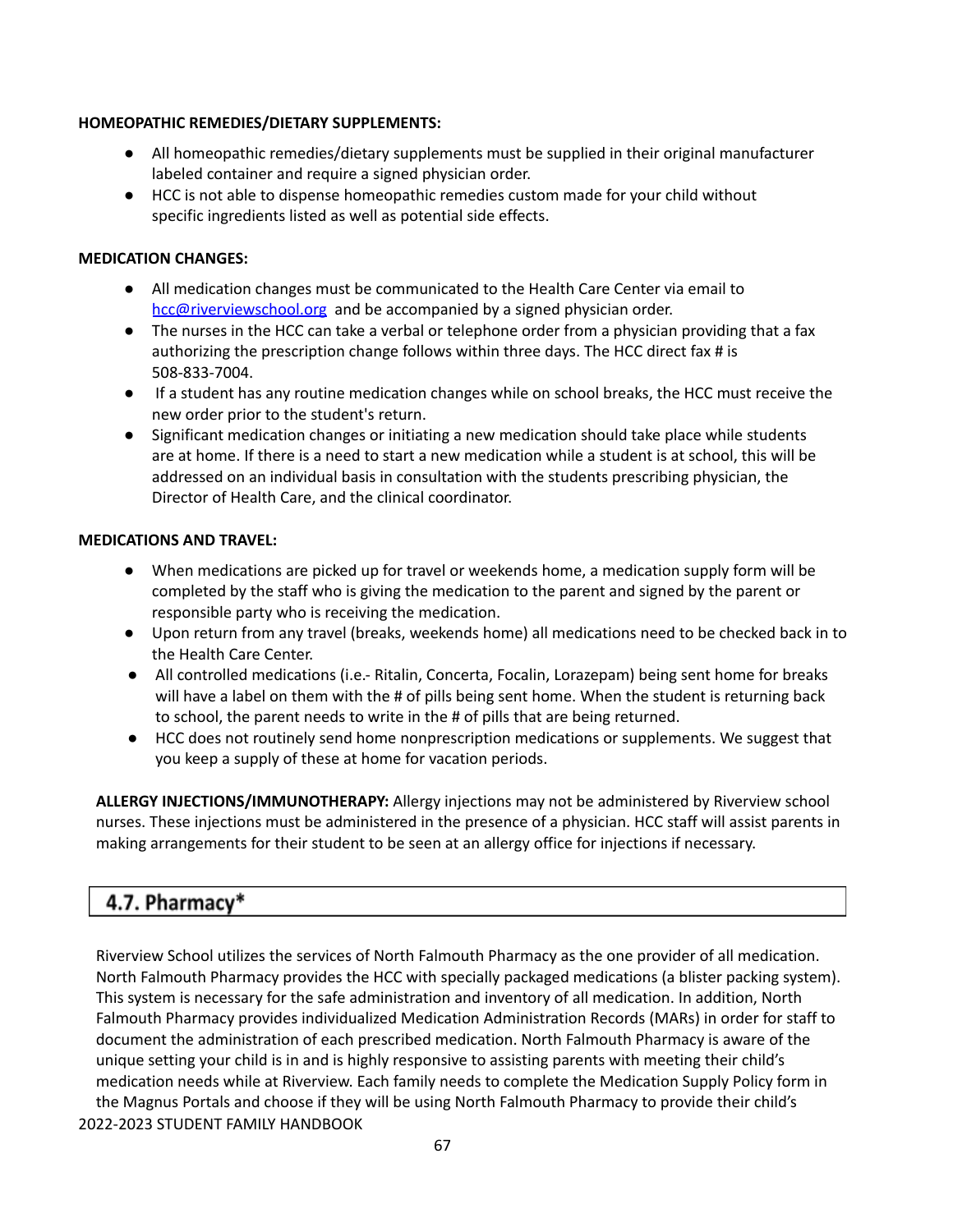medications. North Falmouth Pharmacy will assist each family as needed to obtain insurance waivers that might be needed for participation in Riverview's one provider system. North Falmouth Pharmacy's customer service number is (508) 563‐2362.

For parents unable to use North Falmouth Pharmacy due to insurance reasons, medication taken by their child must be supplied by the family. We strongly encourage the use of mail order pharmacies that have the ability to single dose pack your child's medication (for example Pill Pack Amazon Pharmacy or CVS Simple Dose Pill Packets) You will be responsible for setting up your account and any ongoing communications with the mail order pharmacies. If medications are being mailed to Riverview, you must use traceable means (e.g., FedEx or UPS).

If your child's medications are not being supplied through North Falmouth Pharmacy and you are sending them from home, or using a mail order pharmacy**, the Health Care staff is not responsible for routinely contacting parents when refills are needed. It is the parents' responsibility to keep track of when their** child needs a refill and to arrange to send the refill(s) to the Health Care Center in a timely manner and **before the current supply is depleted.** We suggest setting calendar reminders when refills are due.

# 4.8. Self-Medication\*

It is the goal of the GROW program to foster students' independent administration of individual medications. All students who take medications regularly will be assessed for their cognitive, physical, and visual ability to participate in the self‐medication training process.

Upon admission to school, all medications (prescription or over‐the‐counter) must be given to HCC staff for processing. Students are not permitted to keep their medications with them in their room. Students who have been assessed by the HCC and dormitory staff as being appropriate to participate in the selfmedication learning program must comply with the following:

- 1. A Self-Medication Authorization Form must be signed by the student's parent/guardian, the student, a nurse from HCC, the residential supervisor, and the residential instructors.
- 2. The student will meet with one of the Health Care Center nurses for an introduction to the self- medication learning process and be given a list of his/her medications specifying medication name, dosage, how many times per day, and why they are taking the medication.
- 3. The student will be responsible for seeking out their dorm staff to request their medication at the proper times. They will be expected to verbalize the following information about their medications:
	- Name of Medication
	- Dose
	- How often and at what times to take the medication
	- Reason for taking the medication
	- Name of the doctor responsible for prescribing the medication
- 4. The residential staff will document the student's progress on the Self‐Medication Process Form. Once the student can consistently provide the correct information about their medications, they will be ready to take the written Self-Medication Evaluation (or verbal if unable to complete the written form independently). Students may use visual guides or self-medication phone apps to assist them with their Self Medication evaluation process.
- 5. Upon successful completion of the Self-Medication Evaluation, the student will fill a 7-day med planner under the supervision of a nurse. Going forward, they will fill the 7‐day planner in the dorm with their residential staff on a weekly basis.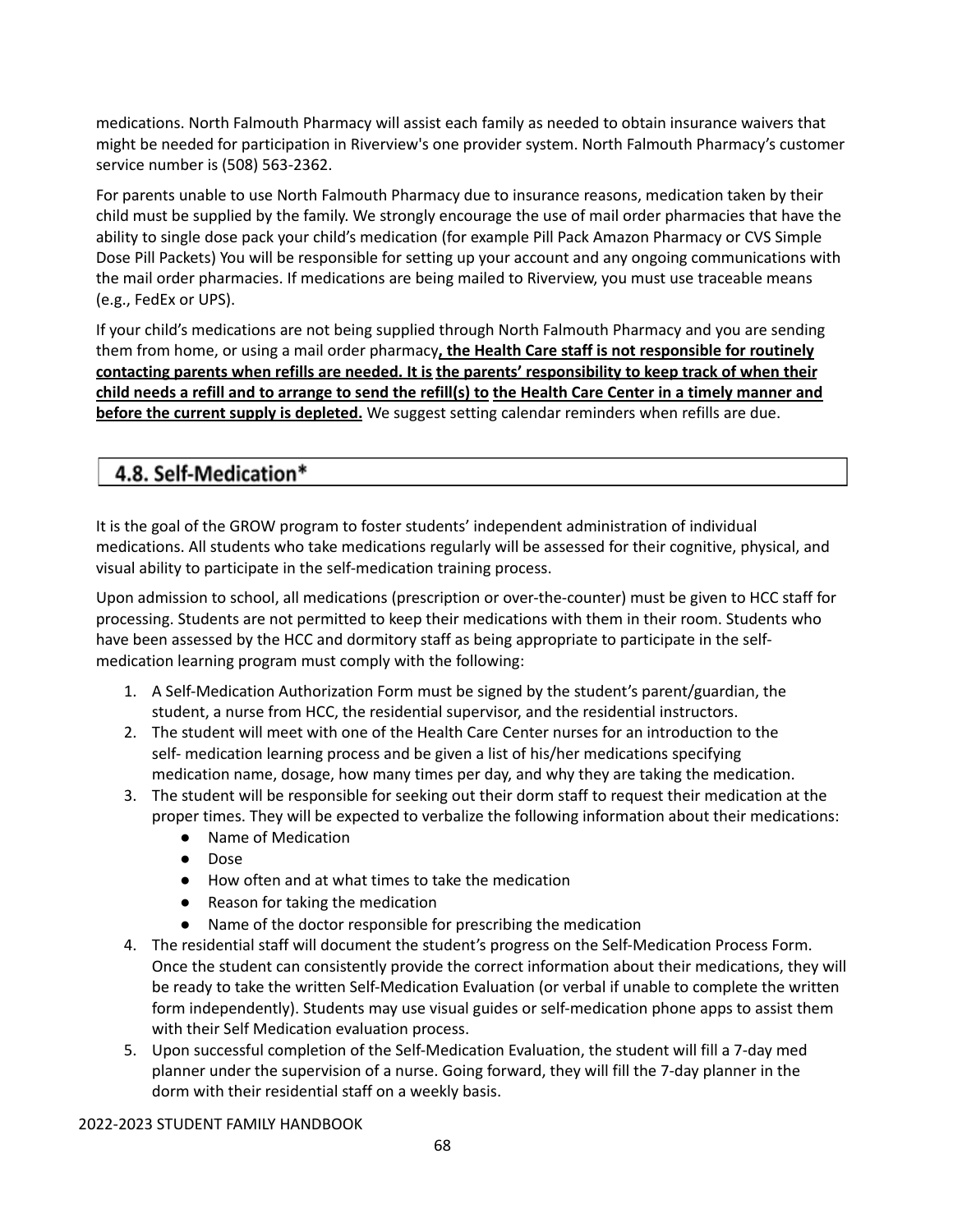- 6. In order to comply with State Department of Public Health regulations, student must continue to take their medication in the presence of a staff person.
- 7. Students participating in the Self-Medication program are responsible for refilling their medication prescriptions or purchasing over the counter refills in a timely manner.
- 8. Should the school nurse or residential staff determine that a student is not compliant with carrying out the personal responsibility of self-medication, the student will be temporarily relieved of this responsibility. They will be encouraged to continue learning about their medications and be given periodic reassessments.
- 9. It is Riverview's philosophy to keep each and every student safe. Because of cognitive, visual or physical limitations, some students cannot be expected to achieve an optimum level of independent self‐ administration of their medications.

## 4.9. Treatment Guidelines\*

**ROUTINE:** The Health Care Center at Riverview School provides routine services similar to those offered by school nurses in the public school setting. HCC staff are able to assess and treat minor ailments and provide first aid for minor injuries. Our physician consultant has provided standing orders for common routine health issues.

**URGENT:** If a medical situation requires further assessment or treatment, The HCC staff will provide supervision and transportation to a local health care provider (Cape Cod Pediatrics or CCHC Urgent Care Centers).

**EMERGENT:** In the event of an emergency, 911 will be called and the Sandwich EMS will transport the student to the Cape Cod Hospital Emergency Department. HCC Staff will notify parents/guardians or emergency contacts if parents/guardians cannot be reached. In the event that a medical emergency results in time in the emergency room, surgery or inpatient admission to the hospital, Riverview staff will provide supervision of a student until the parent/guardian can get to the hospital. It is expected that parents will arrive within the time frames noted below:

Day students - within 2 hours

Families within driving distance- time of the drive plus 2 hours

Families requiring a flight- within 24 hours

International Families- designated state side emergency contact expected to arrive within 24 hours

\*\*\* Any time a student is out of the program for a medical, surgical, emotional, behavioral or mental health issue, and Authorization to Return to School form is required. The form MUST be completed by the treating health care provider and indicate ANY accommodations, restrictions, or further assessments to be done by the HCC Staff.

Parents need to contact the Director of Health Care Services BEFORE their child's return to Riverview to discuss the students' status, needs and confirm that the Authorization to Return to School form has been received. It is at the discretion of the Director of Health Care Services if/when a student may return. \*\*\*

**Residential Students**: Outside non‐urgent medical treatment/appointments including, but not limited to, orthodontic care, routine dental visits, physical therapy, podiatrist services, psychiatric or counseling appointments, and treatment from specialists for chronic/ pre‐existing conditions are to be arranged directly by the family. Private Hire Transportation is scheduled by the Travel Associate. The cost of these services is a flat fee and prices may be obtained through the Travel Associate.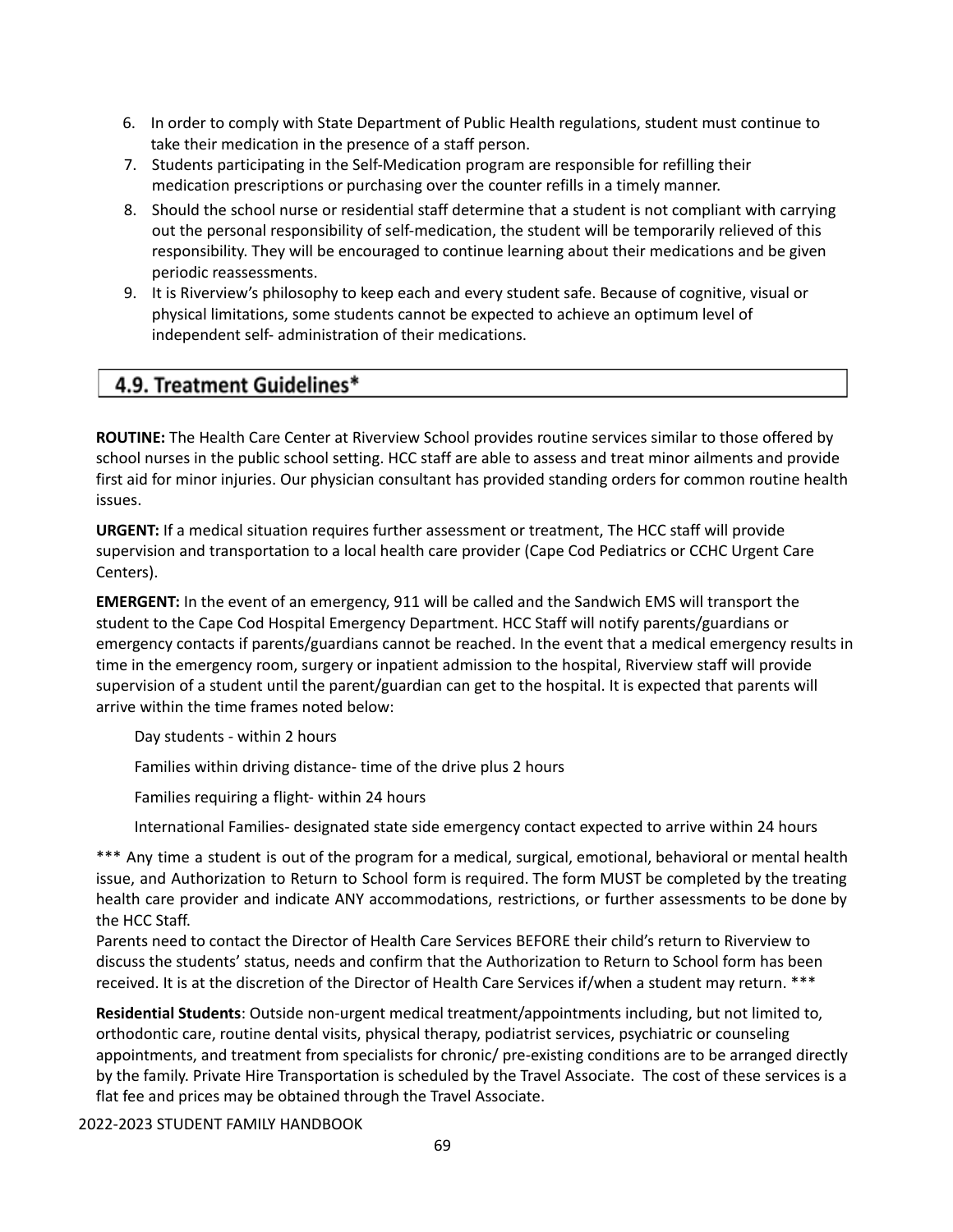**Day students:** All medical appointments for day students are the responsibility of the parents/guardians. If a day student becomes sick during the school day, parents will be called to dismiss the student.

## 4.10. Food Allergies

Riverview is making an effort to create an environment that is Peanut/Tree Nut Aware and therefore as safe as possible for students with life threatening food allergies. Peanut/Tree Nut Aware means that staff, families and students are being asked to only bring in outside foods that are Peanut/Tree Nut Free by following these guidelines:

- All food items brought to campus for students need to be store-bought with the ingredient labels intact. Ingredient labels must not have Peanut/Tree Nut references.
- Day students bringing in lunch or snacks from home should only bring in items that do not contain Peanuts/Tree Nuts.
- While every effort will be made to maintain a Peanut/ Tree Nut Aware campus, Riverview School Staff cannot guarantee that an item with Peanut/Tree Nuts will not be present on campus.
- Riverview also recognizes that several students have non- life-threatening food allergies or sensitivities (Gluten, Soy, Lactose) and takes precautions to minimize accidental exposure. Gluten Free items brought onto campus for students must also be store bought with the ingredient label intact.
- Any student with a life-threatening food allergy must have a physician signed Food Allergy Emergency Plan
- If a student requires an Epi-Pen, you need to provide at least 2 Epi-Pens ( 1 for Dorm and 1 for Health Care Center) upon enrollment. For GROW students- we require 3 Epi-Pens ( 1 for Dorm, 1 for Health Care Center and 1 for off campus internships, Project Forward/Search).

# 4.11. Communicable Disease Policy

Being a boarding school, Riverview is limited in its ability to completely prevent exposure and spread of contagious illnesses and communicable diseases. To minimize epidemics Riverview School will follow the most current guidance from state and local health agencies. We will have a zero-tolerance policy on students coming to campus if they are sick (day students, residential students returning on opening days and from breaks or weekends home. Students who are sick with what is believed to be a contagious illness will need to be picked up by their families/guardians according to the treatment guidelines in section 4.9.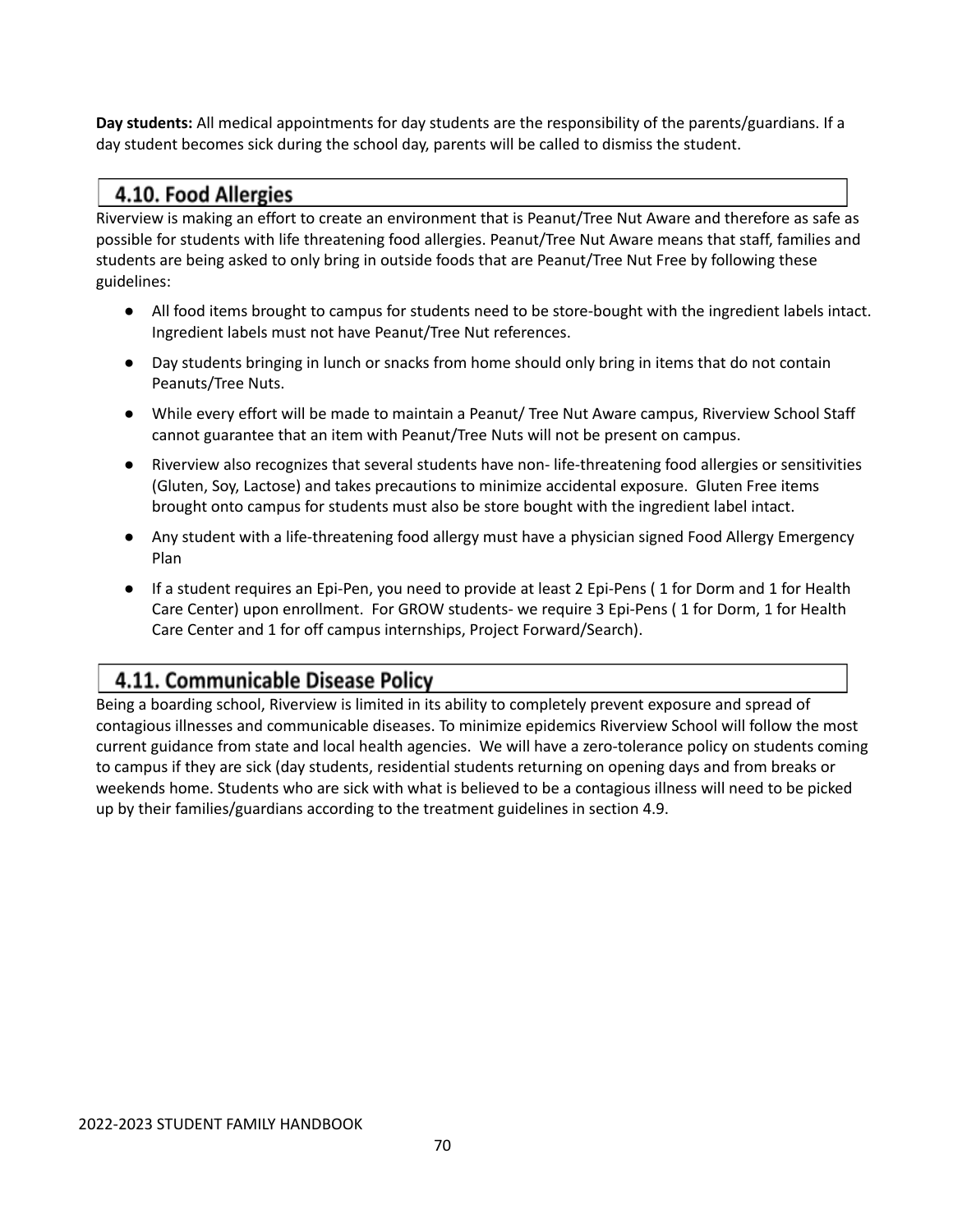**MIDDLE SCHOOL/HIGH SCHOOL PROGRAM**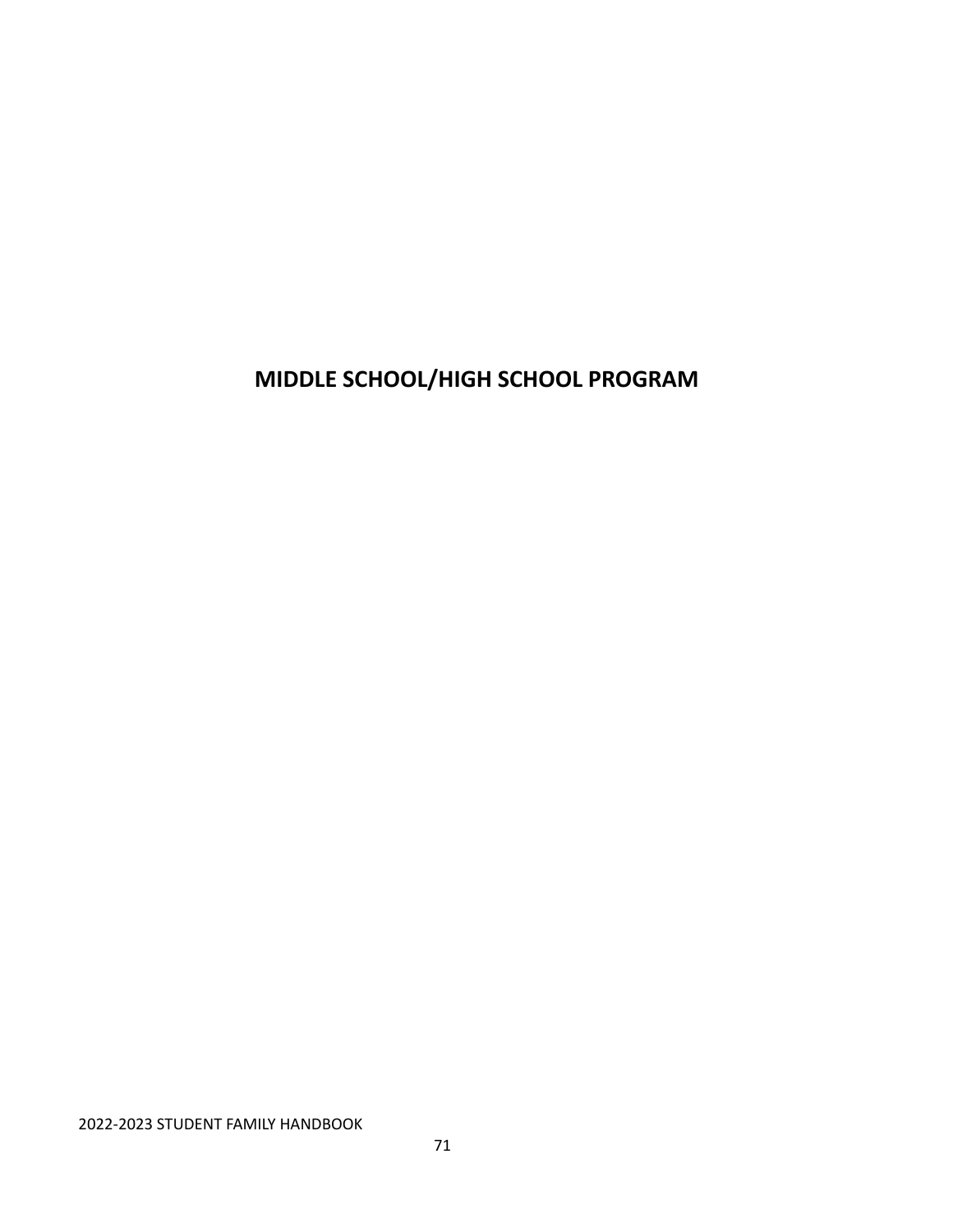## 5.1.a. Academic Services - Academic year

## **ACADEMIC DAY SCHEDULE: (Monday – Friday)** (subject to change)

| <b>Breakfast</b> | 7:30am - 8:10am                               |
|------------------|-----------------------------------------------|
| Leave for school | 8:10 a.m. (Dorms remain open until 8:30 a.m.) |
| Homeroom         | $8:15$ a.m. $-8:30$ a.m.                      |
| Period 1         | $8:30$ a.m. $-9:30$ a.m.                      |
| Period 2         | $9:30$ a.m. $-10:30$ a.m.                     |
| Period 3         | $10:30$ a.m. $-11:30$ a.m.                    |
| Period 4         | 11:30 a.m. $-$ 1:00 p.m.                      |
| 1st Lunch        | 11:30 a.m. $-$ 12:00 p.m.                     |
| 2nd Lunch        | 12:30 p.m. $-$ 1:00 p.m.                      |
| Period 5         | 1:00 p.m. $-$ 2:00 p.m.                       |
| Period 6         | $2:00$ p.m. $-3:00$ p.m.                      |

**SATURDAY ENRICHMENT**: Saturday Enrichment dates can be found on the school calendar. Students are required to participate in a variety of theme‐related educational activities (5‐6 Saturdays). It is important to note that these days count as school days. *All academic policies/procedures (e.g., behavior, performance, absences, homework) are in full effect on these designated days*. Saturday Enrichment is considered an integral part of the curriculum, and all students are required to attend.

**ASSEMBLIES**: Assemblies provide students with a sense of community and school spirit. It is a time when students come together to gain information about school and world events (e.g., sports, current events) and to also learn from one another (chorus, drama, team speakers). Assemblies are student‐centered and are organized by the Drama Department.

**GRADUATION REQUIREMENTS / POLICY STATEMENT**: Each student is assigned specific goals and objectives that are established throughout a student's placement at Riverview School. These goals and credit requirements are reviewed by the Director of Education and the Director of Special Services on a regular basis. For students to graduate from Riverview School, they must accumulate a total of 21 credits. Upon completion of the required course of studies, students will receive a high school diploma from Riverview School. The particular number of credits required for various subject areas is as follows:

| Language Arts/Reading (2                                 | 4 yrs |  |         | $5-8$ * credits |  |
|----------------------------------------------------------|-------|--|---------|-----------------|--|
| hours/day)                                               |       |  |         |                 |  |
| Mathematics                                              | 4 yrs |  |         | credits         |  |
| History/Social Science                                   | 4 yrs |  |         | credits         |  |
| (includes Senior Seminar, US History, Community Service) |       |  |         |                 |  |
| Science                                                  | 3 yrs |  |         | credits         |  |
| <b>Electives (Including PE)</b>                          | 4 yrs |  | $4 - 6$ | credits         |  |
| <b>Total Credits</b>                                     |       |  | 21      | credits         |  |

\*All students while at Riverview must earn 2 credits (2 hours/day) per year in Language Arts/Reading. This range noted above allows for students who may enter Riverview in their high school years.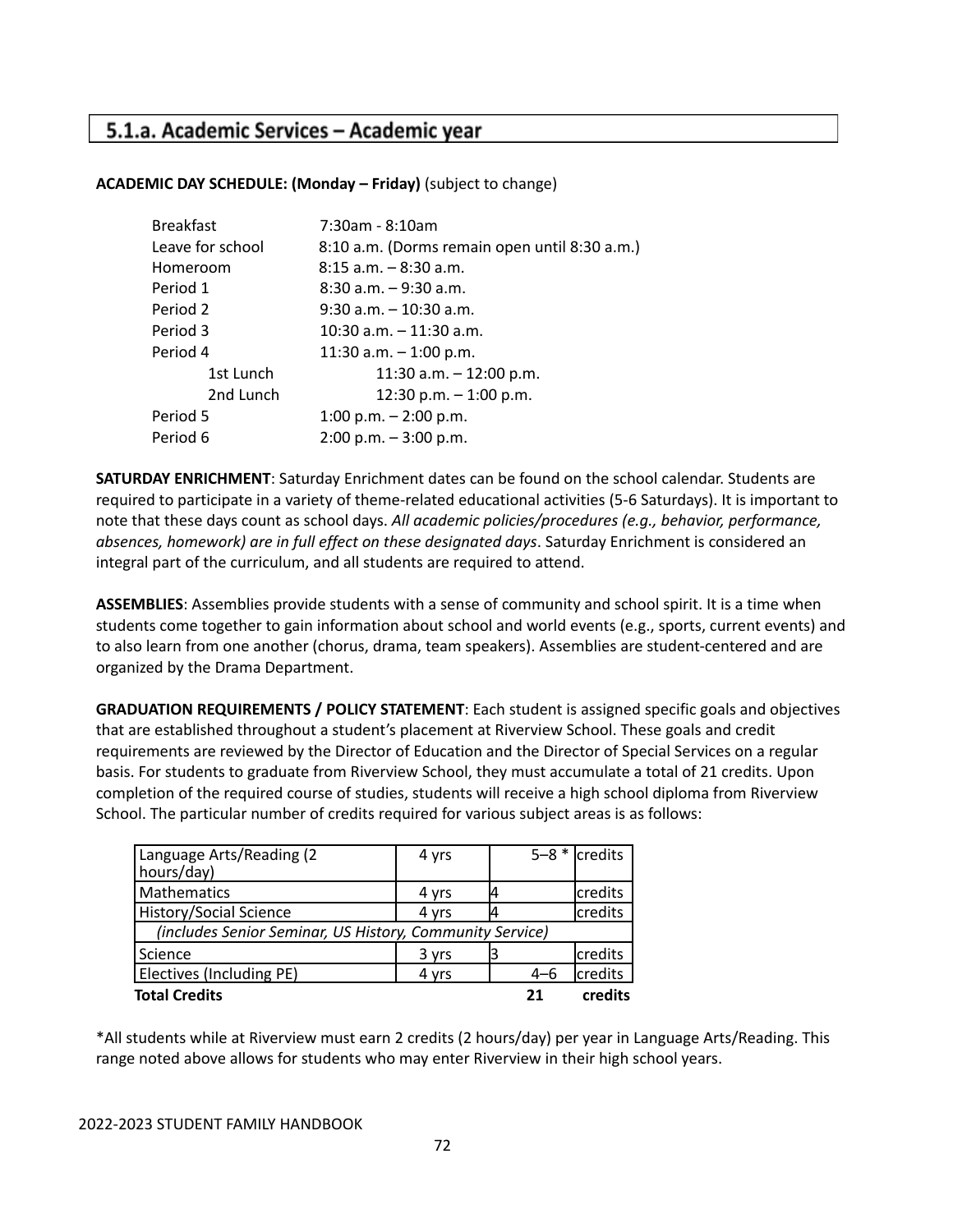### **Summary:**

All students must:

- Earn 21 credits. Fulfill requirements of subject areas as stated above.
- Complete United States History.
- Complete six semesters of Physical Education.

Students with excessive absences may have their academic credits modified accordingly. Individual reviews will be conducted to determine the need for such modification. Every effort will be made to assist students in completing course requirements when absences are caused by extenuating circumstances (e.g., illness).

**ACADEMIC TESTING AND ONGOING ASSESSMENT**: Diagnostic tests and/or informal assessments are administered in various areas, including English/Language Arts, Math, Reading, Speech and Language, and Physical Education at the beginning and end of the year. These tests are used primarily for placement purposes and for determining specific needs of the individual student. The testing is viewed as a snapshot of how the student did on that day. Academic testing is only part of how a Riverview student's performance is measured.

On an ongoing basis, teachers assess students' skills through formal and informal observations in specific academic areas. These assessments enable teachers to individualize instruction, properly group students according to ability, and determine opportunities for generalization of skills.

**PHYSICAL EDUCATION**: Six semesters of Physical Education is required for all students unless a physician provides a medical reason for exemption. Physical Education classes will consist of various lessons to introduce students to three core areas (Fitness, Sports Skills and Adventure Education).

Clothing: In order to increase motivation and facilitate ownership for one's appearance, high school students are allowed to select their own workout clothing for gym classes. All students must wear athletic sneakers to participate.

All students in Physical Education are issued a locker.

**HELMSMEN ATHLETICS**: The athletics program at Riverview School is completely inclusive. Any student who wishes to participate and maintains a commitment to the sport will be placed on a team. Teams are structured and competition is set to reflect that team's general skill level. The primary emphasis is on personal best. To maintain participation on an athletic team, students must consistently:

- Attend scheduled practices
- Demonstrate a positive attitude
- Maintain consistent classroom effort/performance

Students who maintain these basic prerequisites show commitment to their sport.

There are three seasons of sports at Riverview School. Students may sign up for one sport per season unless otherwise approved.

### Fall Season

Special Olympics Unified Basketball Co‐ed Intramural Soccer Co‐ed Intramural Cross Country Varsity Boys Cross Country Varsity Girls Cross Country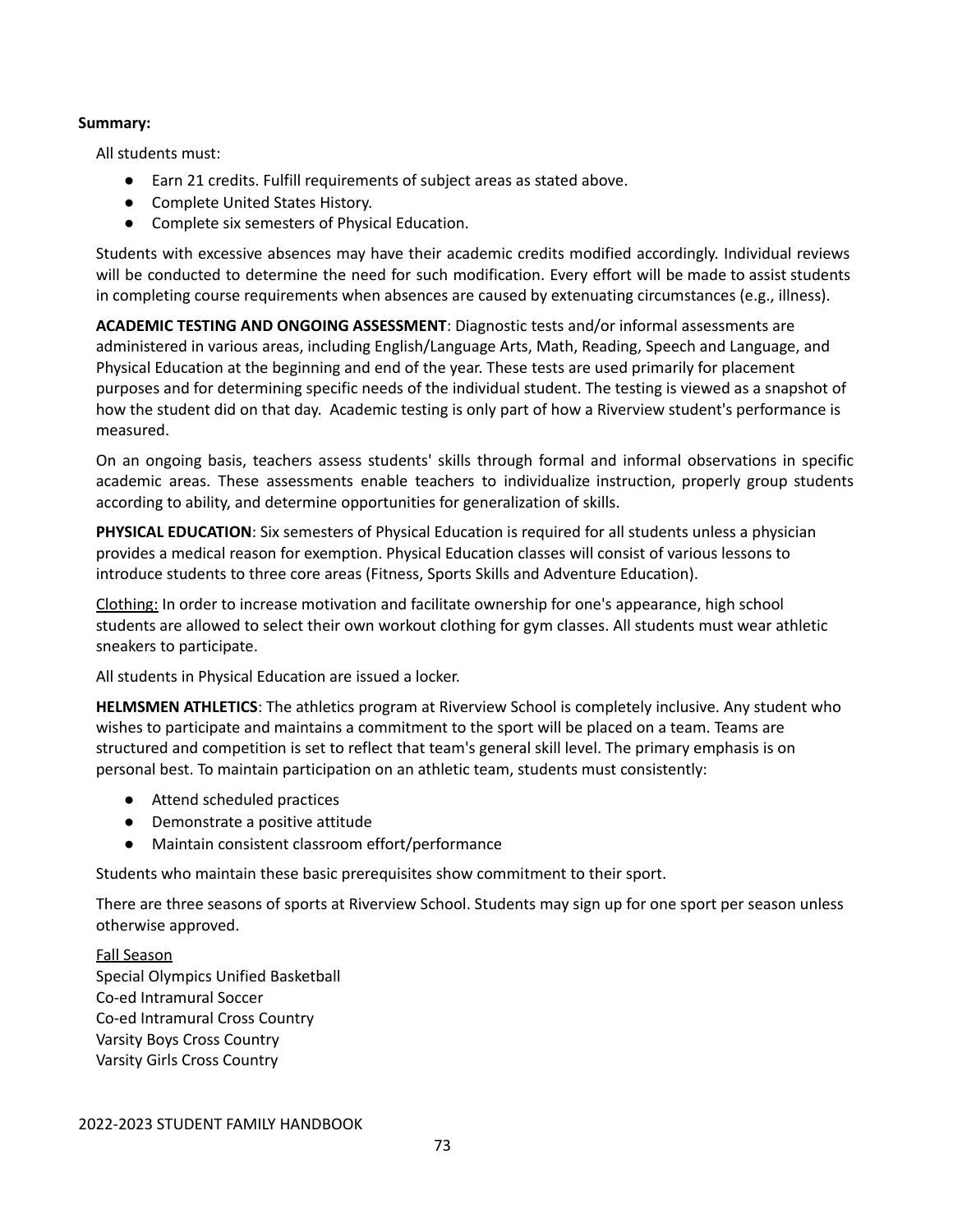Winter Season Co‐ed Intramural Basketball Co‐ed Helmsmen Basketball (Dependent on Co-op Partnership) Co‐ed Helmsmen Winter Track

Spring Season Special Olympics Unified Track & Field Co‐ed Intramural Softball

Equipment & Uniforms: Students are issued a team uniform and equipment for the sport they have signed up for. Appropriate footwear (track and field running spikes, sneakers, cleats, etc.) is the responsibility of the student and should be purchased prior to the start of the sport season. For the Racing Swim Team, students should bring a dark bathing suit from home. Additional personal equipment orders, once a student has been issued his/her gear, are the parents' responsibility.

## 5.1.b. Academic Services – Summer Program\*

Academic instruction is an integral part of the summer school scheduling, not only to maintain skills over the summer months, but also to acquire new skills.

While maximum class size is eight students, many opportunities are available for small group and individualized instruction.

### **ACADEMIC CLASSES**

**READING/ENGLISH LANGUAGE ARTS (ELA)**: Students participate in reading instruction developed to reinforce both decoding and comprehension skills. Students continue to emphasize grammar, spelling, and composition skills utilizing the writing process checklist.

**MATH**: Summer Math classes are designed to strengthen calculation, problem solving, and real world math skills. Students engage in daily lessons, activities, and projects in order to strengthen their understanding of mathematical principles, facts and operations.

**ELECTIVES:** Middle School and High School students will have the opportunity to participate in a variety of elective classes as part of the summer programming, including Physical Education.

## 5.2.a. Activities - Academic Year

**AFTER ‐SCHOOL ACTIVITIES:** Riverview offers students a wide range of social, recreational and educational (life skills) activities. Students participate in either a sports practice/game/meet or an after school activity each week day. Students sign up for activities of their choosing prior to the start of each season. These activities begin at 3:30

**WEEKEND DAY ACTIVITIES**: Each weekend, students participate in a wide range of activities on and off campus. Activities are chaperoned by staff with transportation provided by Riverview on buses and/or school vans.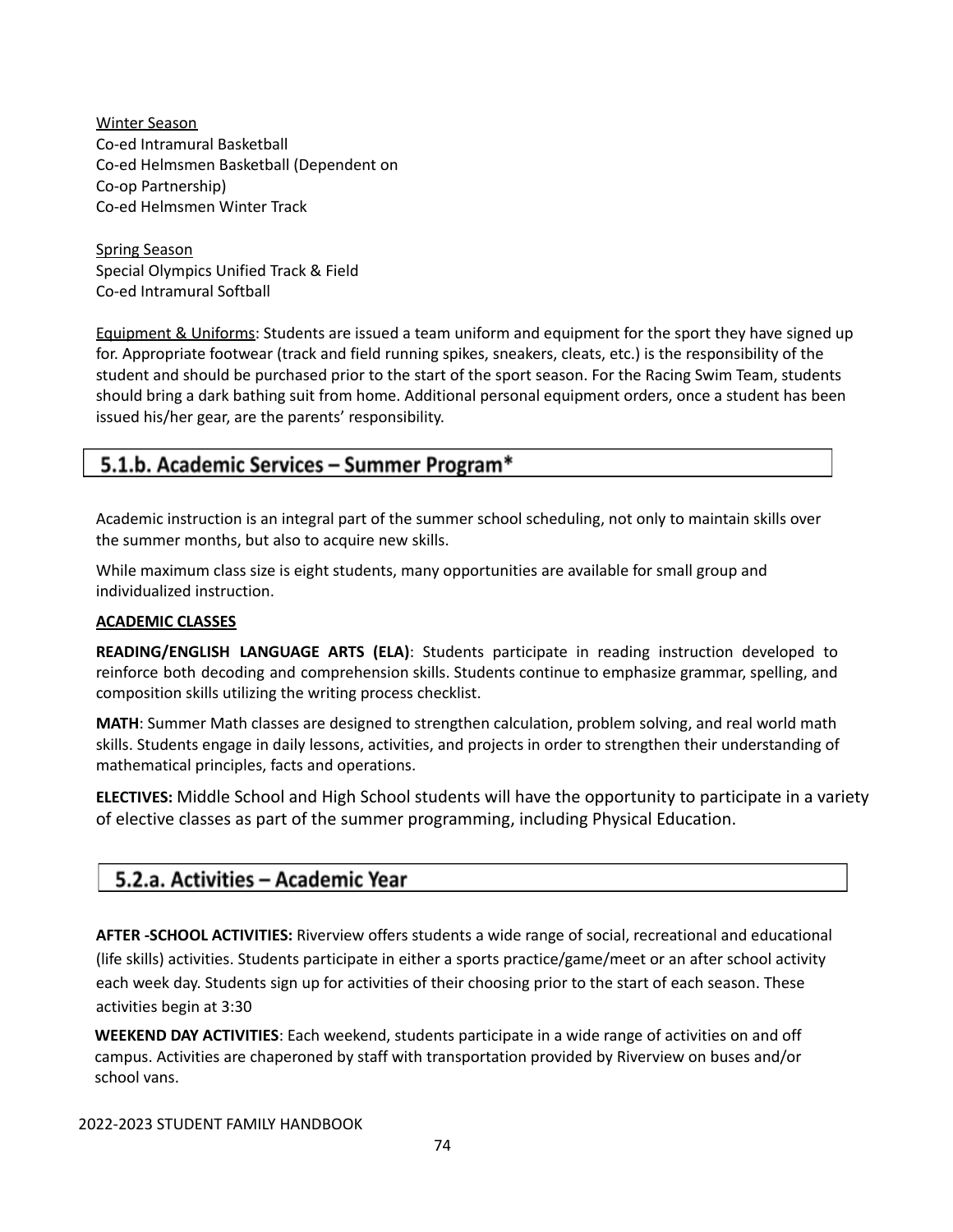Outlined below is a partial listing of the various activities and events offered throughout the school year.

### **Regular Events**

| <b>Beaches</b>                  | Jewelry making               |  |
|---------------------------------|------------------------------|--|
| <b>Bowling</b>                  | Laser tag                    |  |
| <b>Canal Cruise</b>             | Local museums                |  |
| Canal walk                      | Miniature golf               |  |
| Cinema                          | Music activities             |  |
| Community service               | Pottery classes              |  |
| Crafts                          | Roller skating               |  |
| Dance lessons                   | Saturday Enrichment outings  |  |
| Dorm trips                      | Swimming                     |  |
| Ice skating                     | <b>Wellness Center</b>       |  |
| Intramurals                     | <b>YMCA/Community Center</b> |  |
| <b>Special Events</b>           |                              |  |
| Guest speakers                  | Parades                      |  |
| <b>Heritage Plantation</b>      | Plays                        |  |
| <b>Historical presentations</b> | Concerts                     |  |
| King Richard's Faire            | <b>Plimoth Plantation</b>    |  |
| Monster Truck Jam               | Professional sports games    |  |
| <b>Museum of Fine Arts</b>      | Ropes course                 |  |
| Museum of Science               | Seasonal concerts            |  |
| New England Aquarium            | <b>Talent Show</b>           |  |
|                                 |                              |  |

**WEEKEND EVENING ACTIVITIES: Weekends offer students some time to themselves, but there are also a** number of entertaining things to do. Mornings are typically spent doing dorm chores and room cleanup. A sample of Friday and Saturday evening activities include the following:

- Musical/social events
- Dorm visitations/parties
- Gym activities (basketball, volleyball, kickball, etc.)
- Movies
- Community events (plays, sports, events, etc.)
- Intramurals
- Bowling
- Small group, self-planned (staff assisted) outings off campus

The Activities Coordinator plans many of the School's special events, and students sign up to participate in their choice of activity. However, each dorm plans outings and work together as a group to:

- Choose a destination.
- Decide how to budget money from their allowance for the trip.
- Make all necessary arrangements (e.g., ticket purchases, reservations, transportation).

\*The Residential staff chaperone all off‐campus outings, including the small group self‐ planned outings. Before any students go off campus, guidelines for behavior and safety are reviewed.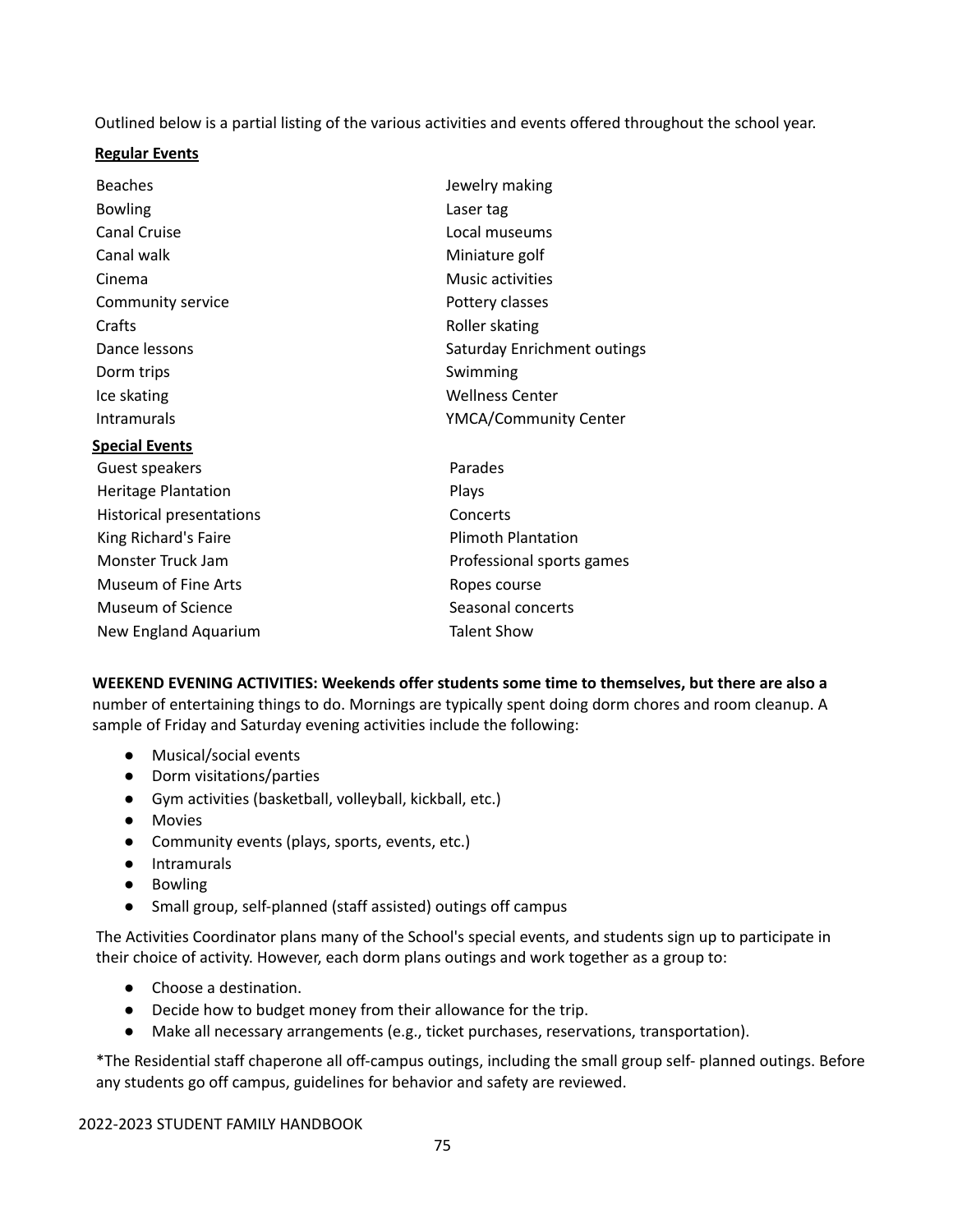Students are expected to:

- Exhibit general good conduct
- Report to the bus on time
- Stay in the designated area
- Respect the property of others
- Stay with a peer partner at all times
- Not share personal information with strangers
- Never leave the activity with a stranger
- Never leave the activity without permission
- Carry their school ID

**PROM:** Each June, on Graduation Weekend, the seniors host their Prom. This is a very special event. Underclassmen are invited guests. Only seniors wear tuxedos or gowns. All seniors are encouraged to attend the Prom and are advised that having a date is not required. Attendance at the Prom by underclassmen is allowed as long as students respect this special senior evening. Middle School students may watch the promenade at the beginning of the prom.

**STUDENT GOVERNMENT:** Students at Riverview participate in activities designed to develop an understanding of how a democratic government functions. Nominations are solicited, candidates chosen, and student class elections held. Student Government includes class officers from the junior and senior classes. The juniors hold elections during the spring prior to their senior year to decide their senior class officers. Student Government meetings are held regularly and the elected officers and representatives' work with their respective teams to plan campus, community, and fundraising activities. Funds raised are donated to a cause chosen by the student leaders.

**YEARBOOK:** The success of the school yearbook is due to the large number of students, parents and members of the Riverview staff, who contribute ideas, take pictures and help in the overall production. Students assist with the decisions regarding the design of different sections of the yearbook, such as the senior section, underclassmen pictures and other segments of the yearbook. Students and parents are welcomed and encouraged to submit pictures of school outings.

During the school year, families receive an email asking if they wish to place an ad in the yearbook. Many parents take the opportunity to say something special to their son or daughter. Parents can create their own ads or ask the yearbook staff to create the ad for them.

If you have a favorite picture, and you would like to use it as a senior picture as well as a yearbook ad, two copies of the picture should be submitted.

**SENIOR PICTURES:** Seniors are required to have a picture taken for the yearbook. All students have professional photographs taken on campus by an outside photographer. Parents receive related information prior to the beginning of school.

Underclassmen also have the opportunity to have school pictures taken for the yearbook. Both senior and underclassmen pictures are available for purchase.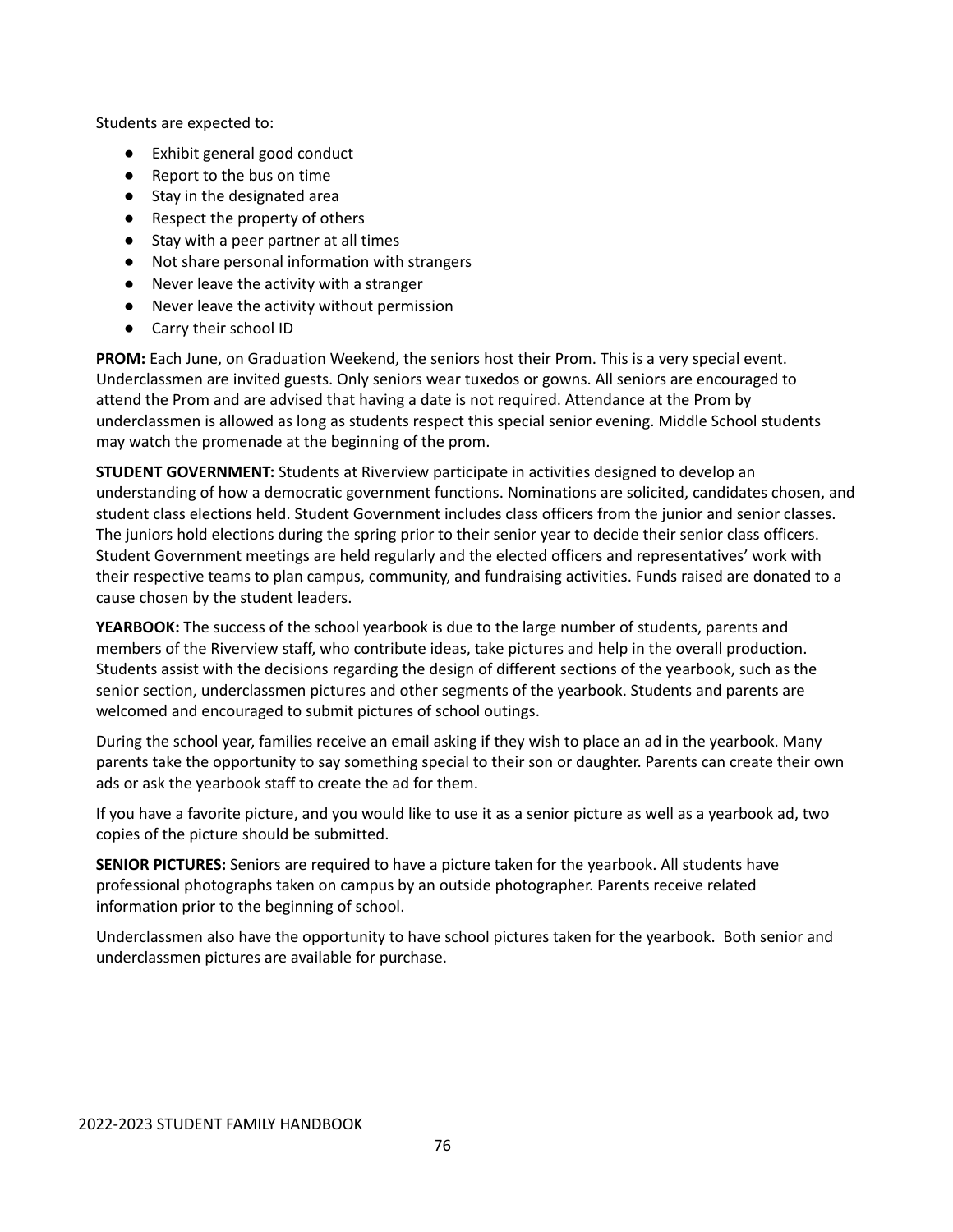## 5.2.b. Activities - Summer Program\*

Activities take place in the afternoon and evening. Examples of activities offered include:

- Art
- Biking
- Fitness and Mindfulness Classes
- Hiking
- Sports (Tennis, Lacrosse, Kickball, Flag Football, Disc Golf, Basketball, etc.)
- Water Sports (Swimming, Kayaking, Paddle boarding, Marsh Tubing, etc)
- Performance Arts (Music, Acting, Dance)
- Special Interest Clubs (Crafting, Dungeons and Dragons, Photography, Metal Detecting, etc.)
- Trivia and Game Nights
- Weekly Social Events (dances and virtual group games)

## 5.3. Day Students\*

To qualify as a Riverview day student, the family must show proof of residency, or proof of temporary accommodations for the duration of the school year (lease agreement, etc.), within a 70-mile radius of the School.

**Communication:** Communication procedures for day students are similar for those in residence. The advisor is the primary contact and any questions or concerns should be brought to the attention of the advisor.

**Day Students and Activities (Academic Year):** Day students are assigned to an after school day student group 3:00 ‐ 3:30 pm.

Day student programming includes the after‐school activity program weekdays, 3:30 pm – 4:45 pm. This time provides opportunities for socialization and helps students develop skills in organized sports, leisure activities, and a variety of clubs. After School Support Staff assist day students in selecting after‐school activities (including sports).

The Day Student Liaisons send out a monthly email to families informing them of the upcoming additional activities being offered to day students as well as any early pick up days (usually around school breaks or parent weekends). Day students are expected to participate in mandatory Saturday Enrichment activities (5‐6 per year).

Off-campus weekend activities are reserved for boarding students only, and we ask that day students do not plan to meet Riverview students at regularly scheduled off‐campus weekend events. Riverview School is required to maintain certain student to staff ratios and activities after 5:00 pm or on the weekends do not take into consideration additional students unless outlined in our monthly day student additional activity offerings.

When and if your day student plans to attend one of our additional offered monthly activities, we ask that you please adhere to the RSVP due dates. When we have day students stay past 5:00 pm, we need to be sure we have additional staffing in place as well as transportation to off‐campus locations. Safety is our number one priority. There is much that goes into our planning, and doing so in advance assures the best safety and accountability for ALL of our students.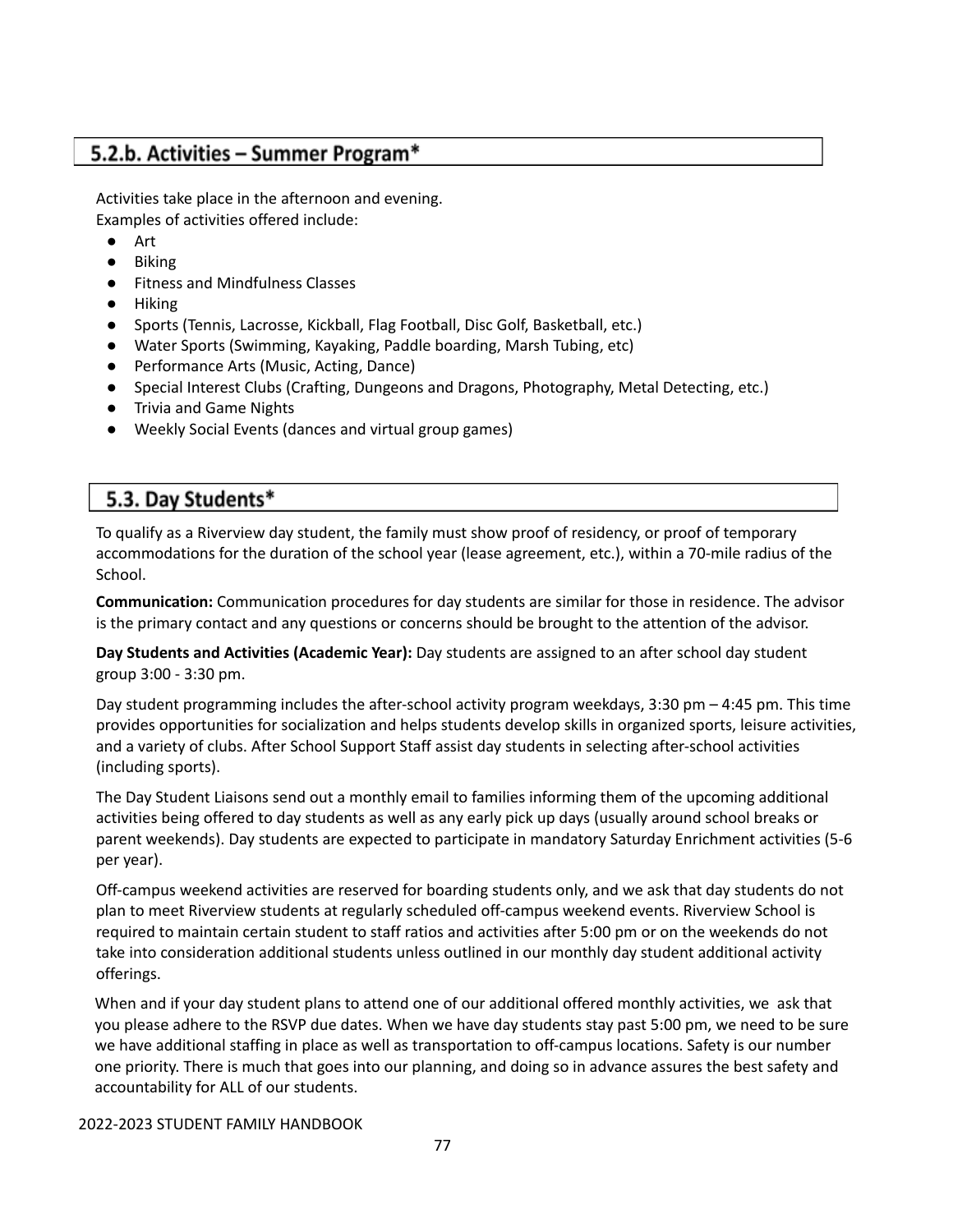**Transportation:** Transportation to and from Riverview School for day students is the responsibility of the student's family, including any communication to school district assigned transportation personnel or contracted companies. Day student drop off time is at 8:10 am in the James Center Library, and pick up is at 4:45 pm at the James Center Hunter Commons. Students should always be signed in and out.

**Inclement Weather School Delay or Cancellation:** Riverview School has a telephone system which will send out a message to parents in the event of a school delay or cancellation, including our plan of action. If there is a delay or cancellation, please be reminded that it is the parent's responsibility to inform your school district transportation (if applicable).

In the event your school district cancels school, in most cases the district transportation is also canceled. Be advised that it will not count as an absence if you decide to keep your student home. If this is the case, please call the Special Services Administrative Assistant, ext. 210, to inform them of the absence.

**Late Arrival or Early Dismissal:** If you are dropping your student off late or dismissing them early, please be sure to inform the Travel Associate, ext. 272, and always sign your student in and out.

### 5.4. Dress Code

### **MS/HS DRESS CODE:**

### **School day:**

- Solid colored pants or clean, non-ripped jeans, shorts (weather permitting)
- Dresses/skirts with tights or leggings
- Collared shirts or Riverview logo gear (half zip fleece, sweatshirt, polo, etc)
- Closed toe shoes, sneakers
- Hats are permitted, but not worn in the classroom
- Students should look clean and put together
- No clothes with profanity or offensive language
- No baggy sweatpants
- No clothing that is excessively ripped
- Fridays are dress down days (jeans, clean, neat shirt of choice)

### **Weekends:**

- Jeans
- Shorts (weather permitting)
- T-shirts
- Joggers
- Sweatshirts
- Sneakers, sandals, slides, Crocs
- No clothes with profanity or offensive language
- No clothing that is excessively ripped

**LABEL ALL CLOTHING / POSSESSIONS:** It is extremely important to label ALL items with at least the student's three initials. Permanent laundry pens work best, since iron‐on labels may fall off. (Label all items including clothing, underwear, coats, jackets, linens, laundry bags, shoes, glasses, toiletry items, electronics.) Labeling student belongings will help in minimizing the number of lost/found items that are never claimed. Riverview cannot assume responsibility for any lost items.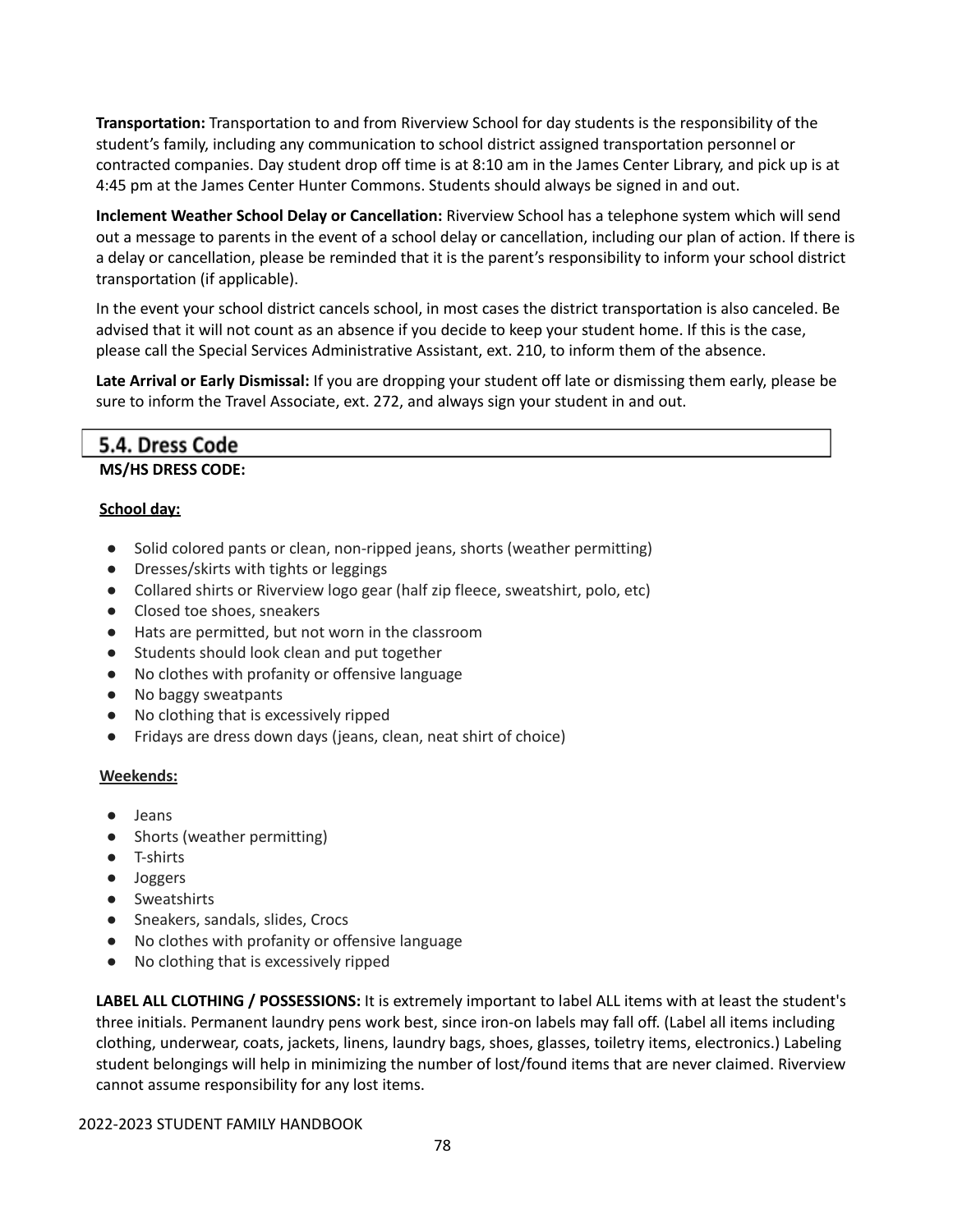Students are not allowed to borrow or lend personal possessions without the permission of staff. To further secure valuables, every student is strongly encouraged to bring a lockbox (sufficient in size to accommodate valuables) and two keys (one for dorm staff).

## 5.5. Residential Services

The following outlines a typical dorm weekday schedule. Changes do occur to allow for special activities or because of safety reasons, like inclement weather or illness.

### **DORMITORY SCHEDULE: Monday – Friday**

| Wake-up routine (hygiene, room care, med admin.)   | 6:30 a.m.                 |
|----------------------------------------------------|---------------------------|
| <b>Breakfast</b>                                   | $7:30$ a.m. $-8:10$ a.m.  |
| Release to homeroom                                | 8:10 a.m.                 |
| Riverview "Challenge Curriculum" select Wednesdays | $2:00$ p.m. $-3:00$ p.m.  |
| Check-in at dorms (change clothes/snack)           | $3:05$ p.m.               |
| Athletics practice/after-school activities         | $3:30$ p.m. $-4:45$ p.m.  |
| First dinner or in dorm chores                     | 4:45 p.m. $-5:30$ p.m.    |
| Second dinner or in dorm chores                    | 5:45 p.m. $-6:25$ p.m.    |
| Chores – Before/After dinner accordingly           |                           |
| Homework Hour                                      | 6:30 p.m. $-7:30$ p.m.    |
| Coed visits / Snack                                | 7:30 p.m. $-8:00$ p.m.    |
| <b>Optional Evening activities</b>                 | 7:30 p.m. $-9:00$ p.m.    |
| (Fitness/gym/visitation/game night)                |                           |
| Evening hygiene routine                            | $8:00$ p.m. $-9:00$ p.m.  |
| Quiet time/Lights out*                             | $9:00$ p.m. $-10:00$ p.m. |

### **DORMITORY SCHEDULE: Weekends**

The following outline typical Saturdays and Sundays. Meal and activity times vary based on the activities planned. Changes do occur for the same reasons as noted above.

### **Saturday**

| <b>Breakfast</b>                               | 9:00 a.m.                 |
|------------------------------------------------|---------------------------|
| Dorm and room cleaning                         | $9:30$ a.m.               |
| Lunch and activities                           | $11:30$ a.m. $-4:30$ p.m. |
| Dinner                                         | 4:45 p.m. $-6:30$ p.m.    |
| Free time - Before/After dinner accordingly    |                           |
| Scheduled activities                           | 7:00 p.m. $-8:00$ p.m.    |
| (gym, movies, music activities, fitness, etc.) |                           |
| Evening dorm routines / snack                  | $8:00$ p.m. $-9:30$ p.m.  |
| Quiet Time/Lights Out*                         | 10:00 p.m. $-$ 10:30 a.m. |
| 2022-2023 STUDENT FAMILY HANDBOOK              |                           |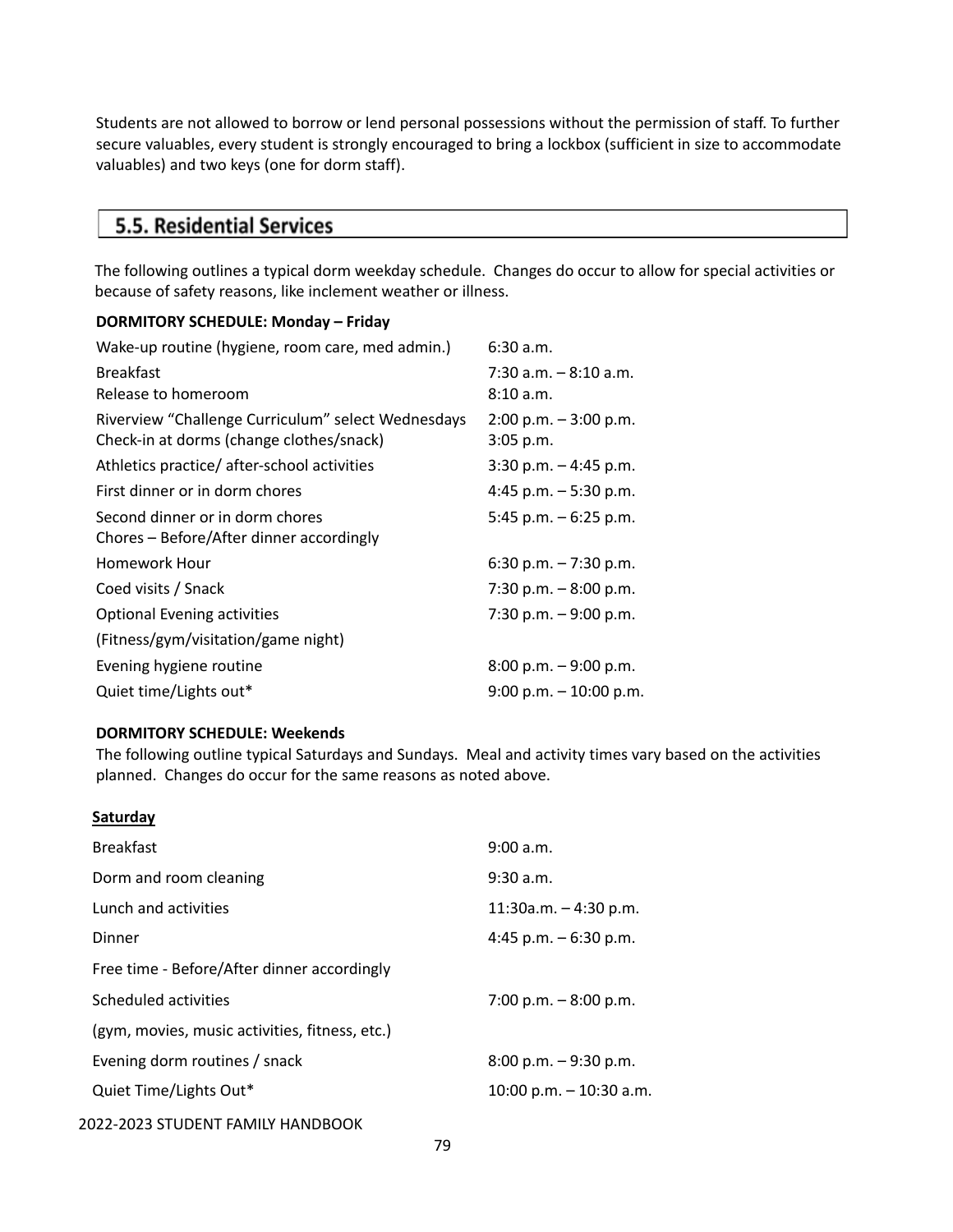### **Sunday**

| <b>Breakfast</b>                   | 9:00 a.m.                 |
|------------------------------------|---------------------------|
| Chores                             | Varying times             |
| Lunch and activities               | 11:30am-4:30pm            |
| Dinner                             | 4:45 p.m. $-6:30$ p.m.    |
| Homework Hour                      | $6:30$ p.m. $-7:30$ p.m.  |
| <b>Snack</b>                       | 7:30 p.m. $-8:00$ p.m.    |
| <b>Optional Evening activities</b> | $8:00$ p.m. $-9:00$ p.m.  |
| (Fitness, gym, visitation)         |                           |
| Evening hygiene routine            | $8:00$ p.m. $-9:00$ p.m.  |
| Quiet time/Lights out*             | $9:00$ p.m. $-10:00$ p.m. |

\*Bedtimes can be individualized based on the needs of the student.

**RESIDENTIAL GOALS:** Each residential student focuses on a goal/s based on their greatest area of need within the residential setting. Focus areas are individualized based on the students' needs. Residential Instructors collaborate with parents and residential supervisors to devise specific, attainable, measurable goals and benchmarks.

Student's progress is reported in quarterly Progress Reports. Each report details the student's progress towards meeting their goal. When a student consistently demonstrates that they have met their goals, the dormitory staff, again in collaboration with parents and residential supervisors, creates a new goal reflecting the student's next area of greatest need(s). This will be done at the next IEP or after meeting with the student's team. **RIVERVIEW CITIZENSHIP AWARD:** Riverview recognizes that schools play a major role in fostering the attitudes, skills and knowledge required of good citizens. The Citizenship Award is presented to select high school students at the end of the year. Students are recognized who:

- Participate actively and consistently in the Riverview community.
- Show a positive attitude toward classmates and staff.
- Display an understanding and appreciation of civic responsibility.
- Possess strength of character and the courage to do what is right.
- Promote citizenship within the Riverview community.

**HELMSMAN CENTER** (Dining Hall): Riverview makes every effort to provide a variety of well‐balanced and well- prepared meals. MS/HS students and staff eat in the Helmsman Center using a cafeteria-style model. Breakfast on weekends and lunch on Sunday are prepared by faculty and students and eaten in the dorm.

Riverview has established procedures and policies designed to provide a pleasant dining atmosphere. Meat‐free alternatives are offered at every meal. Faculty are able to provide students who have special dietary needs supportive guidance and encouragement to learn and make proper choices. Parents are responsible to make these needs, including food allergies, known to the Health Care Center who in turn will notify the faculty.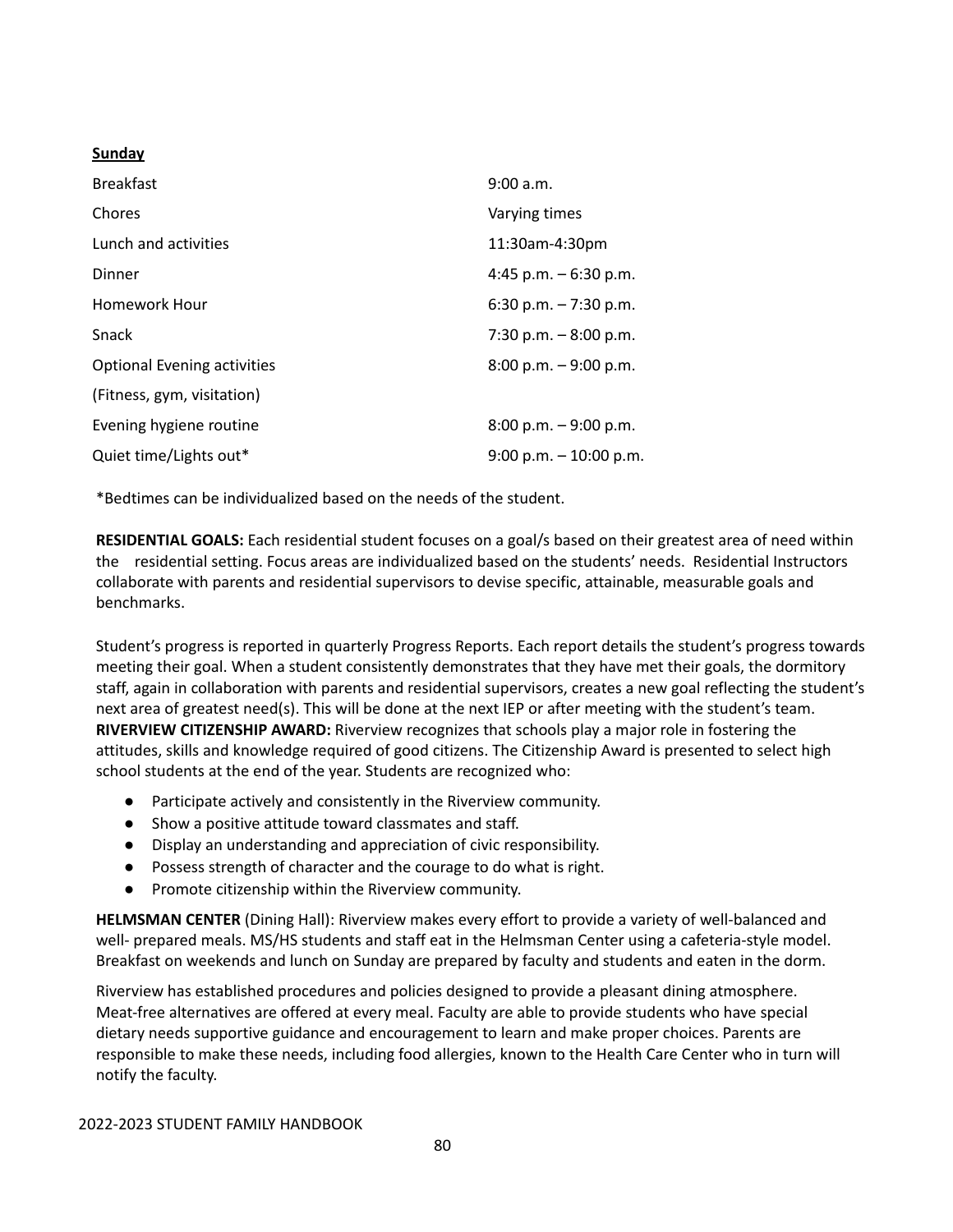When students require specialized meals prescribed by a doctor, the kitchen staff, as instructed by the Health Care Center, will prepare such meals when such preparations do not compromise the preparing and serving of the main meal. It is the family's responsibility to provide the kitchen staff with the special food items should these items not be amongst those that are ordered to provide the weekly meals to all other students. Should a student's dietary needs exceed the resources and training of kitchen staff, Riverview will make every effort to welcome, support, and facilitate the services of a specialist chosen and paid for by the family.

**LAUNDRY SERVICE:** Laundry services are offered to Middle School and High School students through E&R [Laundry](https://www.eandrcleaners.com/) Services (E&R Laundry) All GROW students must do their own laundry on campus and are not eligible for E&R packages. The cost of laundry services is the responsibility of the individual student/family. E & R has several packages to choose from. In addition to using E & R laundry services, Juniors and Seniors have the option of doing their own laundry on campus. Due to wastewater treatment limitations, on-campus laundry is only offered to GROW, Seniors and Juniors. All Middle School, Freshmen and Sophomores must contract with E&R for laundry services during the school year. All MS/HS students participating in the summer program must purchase a laundry plan through E&R. Students who utilize dorm laundry facilities will be assigned a weekly laundry day and time. An additional option for local families is to pick up the students' laundry to be done at home. Financial assistance is available through the business office for those who cannot afford the cost of laundry.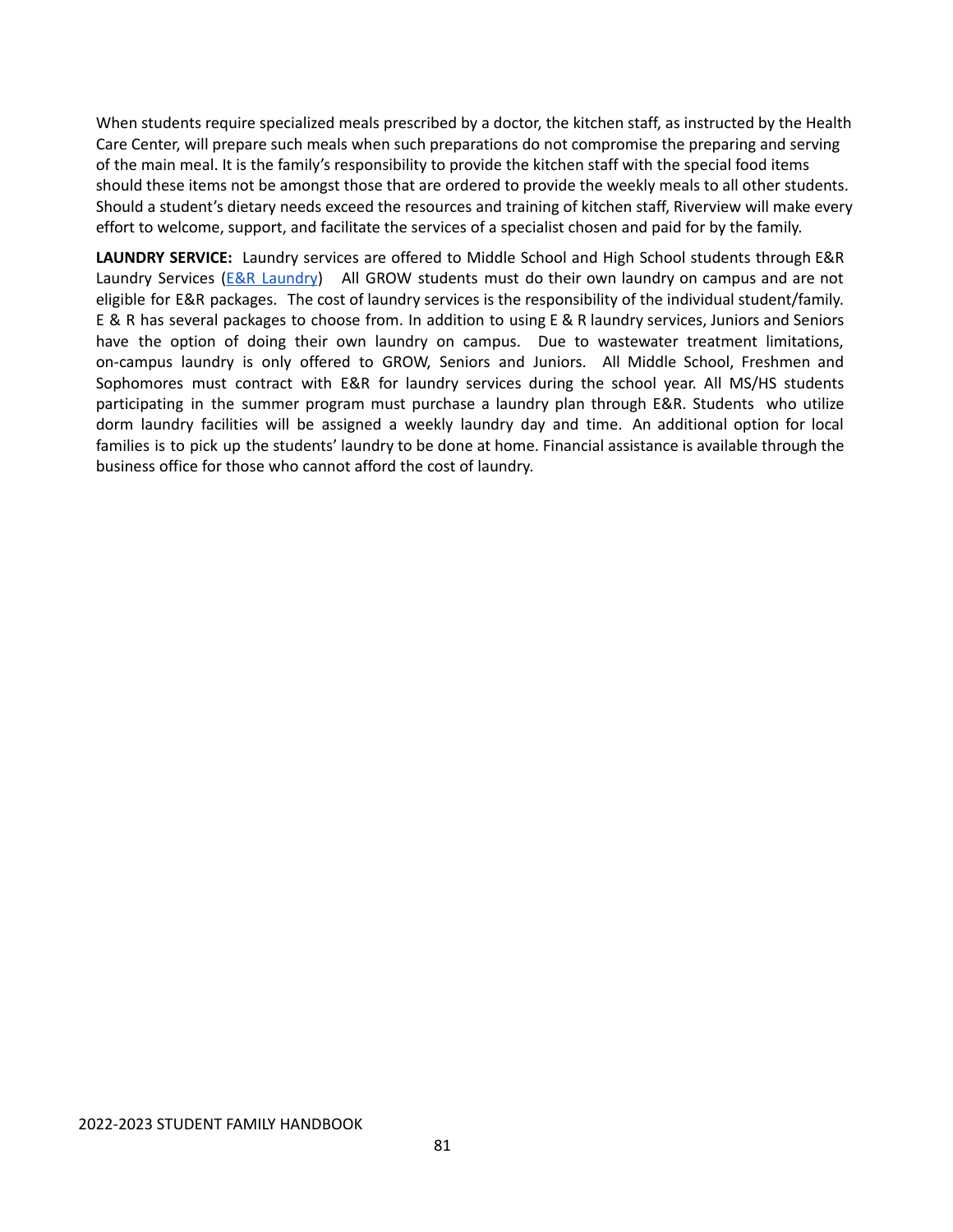## **GROW PROGRAM**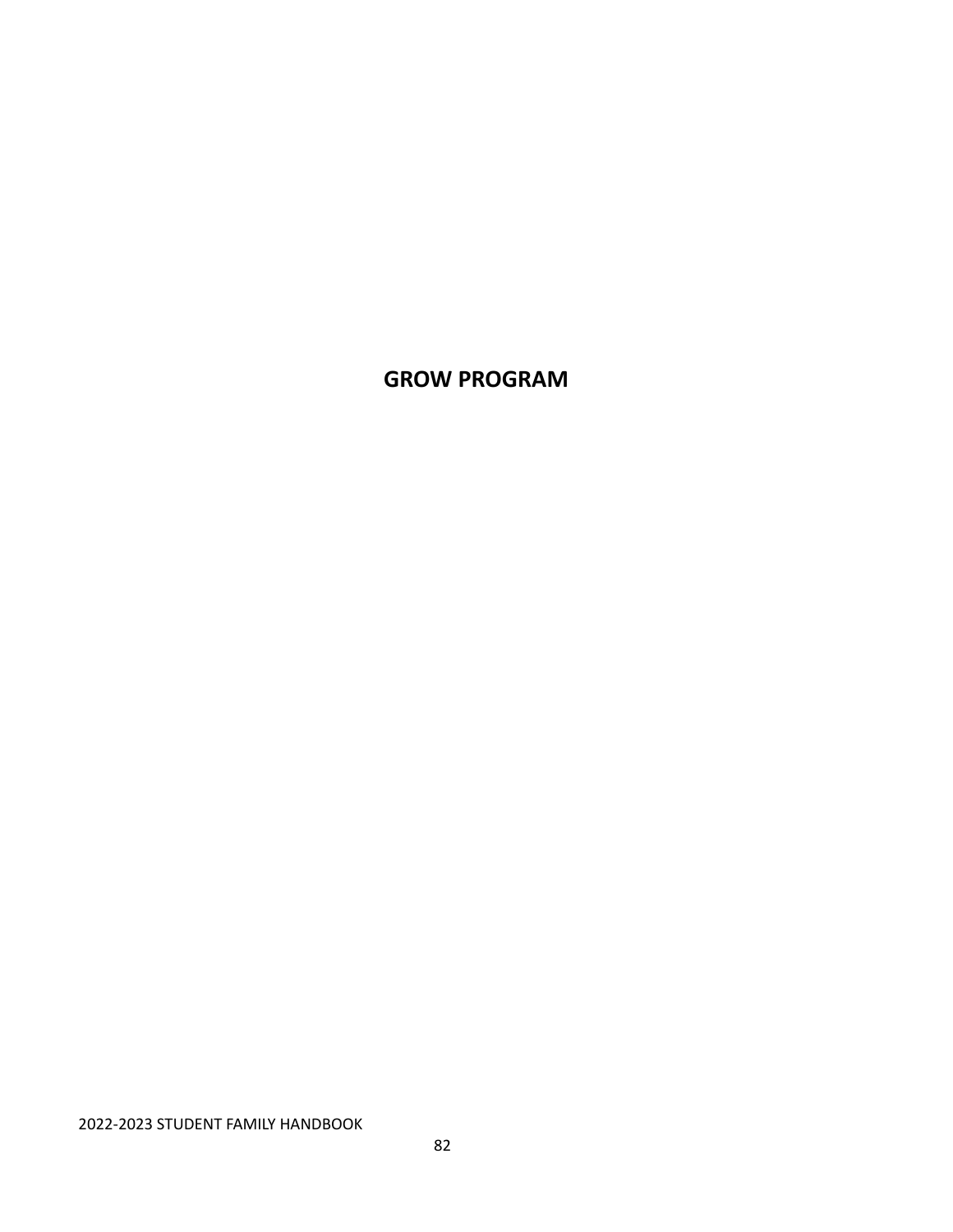## 6.1.a. Academic Services - Academic year

Students at GROW are transitioning to a post high school environment where they work to build their skills in a variety of imperative areas. At GROW, students continue to enhance their academic proficiency. Additionally, at this point in their journey, greater emphasis is put on vocational training and investigating career interests. Students likewise build their independent living skills as well as their community access and safety skills. Students are encouraged to establish habits that promote a happy healthy lifestyle and continue to develop tools and strategies for social and emotional health and self-regulation. These imperative areas of focus work collectively to enable students to establish a strong foundation upon which they can continue their progress towards a full and meaningful life. The academic day at GROW runs from 8:15 - 3:00 and includes academic, vocational, wellness, and elective classes.

**SATURDAY ENRICHMENT**: Saturday Enrichment dates are posted on the school calendar. It is important to note that these days count as school days. All academic policies/procedures (e.g., behavioral expectations, absences, homework) are in full effect on these designated days. Saturday Enrichment is considered an integral part of the curriculum, and all students are required to attend.

**INTERNSHIP PROGRAM:** The Internship Program is designed to guide students through career development by providing opportunities, leveling instruction, matching abilities/interests, and developing foundation skills.

**PROJECT SEARCH:** Project SEARCH is a one-year work immersion program for students in their last year of GROW. The primary objective is to prepare students for competitive employment (16+ hours per week) through intensive skills training. Students who qualify for this program spend approximately 25 hours a week at a host business partner such as Cape Cod Hospital, Falmouth Hospital, or Spaulding Rehabilitation Center.

**ON CAMPUS WORK EXPERIENCE**: Students have opportunities to work and learn valuable skills while gaining experience and a paycheck.

**TRAVEL TRAINING**: Weekly Travel Training offers students an opportunity to apply what they learn in a real world setting. Students first review skills in classes in preparation for these outings and then venture out into the community to utilize them. Teachers observe students to determine where additional review and reinforcement of skills may be necessary. GROW utilizes the community as a classroom for practicing and learning how to be a productive member of the community. The various skills covered during each theme are reinforced through Travel Training.

## 6.1.b. Academic Services - Summer Program\*

Academic instruction is an integral part of the summer school scheduling, rigorously maintaining and developing student skill sets over the summer months.

**LITERACY**: Students participate in instruction developed to reinforce both reading and writing skills. Various materials and mentor texts are used toward this end, from literature to news articles and real world writing samples (e.g.: directions, signage, labels). All texts are carefully interwoven into this class in order to broaden the students' understanding of the interdisciplinary topics being discussed.

**MATH**: Summer math courses are designed to practice calculation, problem solving, and real world math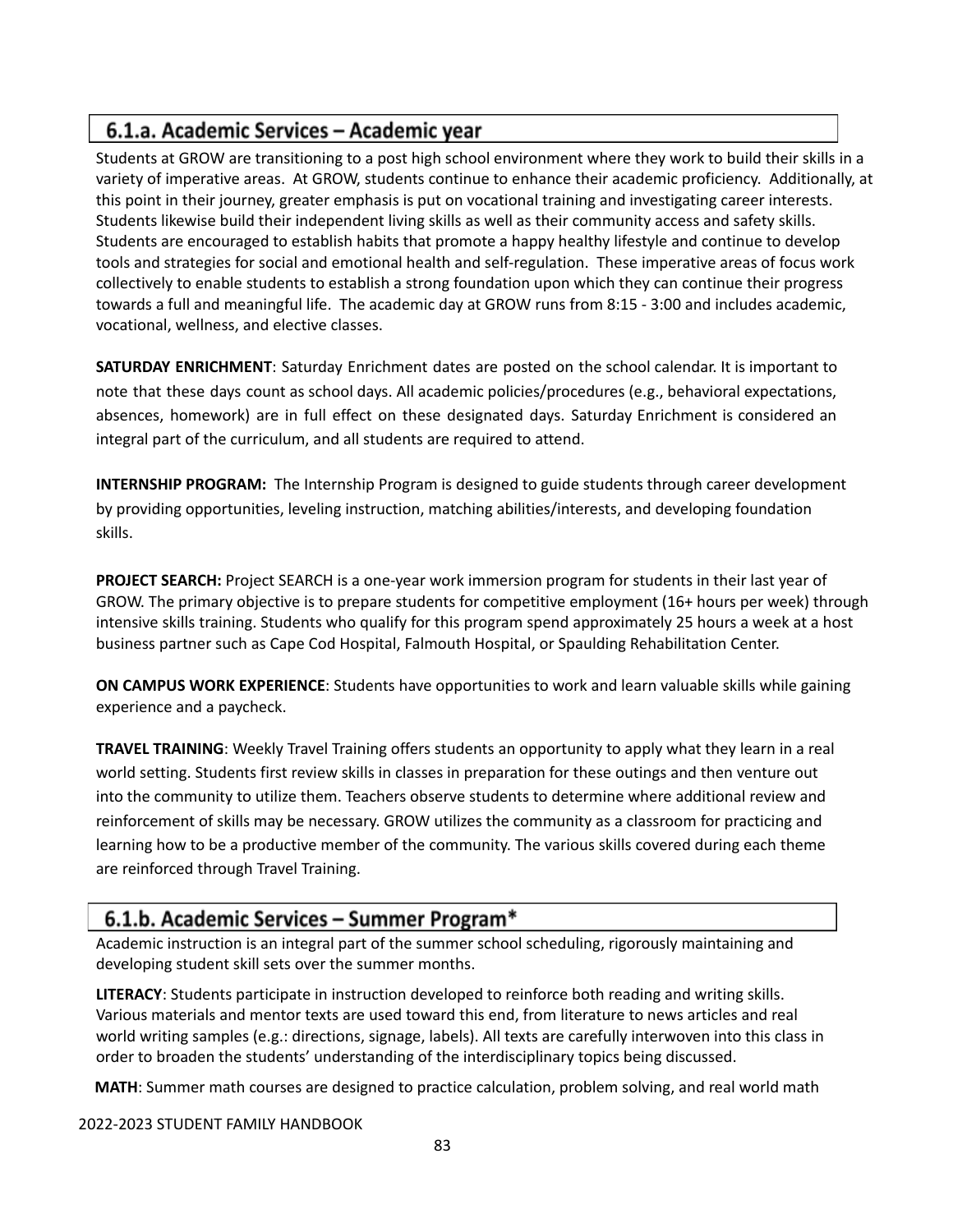skills. Students engage in daily lessons, activities, and projects that target comprehension and facility with mathematical principles, facts, and operations.

**VOCATIONAL**: Classes are designed to introduce,build, and strengthen foundations skills related to work ethic. These classes will cover topics such as: first impressions, communication skills, interviewing, and resume writing. Students will also learn about different career paths and the skills associated with successful employment through virtual company tours and guest speakers.

**NOTE**: Use of technology, including Chromebooks, Google Docs and Classroom, Google Apps and Extensions, Prezi, PowerPoint, email, Internet, and speech to text/text to speech programs, is a part of academic classes.

## 6.2.a. Activities – Academic Year

Throughout the year, staff post various leisure time activities. The students are invited to sign up for events of interest to them and are guided to budget accordingly. On a weekly basis in the evenings, residential staff meet with the young adults in their dormitory and teach them the necessary steps in planning for an array of social opportunities. This process includes planning activities, arranging for transportation and budgeting for the weekly expenses.

Staff, with the student, outline the specific details of an outing such as time of event, location, cost, and transportation needs. Staff guide students to learn how to obtain such information by accessing various resources (newspaper, placing phone calls, on line).

Leisure time planning is an ongoing process that is broken down into smaller obtainable steps for the young adults. An emphasis is placed on general community awareness with safety playing a large factor in determining independent outings. With the progression of the school year, students gain greater skills in this area and are responsible for planning their own leisure activities. As always, staff is available for assistance by the discretion of the young adult. Art, dance, and Taekwondo, are provided by community resources. The cost of these activities, which may involve staff supervision and transportation, is the parents' responsibility. Parents interested in such services should contact their son/daughter's Residential Supervisor for information regarding registration and to provide approval for participation. The cost(s) for participation will be billed to the parents directly by the instructor.

Authorization forms completed by parents are required in order for students to participate in these activities.

### Optional activities include:

| <b>Bowling</b>      | Parades                         | <b>Driving Range</b>  | Local Museums                          |
|---------------------|---------------------------------|-----------------------|----------------------------------------|
| Cinema              | Shopping                        | <b>Red Sox Games</b>  | <b>Barnstable Community Center Box</b> |
| 1-Day Ski Trips     | <b>Historical Presentations</b> | <b>Roller Skating</b> | <b>Office Events</b>                   |
| <b>Canal Walk</b>   | *Beaches                        | Ice Skating           | Plays and Seasonal Concerts            |
| Museum of Fine Arts | *Swimming                       | Museum of Science     | <b>GROW Intramurals YMCA</b>           |
| Miniature Golf      | *Water Slide Park               | King Richard's Faire  |                                        |
|                     |                                 |                       |                                        |

\*Please refer to Riverview's Water Safety policy (1.25) stated previously in this handbook.

### Students are expected to: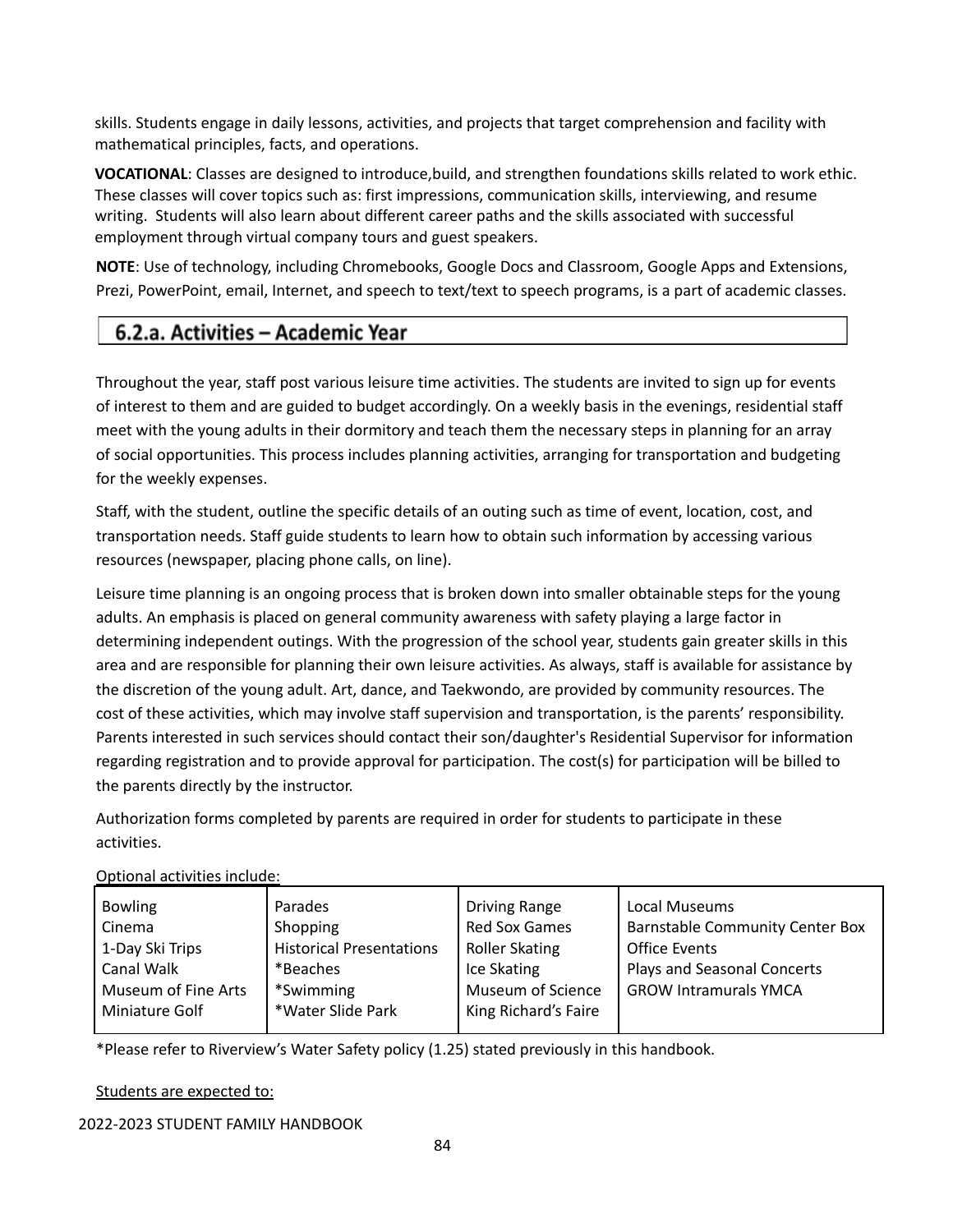- Exhibit general good conduct.
- Carry photo identification.
- Carry the school phone number and address in their wallet (in the event of an emergency).
- Respect the property of others, including stores and public restrooms.
- Stay with a peer partner at all times.
- Not share personal information with strangers.
- Never leave the activity with a stranger.

**PERSONAL FITNESS**: Personal Fitness is strongly encouraged for all students (minimum of 3 times per week), except those who are excused due to medical reasons as certified by a physician. Activities are used to explore a variety of cardiovascular workouts, which will enhance overall personal fitness. By gaining exposure to a variety of fitness options, students will learn ways in which they can maintain their well‐being and continue to do so as a lifelong goal. They will enjoy activities such as working out at the Wellness Center group fitness classes, canal walks, yoga, intramural sports and local hikes. Students have fun while getting in great cardiovascular shape!

Activities are subject to change.

In order to increase motivation and facilitate ownership for one's appearance, students will be allowed to select their own workout clothing for Personal Fitness classes. Students must wear athletic sneakers or proper footwear to participate.

**BREAKFAST CAFÉ**: The Breakfast Café is open Monday through Thursday from 7:30 am to 8:00 am in Hunter Commons. Student employees operate the Café by taking food orders, preparing and serving breakfast items to both staff and students. The Café offers students and staff an opportunity to relax over a casual breakfast together before the start of school, or students may opt to make their breakfast in their dormitory.

**KAREN'S KITCHEN/HUNTER COMMONS**: Hunter Commons is the on‐campus culinary facility where students eat lunch Monday through Friday. Student employees in Karen's Kitchen assist with setting up and serving food as well as clean‐up.

**YEARBOOK**: The yearbook is a very special collection of pictures that are taken over the course of the year by students and staff. The yearbook is filled with pictorial memories of the students in their academic environment (both in the classroom and out in the community), in their Residential setting (participating in various activities and special events), and at their jobs in the community.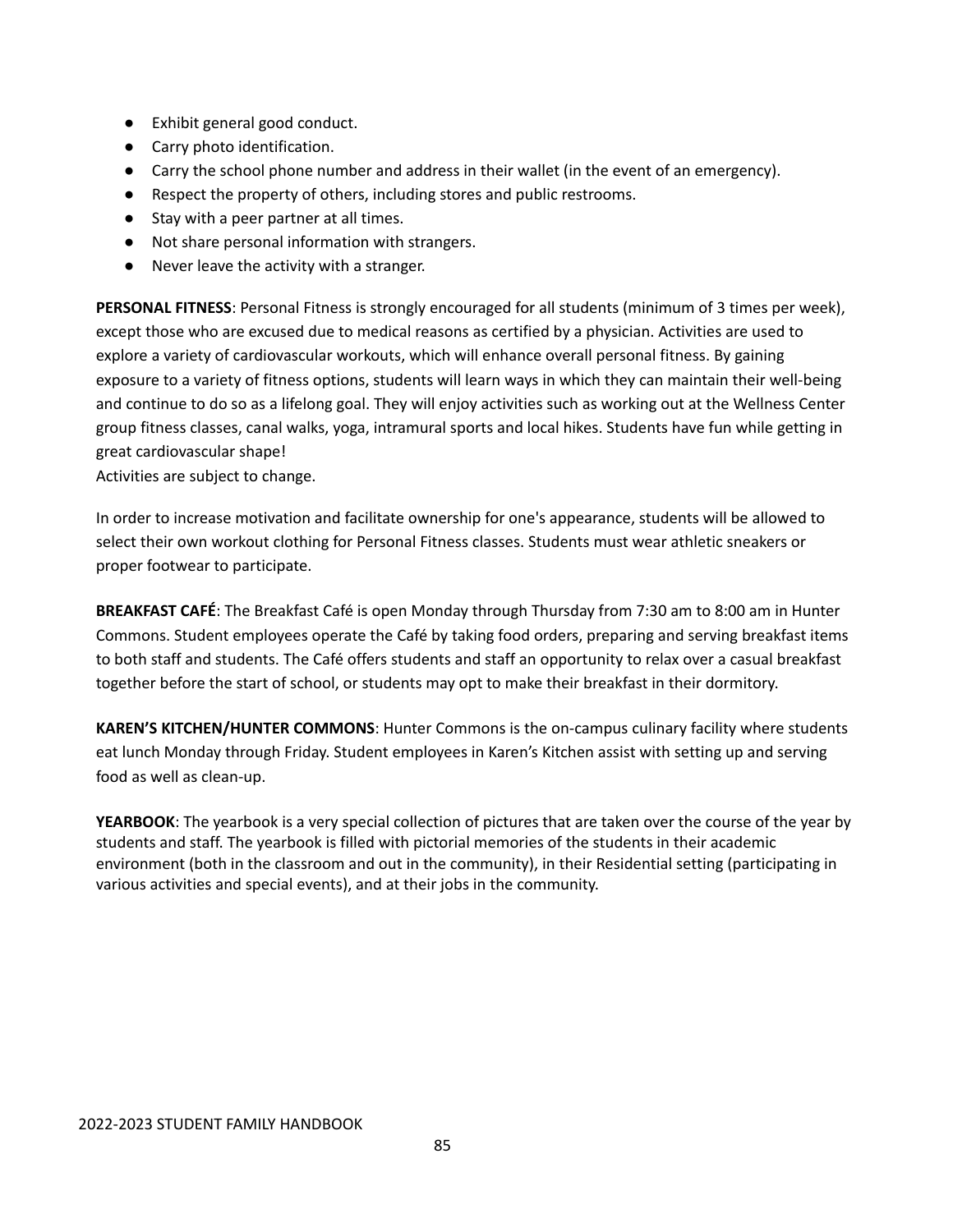## 6.2.b. Activities - Summer Program\*

Summer Activities will take place from 1:00-2:00 and 2:00 – 3:00. Sample activities include:

- Art Drawing
- Art Painting
- **Chorus**
- **Dance Heroes**
- Drumming Workshop
- **Fitness**
- **Hip Hop Dance**
- Karate
- **Trivia**
- Yoga

Weekly Social Events (dances and virtual group games)

## 6.3. Dress Code

**LABEL ALL CLOTHING/POSSESSIONS**: It is extremely important to label ALL items with at least the student's three initials. Permanent laundry pens work best, since iron‐on labels may fall off. Label all items including clothing, underwear, coats, jackets, linens, laundry bags, shoes, glasses, toiletry items, radios, iPods, computers, laptops. Labeling student belongings will help minimize the number of lost items that are never claimed. Riverview cannot assume responsibility for any lost items.

Students are not allowed to borrow or lend personal possessions without the permission of staff. To further secure valuables, every student is strongly encouraged to bring a lockbox (sufficient in size to accommodate valuables) and two keys (one for dorm staff).

### 1. The standard dress code for vocational days:

- Khaki pants
- Closed toe shoes/socks
- Collared shirt
- Warm jacket/rain jacket
- 2. Outdoor vocational placements until mid-November:
	- Comfortable pants like jeans, not sweats or tight leggings
	- Layered tops, a t-shirt, sweatshirt and jacket
	- Closed toe, comfortable shoes/socks
	- Hat
	- **Sunscreen**
	- Water Bottle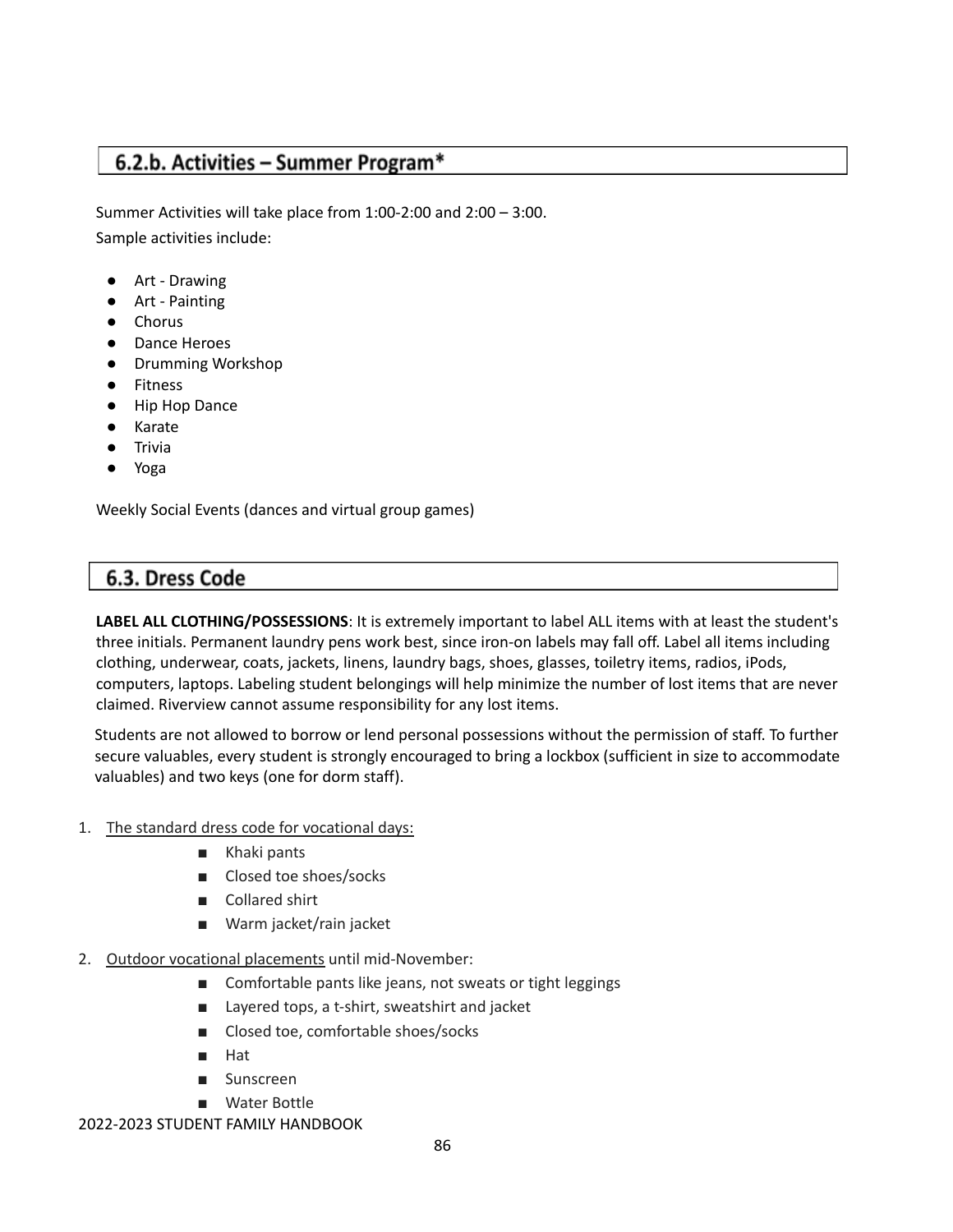- 3. Other vocational placements that have specific uniform:
	- Agway provides a polo or t-shirt
	- Café Riverview provides a t-shirt
	- CBI provides a polo shirt
	- Daniel Webster provides a black polo shirt
	- Project SEARCH requires a "Project SEARCH/Riverview School" logo polo or a plain black polo shirt with tan pants
	- Second View Thrift Shop is a good site to dress up and be fashion forward!
	- Sportsite provides a t-shirt
- 4. Academic day without vocational:
	- Students should look clean and put together
	- No clothes with profanity or offensive language
	- No baggy sweatpants
	- No clothing that is excessively ripped

### **6.4. Residential Services**

#### **WEEKDAY SCHEDULE:**

3:00 p.m. – 4:00 p.m. Return to dorms from afternoon GROW classes

Music activity opportunities (on select weekdays) / Wellness (on select days) Free time for the following:

|                                      | Homework                                                                                                                | Use computer       | Watch TV             |
|--------------------------------------|-------------------------------------------------------------------------------------------------------------------------|--------------------|----------------------|
|                                      | Laundry                                                                                                                 | Invite a peer over | Socialize with peers |
| 4:00 pm-5:30 pm                      | Meal preparation, dinner and clean-up.                                                                                  |                    |                      |
| 5:30 pm-8:00 pm                      | Evening Activities and social opportunities                                                                             |                    |                      |
| $8:00$ pm-9pm                        | Social Time with dorm mates<br>Winding down $-$ getting ready for bed<br>Board Games DVD/TV/Video games<br>Computer Use |                    |                      |
| $9:00 \text{ pm} - 10:00 \text{ pm}$ | Quiet Hour/In rooms                                                                                                     |                    |                      |
| $10:00 \text{ pm}$                   | Lights out                                                                                                              |                    |                      |

### **WEEKEND OPPORTUNITIES:**

| Saturdays: | <b>GROW Moves</b> | Congo Line                    | <b>GROW Box Office Events</b> |
|------------|-------------------|-------------------------------|-------------------------------|
|            | Dorm Trips        | Independent Outings           |                               |
| Sundays:   | Grocery Shopping  | <b>Fast Track</b>             | Yoga                          |
|            | Wellness          | <b>GROW Box Office Events</b> |                               |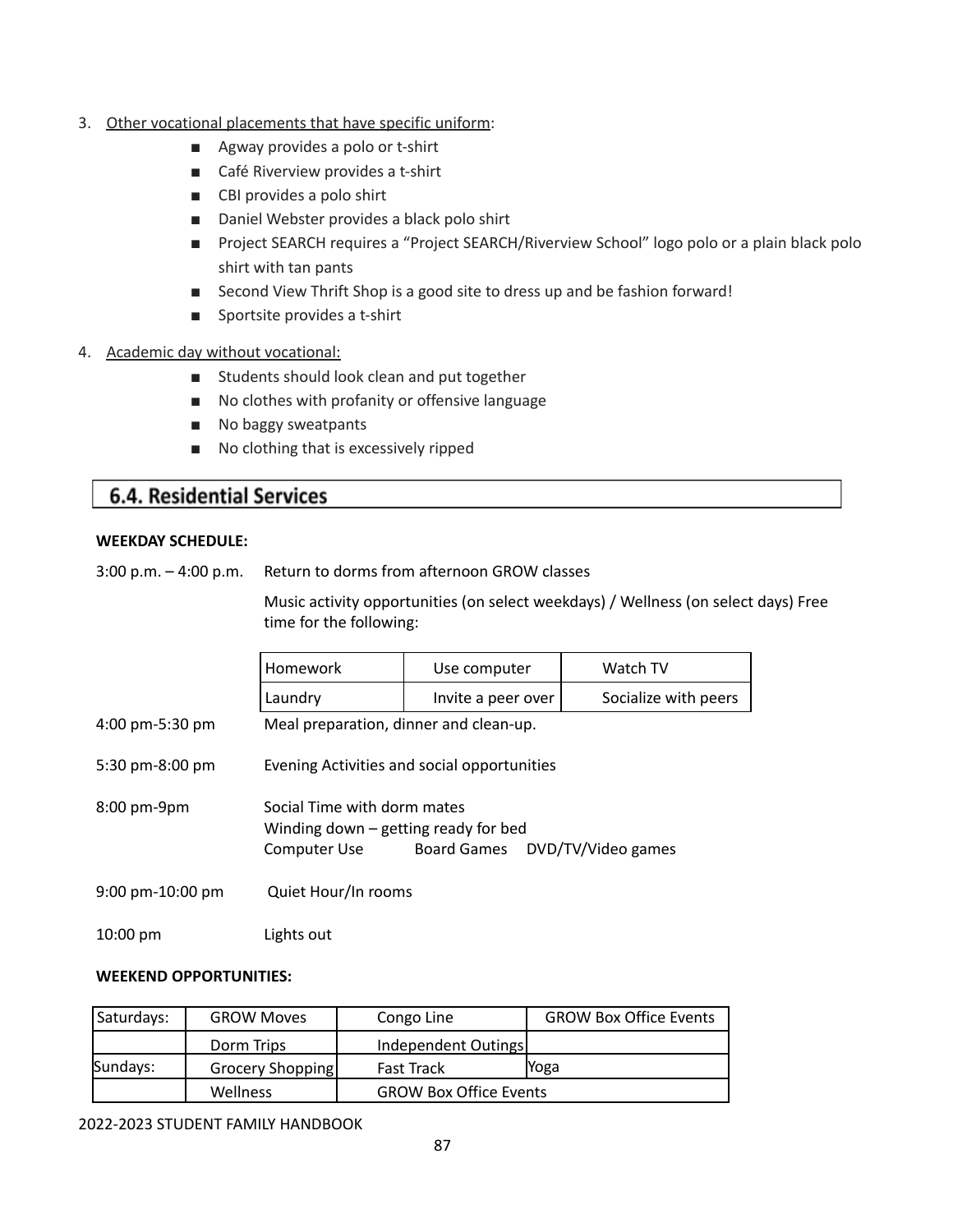**WEEKEND SCHEDULE**: Weekends offer students some time to themselves, but there are also a number of entertaining things to do. Friday nights, students may participate in the GROW Intramural Sports Program (GISP). Saturday mornings are typically spent doing dorm chores and room organization. This is followed by the GROW Moves program which involves fitness and social activities. Students participate in a wide range of activities on and off campus.

On a weekly basis, residential staff guide students in leisure planning. The goal throughout the year is to move each student towards independently planning his or her own activities. Students complete an activity sheet when planning an outing. Transportation arrangements are also made by the students attending outings.

**LAUNDRY CARE**: GROW students have washers and dryers available in the dormitory. It is a requirement for all students to develop and maintain this home living skill. Students are afforded the opportunity to develop and improve these skills within their own residence. A laundry bag or basket is beneficial in this process. Dry cleaning services are available at a separate cost, which students typically fund from their own checking account.

**INDEPENDENT TRAVEL**: After several hours of orientation which occurs over a month of formative assessment and with feedback from parents, students are assigned independence levels and receive a code. These codes range from Independent, Partnered 1 (able to be dropped off/picked up at any stop), Partnered 2 (able to be dropped off/picked up from the Mall stop or to visit a dorm), Shadowed or Chaperoned and also include whether or not the student has any medical conditions. Depending upon their codes, each student is required to check in with staff while they are out in the community. Therefore, it is important that our students carry a cell phone at all times.

These codes are determined by the team of Residential staff working directly with each student through observation and experiences in the community.

Transportation is an important part of planning any activity, and at the GROW. Program we offer our students three opportunities for transportation training through use of the Fast Track, Congo Line and Riverview Goes Transportation (RGT).

### **Codes and Transportation Training:**

- Students who have a code of "Chaperone" and/or "Shadow" are able to utilize the Fast Track.
- Students who have a code of "Partner" and/or "Independent" are able to utilize the Congo Line with parent and supervisor approval.
- Students who have a code of "Partner" and/or "Independent" are able to utilize the Riverview Goes Transportation (RGT) with parent and supervisor approval.

**FAST TRACK**: Students new to Riverview and/or the GROW Program will use the Fast Track as their first stepping stone in their Riverview transportation training experience. Fast Track takes place on certain Sundays and travels to one location (ex. Mall) and back to campus. Students will sign up with staff and be placed in a predetermined group that is chaperoned/shadowed by staff. Each time students utilize the Fast Track they fill out an activity form with assistance from staff prior to leaving the dorm.

Each time a student uses the Fast Track a staff chaperone will complete a Fast Track Assessment Grid on each student to record their progress. The goal of Fast track is to teach the students the skills they need to become "Partnered" and to utilize the Congo line. Once a student has mastered the Fast Track assessment they will be able to test their skillset to move to "Partner" status and utilize the Congo Line.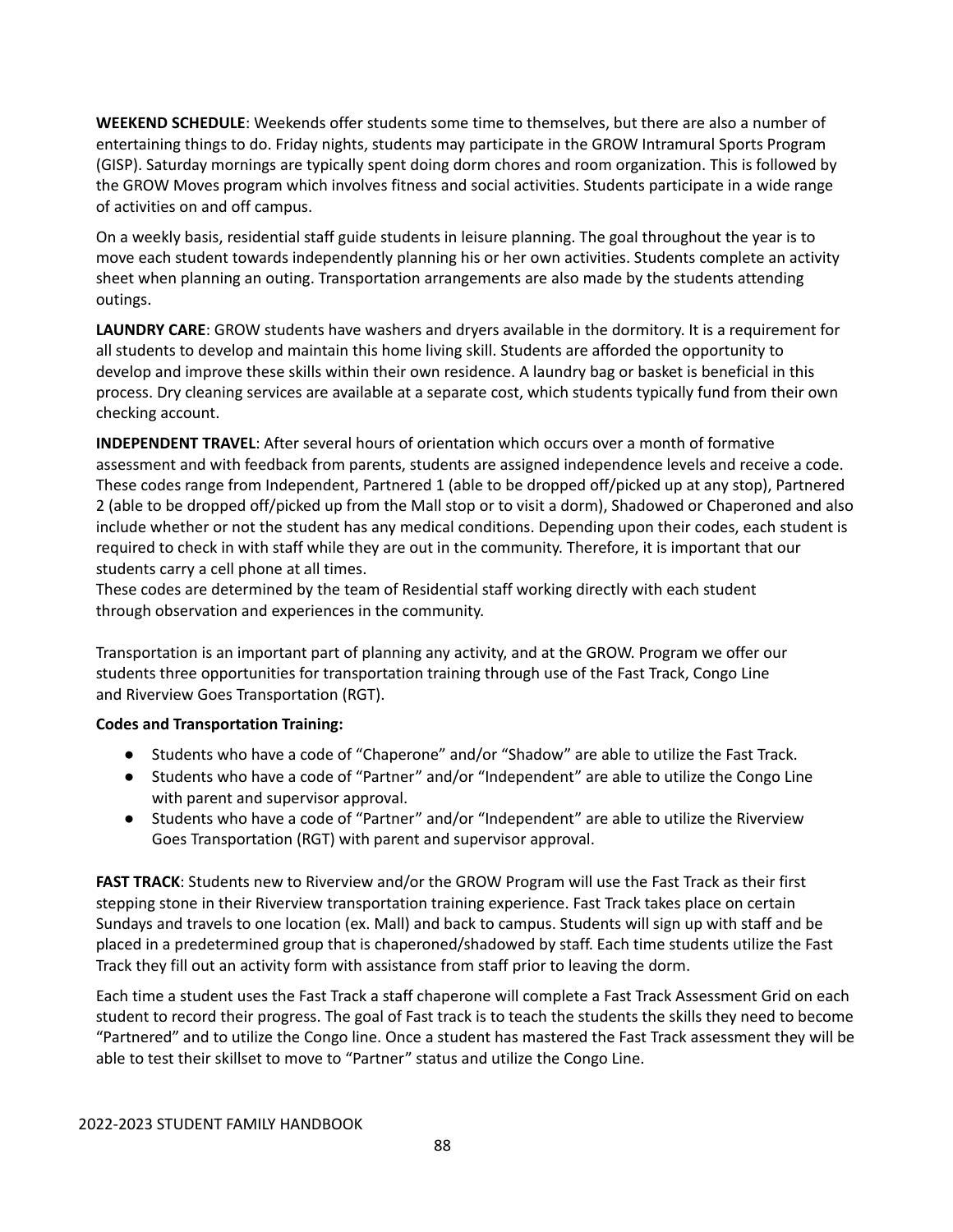**CONGO LINE**: The Congo Line is driven by one of our Riverview staff and runs on Saturdays. The Congo Line operates on a set schedule and stops at designated locations throughout Barnstable and Hyannis including places such as Kmart shopping plaza, Cape Cod Mall, Hyannis Main Street, Christmas Tree Shop Plaza, etc. Please note well, that there are staff located at the Cape Cod Mall when students may be there for shopping or viewing a movie, etc. There is generally no direct staff supervision at the other shopping locations that the Congo Line serves.

Students are required to plan their outing and fill out a Congo Line Activity Form. This form outlines their activity details including name(s) of partner(s), where they are going, departure time, pick‐up time, location and check-in times. Copies of the form are provided to the student, bus driver, and dorm staff.

Veteran and capable students, who have an assigned code of "Partner" or "Independent", are able to utilize the Congo Line. These students will have mastered and tested out on their skillset of use of the Fast Track. Congo Line will visit the Cape Cod Mall and one other pre‐determined featured location (Main Street, Hyannis, Christmas Tree Shop Plaza, etc.) Students will be able to practice and gain independence by using the Congo Line and advancing towards the use of Riverview Goes Transportation (RGT).

**RIVERVIEW GOES TRANSPORTATION (RGT)**: Students will determine their groups (partners) as they do when utilizing the Congo Line. Staff is not present at the RGT stop locations however, the bus line is driven by a Riverview staff member. Students with assigned codes of "Partnered" and/or "Independent" are able to utilize the RGT with parental and supervisor approval, as well as successful Fast Track and Congo Line experience.

The RGT will be available 2‐3 evenings per week and will have limited seating. Routes will allow access to Sandwich Shopping Plazas, Mashpee Commons, Cape Cod Mall and other locations.

**BUS PASSES**: Students who utilize the above outlined transportation are required to budget and purchase a bus pass. At the time of purchase, students receive a transportation ID which outlines which transport they are approved to utilize. Each pass is \$5.00 for 5 round trips.

**SKILLS DEVELOPMENT**: Riverview's goal is to develop responsible, independent, community‐oriented students through instruction in self-care, room/dorm care, laundry, budgeting/money management (needs versus wants), leisure time planning, self‐advocacy, social skill development, health/nutrition and fitness, meal planning and preparation, cooking, time management, organization, executive function, and safe practices in the community.

**RESIDENTIAL GOALS**: Each residential student focuses on a goal/s based on their greatest area of need within the residential setting. Focus areas are individualized based on the students' needs. Residential Instructors collaborates with parents and residential supervisors to devise specific, attainable, measurable goals and benchmarks.

Student's progress is reported in quarterly Progress Reports. Each report details the student's progress towards meeting their goals. When a student consistently demonstrates that they have met their goals, the dormitory staff, again in collaboration with parents and residential supervisors, creates a new goal reflecting the student's next area of greatest need(s). This will be done at the next IEP or after meeting with the student's team.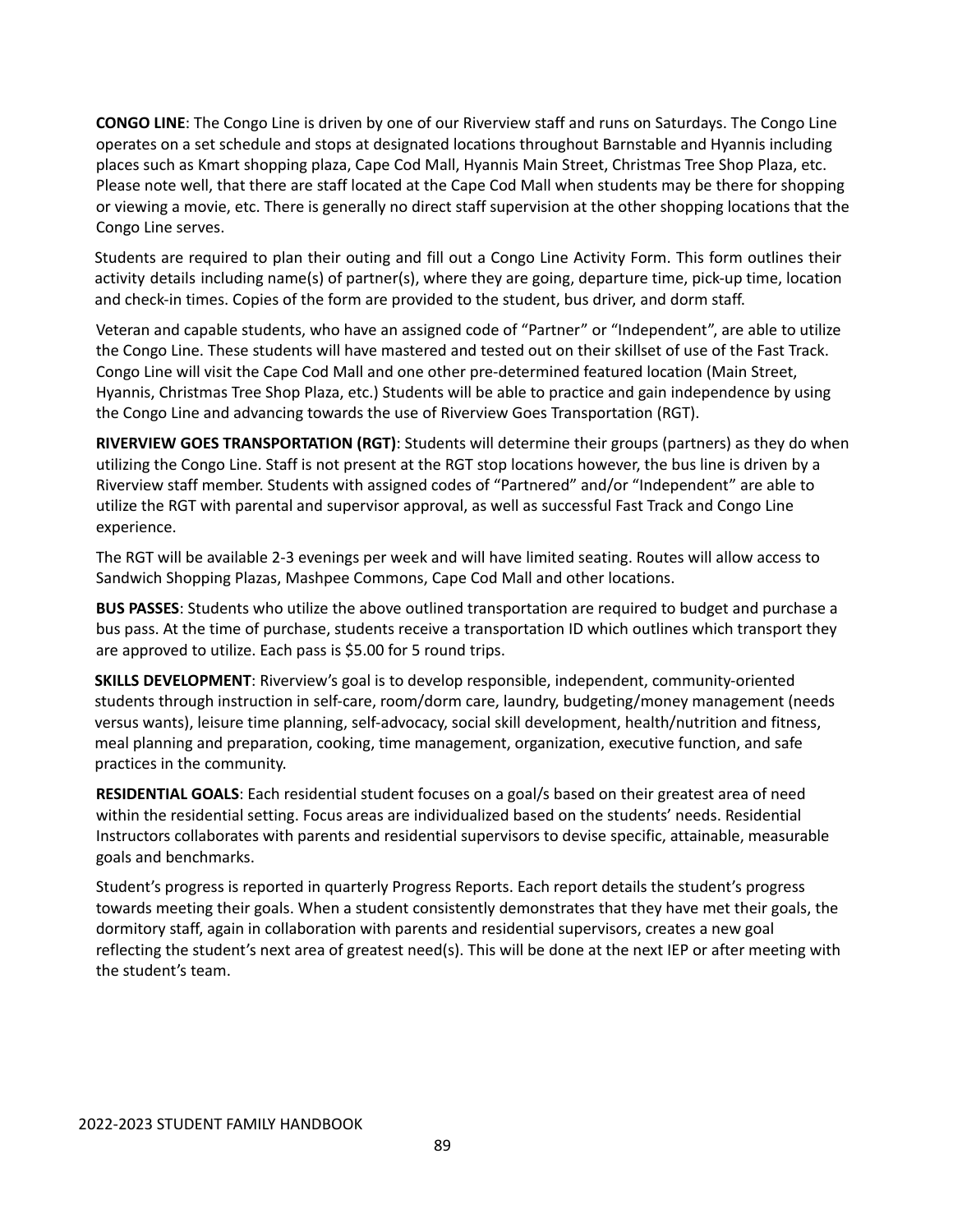# **WHAT'S WHAT AT RIVERVIEW**

As with all organizations and institutions, Riverview has developed its own unique culture. As part of this culture, we have also developed our own vocabulary! The following material is designed to acquaint you with the terminology.

**Advisor**: Individual assigned that offers social/emotional support based on the needs of the student. Advisors act as liaisons between departments to ensure communication is streamlined.

**Agenda Slip**: This is a permission slip requested by the student and signed by a teacher when the student wishes to meet with an administrator or advisor. The student must signify and record the reason for his request and the agenda for the meeting.

**Allowances**: Each student receives a weekly allowance to practice purchasing needed items and develop budgeting skills. WE STRONGLY ADVISE AGAINST PARENTS SENDING LARGE AMOUNTS OF MONEY TO STUDENTS.

**Assemblies**: Gatherings of students and staff in the auditorium to exchange information and celebrate the strengths and talents of our student body.

**Breakfast Café**: Located in Hunter Commons, serving breakfast items to GROW students and staff.

**Café Riverview**: Located at 451 Route 6A in East Sandwich, adjacent to the Second‐View Thrift Shop, Café Riverview is open daily to the public. The Café provides GROW students with an opportunity to develop good work habits and transferable employability skills in the food services industry.

**Challenge Curriculum**: The MS/HS Residential curriculum offered 2‐3 Wednesdays per month focused on select independent living skills taught by faculty.

**Citizenship Awards**: The MS/HS Residential Program recognizes students demonstrating outstanding citizenship by being their personal best as a positive contributing member of the Riverview community.

**Cohen Center:** Riverview School's state of the art fitness and recreation center, containing a gymnasium, fitness center, mindfulness room, cycle & dance room, group fitness room, and indoor track.

**Conflict Resolution:** Staff‐mediated conflict resolution between students in a private setting.

**Congo Line**: Transportation, which runs like a real bus system, taking GROW students to the movies, mall, YMCA and other local places. Staff are available for in‐person check‐ins. Stepping stone to earn use of RGT.

**Family Association**: Includes all family members having a student at Riverview. The Family Association supports fundraising activities and parent‐to‐parent interactions.

**Fast Track**: Transportation, which runs to one set location. Staff are present and chaperoning students throughout the activity. Students practice skills to earn use of the Congo Line.

**Four C's**: Cape Cod Community College provides course work and transition programs for many Riverview GROW students.

**GROW**: Getting Ready for the Outside World ‐ Transitional Component.

**Head/Lead Teacher**: The team leader for each academic team. Coordinates and oversees the academic experience and needs of the students on their team.

**Health Care Center (HCC)**: On‐campus infirmary and dispensary; staffed until 10 pm (on call coverage overnights).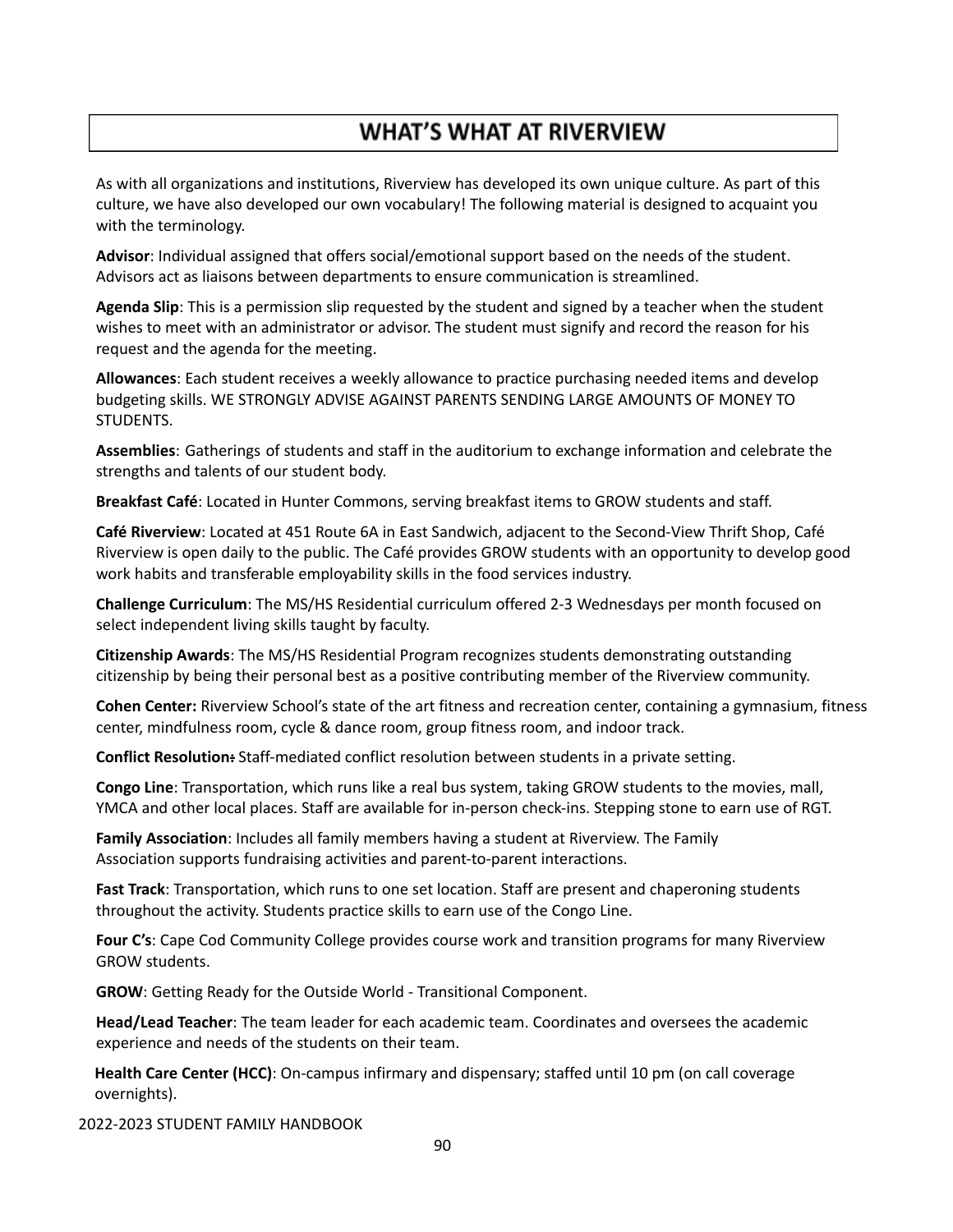**Helm**: The MS/HS Program Yearbook. Although members of the Senior Class are featured in the HELM, all students and activities are pictured.

**Helmsman Center**: Dining hall for the MS/HS Program.

**Holtmeier Building**: The original home on Riverview's campus that now houses classrooms and offices, the Advancement Office, maintenance, and the Business Office.

**Home Alone**: An earned privilege requiring both parental and staff permission, allowing a student to remain in the dorm alone.

**Hunter Commons**: On‐campus culinary facility, which serves GROW students and staff.

**IDs**: Each student is issued a photo identification card. This is primarily used for travel and student discounts.

**James Center**: Contains the reception area, administrative offices, art, music and drama classrooms, the Stark School Store, Hunter Commons, the GROW Breakfast Café, and the Sharon D. Lund Auditorium. Johnny's Yard: An on‐campus outdoor area for monitored students to socialize; named in honor of Johnny Colloton, a former student.

**Johnny's Yard:** An on‐campus outdoor area for students to socialize; named in honor of Johnny Colloton, a former student.

**The Mall**: Most shopping trips involve the Cape Cod Mall in Hyannis or the Independence Mall in Kingston. They are under one roof and feature several chain stores and local retail outlets.

**One‐to‐One Meeting**: Each student will have the opportunity to meet one‐to‐one with their Residential Instructor on a regular basis.

**Modified Dress Code**: Cape Cod weather can become hot and/or humid. When this is the case, a modified dress code will be in effect for that school day.

**Prom**: This is the major social event of the school year. It is a formal event for seniors; the event is semiformal for undergraduates.

**Reflection**: A quiet area in upper James Center where students can reflect and refocus when having a difficult time. Students can either be sent or request to go to Reflection.

**Riverview Goes Transportation (RGT)**: Transportation which runs like a real bus system taking students to Hyannis, Sandwich or Mashpee. Students who use this mode of transportation have reached the highest level of independence in the community. There are no staff present at these public locations. Students are required to check in via phone.

**Residential Supervisors**: Oversee dormitory coordinators and act as primary contact to parents with residential questions. They work closely with student advisors to assure continuity between the classroom and the dormitory relative to meeting the needs of each student.

**Riverview Summer**: Riverview Summer is our 5‐week summer program, taught by experienced academic and residential faculty.

**School Store**: located in James Center, Stark School Store provides an opportunity for students to purchase health and beauty items, Riverview School logo items, basic school supplies, greeting cards, stamps, healthy snacks, etc. GROW students are given opportunities to work in the store to develop and strengthen math and life skills, learn how to operate, open and close out the register, make change, price merchandise, stock inventory, and understand buying wholesale.

**Second‐View Thrift Shop**: a retail/customer service business that provides GROW students with an